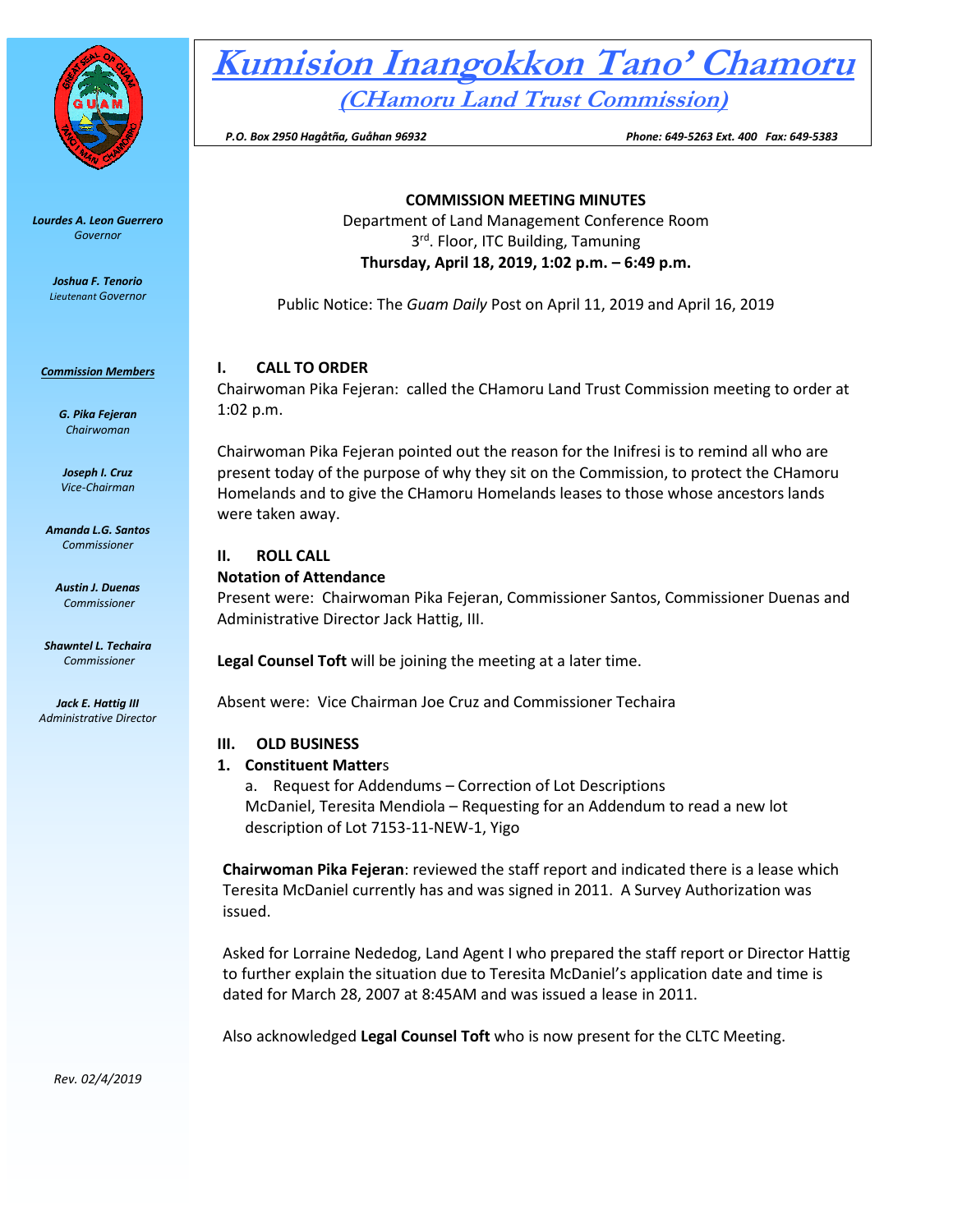**Land Agent I, Lorraine Nededog**: reported Teresita McDaniel does have a lease and the issuance of the lease was approved by the previous Deputy Director David Camacho in 2013.

**Chairwoman Pika Fejeran**: stated for confirmation purposes, in 2013?

**Land Agent I Lorraine Nededog:** in response, yes 2013. She referring to Teresita McDaniel surveyed the property and now requesting for an addendum to her lease.

**Chairwoman Pika Fejeran:** in response, to accurately describe the lot description.

**Land Agent I, Lorraine Nededog:** in response, yes to describe the new lot description.

**Chairwoman Pika Fejeran:** asked based on the Staff Report it states Teresita McDaniel's sister had a Lease for the property had it subdivided so that she referring to Teresita McDaniel can have a property.

**Land Agent I, Lorraine Nededog:** in response, yes and Teresita McDaniel was living there

**Chairwoman Pika Fejeran:** stated and asked for clarification, she referring to Teresita McDaniel was occupying the property and asked if the map is an In-House map approval dated in 2013? Also asked if lease was signed in 2013 or 2011?

**Land Agent I, Lorraine Nededog:** in response, it was approved in 2011.

**Chairwoman Pika Fejeran:** stated, the lease was approved subject to survey and asked for the applicant's file and the map to review.

Also stated, the Commission wants to be sure the case and the request is completely understood and Making the appropriate approval according to the law.

Addressed Director Hattig and stated there are four beneficiaries that have requests for Addendums and asked if the Addendums are not one of the items transferred to administrative approval authority?

**Administrative Director Hattig III:** in response, no not yet.

**Land Agent I, Lorraine Nededog:** stated there is an addendum in the file but it was not signed.

**Chairwoman Pika Fejeran:** still reviewing the map in the file and asked Teresita McDaniel if her Neighbors are her relatives?

**Teresita McDaniel:** in response stated, they are her sister's relatives.

**Chairwoman Pika Fejeran:** stated she has no other questions regarding the case and would need a Motion to approve the addendum to Ms. Teresita Mendiola McDaniel's lease; the addendum would read the new lot number, Lot 7153-11-NEW-1, Yigo.

**Commissioner Duenas: SO MOVED**

**Second by Commissioner Santos – PASSED Unanimously** 

**Chairwoman Pika Fejeran:** moved onto the next Constituent Matter.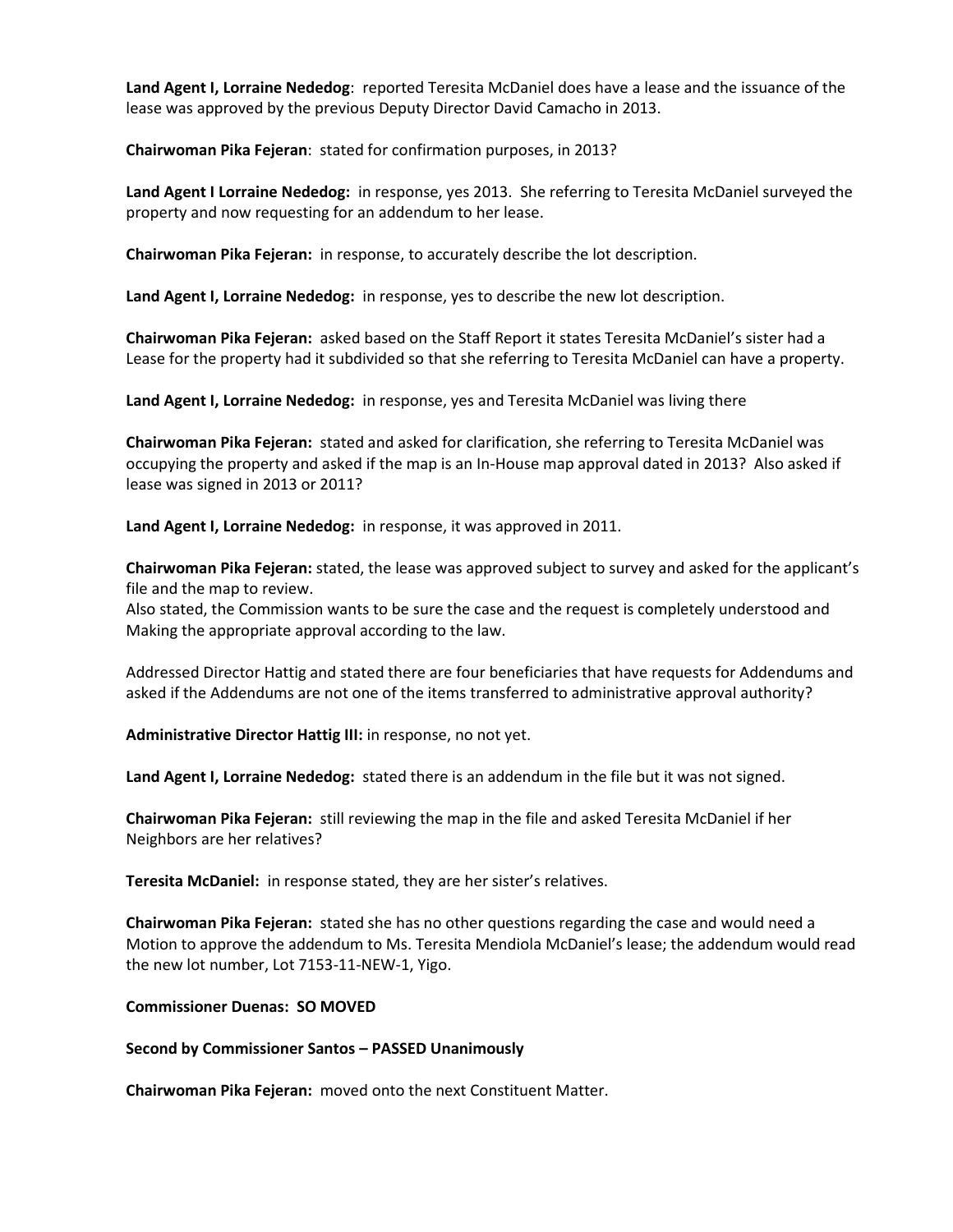**Chairwoman Pika Fejeran:** reviewed the staff report and stated the staff report is very unclear. The Staff Report indicates there is no lease in file, the complaint/issue states requesting for additional **a** and asked for clarification.

**Land Agent I, Lorraine Nededog:** clarified the request is for an addendum to reflect the lot description. The first lease which was issued was based on a portion of Lot 10122-R8, Dededo subject to survey. Because Annie I. Mesa completed a survey for the property she was issued, the lot description now would be more detailed.

**Chairwoman Pika Fejeran:** reviewing the file stated she referring to Annie Mesa received a Residential Lease in 2002, had the property surveyed and now the lease needs to have an addendum to give the proper lot description. Verified and confirmed the final acreage; wanted to be sure it doesn't exceed .05 acres which is stated on the lease.

Asked for a motion to approve the Addendum for Annie I. Mesa to her lease to list Lot 10122-21, Dededo

## **Commissioner Duenas: SO MOVED**

## **Second by Commissioner Santos – PASSED Unanimously**

**Chairwoman Pika Fejeran:** moved to the next Constituent Matter

Quichocho, Pedro Nauta – Application date and time: December 7, 1995 12:20PM

**Chairwoman Pika Fejeran**: reviewed the Staff Report and stated the issue is to correct the lot description to read the recorded master plan map. The first Addendum reads Lot 457-R1; the recorded Master Plan Map has Lot 457-6. The request is for approval to have a Second Addendum printed to reflect the correction.

Asked if the lease was recorded?

**Land Agent I, Lorraine Nededog:** in response, no it has not been recorded.

**Chairwoman Pika Fejeran:** asked if the second Addendum is approved then the lease will be recorded?

**Land Agent I, Lorraine Nededog:** in response, right.

**Chairwoman Pika Fejeran:** stated CLTC made the wrong property description and would like a motion to approve the Addendum for Pedro Nauta Quichocho to correct the lot description on his lease to read: Lot 457-6, Agat and to record the lease.

## **Commissioner Duenas: SO MOVED**

#### **Second by Commissioner Santos: PASSED Unanimously**

**Chairwoman Pika Fejeran:** moved on to the next Constituent Matter

Guerrero, Emily Sablan – Application Date and Time: January 10, 1996 4:37PM

**Chairwoman Pika Fejeran:** reviewed the Staff Report and stated the location for Emily Sablan is on a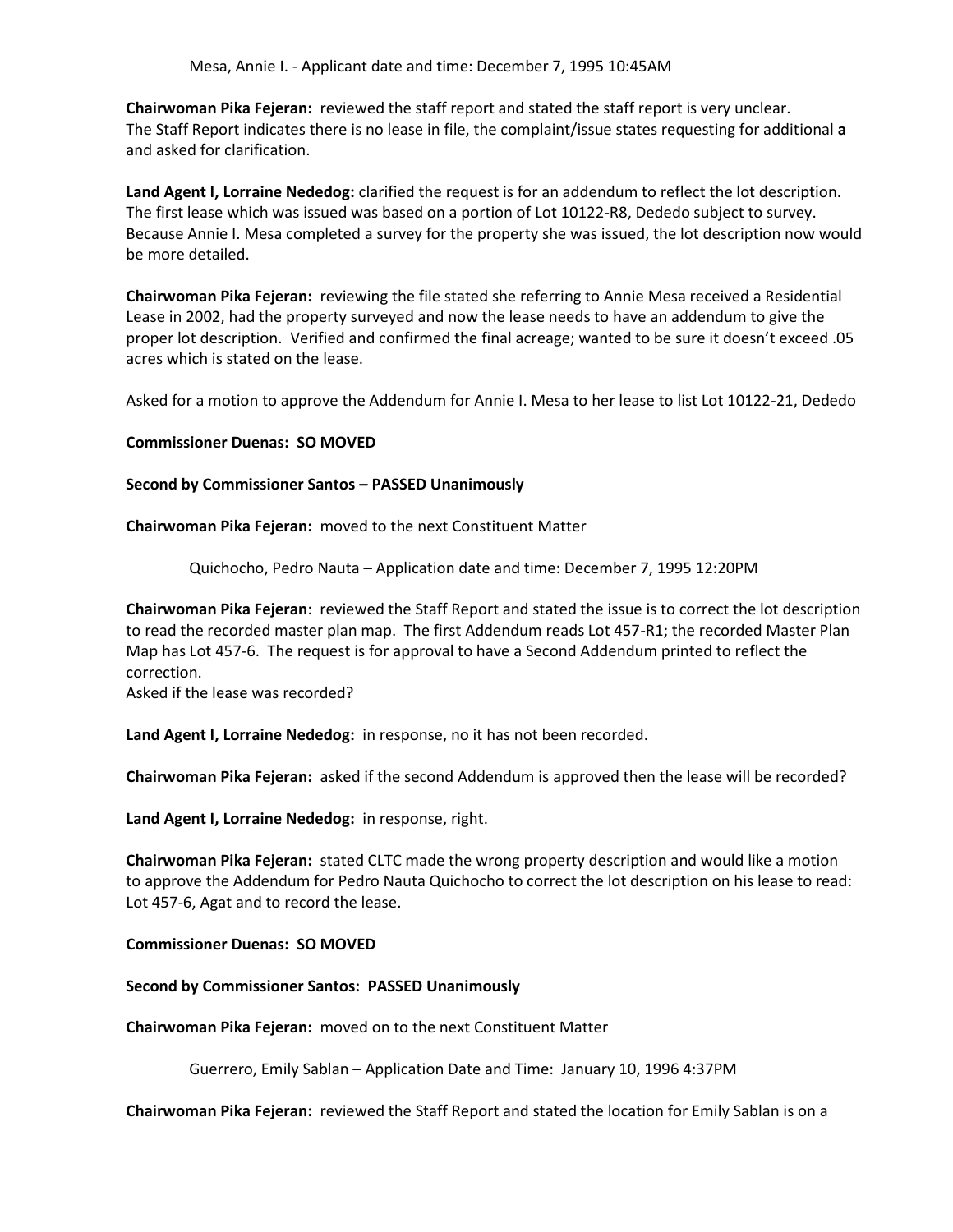Portion of Lot 278-R4, Umatac, half acre residential. Asked Land Agent I, John Gumataotao to speak in regards to the case.

**Land Agent I, John Gumataotao:** explained and shown on the TV screen, Ms. Sablan was awarded a Portion of Lot 278-R4. When Ms. Sablan was given her Survey Authorization, the original Surveyor completed a survey on (area pointed out on TV screen) which wasn't a part of Ms. Sablan's survey of map (shown on TV screen). The special notations made on the Staff Report indicate Lot 278-13-3 supersedes the designation of Lot 278-13-1.

When she referring to Ms. Sablan first appeared before the Board, it was indicated then, she was shown the general area, but it could be she mistaken because she may have thought it was (lot pointed out on TV screen). However, it has always been (lot shown on TV screen); it is just the designation of the lot was done by two different Surveyors. When Mr. Castro (Surveyor) finalized her map he (referring to Mr. Castro) included a note to indicate that was the previous description.

Ms. Sablan now needs to get an Addendum to her lease; however, her lease was never dated as far as a Indicating a term although it was signed.

Because of that, it is unsure if the Board would issue a new lease by using the original date Ms. Sablan signed or issue an Addendum.

When the signatures were notarized for both, the Director and the Lessee, it looks like the execution date and the term of the lease was not specified.

Again, the Commission can issue another lease filling in the execution date and the term of the lease or Issue an Addendum to correct the deficiencies which would be the date, term and the parcel description.

**Emily G. Sablan:** asked to go back and stated she was under the impression when she appeared before the Board in January all the issues mentioned would be completed. What Land Agent I, John Gumataotao forgot to say is, the first lease she was given was the corner lot and that is what she paid Mr. Ventura (Surveyor) to survey. But when she came into the CLTC office about eight months later she was not aware Mr. Ventura passed away and stated she does not have a lease which is completely done. Asked what is the delay? And thought the lease was already prepared for her.

**Chairwoman Pika Fejeran:** in response, yes, there is a signed lease but for some reason, the date of execution for the lease was never indicated and it does not provide dates of when the lease starts and ends. The lease does indicate a portion of Lot 278-R4 and there could be some misunderstanding of what actual portion the Trust placed Ms. Sablan.

Viewed the Survey Authorizations and stated the first Survey Authorization is for Lot 278-R4, that is the the lot that Mr. Ventura worked with you (referring to Ms. Sablan) on.

**Emily G. Sablan:** in response, no.

**Chairwoman Pika Fejeran:** stated, Mr. Ventura the first Surveyor?

**Emily G. Sablan:** in response, the first person, yes, but Mr. Castro went to the second lot that was supposed to be. Also stated, it was on her that she never asked for copies of documentations when she was told she got a specific lot and basically took their (referring to CLTC) word for it and took the Surveyor there (referring to the property).

**Land Agent I, John Gumataotao:** informed the Commission, when the Trust issues a Survey Authorization and there is no specified parcel description; a portion of a greater lot which becomes Subdivided and that was in the past. More recently, CLTC started to take a different action where CLTC creates a Masterplan for the area and CLTC would design properties fully disclose it (referring to lot description).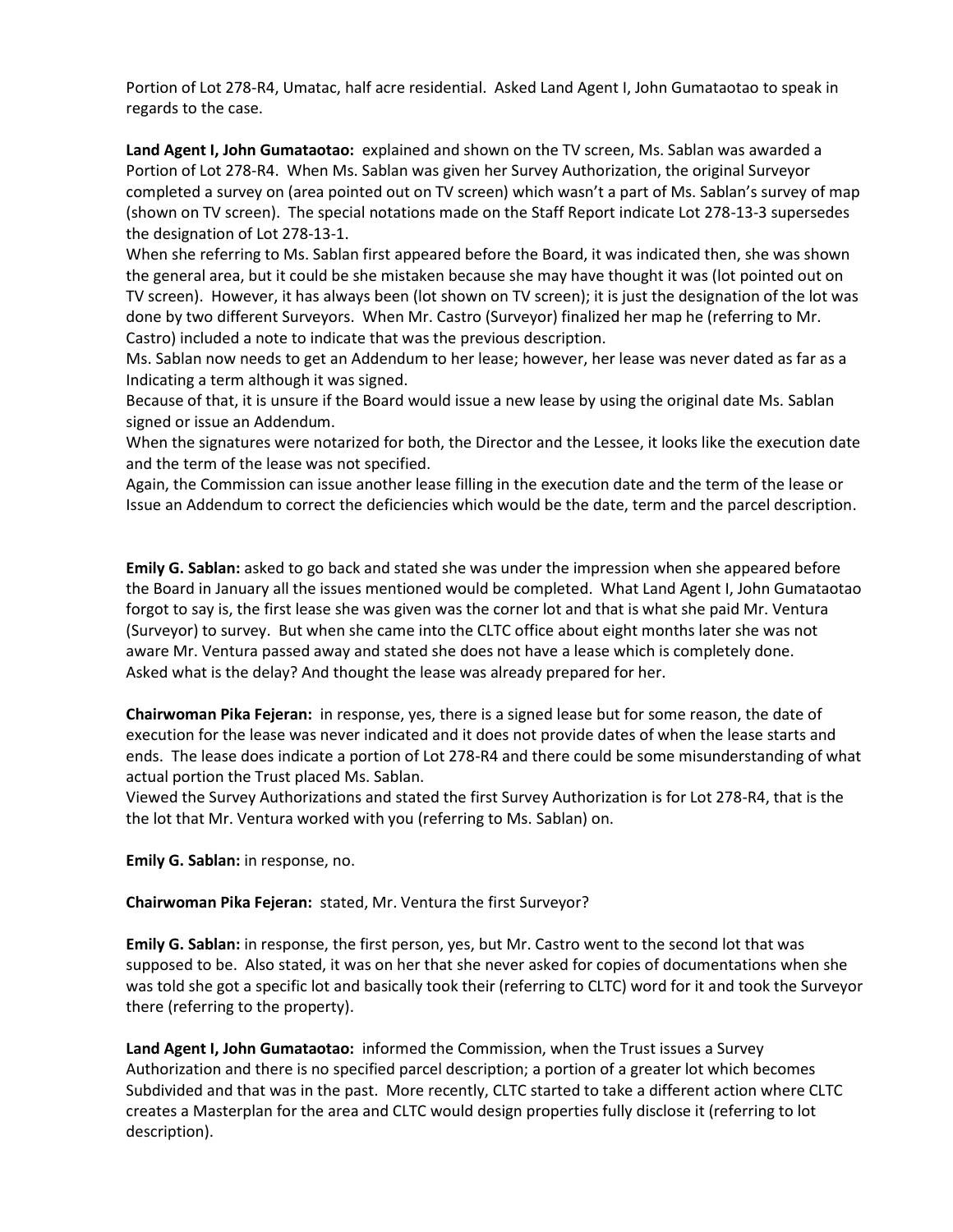In regards to Ms. Sablan's Survey Authorization, yes, she was issued a Survey Authorization for a Portion Of, however; the Survey Authorization indicates a Portion of basic lot 278-13 for a half acre lot, the general area would include the half acre being somewhere within the greater lot (lot shown on TV Screen).

Reading Ms. Sablan's notes, (property shown on TV Screen), is the original map that was created which indicated 278-13-R1, and looking at the original Survey Authorization, the Commission can see she was supposed to be issued a half acre within Lot 278-13-R1; the second map which was the actual map completed for Ms. Sablan showed 278-13-1 as her parcel which was superseded by the new map, LM094FY2015.

**Chairwoman Pika Fejeran:** in response, superseded as far as this map LM005FY2015 happened before map LM094FY2015 which now LM094FY2015 takes it's place.

**Land Agent I, John Gumataotao:** in response, correct. Shown on TV Screen, is the lot number Ms. Sablan was issued, Lot 278-13-1 according to map shown on TV screen is the corner lot. However, the other map showed Lot 278-13-1 being at a different area (lot shown on TV screen) which this map (shown on TV screen) supersedes as far as the lot number is concern it re-designates as Lot 278-13-1 to Lot 278-13-3 which is Ms. Sablan's actual lot.

**Emily G. Sablan:** asked if the map was made after the person built on the lot she feels she was originally given. Also stated she was promised her documentation will be finished in March 2019 and is following up on the status.

**Chairwoman Pika Fejeran:** in response, the Commission is looking at correcting the lease so there is full documentation. The Commission just needs to understand how the case became about and is looking at making all the necessary corrections as far as the execution date of the lease, the lease terms and the correct lot description; so the Commission and you referring to Ms. Sablan is clear in regards to the property that is assigned to you is the one that is now called Lot 278-13-3.

**Emily G. Sablan:** stated and asked if it is not the corner lot?

**Chairwoman Pika Fejeran:** in response, no it is not the corner lot

**Emily G. Sablan:** in response, stated that is what she wanted to find out for clarification and asked what is the turnaround time for her to clear the property.

**Chairwoman Pika Fejeran:** stated, the Commission now needs a motion to approve the addendum to the Lease and then work with the staff finalize the lease.

**Commissioner Duenas:** stated the motion

**Motion made by Commissioner Duenas to approve the Addendum to lease instrument no. 832005, Ms. Emily Guerrero Sablan for her lot to read as Lot 278-13-3.**

## **Second by Commissioner Santos**

**Chairwoman Pika Fejeran:** asked if the motion can include in the addendum to assign the dates to the lease to match the signing dates the of previous lease.

#### **PASSED Unanimously**

**Chairwoman Pika Fejeran:** informed Ms. Sablan the addendum has been approved and it's the paper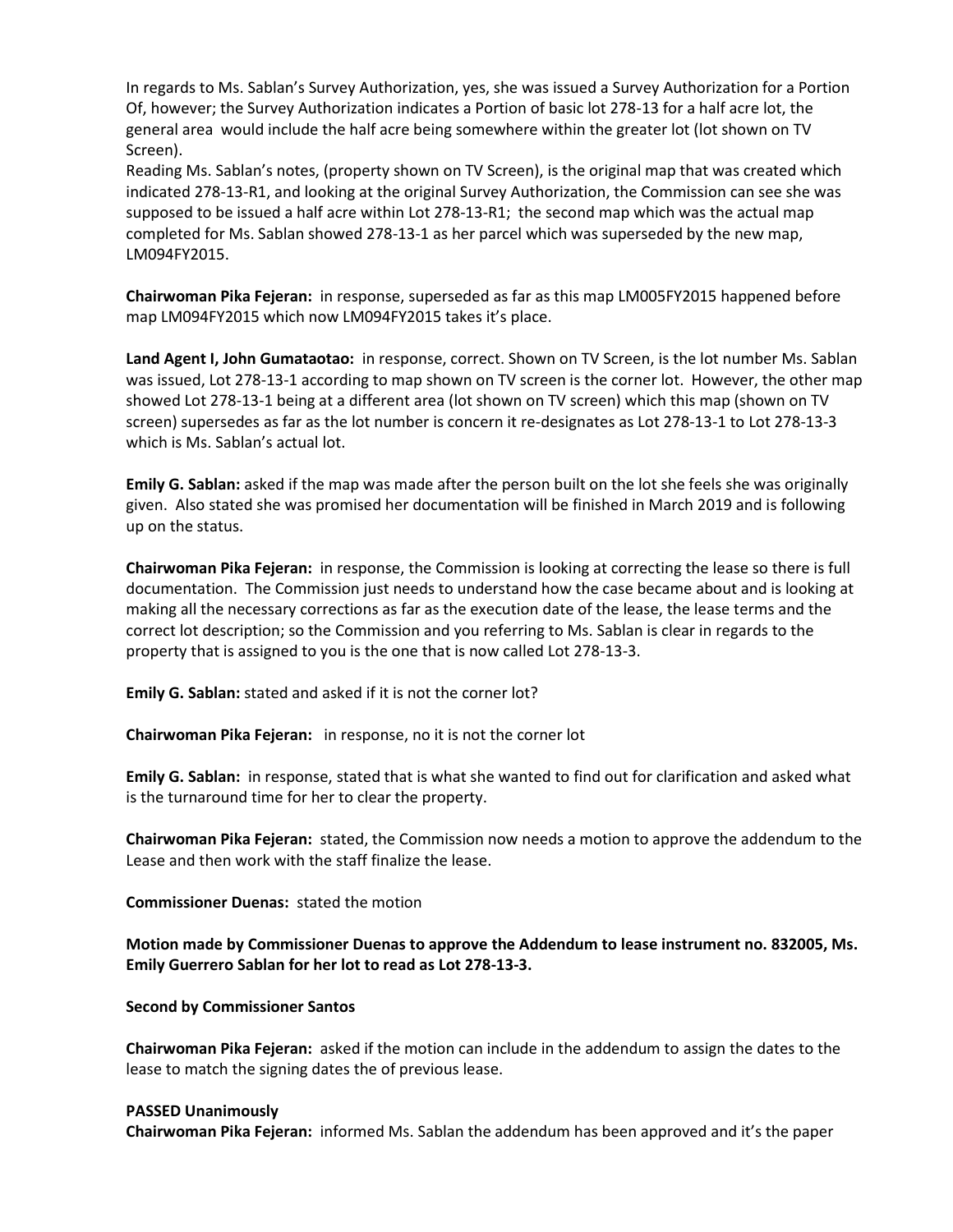work side of things that need to be completed and the Director and the staff will be in contact with her.

Also asked Ms. Sablan to inform her son which she had mentioned earlier in the discussion of her case who applied for CHamoru Land Trust Property; to have her son's contact information updated so in the event CLTC is ready to start issuing new leases, the staff can have direct contact for him.

**Emily Sablan:** in response, stated her son will be giving her a Power of Attorney.

**Chairwoman Pika Fejeran:** acknowledged and thanked Ms. Sablan for her patience.

**Emily Sablan:** asked what is the time frame she is looking at to complete the necessary changes to her lease?

**Administrative Director Jack Hattig III:** in response stated CLTC would have to get the next process of what Emily Sablan has in mind to do with her land and to inform CLTC about it and John Gumataotao who has been working on the case will be reaching out.

## **(Multiple Discussion)**

**Chairwoman Pika Fejeran:** asked to add clearing and grading to the motion

**Commissioner Duenas:** stated another motion

**Motion made by Commissioner Duenas to approve clearing and grading for the property upon the Issuance of the addendum.**

**Second by Commissioner Santos – PASSED Unanimously**

**Chairwoman Pika Fejeran:** informed Director Hattig, III and Ms. Sablan that upon the issuance of the Addendum, the Commission also approved the issuance of clearing and grading permits.

Also stated before moving onto the next agenda item, asked the Commission in regards to the request of Addendum items; they are straight forward, basically the addendums are adding lot descriptions onto leases that previously didn't have a lot descriptions and if the Commission would like to make a motion to allow approval authority to be given to the Administrative Director. However, would like to specify the approval authority the survey acreage is equaled to the lease acreage stated on the lease.

**Administrative Director Jack Hattig III:** asked that the Commission only grant the approval on leases that are Ratified only and not new leases because the new leases still require Board approval.

**Chairwoman Pika Fejeran:** asked for a motion to allow the Administrative Director to make approvals on the Commissions' behalf for lease addendums for Ratified Leases and that the survey acreage for the newly defined lot matches the lease acreage and not withstanding anything else going on with the lease or the property.

**Commissioner Duenas:** asked if all approvals be given to the Commission in the Director's report for information purposes.

**Administrative Director Jack Hattig III:** asked if subsequent clearing and grading is going to occur in cases like Ms. Guerrero; will the Commission consider allowing the Administrative Director to authorize clearing for only the Ratified Leases.

**Chairwoman Pika Fejeran:** asked if the authorization can be on a separate motion.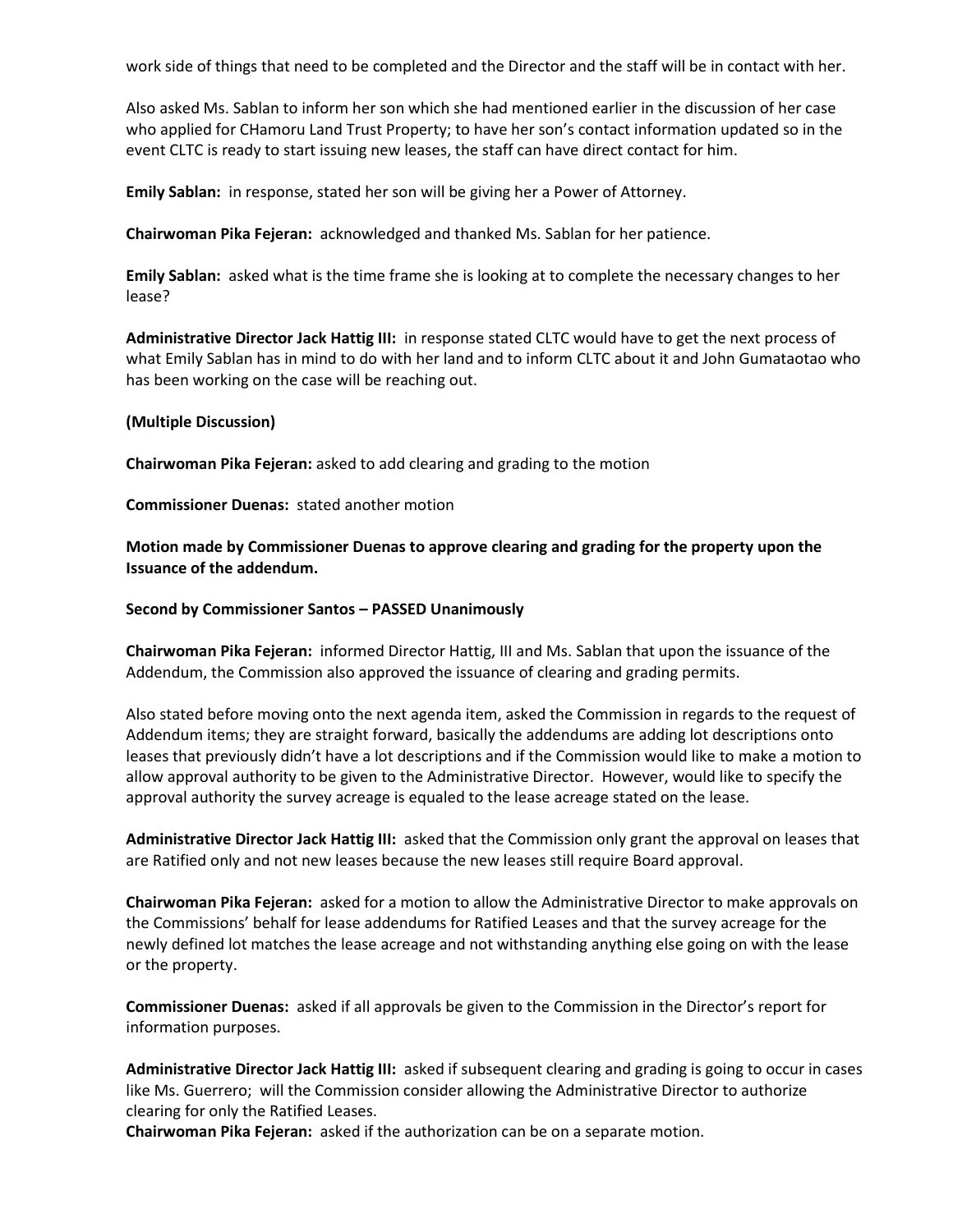**Chairwoman Pika Fejeran:** stated the motion that was made is for the Administrative Director to make approvals for addendums, again for Ratified Leases and the survey acreage is equal to the acreage stated on the lease. Which was second by Commissioner Santos.

## **Second by Commissioner Santos - PASSED Unanimously**

**Chairwoman Pika Fejeran:** stated that is one more approval given to the Administrative Director for approval authority and reiterated the request from Commissioner Duenas to add all approvals to the Director's report.

## **Administrative Director Jack Hattig III:** acknowledged

**Member from the audience:** asked the Commission to explain what is meant by Ratified Leases.

**Chairwoman Pika Fejeran:** in response stated, the Ratified Leases the Commission is referring to are Leases; there are 2,777 leases that were not signed by the Commission. All of those leases for the last 23 Years have done at the Administrative level with the Administrative Director's approval; last year what the Commission did was take all those leases and Ratified them, meaning they approved by the Commission and are in good standing. It is only those leases, the Commission looked at and are in good standing.

**Another member from the audience:** asked if any of those leases include Federal property, he states he is present attending the meeting because the property he was issued by CLTC is Federal property.

**Chairwoman Pika Fejeran:** asked the member if he signed up for Public Comments and would like to address his concern or is issue when the part of the agenda comes up.

**Member from the audience:** in response stated, he has been to CLTC a couple of times talking to Land Agent I, John Gumataotao

**Commissioner Santos:** asked if he signed up for Public Comments

**Chairwoman Pika Fejeran:** informed the member from the audience to sign in under Public Comments and would like him to come forward when the time comes for Public Comments.

**Chairwoman Pika Fejeran:** stated, there was also a discussion by the Commission to allow the Administrative Director to make clearing and grading approvals for the Ratified Leases.

#### **SO MOVED by Commissioner Duenas**

#### **Second by Commissioner Santos – PASSED Unanimously**

**Land Agent II, Jhoana Bragg:** in regards to the motions informed Chairwoman Pika Fejeran and the Commission Members there are the ones for changes in lot descriptions to reflect the survey maps and those under the Master Plan. CLTC does have some that were surveyed and some with lot descriptions changed through the Master Plan, but possibly not surveyed yet.

**Chairwoman Pika Fejeran:** in response, asked why would they be changed without the survey

**Land Agent II, Jhoana Bragg:** in response, stated for reasons such as the individuals were given a lease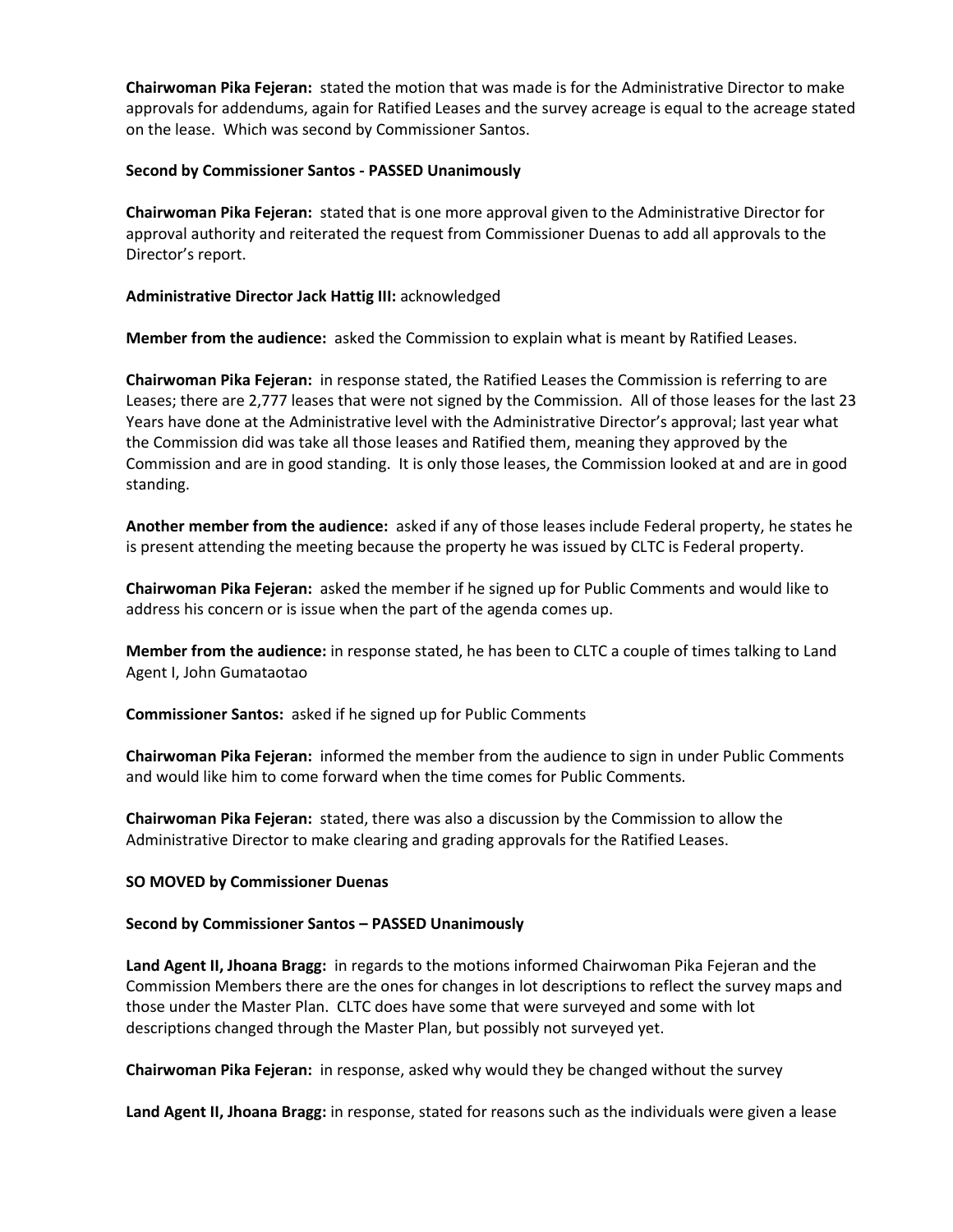and the power was disconnected and on the lease the Master Plan property descriptions versus a Portion of Lot description.

**Chairwoman Pika Fejeran:** asked to read back the motion that was made

**Land Agent II, Jhoana Bragg:** in response, stated, a motion was made for addendum on lot description changes for only Ratified Leases, not new leases due to Board Approval. It would be lot description change based on survey that has been done and addendum to reflect the Master Plan lot description.

**Chairwoman Pika Fejeran:** in response stated they fall into the same category

**Administrative Director Jack Hattig III:** they fall into the same category. Changing lot descriptions for various reasons falls under the same category. Is that satisfactory

**Chairwoman Pika Fejeran:** stated, she just wanted to be sure the motion made would apply to both instances.

**Legal Counsel Toft**: in response, yes and if you want you can make it clear.

**Chairwoman Pika Fejeran:** in response, for clarification, the motion that was made regarding addendums of Ratified Leases applies to those who have been surveyed with surveyed lot descriptions and those that have lot descriptions based on Master Plans.

**Chairwoman Pika Fejeran:** moved onto the next item on the agenda

# **b. Request for Relocation**

Faria, Frances

**Chairwoman Pika Fejeran:** reviewed the Staff Report. Frances Camacho Faria, December 2nd. 1995 applicant, has a residential lease for Lot 10123-3-29, Dededo. The lot that was issued in 2017, she explained to the Commission she is not able to develop on the lot and would like to be relocated. Asked if Frances Faria is present?

Multiple response: no she is not.

**Chairwoman Pike Fejeran:** stated she remembers Frances Faria being present at one of the other meetings and she came forward under Public Comments.

Also stated, she was placed at that particular lot because she requested to be adjacent to family members but when she went out to the site and saw the lot was inundated, undevelopable. Based on the Staff Report, there are two lots that are nearby but dependent upon compliance.

**Land Agent I, John Gumataotao:** in response, in regards to Ms. Faria, CLTC is trying to secure a lot within the area that her father has an LUP for. CLTC is just waiting on clarification from Guam Waterworks Authority regarding (lot shown on TV screen) which currently has on the lot line a water pump. If Guam Waterworks is able to provide a Memorandum regarding none interest in that property, however, the only problem with that, there are restrictions with what can be done within 500 ft. radius of the pump station.

**Administrative Director Jack Hattig III:** in response, it is Residential Lease, if any building would occur, it would have to occur outside of the 500 ft. radius.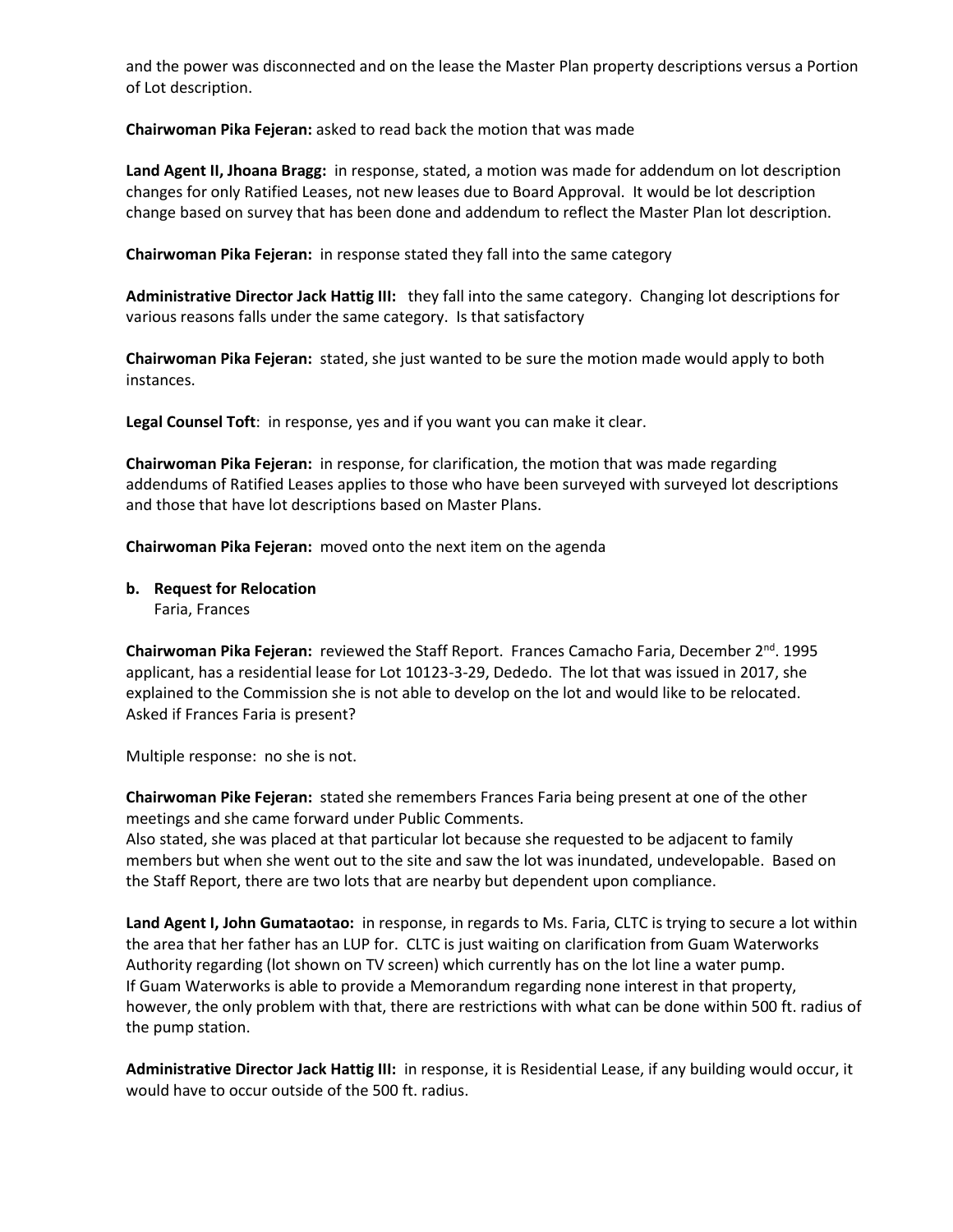**Chairwoman Pika Fejeran:** stated, she doesn't know if there is a motion made to approve the relocation pending a suitable site and asked if that is the reason why the case is being brought to the Commission's attention to make a motion.

**Land Agent I John Gumataotao:** in response, correct.

**Chairwoman Pika Fejeran:** asked Land Agent I John Gumataotao if he is working with her and Guam Waterworks?

**Land Agent I John Gumataotao:** in response, yes.

**Chairwoman Pika Fejeran:** stated she needs a motion

**Motion made by Commissioner Duenas to approve Ms. Frances Faria's request for relocation for a suitable site.** 

**Second by Commissioner Santos – PASSED Unaniously**

**Chairwoman Pika Fejeran:** stated the motion passed but would like to ask and just to be sure that once a suitable site has been identified that it be brought back to the Commission for approval because it would be outside of the motion for addendum. And also to identify on our maps and in our records that the property she is assigned is not be assigned to anyone.

Moved on to the next item on the agenda, Ms. Annie Cruz Siguenza

## **Siguenza, Annie Cruz**

**Chairwoman Pika Fejrean:** reviewed the Staff Report and stated there is a very long history with the Land Use Permit Program, shows the lot was for one hectare than to one acre in Sinajana. Asked who is the applicant Jesse Cruz Siguenza and Ana Cruz Siguenza?

**Annie Cruz Siguenza:** in response, Jesse is her brother and Ana is her mother

**Chairwoman Pika Fejeran:** in response, asked who is the original applicatant?

**Annie Cruz Siguenza:** in response, it is her mom

**Chairwoman Pika Fejeran:** reviewed the file and stated there is a lease dated in 2002 for Chalan Pago but the Land Use Permit is for Sinajana.

**Annie Cruz Siguenza:** in response, Sinajan was part of Chalan Pago which was called Haligi.

**Chairwoman Pika Fejeran:** in response, asked if her family never moved from that lot from the time the Land Use Permit was issued to present?

**Annie Cruz Siguenza:** in response, no. CLTC has been coming out many times to see the place but was told the land (describing the property) from the stairs down belongs to Ramirez, on a different day another CLTC agent will tell her the property whole property is owned by Ramirez.

**Chairwoman Pika Fejeran:** stated, the issue before the Commission is Annie Siguenza's family was issued a Land Use Permit but at some point, there was a land swap between the Government and a private land owner.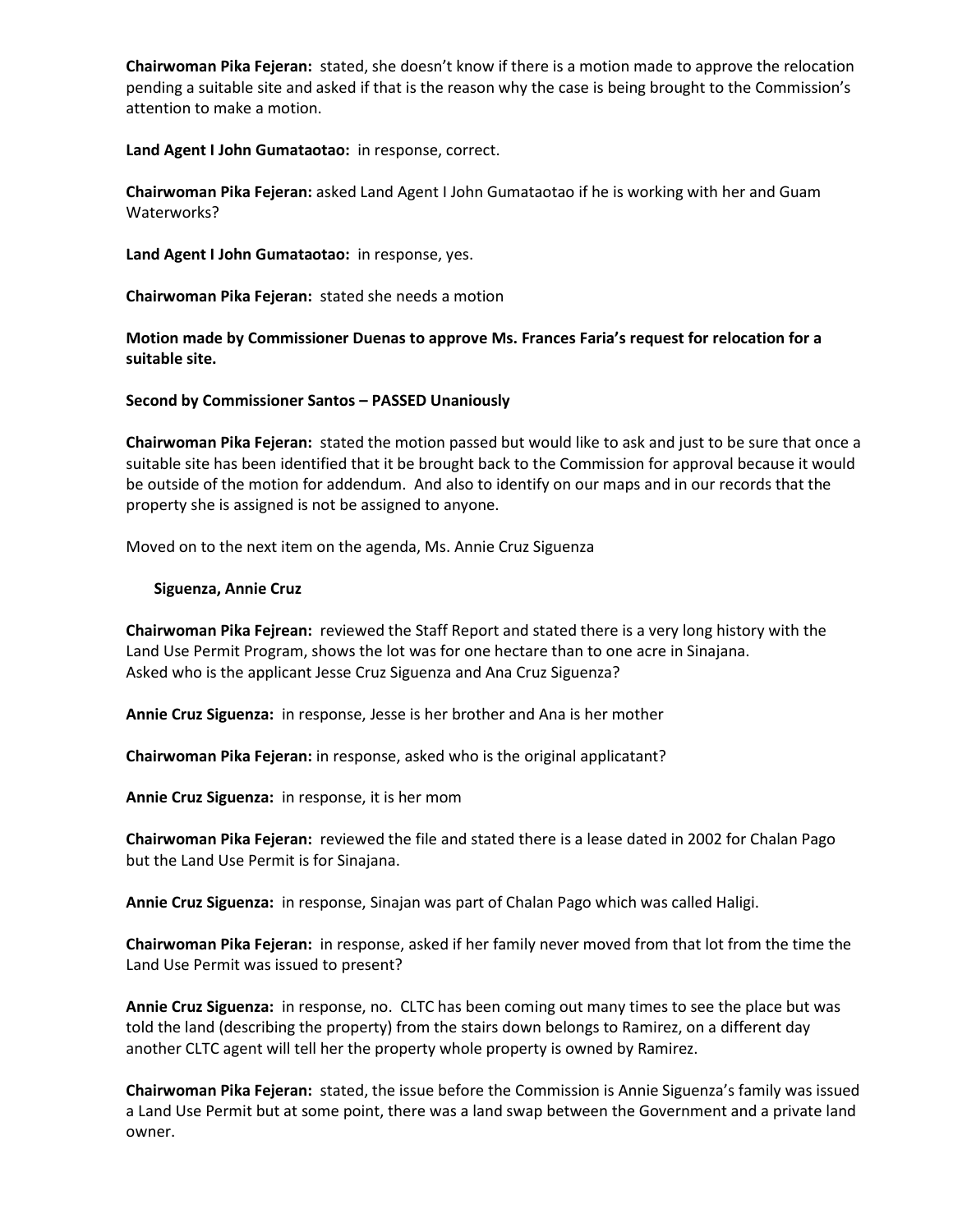**Annie Cruz Siguenza:** informed the Commission, several CLTC Staff has been going to her property but nothing has been resolved.

**Chairwoman Pika Fejeran:** asked if the Ramirez family been contacted and asked when did the land swap happen?

**Land Administrator Margarita Borja:** in response, believed it happened in the early 1950s. The property was owned by a private individual and then the property was needed for a school; that is when the land exchange happened.

**Chairwoman Pika Fejeran:** in response, meanwhile the Siguenza's have been living there.

**Land Administrator Margarita Borja:** in response, yes, originally it was Government of Guam, while the Siguenza's were there, it was Government of Guam then the exchanged went through. The Ramirez's are the second land owners to that property, the original land owner that received the property had deeded the property to the Ramirez family. Adjacent to that lot, behind Annie Siguenza's house is the Government of Guam property which is Lot 3470.

**Chairwoman Pika Fejeran:** stated, it seems like when the land swap was done they cut Lot 3470 which is the portion Annie Siguenza occupies and doesn't think they were doing their homework because Annie Siguenza is living there with valid Land Use Permits.

Even after Deed of Conveyance was issued, they were still issued Land Use Permits. Asked Annie Siguenza if she is presently living on the property and what brought the whole situation up?

**Annie Cruz Siguenza:** in response, when her sister needed her in Texas, she did a Power of Attorney for her daughter to take over in case anyone has any questions and that is when she found out about the problem. As soon as she returned from Texas, she started to try to take care of everything regarding the property.

She was trying even before her mom passed away, Mr. Borja tried to help her out but still nothing has been resolved.

**Chairwoman Pika Fejeran:** asked **Legal Counsel Toft** what should the Commission do in regards to the situation?

**Legal Counsel Toft:** in response, the Board would be limited to moving her to a CLTC property, on her own she may want to look into a possibility of an Adverse Possession Claim, she's been on there for a couple of decades. However, cannot advise her on that.

**Administrative Director Jack Hattig III:** asked if CLTC moved her and she's not occupying the land, would that damage her Adverse Possession Claim.

**Legal Counsel Toft:** in response, yes

**Chairwoman Pika Fejeran:** referred to Annie Siguenza and stated, her family has been living on the property since the 50's and it was a severe error by the Government of Guam with the Land Swap and for the 50 plus years after the Land Swap, your family was still issued Land Use Permits for the same property.

The Commission is present to keep the beneficiaries' best interest in mind and your case, your family has been living there and continues to grow there. Also stated, she doesn't want to see her family move and start all over.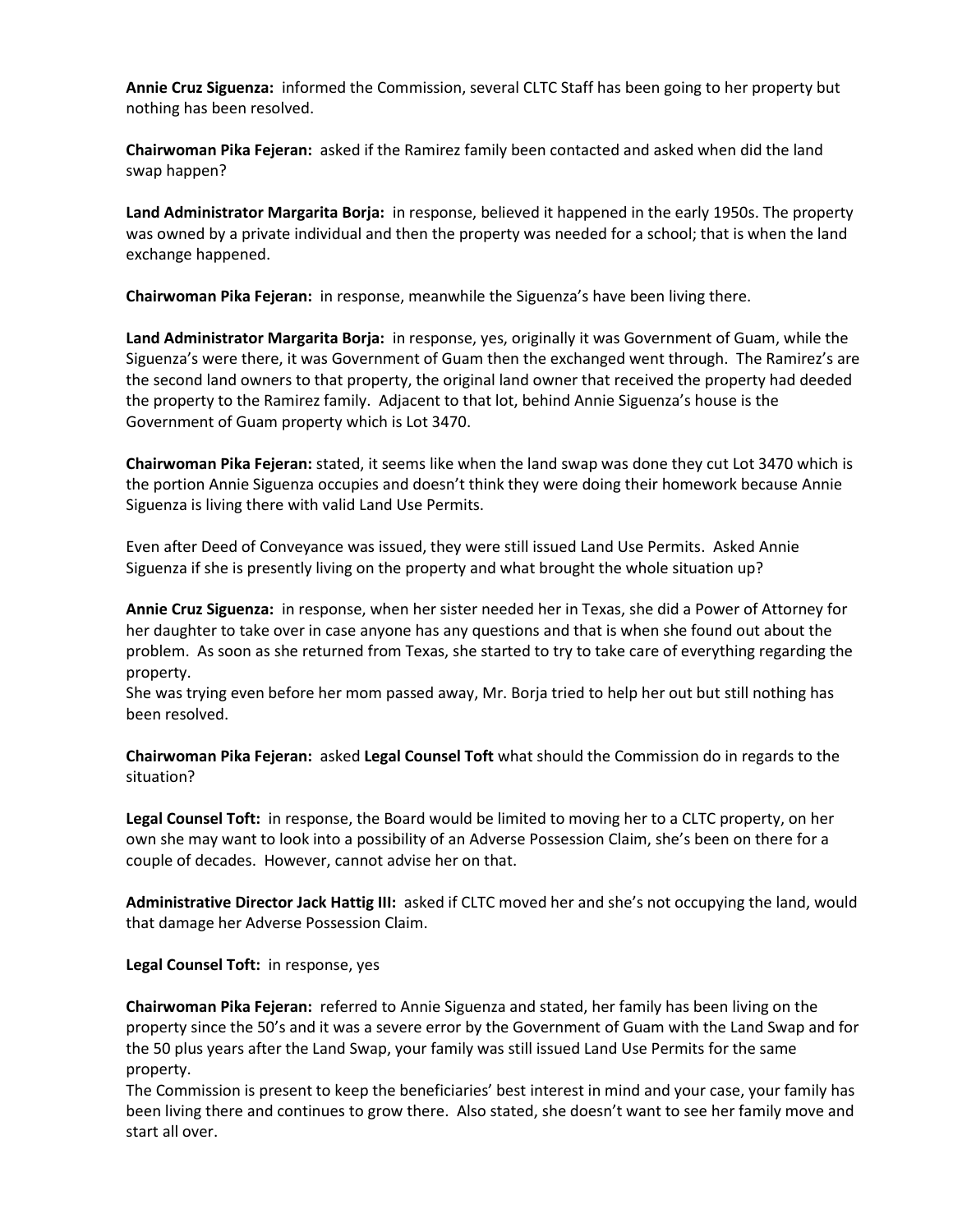**Administrative Director Jack Hattig III:** asked Annie Siguenza if anyone from the private property owners given her any issues?

**Annie Cruz Siguenza:** in response, no and she doesn't know who the Ramirez family is that owns the land.

**Administrative Director Jack Hattig III:** in response, asked if maybe the Ramirez family can write and agreement or something allowing Annie Siguenza to remain on the property until the situation can get resolved.

**Legal Counsel Toft:** in response, that may also damage the intentions of the Adverse Possession. With an Adverse Possession; there are a lot of elements that have to be valid, has to be open and notorious, has to be continuous and uninterrupted, describe the amount of years they have been living in it and breaking any of those for any amount of time can ruin the Adverse Possession. If she wishes to not go that route and proceed other avenues with us, that is fine. But doesn't want CLTC to potentially damaging a private legal claim that she may have. It may be something CLTC can ask her to talk to an Attorney about it and see if that is something she wants to do and CLTC can come back and do its part but if CLTC moves forward now, CLTC might damage that.

**Administrative Director Jack Hattig III:** referred to Annie Siguenza and asked if she understood the concern.

**Annie Cruz Siguenza:** in response, yes she does understand, but the cost of an Attorney.

**Legal Counsel Toft:** referred to Annie Siguenza and stated, if she definitely does not want to go that route; that's fine.

**Annie Cruz Siguenza:** asked, if she doesn't go that route and she already establish a house, water and power and if she were to relocate; what is going to happen?

**Chairwoman Pika Fejeran:** stated, when cases like this arise, what is the responsibility of the Trust? The Trust placed her there.

**Annie Cruz Siguenza:** stated, the CHamoru Land Trust knew about the situation and why didn't they do anything.

**Chairwoman Pika Fejeran:** in response, stated she doesn't think they knew.

**Annie Cruz Siguenza:** in response, stated Mr. Borja has come to her property the Ramirez family never came to inform her family in regards to who owns the property. Mr. Borja only informed her (describing the lot) that from the stairs down is the Ramirez property.

**Chairwoman Pika Fejeran:** stated, the Commission does not want to displace you, referring to Annie Siguenza.

**Annie Cruz Siguenza:** in response, stated she was able to get the water under her name; the only thing she is not able to do is change the water bill to her name, it is under her dad's name and her dad is deceased.

**Chairwoman Pika Fejeran:** in response, stated a Utility Authorization can be given to you. **Annie Cruz Siguenza:** in response, stated she was given a letter from CLTC to change the power.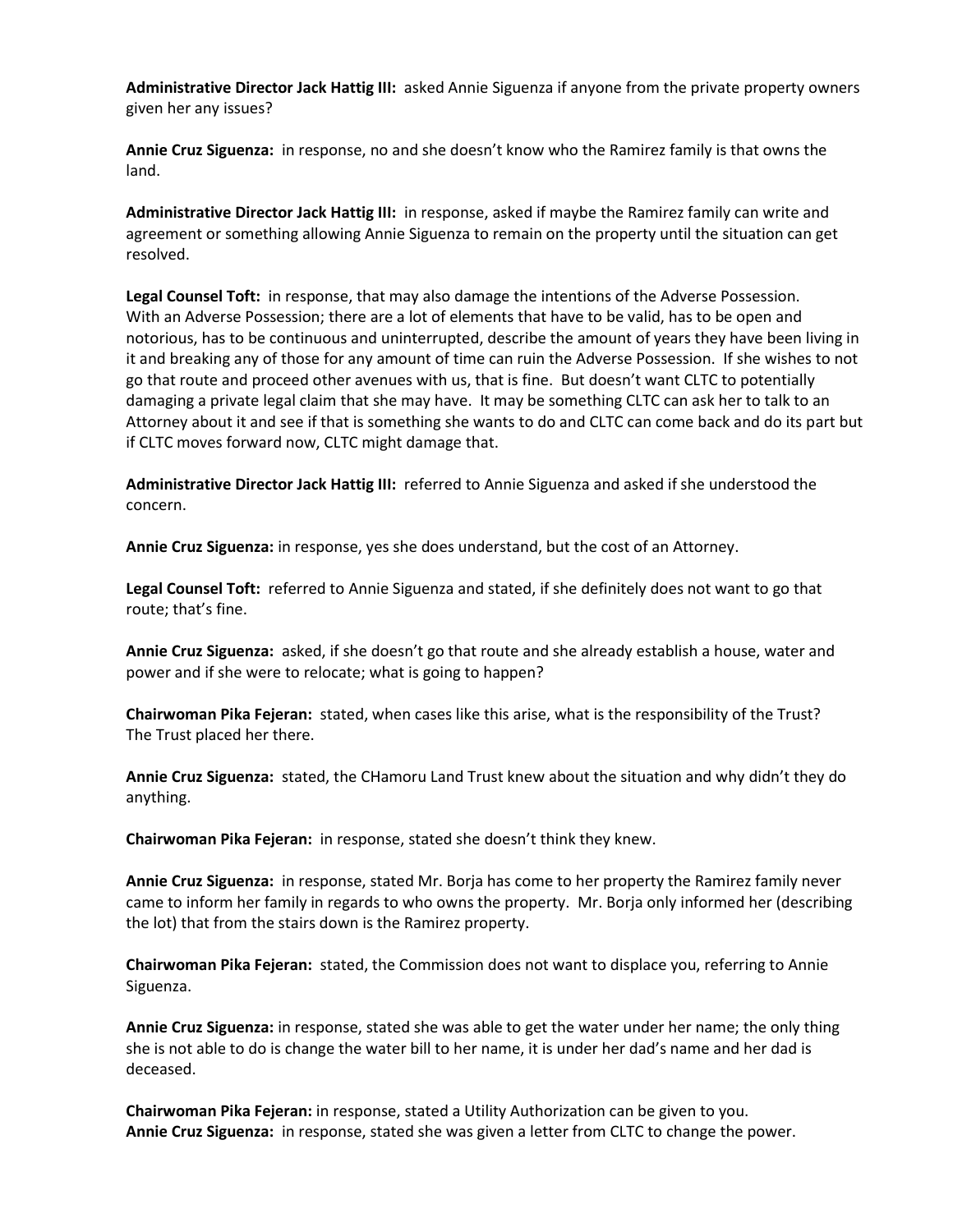## **Chairwoman Pika Fejeran:** stated and suggested to do the same for the water

**Annie Cruz Siguenza:** in response, yes please because she is not able to inquire on the billing statements for Guam Waterworks.

**Chairwoman Pika Fejeran:** in response and referred to Director Jack Hattig III to issue a Utility Authorization to Annie Siguenza for water.

**Administrative Director Jack Hattig III:** agreed and informed Annie Siguenza CLTC will prepare the Utility Authorization for her.

**Legal Counsel Toft:** stated, that may do for now and then see what happens.

**Chairwoman Pika Fejeran:** informed Annie Siguenza, a Utility Authorization for water will be issued to her for now.

**Annie Cruz Siguenza:** asked what is the Commission's advice for her to do?

**Legal Counsel Toft:** in response, because she referring to Annie Siguenza is not his client cannot advise her on what to do.

**Chairwoman Pika Fejeran:** in response, right but the Commission can be advised.

**Legal Counsel Toft:** it may be best, if right now she is not getting told to move from the original land owners, CLTC can give her the authorization for water for now until there is a real issue from the original land owners.

**Chairwoman Pika Fejeran:** in response, stated she agrees and doesn't feel the Commission needs to make any moves until such time the private owner starts to make it an issue.

**Legal Counsel Toft:** stated there is still the Adverse Possession claim and even if she doesn't pursue it now, it can be done in the future.

**Chairwoman Pika Fejera:** stated, that is the best the Commission can do within the means of the Commission without damaging any future opportunities that may arise.

**Administrative Director Jack Hattig III:** asked if the property is private property owned, does CLTC have legal standing to issue the Utility Authorization

**Chairwoman Pika Fejeran:** in response stated, it is not clear at this point if the property is private.

**Legal Counsel Toft:** in response, agreed and stated at this point there are issues with boundaries and no one is really claiming it.

**Administrative Director Jack Hattig III:** in response okay and is comfortable with that. Referred to Annie Siguenza and informed her, CLTC will prepare the authorization and she'll be called when it is ready for pick up.

**Chairwoman Pika Fejeran:** moved to the next item on the agenda

## **C. Other Matters**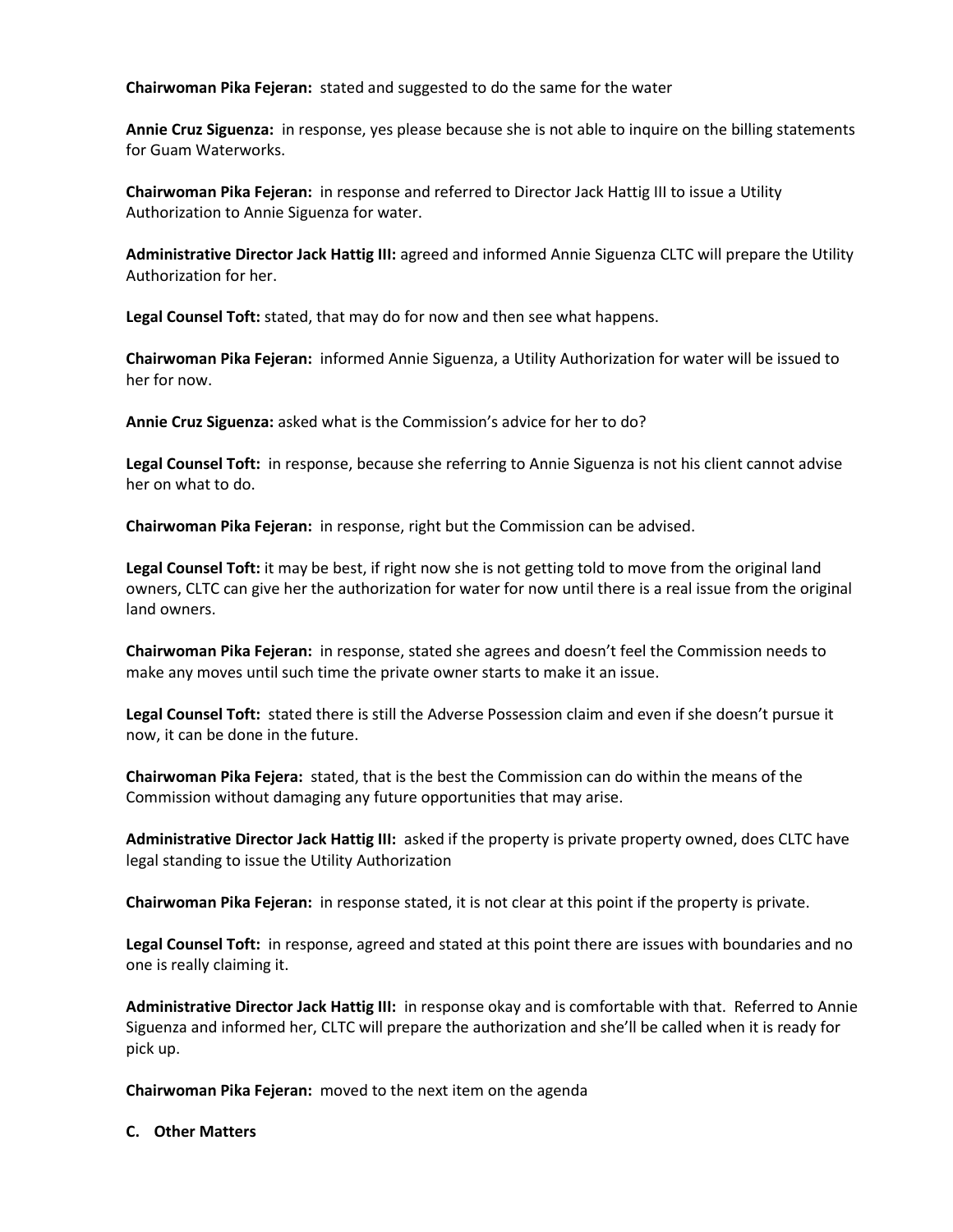**i**. **Dumanal, Elicia Mendiola** request for Survey Retracement

**Chairwoman Pika Fejeran:** reviewed the Staff Report and asked why is there a Survey Retracement vs. a Survey Authorization?

**Land Agent II, Jhoana Bragg:** in response, stated the whole area has been surveyed already and the request is for a retracement so that Elicia Dumanal can know where her meets and boundaries are.

**Chairwoman Pika Fejeran:** stated the request is basically to allow the Administrative Director to issue a Survey Authorization or Retracement for Ms. Dumanal to know where her property is located. Asked for a motion

Motion made by Commissioner Duenas to approve authorization for a Survey Retracement for Ms. Elicia Mendiola Dumanal for Tract 9210 Phase I Block 21, Lot 14 Yigo under L.M. No. 126FY93.

Second by Commissioner Santos – **PASSED Unanimously**

**Chairwoman Pika Fejeran:** asked if the motion just made would fall under the motion made giving the Administrative Director approval for Survey Authorization

**Legal Counsel Toft:** in response, suggested to make a separate motion for renewals to be on the safe side

**Chairwoman Pika Fejeran:** asked if the Commission is comfortable with giving approval authority to the Administrative Director to approve retracement survey authorizations.

So Moved by Commissioner Duenas

Second by Commissioner Santos – **PASSED Unanimously**

**Chairwoman Pika Fejeran:** moved to the next item on the agenda

**ii.** Rosita E. and Juan N. Quichocho – request to waive the taxes assessed

**Chairwoman Pika Fejeran:** reviewed the Staff Report

**Land Agent II, Jhoana Bragg:** in response, Tract 1022 is one of the areas that is still being reconfigured due to lot size errors

**Chairwoman Pika Fejeran:** stated originally they were placed on Tract 1022 but that is not where their lease is?

**Land Agent II, Jhoana Bragg:** stated they were originally given Tract 1022 but moved to a different area which is why they are requesting for the taxes to be waived due to the errors on the parcel area.

**Chairwoman Pika Fejeran:** asked if they were on the tax rolls for a lot that was described in error?

**Land Agent Supervisor Matt Leon Guerrero:** explained how Tract 1022 (shown on TV screen) there is a Tract 1022 and a Tract 1022 NEW, depending on where they placed the individuals are placed one of those tract lots are half acre each and the other tract is a quarter acre. When the lots were issued back in the past, some lots were doubled and tripled issued; this is an area where the Trust has been trying to reconfigure and figure out where CLTC can move other people.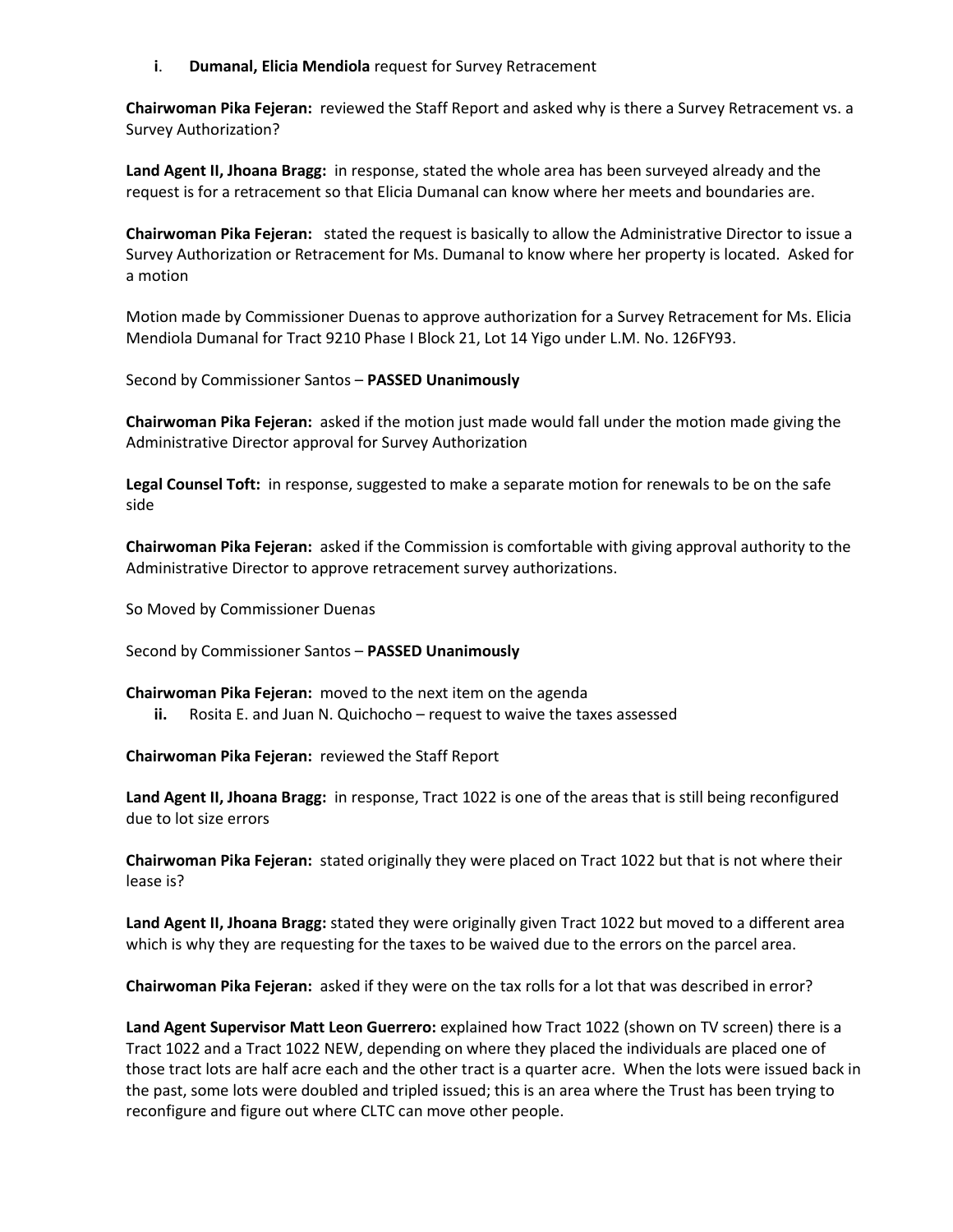As shown on TV screen, if there is an individual living on the lot already, CLTC would have them maintain on that lot and figure out where all the other layers, the other people can be reassigned to. For instance, if this individual (shown on TV screen) is holding a lease to the area where there is multiple lessees, is where the request for the tax to be waived because they can't really benefit from the property yet until the issue is rectified.

**Chairwoman Pika Fejeran:** in response, based on the file and Staff Report, stated they referring to the Quichocho's have been moved.

**Land Agent Supervisor Matt Leon Guerrero and Land Agent I Jessica Dayday:** in response, yes they have been relocated.

**Land Agent I Jessica Dayday:** stated, the year 2006 through 2011 are the tax years the Quichocho's are requesting to have waived. CLTC relocated or placed the Quichocho's on a different lot in 2011.

**Chairwoman Pika Fejeran:** in response, asked if the Quichocho took possession of the property anytime within those years:

**Land Agent I Jessica Dayday:** in response, no

**Land Agent Supervisor Matt Leon Guerrero:** also stated we referring to CLTC has reached out to them and to other lessees around that time frame. CLTC was trying to see who would voluntarily give up their lease to be relocated to a different property. It is not 100% completed but it is still being worked on in regards to Tract 1022 and still reaching out the lessees that are there.

**Chairwoman Pika Fejeran:** stated, due to administrative errors; the lease holders Rosita and Juan N. Quichocho were placed on property and have been assessed tax between 2006 and 2011, but there was a mess on the tract that they could not take possession of it. They are asking that Board to approve the waiving of the taxes for property they were never really issued.

**Commissioner Duenas:** asked if it is approving the tax waiver or the request for a tax waiver

**Chairwoman Pika Fejeran:** in response, it is the request for the tax waiver

**Commissioner Duenas:** stated the motion to approve a tax waiver request to DRT for Lot 3, Block 11, Tract 1022 for Rosita E. and Juan N. Quichocho

#### **Second by Commissioner Santos**

**Land Agent I, TinaRose Jocson:** asked to include the tax years in the motion made by Commissioner Duenas

**Chairwoman Pika Fejeran and Commissioner Duenas:** in response, yes.

**Chairwoman Pika Fejeran:** stated for clarification included 2006 through 2011 tax years in the motion. Also referenced, the request would be to waive the taxes for the property, Lot 3, Block 11, Tract 1022

#### **PASSED – Unanimously**

**Chairwoman Pika Fejeran:** moved onto the next item on the agenda, Edward Lee Sandlin

**iii. Edward Lee Sandlin** – request to transfer beneficiary rights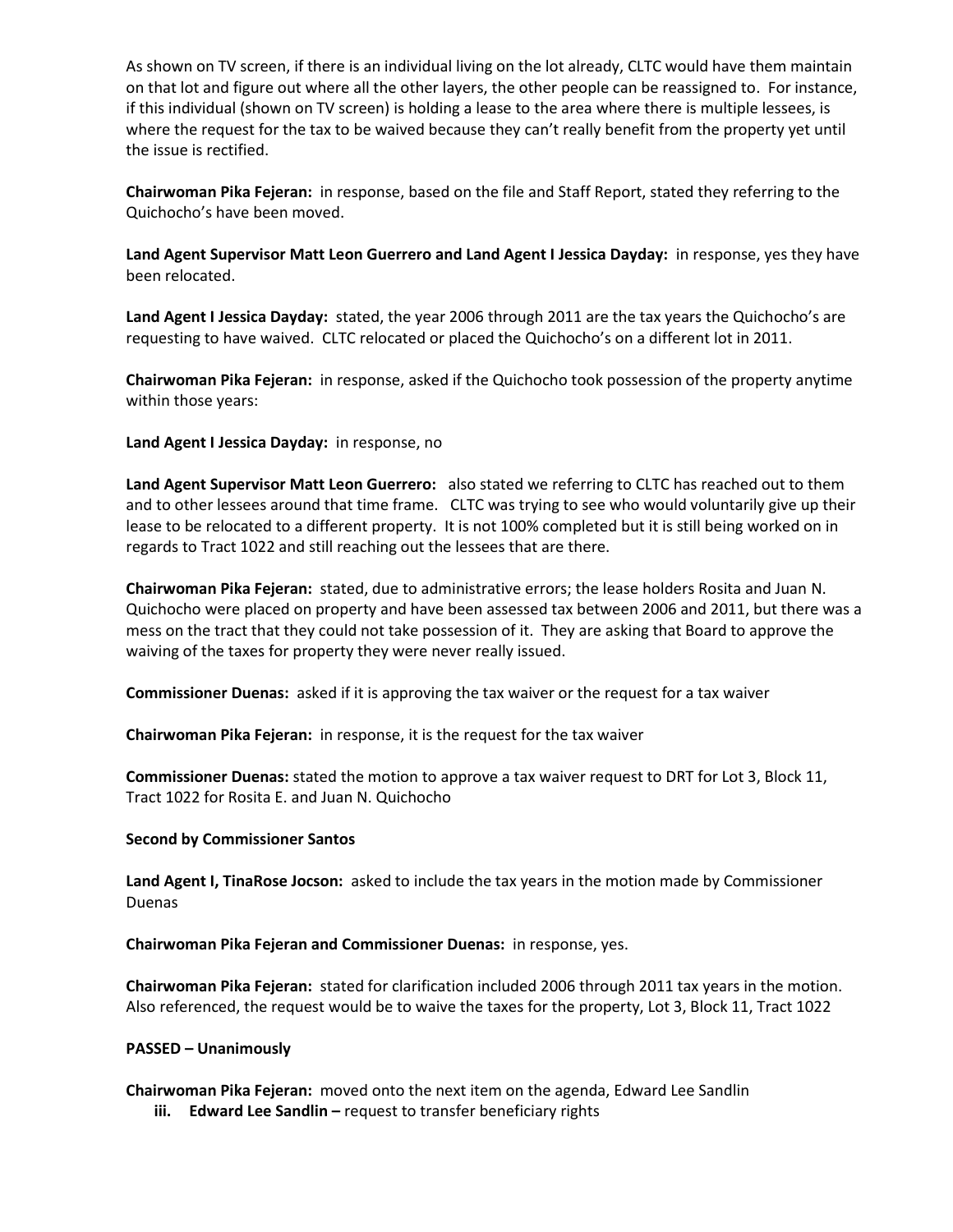**Chairwoman Pika Fejeran:** reviewed the Staff Report and asked if Mr. Sandlin is present at the meeting

**Administrative Director Jack Hattig III:** in response, Mr. Sandlin is not present and he is deceased He is the original lessee.

**Land Agent II Glenn Eay:** in response, stated the beneficiary is James Sandlin, the son of Edward Lee Sandlin

**Chairwoman Pika Fejeran:** stated based on the file, the beneficiary listed is James Sandlin

**Land Agent II Glenn Eay:** in response, stated, James Sandlin is the beneficiary listed for his father Edward Lee Sandlin but because James Sandlin has a lease the request is to relinquish his beneficiary rights to his daughter.

**Chairwoman Pika Fejeran:** asked if that is what the letter of relinquishment in file is referring to. Also stated there is no lease in Edward Lee Sandlin's file and asked if he is an applicant?

**Land Agent II Glenn Eay:** in response, stated he was never issued a lease and is still an applicant

**Chairwoman Pika Fejeran:** referred to **Legal Counsel Toft** to ensure the Commission can approve those types of requests.

**Legal Counsel Toft:** in response, yes, under the current Rules and Regs.

**Commissioner Duenas:** stated the motion to approve the transfer of beneficiary rights for Edward Lee Sandlin's application from James A. Sandlin to Victoria Jamie Lujan Sandlin who is the daughter.

#### **Second by Commissioner Santos – PASSED Unanimously**

**Chairwoman Pika Fejeran:** Moved on to the next item, Administrative Matters

#### **2. Administrative Matters**

## **i. Pre-Moratorium Lease List**

**Chairwoman Pika Fejeran:** asked how many total included in the Pre-Moratorium Lease List? The list reviewed showed 28 total and asked if there are 28 Staff Reports?

**Chairwoman Pika Fejeran:** also stated as a reminder and a brief history of what the Pre-Moratorium Lease list is. There are 28 applicants that were issued leases, the leases were signed by the applicant and Director at that time, which was all last year; the Commission issued a Moratorium on new leases and for unknown reasons to the Commission, the Commission didn't find out about it until about a month to a month and half ago of this year. All 28 leases have been signed and executed, the Director at the time placed a red mark on them and because they have a red mark; the Commission feels it is important for those leases to be brought to them for approval.

Asked Administrative Director Jack Hattig if the list of applicants were routed to the staff for Relationship Disclosure Forms.

**Administrative Director Jack Hattig III – in response, yes, and currently there are 4 Relationship** Disclosure forms filled out by the staff including himself. The list was gone through with the staff, however, there may be some on the 102 Switched lease list.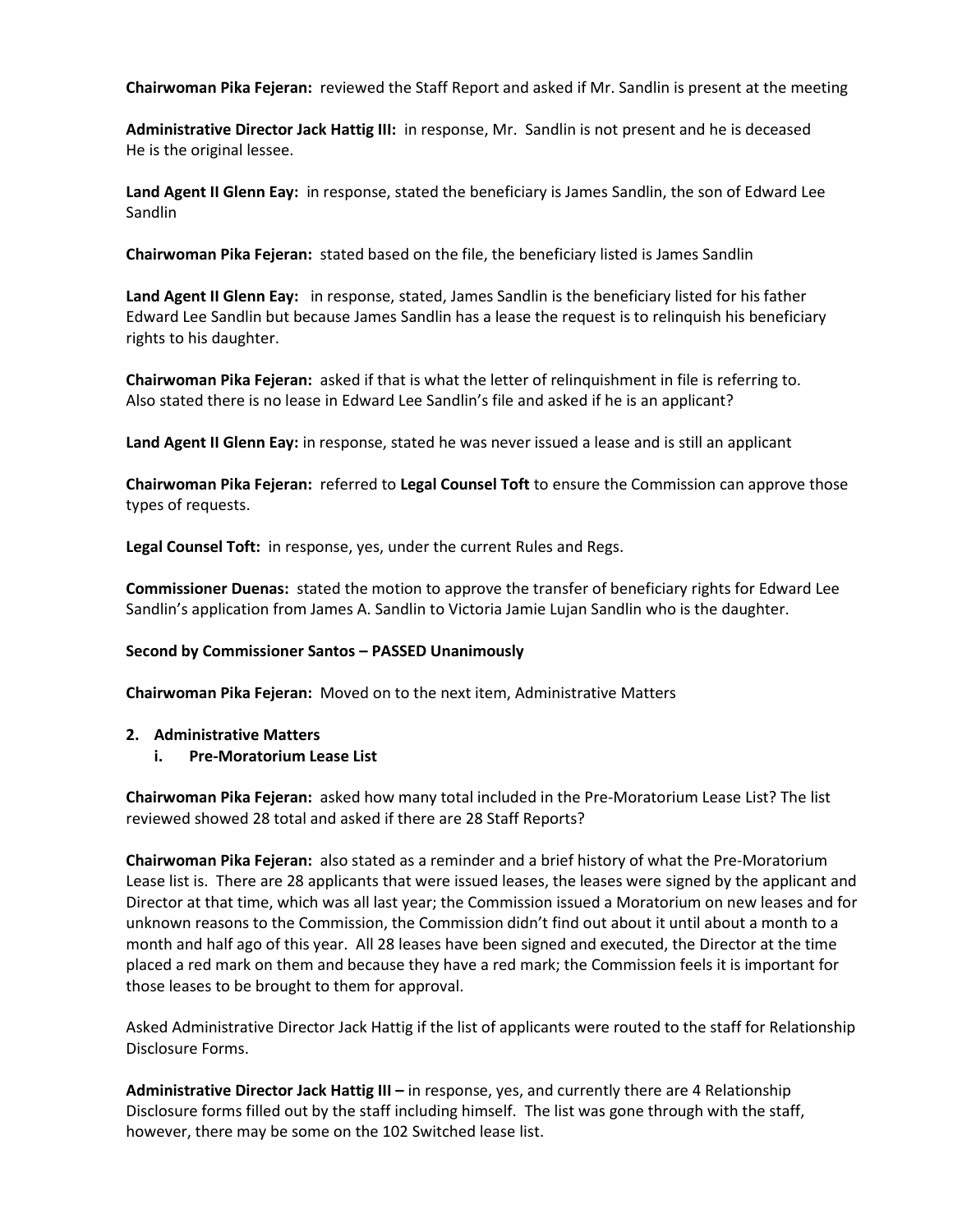Referred to the Land Administrator Margarita Borja for confirmation and asked if there are any members of the staff who may have conflicts with the Pre-Moratorium Lease lists?

**Land Administrator Margarita Borja:** in response, yes, one.

**Chairwoman Pika Fejeran:** asked just one and if there is a Disclosure Form?

**Administrative Director Jack Hattig III:** in response, yes just one asked CLTC Land Agent II, Glenn Eay for his Disclosure Form.

**Administrative Director Jack Hattig III:** informed Chairwoman Fejeran and the Commissioners the reports are not prepared.

**Chairwoman Pika Fejeran:** stated to the Administrative Director Jack Hattig III and the CLTC Staff that in the future regarding leases the Commission will consider approving to have a section on the list for Staff Disclosures to be notated yes or no.

**Administrative Director Jack Hattig III:** acknowledged.

**Chairwoman Pika Fejeran:** moved onto the list in the order it's received starting with John Patrick Aguon **i. John Patrick Aguon** – was assigned a location Lot 15, Block 3 REM Tract 100C, Dededo the lease is for less than half an acre. 1995 Applicant, priority 1, the lease is for Agriculture. The Director signed the the lease in March 2018, the applicant signed his lease in April 2018; for whatever the reason may be, the Director placed an X on across the lease.

Asked if for the applicant's file and if the applicant, John Patrick Aguon is present at the meeting.

**Member from the Public Audience:** recommended to Chairwoman Fejeran and the Commission if the applicant is not present to table the discussion until the applicant is present; the applicant will not be able to answer or explain themselves for the actions the Commission will take.

**Chairwoman Pika Fejeran:** thanked the member from the public audience for his comment and explained she understood his concern, but the Commission is there with the beneficiaries best interest in mind and trust that if the Commission decides to not approve the applicant's request, the Commission would afford whomever is not present the opportunity to speak to the Commission. The Commission will move forward with the current topic on the agenda.

**Member from the Public Audience now identified as Mr. Kosaka:** in response asked moving forward on the case itself?

**Chairwoman Pika Fejeran:** in response stated, the Staff has made every effort to contact the individuals on the list and for whatever the reason the individuals are not present, still feels the Commission can review the case and decide either way.

**Mr. Kosaka:** in response, asked if there is any objection from the Attorney representing CLTC. Stated, if the person is not present and cannot answer for what is going on, feels the discussion should be tabled until he or she is present.

**Chairwoman Pika Fejeran:** in response, stated she feels the documents speak for themselves. The individual signed the documents.

**Mr. Kosaka:** in response, stated for transparency the individual should be here and answer.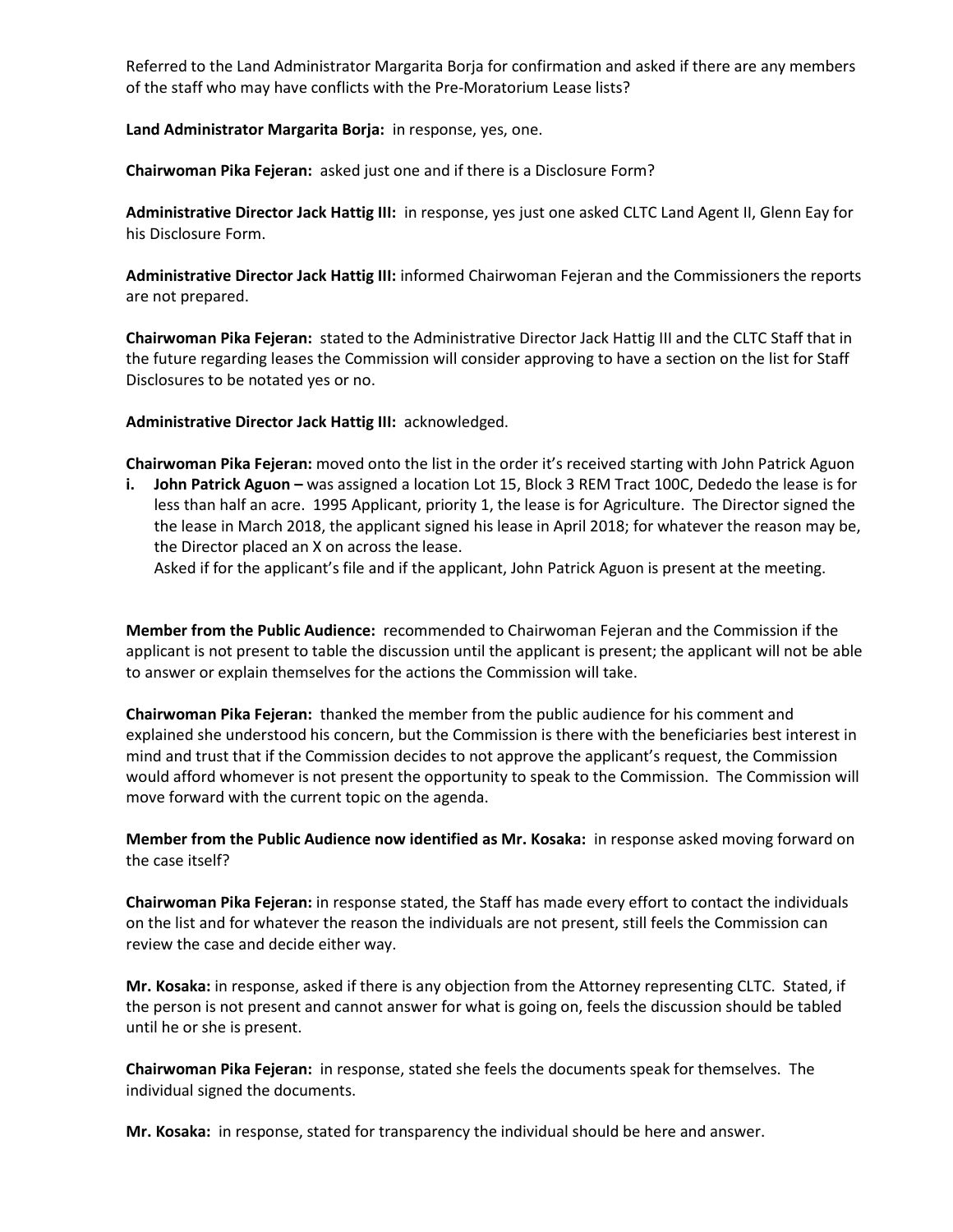**Chairwoman Pika Fejeran:** in response, stated she is unsure what the individual would have to answer for and thanked Mr. Kosaka for his comments and restated; if the Commission is going to decide something that would harm the beneficiaries, the Commission would afford the individual a chance to appear before the Board. However, if the Commission is going to choose to follow thru and issue the individual a lease, doesn't see how that would need the individual to be present.

Mr. Kosaka: stated the last meeting held on March 21<sup>st</sup>., he listened to the audio and there were some individuals that were not present which were tabled for the present meeting happening and feels the current topic for discussion should be afforded the same way.

**Chairwoman Pika Fejeran:** in response, stated, in that meeting, it was in the interest of time; the Commission needed to get to the individuals that were present and again thanked Mr. Kosaka for his comments.

**Chairwoman Pika Fejeran:** moved on and stated, there are 28 individuals who have been sitting in a gray zone that the Commission should act on and correct. The individuals believe they have a valid lease only to find out this year, the Director at the time placed a big red mark on the lease and wanted to make a decision on the 28 leases and make it right for the Beneficiaries.

The first individual on the list is John Patrick Aguon, not present, his lease is for less than half an acre, signed by the Director, signed by the beneficiary and referred to **Legal Counsel Toft** for the best way to move forward with the lease.

**Legal Counsel Toft:** in response, stated the Commission can make a motion to either approve or disapprove. It is a lease review and the issue that held up everything, at the time these leases were going through the Director's office that is when the attention was the Director was signing leases without the Board reviewing the lease applications; that is the reason why the previous Director X'd them out so the Board can review it.

The Board can review it and approve it or decided on it.

**Mr. Kosaka:** asked if the Commission is going through all 28 leases and decide on them at the present meeting. And again stated, if most of the individuals are not present the meeting will last until almost midnight. Based on his understanding, at the Public Hearing held on December 18, 2018, the Chairwoman said all the leases were checked but earlier in the present meeting the 28 leases are lease that were not cleared. Stated if the leases are still in question to discuss it with the lease holders.

**Chairwoman Pika Fejeran:** in response, stated that is what the Commission is doing. The Commission and the staff have been working towards getting to the present day for the last two months to discuss the issue with the 28 leases. Moved on to John Patrick Aguon, asked if the Commission has any questions regarding the lease or the process that got him to his lease. John Patrick Aguon is a December 5, 1995, applicant.

Asked if the Commission does approve the process and a lease, will the lease be back dated to when the signatures were obtained?

**Legal Counsel Toft:** in response, the Commission would have to make a decision on it.

**Chairwoman Pika Fejeran:** asked if the Commission would have to have separate motions per lease.

**Legal Counsel Toft:** in response, the Commission can make a joint motion to cover all 28 leases. If the Commission has reviewed all the Staff Reports, then the Commission can decide.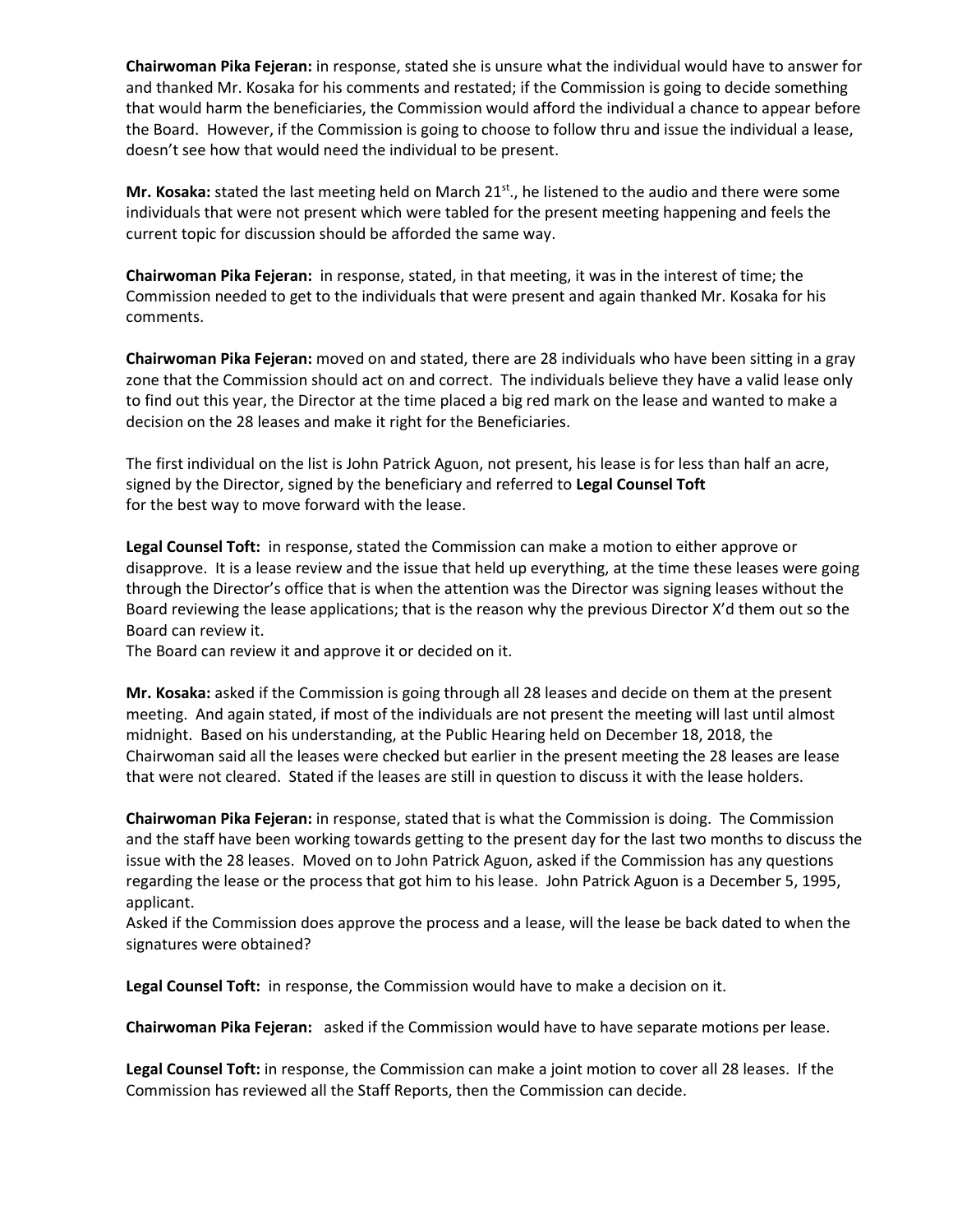A mass approval was made on the Ratification previously, so with the 28 names on the Pre-Moratorium lease list, it's in the same situation. If there are any cases the Commission has concerns, those can be separate cases.

**Member from the Public Audience:** addressed the Chairwoman and Commission members; she understands what Mr. Kosaka means to say and is unsure of what the 28 names on the Pre-Moratorium list is; asked if the names can be read out loud to see if there is anyone on the list that is present. Suggested to go through the list of names and address the individuals who are present first, then go back and address the individuals that are not present.

Also asked for understanding and consideration, that some of the members of the Public Audience had to find rides to attend the meeting.

**Chairwoman Pika Fejeran:** in response, thanked the Member from the Public Audience and stated, after discussing with the Legal Counsel, the Commission has already reviewed the Staff Reports and there are a few she has flagged that are questionable; also wanted to take a few more minutes to go over the list again to identify the ones to be set aside to discuss later.

**Chairwoman Pika Fejeran:** stated the CLTC staff had just informed her and the Commission that there are 30 leases on the Pre-Moratorium lease list; 24 of the leases have no transfers, if there was a transfer it was within the law, there are 6 leases where they fall under the 102 Null and Void Lease list. Ask for the Commission to look at the first page where there were no transfers outside of the law.

**Mr. Kosaka:** asked to make another statement and stated if the Commission has reviewed the documents as a whole and already conformed, it sounds like it is still in question in regards to what the issues are on the leases. If the Commission had review the documents and prepare for the present day because the Commission was not just given the documents on that same day. It sounds like not everything has been reviewed, otherwise the Commission would have a cover paper or statement with notes in regards to the concerns or the leases that are questionable.

Also stated, for the interest of transparency he supports the Administration and is a lessee as well. For three years he felt punished for making him wait and again is now seeing that the Commission is has not reviewed the whole list in front of them because there are questions still being asked amongst the Commission.

**Chairwoman Pika Fejeran:** in response, apologized and stated, it is the first time the Commission has been able to sit down with members of the Commission, Legal Counsel, the Director and the Staff and if they referring to the Commission can get a chance to do their work.

## **[Multiple Discussion]**

**Chairwoman Pika Fejeran:** stated, the Commission is not moving forward with anything that is not within the rules of the law as it is currently written.

Within the three years of sitting in the Commission 90% is fixing what was done before sitting in the seat of the Commission and they are doing their best. The main mission is to act in the best interest of the beneficiaries and asked the members of the Public Audience to trust the process.

**Mr. Kosaka:** in response, stated for the interest of those who are present and not present, the ones who were present at the last meeting was afforded the opportunity to speak, so for the ones that are not present should be tabled and again the ones present be afforded the same opportunity.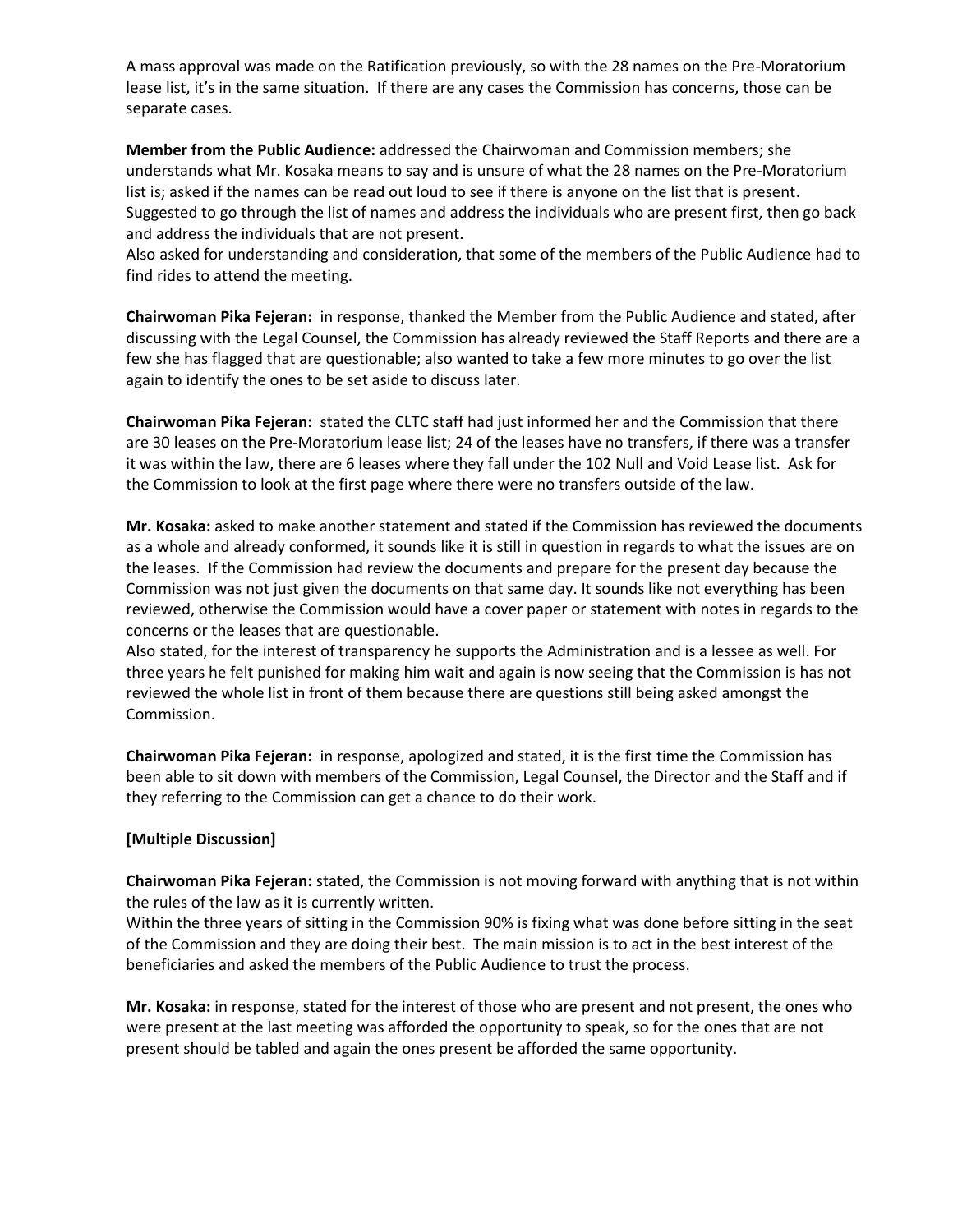**Chairwoman Pika Fejeran:** asked the Commission to table the discussion until the topic of the 102 "Null and Void" leases come up on the agenda. The six individuals that would be on the list for discussion would be the following:

- 1. Bertha Benavente Aldan
- 2. Cherylynn Tudela Eay
- 3. Clint Shawn Toves Materne
- 4. Dan August Quichocho
- 5. Colleen Grace Quinata
- 6. Chasity Leon Guerrero Tainatongo

For the ones that are questionable are based on the following:

- lot size being greater than a half an acre for a Residential Lease
- lot size greater than half an acre for Agricultural
- priority II
- unknown priority
- applicant from 2006
- applicant from 2000

Asked to table the following until the staff can call the individuals:

- 1. Joseph Toves Sablan not present; above half acre
- 2. James G. Sablan not present; above half acre
- 3. James Santos Mafnas not present; Priority II
- 4. Andrew Vincent Toves not present; no priority listed
- 5. Gregory Q. Aguon present; tabled until the Commission reaches the particular case further on the agenda, the property description is listed on the agenda.
- 6. Albert Acfalle San Agustine; above half acre
- 7. Emmanuel Pineda San Nicolas was present but left the meeting; no priority associated

With the exception of the case regarding Gregory Aguon which will be discussed later during the present meeting, asked the Commission to place the other individuals named on the next agenda for the next meeting. Again stated the concerns regarding the individuals deal with lot sizes being greater than the half acre, priority listings are not on listed, others are priority II or some have no priority associated.

That leaves seventeen:

- 1. John Patrick Aguon not present
- 2. Joileen R. S. Benavente not present
- 3. Rosario E. Cahill present
- 4. Fred M. Chargualaf present; file requested to view
- 5. Doreen Bennette Cruz not present
- 6. Marilyn A. Duenas not present
- 7. Gloria Borja Flores not present
- 8. Francisco Rojas Fernandez not present; file requested to view
- 9. Gerard P. Materne Johnson present and informed the Commission he requested to transfer to a different lot
- 10. Cynthia C. Lujan not present
- 11. Therese M. Muna not present
- 12. Carl K.C. Quinata present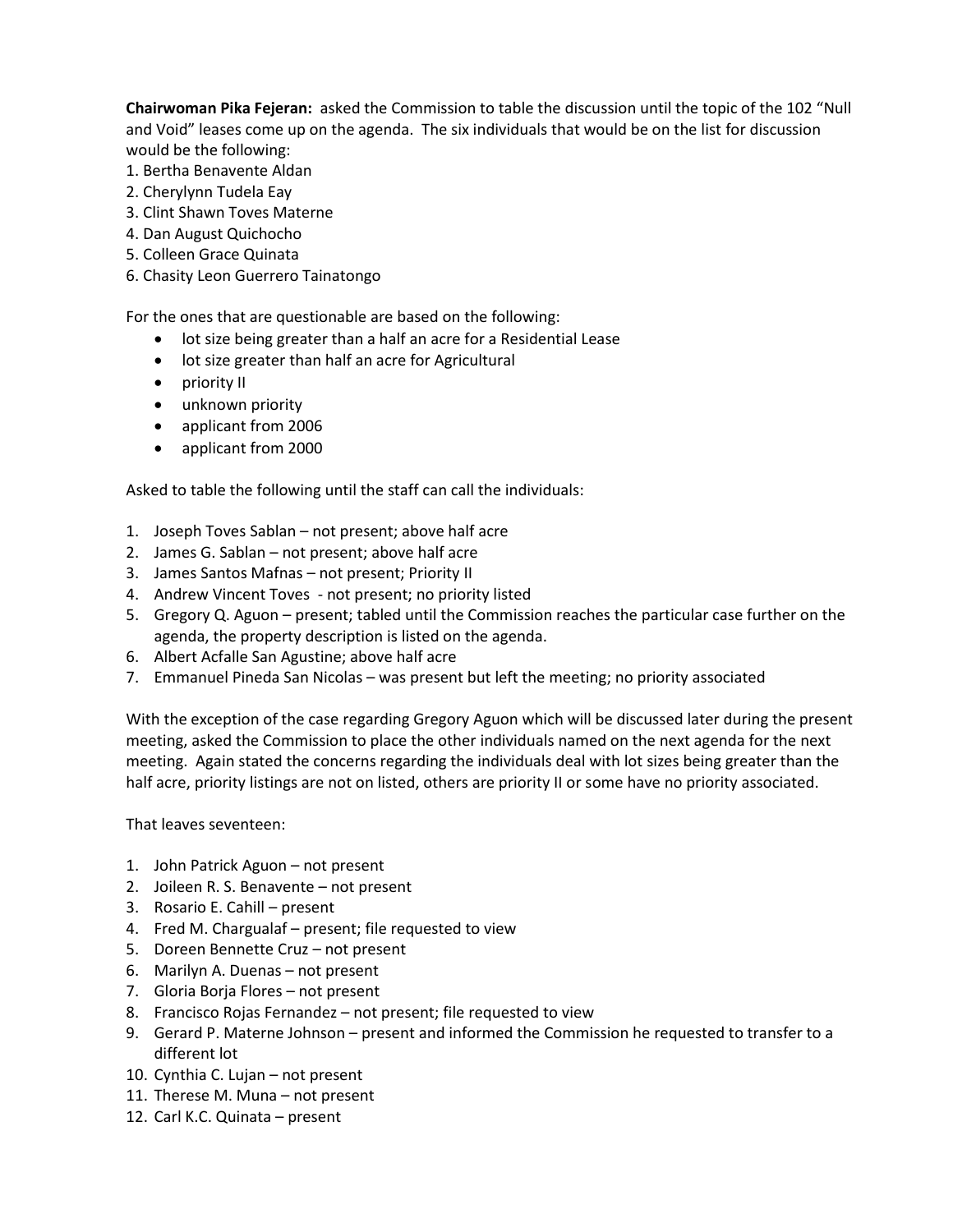- 13. Dolores Taitano Quinata not present
- 14. Alberta Rose Santiago not present
- 15. Lugene Karol Unchangco Santos present
- 16. Mark Anthony Blas Torre not present
- 17. Paul G. Yamanaka not present

**Chairwoman Pika Fejeran:** requested for Rosario Cahill who was present to come forward to the Commission.

Asked Rosario Cahill if the Commission's understanding is correct in regards to Ms. Cahill she has a valid lease and asked when was she contacted to be informed her lease is not valid.

**Rosario Cahill:** in response, informed the Commission she was contacted two days prior to the meeting; but, at the time she signed the lease she was informed the lease is on hold pending signatures but does not remember what or who's signatures were pending.

**Chairwoman Pika Fejeran:** in response, stated okay and confirmed she is a December 6, 1995, applicant

**Rosario Cahill:** in response, right and has another application under her son's name which she has Power of Attorney for.

**Chairwoman Pika Fejeran:** in response, the lease is for Lot 5382-13-5, Block 0, Tract 0, Barrigada

**Rosario Cahill:** in response also asked about her son's application update and property site.

**Chairwoman Pika Fejeran:** asked if her son was issued a lease and the name of her son

**Rosario Cahill:** in response, yes and the name is Frank Lee Leon Guerrero

**Chairwoman Pika Fejeran:** asked if the lease was signed at the same time

**Rosario Cahill:** in response, it was probably within a week or so.

**Chairwoman Pika Fejeran:** asked the CLTC staff to look into the Ms. Cahill son's lease and continued with Rosario Cahill's lease. Asked if she understood the requirements of the lease, the Agricultural Lease terms and agreement as far as planting a certain amount of trees and water and power are not immediately available within 100 feet of the property, and the property is subject to survey?

**Administrative Director Jack Hattig III:** informed the Commission Rosario Cahill's son names is on the Ratified Lease List.

**Chairwoman Pika Fejeran:** informed Rosario Cahill her son's lease is good to go.

**Administrative Director Jack Hattig III:** informed Rosario Cahill that the CLTC is currently working on contacting everybody on the Ratified Lease List.

**Rosario Cahill:** asked if there is a difference between her application and her son's application?

**Chairwoman Pika Fejeran:** in response, because her referring to Rosario Cahill's name did not make it to the list of names that were Ratified last year, she is asking the Commission to ratify the lease at the present meeting. Agriculture lease for Rosario Cahill on Lot 5382-13-5, Barrigada.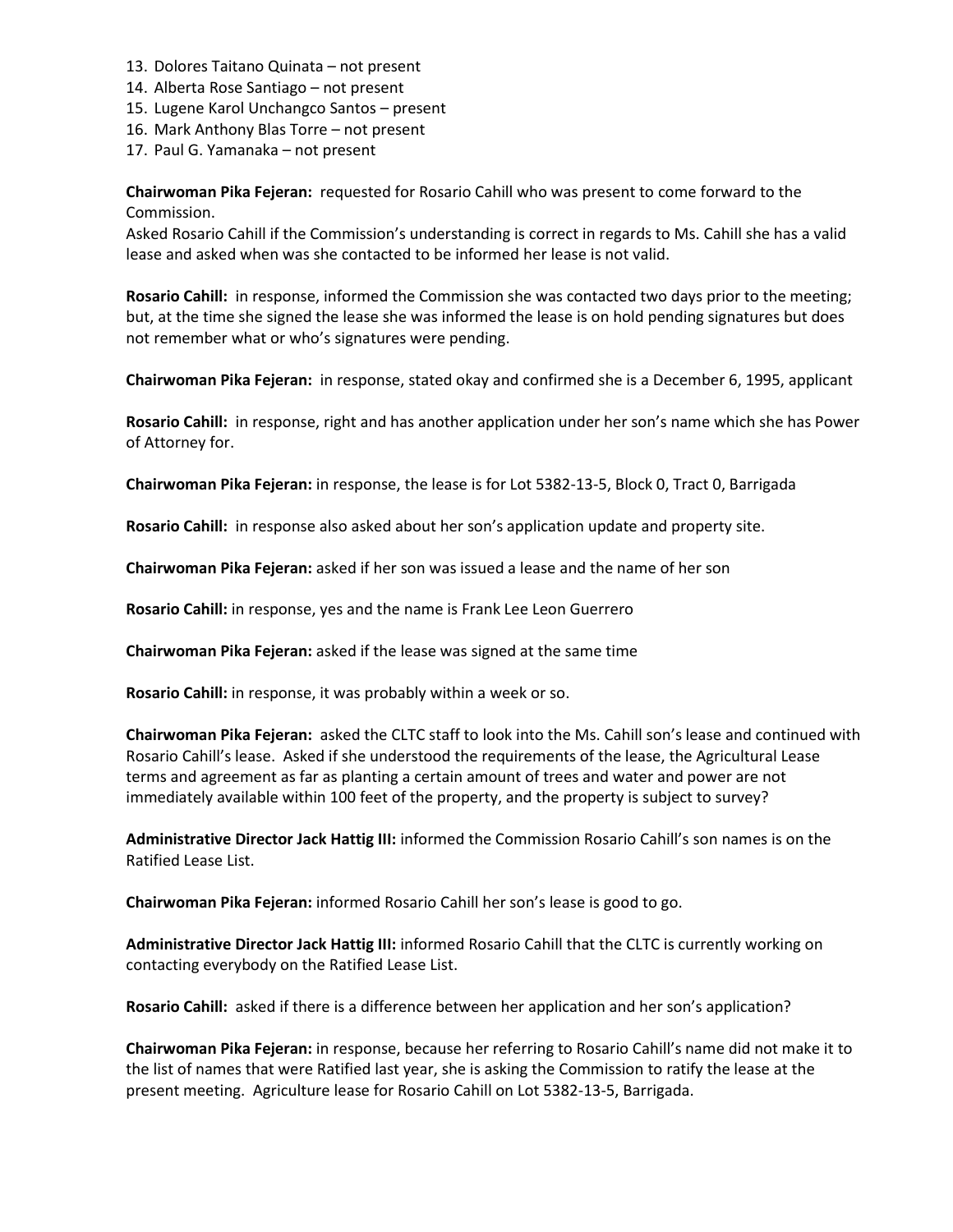**Commissioner Duenas:** stated the motion to approve the lease for Lot 5382-13-5, Block 0, Tract 0, Municipality of Barrigada containing an area of 1,910 square meters in accordance of Public Law 23-38

## **Second by Commissioner Santos – PASSED Unanimously**

**Chairwoman Pika Fejeran:** informed Ms. Cahill her lease has been ratified and now has a valid lease.

**Chairwoman Pika Fejeran:** called Mr. Carl K.C. Quinata to come forward, requested for his file. Based on the file, stated, Carl Quinata is a 1995 applicant, for agricultural property, Lot 10171-14, Block 0, Tract 0, Municipality of Dededo. Question in regards to Carl Quinata's lease is the lot size and asked if he has been farming and occupying the property?

**Carl Quinata:** In response, no

**Chairwoman Pika Fejeran:** asked if the Trust can give out leases for lots greater than half an acre for agriculture

**Land Agent II Jhaona Bragg:** in response, it's either plus or minus ±2023 sq. meters.

**Chairwoman Pika Fejeran:** in response, stated for Carl Quinata the square meters is for an area containing 4,047.

**Commissioner Santos:** stated, yes and a Farm Plan is needed

**Chairwoman Pika Fejeran:** stated, the Commission will verify with Legal Counsel.

**Land Agent II Jhoana Bragg:** asked if Carl Quinata is a pre-occupier

**Multiple Response:** No

**Land Agent II Jhoana Bragg:** stated there has to be a reason why he was issued an acre

**Chairwoman Pika Fejeran:** in response, it says in the file Carl Quinata was occupying Government Land on a Lot 10125-11-R6 and asked if he had a previous lease

**Carl Quinata:** in response, yes. He had the lot surveyed but then it was given to someone else

**Chairwoman Pika Fejeran:** asked if he was occupying

**Carl Quinata:** in response, stated no he was not occupying, just had the property surveyed and some how it got mixed up.

**Chairwoman Pika Fejeran:** in response, stated there is a letter in the file from CLTC dated November 26, 2012, for Utility Authorization, Building and Clearing Permit and states that you (Carl Quinata) is occupying Government Land on a portion of Lot 10125-11-R6.

**Carl Quinata:** in response, stated that is for the Clearing Permit which he cleared a little bit and for some reason there was a mix up and someone else was given the property

**Chairwoman Pika Fejeran:** asked if that was before he was assigned a lease

**Carl Quinata:** in response, stated, no the lease was signed but then held back because it was mixed up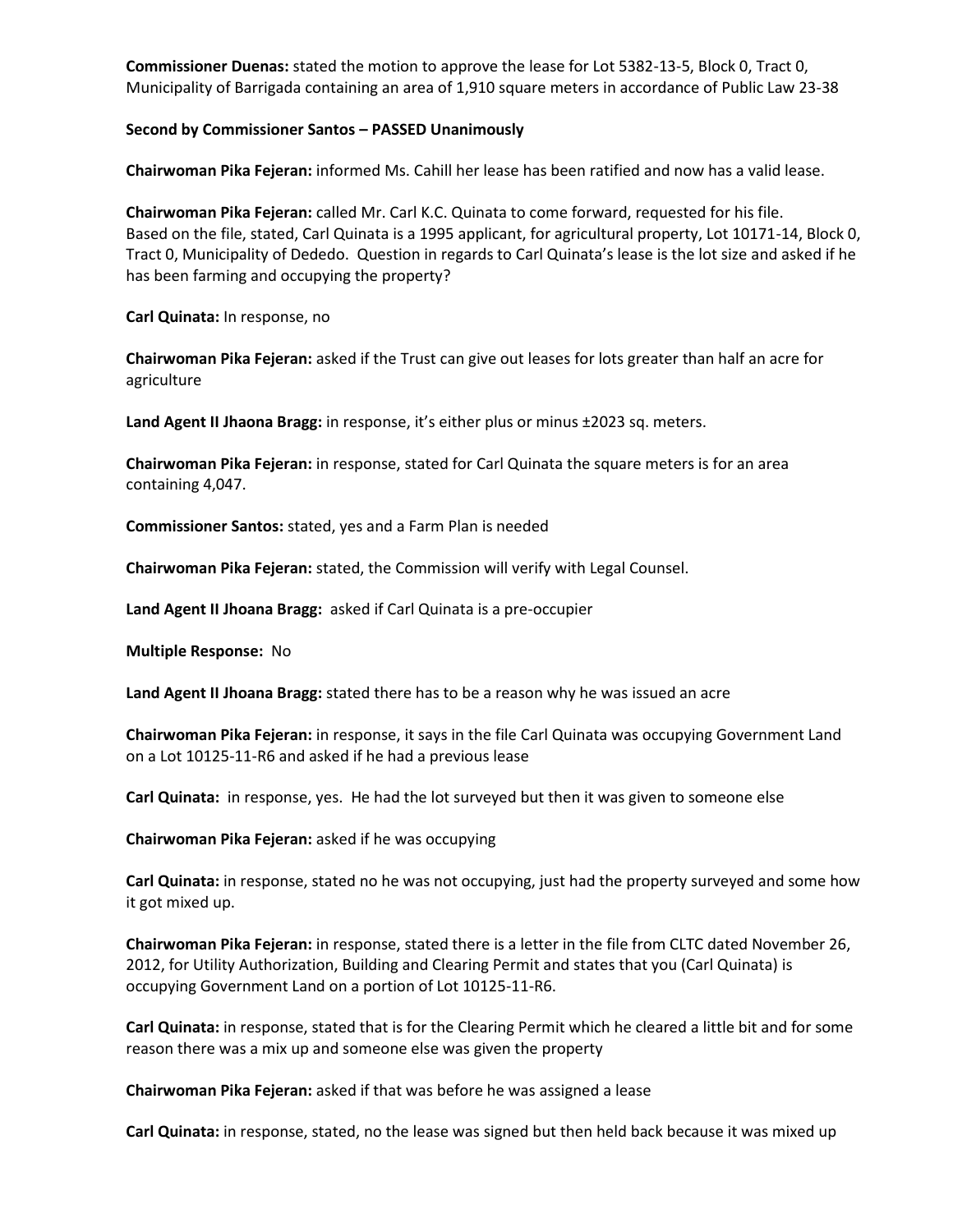## **Chairwoman Pika Fejeran:** asked if that happened in 2012

**Carl Quinata:** in response, right

**Chairwoman Pika Fejeran:** asked when that happened was that also the time he was moved to a different lot?

**Carl Quinata:** in response, yes

**Chairwoman Pika Fejeran:** in response stated, the original lot which was assigned to you was for one acre and it does say, the lot that was initially given to you was assigned to another applicant and because it was a mistake done by CLTC, they were able to relocate you to another lot and maintain the one acre and that is why the Commission is now reviewing a lease for a one acre lot in the present meeting.

**Land Agent II Jhoana Bragg:** asked Carl Quinata if he had the original one acre surveyed?

**Carl Quinata:** in response, yes the original one acre lot he was given was surveyed.

**Land Agent II Jhoana Bragg:** explained to the Commission, in exchange he was issued an acre because he initially already paid for the first lot to be surveyed which was one acre. Also informed the Commission CLTC would have to go back to the survey situation but because he originally surveyed the one acre at his expense, that is why CLTC gave him the other one acre lot.

## **Chairwoman Pika Fejeran:** asked **Legal Counsel Toft** if that can be done

**Legal Counsel Toft:** in response, yes, the half an acre limitations is for residential. Under PL 23-38; 6.1(c) has the limitation on lot size but it applies to the Residential Tract leases; the requirements under PL 23-38; 6.5 under Agricultural tract leases which does not have a size limitation

**Chairwoman Pika Fejeran:** stated so we referring to the Trust can allow an acre for Agriculture

**Legal Counsel Toft:** in response, yes you can.

**Chairwoman Pika Fejeran:** asked Carl Quinata if he understands that new assigned property would have to be surveyed.

**Carl Quinata:** asked if he would have to pay for another survey to be done.

**Land Agent I Lorraine Nededog:** stated, Meliton Santos, the Surveyor will survey the property for Carl Quinata since he is already surveying the property on the other side of the property Carl Quinata has been relocated to.

**Chairwoman Pika Fejeran:** in response, stated for clarifation the Surveyor is going to survey for him on behalf of the trust.

**Land Agent I Lorraine Nededog:** in response, yes

**Chairwoman Pika Fejeran:** informed Carl Quinata, he would not have to pay for a second survey.

**Chairwoman Pika Fejeran:** asked Land Agent I, Lorraine Nededog if there is anything in writing regarding Meliton Santos, the Surveyor who said he'll survey the property for Carl Quinata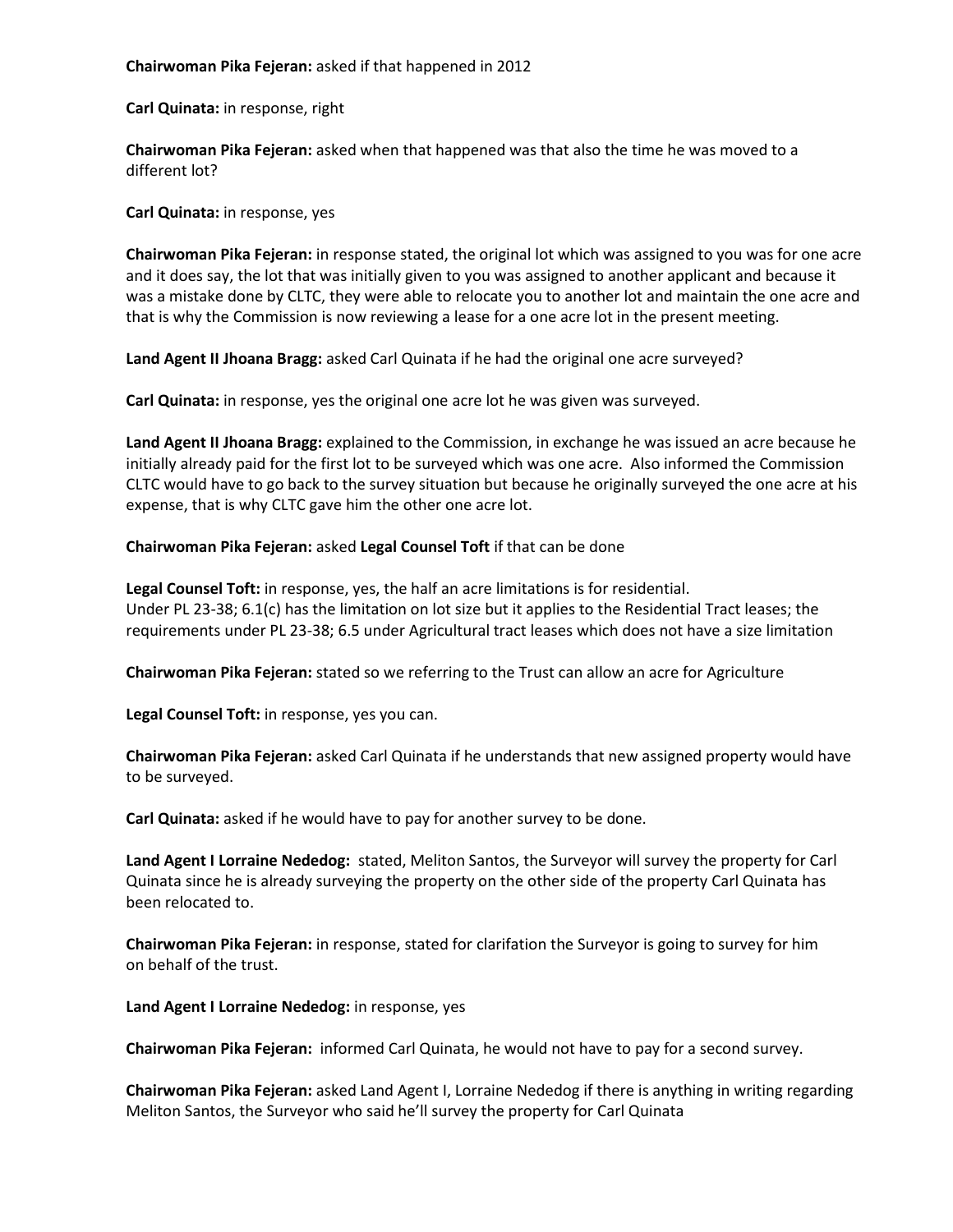**Land Agent I Lorraine Nededog:** in response, stated she will get it from the Surveyor.

**Commissioner Duenas:** stated the motion to approve the lease for Lot 10171-14, Block 0, Tract 0, Municipality of Dededo containing an area of 4,047± square meters in accordance of PL23-38

## **Second by Commissioner Santos – PASSED Unanimously**

**Chairwoman Pika Fejeran:** informed Carl Quinata his lease has been approved and the CLTC will work with the Surveyor to make sure the property is surveyed for him at no cost.

**Chairwoman Pika Fejeran:** stated the execution date on the lease was not discussed and proposed the execution date be dated today (referring to the same day the motion was made for approval on the lease issuance) April 18, 2019, date of CLTC Meeting and approval of lease.

**Legal Counsel Toft:** in response, that would be the easiest way.

**Administrative Director Jack Hattig III:** Asked to ensure anything that was discussed in regards to lease approval and issuance will be dated today, referring to present date of CLTC Meeting, April 18, 2019.

**Chairwoman Pika Fejeran:** in response, agreed and stated so far there are two the Commission approved. 1. Rosario Cahill and 2. Carl Quinata

**Chairwoman Pika Fejeran:** Moved onto the Gerard Materne Johnson

**Member from the Public Audience who identified herself as Cynthia Borja Fejeran:** informed the Commission, based on the last meeting she was asked to attend the present meeting because her case was tabled. Explained she has been waiting and has not heard her name being called.

**Administrative Director Jack Hattig III:** in response, stated he has the Staff Report for Ms. Cynthia, it was prepared but never ratified.

**Chairwoman Pika Fejeran:** in response, stated she would like to have it ratified at the present meeting since she is present and moved onto Gerard Materne Johnson.

**Chairwoman Pika Fejeran:** requested for Mr. Johnson's file. Stated the lease is for Lot 8-33-13, Block 0, Tract 0, Municipality of Inarajan, a Residential Lease, Priority I applicant and December 2, 1995 applicant. For confirmation asked if he is requesting to remain on the lot that he was issued and to cancel his request to move to a different lot?

**Gerald Materne Johnson:** in response, stated yes he would like to build now and asked how long will he have to wait for the Government to clear the easement to the property?

**Chairwoman Pika Fejeran:** asked to show the lot on the TV screen. Also asked if there is currently not a road going to the property (property lot shown on TV screen)

**Legal Counsel Toft:** in response stated, (shown on TV screen) there is a road but from the far left it is like a river valley (rest of the statement inaudible)

**Chairwoman Pika Fejeran:** asked Mr. Johnson if he is ready to build and asked if he has gone to Guam Housing Corporation?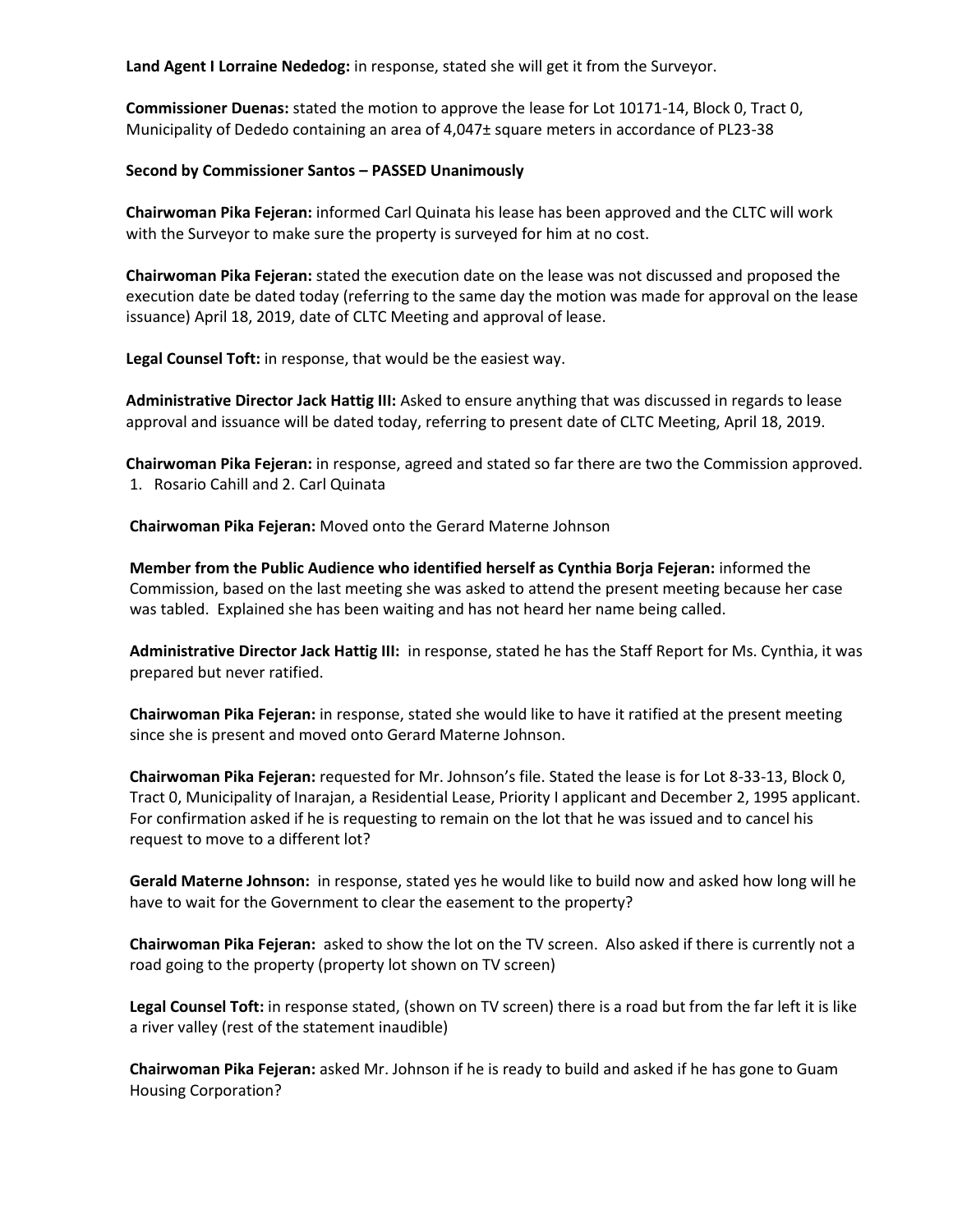**Gerald Materne Johnson:** in response, yes he has gone to Guam Housing Corporation and was given documents as well as the VA (Veterans Affairs office) and has the breakdown.

**Chairwoman Pika Fejeran:** for confirmation asked Mr. Johnson if he is okay with the property that was originally given.

**Gerald Materne Johnson:** in response, yes he will be

**Administrative Director Jack Hattig III:** stated, in regards to the easement, he would be able to engage with Dept. of Public Works the same way he has with a similar case in Mangilao.

**Chairwoman Pika Fejeran:** asked if there are other lease holders in the area and if so, to advise the other lease holders as well. Has no further questions for Mr. Johnson.

**[brief pause for Gerald Materne Johnson's case while waiting for Commissioner Santos]**

**Chairwoman Pika Fejeran:** requested for the Staff Report for Cynthia Borja Fejeran

**Chairwoman Pika Fejeran:** viewed the names of the Ratified Lease listing and confirmed, Cynthia Borja Fejeran's name is on the list. Asked Legal Counsel Nicolas Toft if the Commission can ratify her lease at the meeting and have her lease effective the same day.

**Legal Counsel Toft:** stated, because Cynthia Borja Fejeran's lease was already a part of the list that was ratified, it does not need to be ratified again. She will just need to sign her lease.

**Chairwoman Pika Fejeran:** addressed Cynthia Borja Fejeran and informed her that her lease is one of the leases that were ratified which is now pending her (referring to Ms. Cynthia's) signature.

**Land Agent I Tina Jocson:** asked in regards to Ms. Cynthia's lease that she needs to sign, is okay to leave the previous Director's name on the lease?

**Chairwoman Pika Fejeran:** in response, yes because it was ratified at the time the previous Director was the Director.

**Chairwoman Pika Fejeran:** going back to the case of Gerald Materne Johnson's, now that Commissioner Santos is back, briefed Commissioner Santos on Gerald Materne Johnson's case and stated he has residential lease and he is ready to start building, the Commission wants to move forward with issuing his lease.

Asked for a motion.

**Commissioner Santos:** stated she second the motion before the motion was made.

**Commissioner Duenas:** stated a motion to approve the lease for Lot 8-33-13, Block 0, Tract 0, Municipality of Inarajan, containing an area of 1,858 ± square meters in accordance with PL 23-38 for Mr. Gerald Heath Materne Johnson

**Cynthia Borja Fejeran:** asked to be excused and informed Chairwoman Fejeran and the Commissioners her lease has the previous Governor's name and signature block.

**Chairwoman Pika Fejeran and Legal Counsel Toft:** both in response, stated it is okay.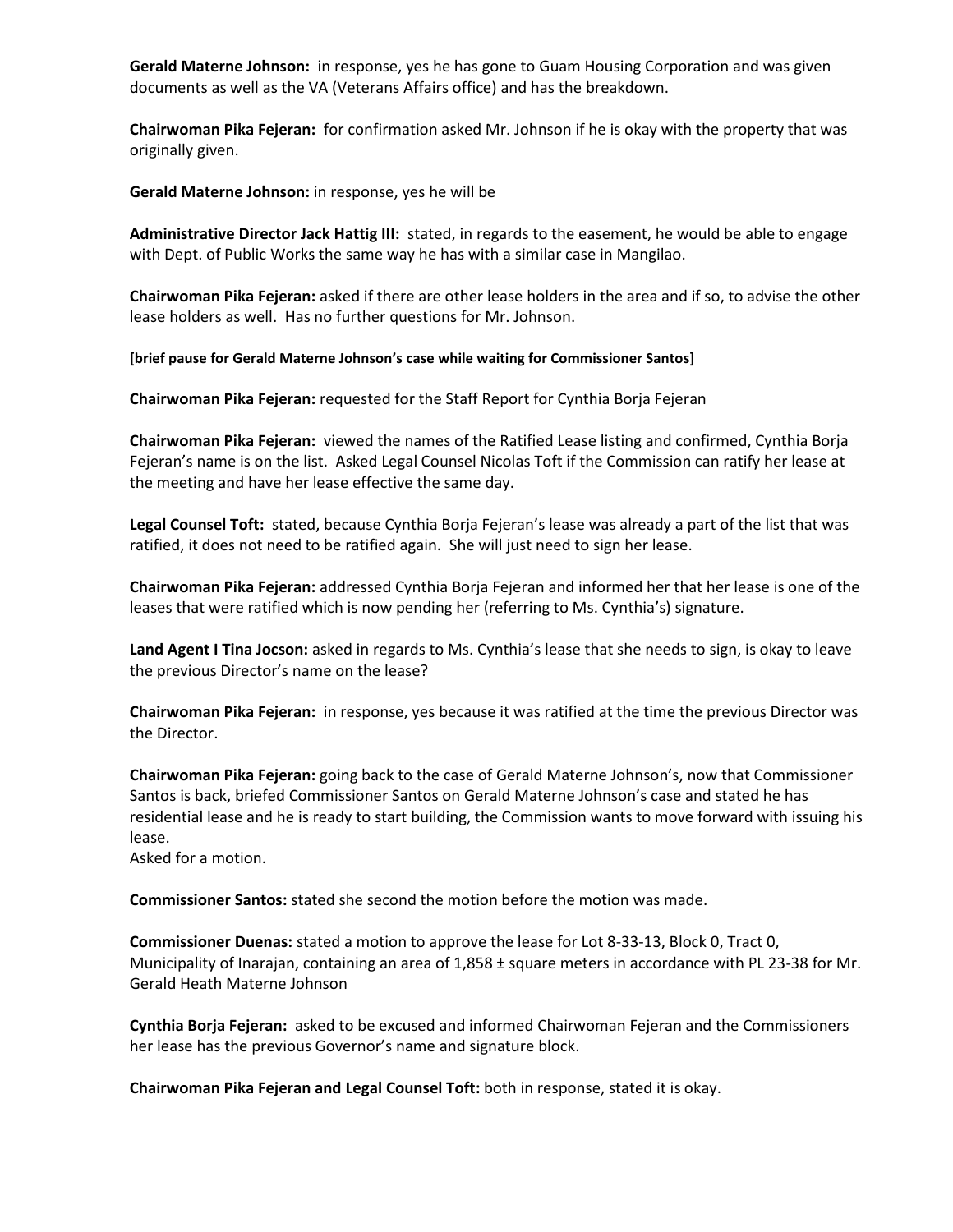**Chairwoman Pika Fejeran:** referred back to the motion made for Gerald Materne Johnson asked all those in favor.

\**Note: no second motion was officially made*.

**Chairwoman Pika Fejeran:** informed Mr. Johnson his lease is approved.

**Cynthia Borja Fejeran:** apologized and stated Land Agent I Lorraine Nededog is assisting her and if Chairwoman Fejeran can repeat what she said in regards to the previous Governors name and signature block

**Chairwoman Pika Fejeran:** restated, it is okay, Ms. Cynthia can sign the lease and the Governor's name will be changed.

**Chairwoman Pika Fejeran:** moved to onto Fred M. Chargualaf's case. Reviewed the Staff Report and file, stated, Mr. Chargualaf is a 1995 applicant, the lease in question is Lot 13-1, Block 10, Tract 10121, Municipality of Yigo for 2,028± square meters. Asked Mr. Chargualaf if he knows where his property is located and also asked to show the lot on the TV screen? Also stated, his property is subject to survey.

**Fred M. Chargualaf:** in response, stated, yes he did pay for the first one and has a receipt.

**Chairwoman Pika Fejeran:** for clarification, asked if he was transferred to another lot and asked why were all these transfers happening. Asked Mr. Chargualaf if he knows why he was moved to another property.

**Fred M. Chargualaf:** in response, no he doesn't know why.

**Chairwoman Pika Fejeran:** reviewing the Staff Report and the file, stated, it does not indicated why Mr. Chargualaf was removed; in fact, the previous director questioned, why you were moved.

**Fred M. Chargualaf:** in response stated, well he's ready to move on. He was called and informed the Director signed his lease, he needs to sign it and then it will be forwarded to the Governor for his signature. Then sometime last year he was called again and was told his lease is on hold because of some moratorium and was informed, the lease shouldn't have been signed by the director and it should have been the Chairperson.

**Chairwoman Pika Fejeran:** in response, stated the Commission can move forward. Again asked for confirmation if Mr. Chargualaf paid for the survey for the first property he was issued.

**Fred M. Chargualaf:** in response, yes and can provide the receipts if he needs to.

**Land Agent I John Gumataotao:** stated and as shown on TV screen, it's an old layer but the property has been cut into a flag lot, it's shaped like a flag.

**Chairwoman Pika Fejeran:** asked which is the front and the back of the lot shown on TV screen

**Land Agent II Jhoana Bragg:** in response, it is in the front.

**Chairwoman Pika Fejeran:** asked Administrative Director Jack Hattig III, if Mr. Chargualaf already paid for the survey on the first property and then he was transferred to a different property, is he going to be charged again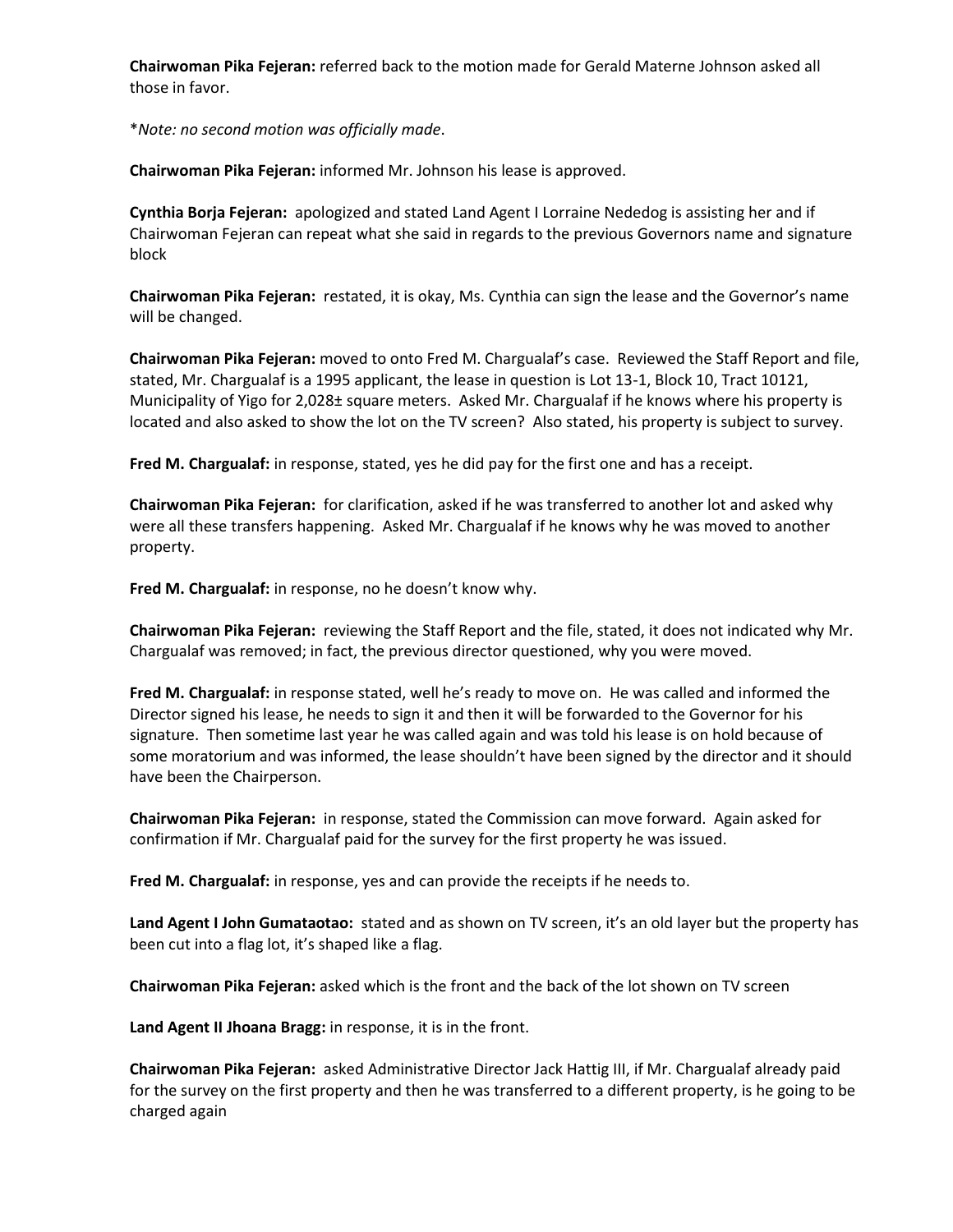**Administrative Director Jack Hattig III:** in response, he will work toward the same way with what is normally done when the survey is paid already. He would need to ask the staff in regards to that situation because it unsure if it is a common practice or if it something that is done based on conversations with each individual.

**Chairwoman Pika Fejeran:** asked what about the capabilities of in house survey

**Administrative Director Jack Hattig III:** stated, it is possible, he would need to send a survey request to the Director of Dept. of Land Management.

**Chairwoman Pika Fejeran:** stated she needs a motion

**Commissioner Duenas:** stated the motion to approve the lease for Lot 13-1, Block 10, Tract 10121, Municipality of Yigo containing and area of 2,028± square meters in accordance with PL 23-38 for Mr. Fred M. Chargualaf.

**Second by Commissioner Santos** 

**Chairwoman Pika Fejeran:** stated she would like to add that it is the intent of the Commission to take the cost of surveying the property and not passing it on to Mr. Chargualaf.

#### **PASSED Unanimously**

**Chairwoman Pika Fejeran:** explained he will be called to resign a new lease and the staff will explain to him what is required of him as a lessee.

**Fred M. Chargualaf:** in response, thanked Chairwoman Fejeran and the Commissioners.

**Chairwoman Pika Fejeran:** stated those on the list that the Commission did not get a chance to discuss.

**Administrative Director Jack Hattig III:** stated there is another individual that is present, Lugene Santos

**Chairwoman Pika Fejeran:** asked Ms. Lugene to come forward.

**Member from the Public Audience:** asked if the first six names that were called, are they supposed to be present and still waiting?

**Chairwoman Pika Fejeran:** in response, Bertha Benavente Aldon?

**Member of the Public Audience:** Yes

**Chairwoman Pika Fejeran:** in response, stated the Commission tabled the discussion because the case falls under the transfer, "Null & Void" list. The case will be discussed when the Commission reaches that item on the agenda.

**Bertha Benavente Aldon:** asked why is her case a part of the transfer?

**Chairwoman Pika Fejeran:** in response, not sure but it was flagged and asked for Bertha Aldon's file. Reviewed the file and asked if Norman Castro Aldon is her husband?

**Bertha Benavente Aldon:** Yes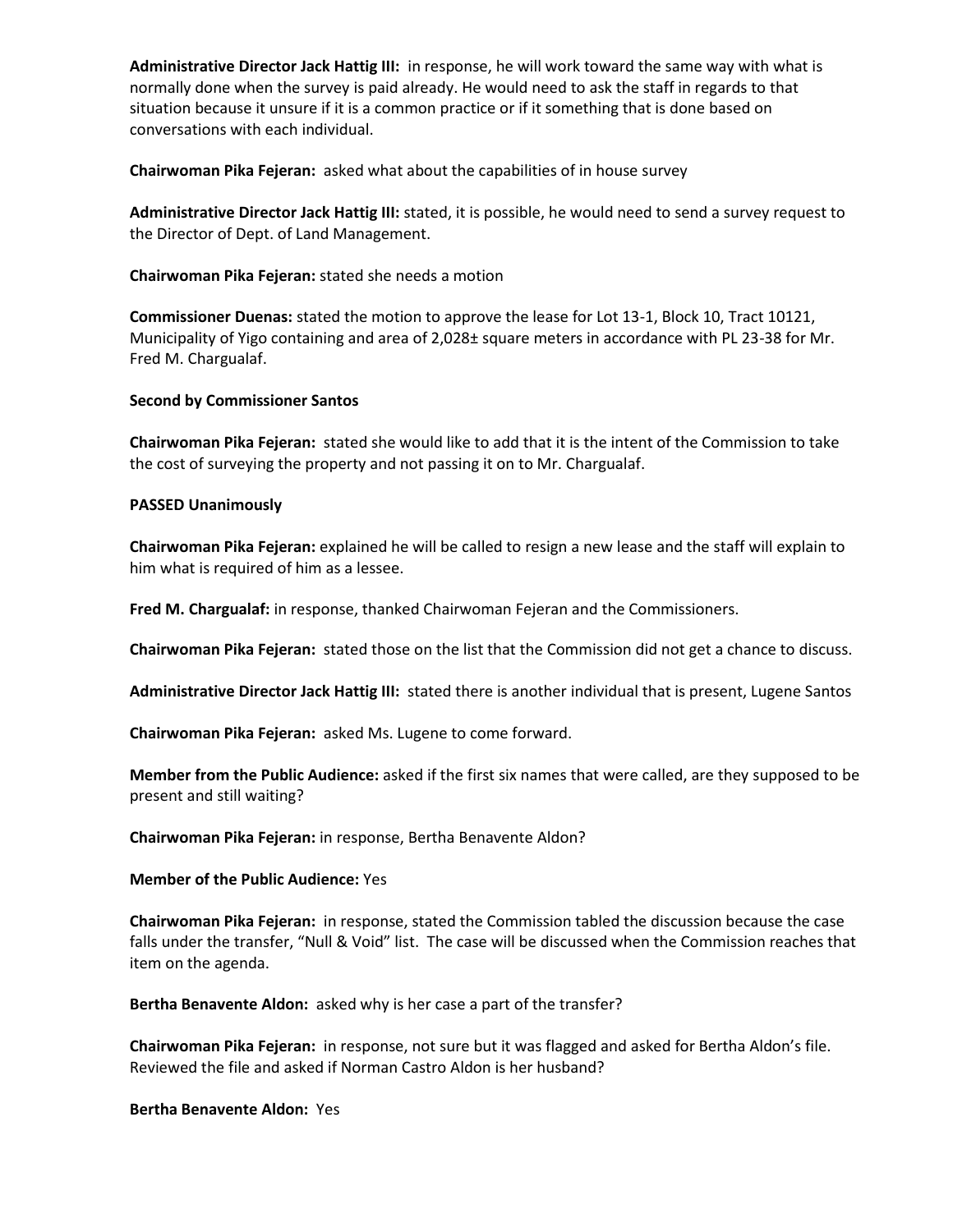### **Chairwoman Pika Fejeran:** stated it looks like he transferred

**Bertha Benavente Aldon:** stated, yes it was transferred in 2007 because he's not eligible, so it was transferred to her

**Chairwoman Pika Fejeran:** asked for confirmation that Bertha is on the 102 list. Also stated Bertha is on another list the Commission is looking at.

**Chairwoman Pika Fejeran:** going back to Lugene Santos, a 1995 applicant, Priority I for residential property. The lot is at 10122-22-12, Block 0, Tract 0 in the Municipality of Dededo, lot size of  $2,023\pm$ square meters. Asked for Lugene's file, stated another lease the Director placed a red mark and doesn't have any questions.

Stated the survey has been completed.

**Commissioner Duenas:** asked if she did do a survey

**Chairwoman Pika Fejeran:** stated yes, she has a survey. Asked for a motion

**Commissioner Duenas:** stated the motion to approve the lease for Lot 10122-22-12, Block 0, Tract 0, Municipality of Dededo, containing an area of 2,023 ± square meters in accordance with PL23-38 to Lugene Karol Unchangco Santos.

## **Second by Commissioner Santos – PASSED Unanimously**

**Chairwoman Pika Fejeran:** asked if anyone from the Public Audience is on the agenda or on the list, is present?

**Lugene Santos:** asked what other documents will she be needing

**Chairwoman Pika Fejeran:** informed Ms. Lugene she would have to come before the Board with her building plans

**Administrative Director Jack Hattig III:** informed Ms. Lugene, CLTC Staff will go through the process of Utility Authorizations and the Clearing and Grading Authorizations with her first, then talk about the building process.

**Chairwoman Pika Fejeran:** asked if Teresita Castro Janz if present

**Teresita Castro Janz**: present and stated she is requesting for Clearing and Grading Authorizations but also has a question regarding the easement issue. There is a history with the easement which she was trying to resolve and then everything was placed on hold.

**Administrative Director Jack Hattig III:** in response, informed Teresita Janz to schedule a meeting with him and he can engage with DPW in regards to the easement.

**Chairwoman Pika Fejeran:** asked if Clint Materne is present

**Clint Materne:** is present

**Chairwoman Pika Fejeran:** stated he is further down on the case and will be called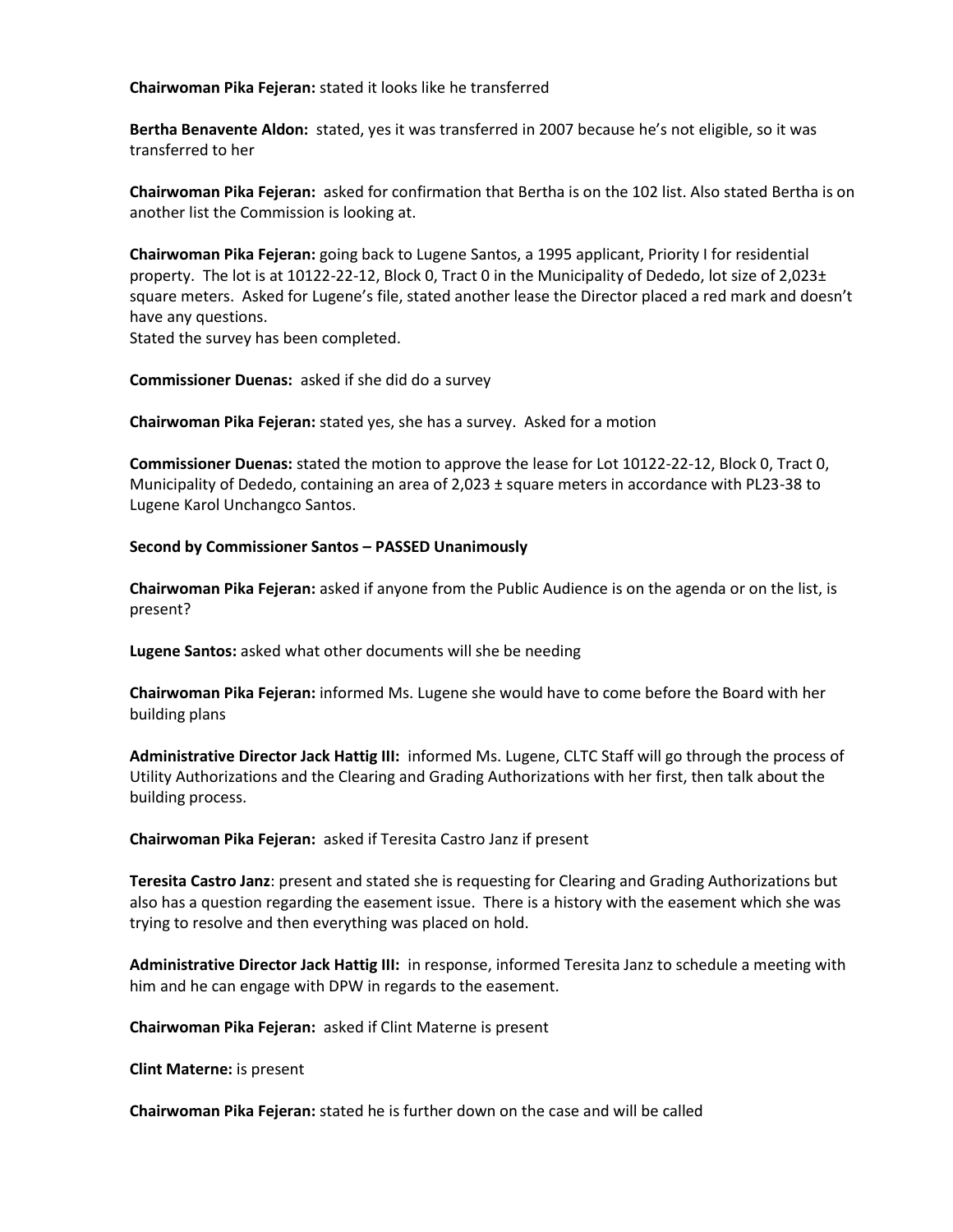**Chairwoman Pika Fejeran:** stated for the Pre-Moratorium lease list the Commission did not reach a decision for John Patrick Aguon, Joileen R.S. Benavente, Doreen Benette Cruz, Marilyn A. Duenas, Gloria Borja Flores, Joseph Toves Sablan, Francisco Rojas Hernandez, Cynthia C. Lujan, Therese M. Muna, Delores Taitano Quinata, James G. Sablan, Albert Acfalle San Agustine, Manuel Pineda San Nicolas, Alberta Rose Santiago, Mark Anthony Blas Torre, Paul G. Yamanaka, James Santos Mafnas, Andrew Vincent Toves.

**Chairwoman Pika Fejeran:** For the ones the Commission will be revisiting later in the meeting will be the following:

Bertha Benavente Aldon, Cherylynn Tudela Eay, Clint Shawn Toves Materne, Colleen Grace Quinata and Chastity Leon Guerrero Tainatongo

**Chairwoman Pika Fejeran:** The Commission also did not get to Dan August Quichocho, there was no staff report prepared for him.

Aside, from the ones the Commission will be revisiting, would like to have their cases put on the agenda for the next meeting. Also stated she will get together with the Administrative Director to get additional information she was questioning, for the ones that were tabled.

**Chairwoman Pika Fejeran:** stated, the Commission is way passed the 3:30PM Public Comment period but would like to table Administrative Matters under Old Business and move to Public at 3:30PM.

**Chairwoman Pika Fejeran:** asked if there is anyone in the public audience present for public comments who is not a part of the agenda?

**Chairwoman Pika Fejeran:** called the first name on the Public Comment list, Mr. Jeffery Kosaka.

**Jeffery Kosaka:** here

**Chairwoman Pika Fejeran:** please step forward and state your name. Asked for the Public Comments to be kept to 2 minutes, considering there is a lot of people to get through and a lot of business to get through. A lot of people waiting.

**Chairwoman Pika Fejeran:** Mr. Kosaka please state your name for the record

**Jeffery Kosaka:** k my name is Jeffery Kosaka and what is your name, I know you have to go by the name of Pika Fejeran

**Chairwoman Pika Fejeran:** Yeah, my first name is Gyongyi, my mother's name, my grandmothers' name so I go by Pika.

**Jeffery Kosaka:** I just wanted to know what the G stands for. Thank you.

**Jeffery Kosaka:** okay so um, I am a lessee from Santa Rita, I have an Agriculture Lease and I am here today to just give a few information on the water project adjacent to my section. Their gonna ARFP offer the bid and August September they'll be doing the new water the tank and it's gonna help benefit me because it's gonna be the left side of my boundary that they'll be putting fencing so you know it's kinda saving me some money and then I can have my animals or the goats to eat the grass. In addition to that...I was listening to the March 21<sup>st</sup> audio on the OPA Website on the Land Trust Commission Meeting.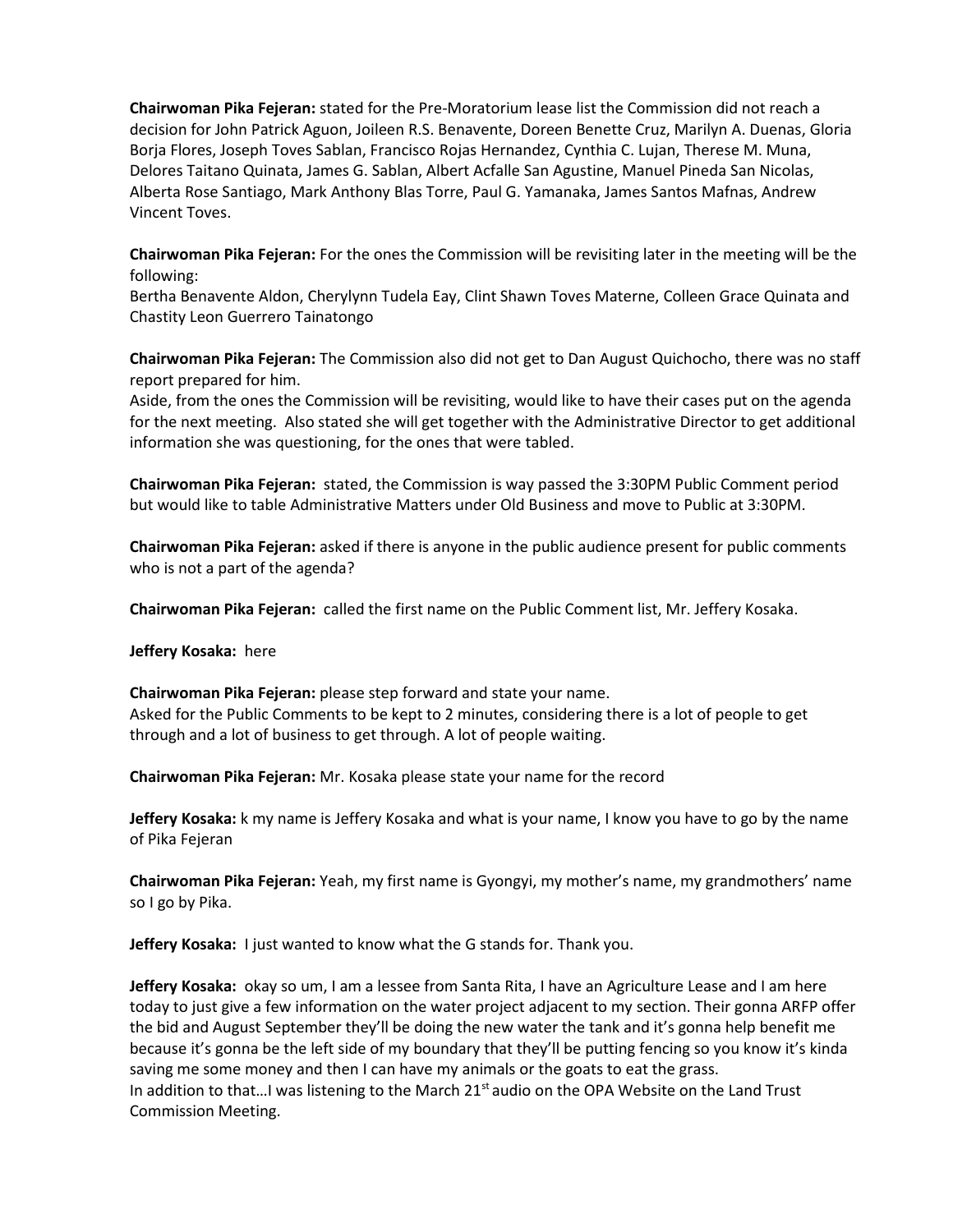I've addressed some concerns already to Mr. Hattig but I feel I that I need to address some concerns as a Commission, the Board Commission itself. Okay?

Here's a couple items, I have a lot...I'll stick to the most important one that I came across. So, Francisco Cruz Feja, you were on that case, so the first one um early one was a residential case…if I can recollect, he died he gave it to the wife and the wife died and now the kids are going to give authorization to give the sister. Okay? So that's the first one. The second one, Francisco Cruz Feja has another lease, an agriculture lease, I understand the family is under this Land Use Permit and I'm sure the Commission is gonna do diligence in making sure that whoever was on that list would be there. But the problem I have is two leases, same person has two leases a residential and agriculture. Are we not allowed that?

**Chairwoman Pika Fejeran:** wait wait, the rules are unclear.

**Jeffery Kosaka:** okay so, I'll make it clear here that in my application I have residential lot in 1995 by the way I was number 71 on the list. So…I was told I had to give up the residential lot right?

**Chairwoman Pika Fejeran:** yeah, that is the practice. Umm but I believe cuz Mr….

**Jeffery Kosaka:** can I finish, so…

**Chairwoman Pika Fejeran:** your time is up Sir. Can you submit your comments in writing to us so we can respond appropriately?

**Jeffery Kosaka:** So…so…I will submit the document but for the record here, if transparency is the Commission, the Board Commission, I already addressed my concerns to Mr. Hattig, if the transparency of the Board is there then Agriculture and two leases…so you're saying that we can have two leases because when I went through this process, I was told I would have to give up my residential and apply for new one. And you know I paid a lot of money to do that. So are you sure? Are you sure that you don't where it's not a part of the policy?

**Chairwoman Pika Fejeran:** I'd have to (multiple voices talking over each other) Mr. Feja's ahh…

**Jeffery Kosaka:** one last thing, what's the definition of elephant in a house? What's your definition? Please answer.

**Commissioner Santos:** Elephant in a house?

**Chairwoman Pika Fejeran:** umm… I'm not sure Mr. Kosaka.

**Jeffery Kosaka:** Here I'll answer, the definition of what I got online today.

**Chairwoman Pika Fejeran:** okay.

**Jeffery Kosaka:** you know why I'm shaking today? Cuz look.

**Chairwoman Pika Fejeran:** I can see you're passionate about this

**Chairwoman Pika Fejeran:** I appreciate your passion

**Jeffery Kosaka:** you're (inaudible) and you don't know how to answer what the public is asking for the answer. And here's what I mean about the elephant. Okay…an elephant in the room, informal okay, if you say there's an elephant in the room, you mean that there's an honest problem or difficult situation that people do not want to hear about or talk about. So…this is my observation of this ratification of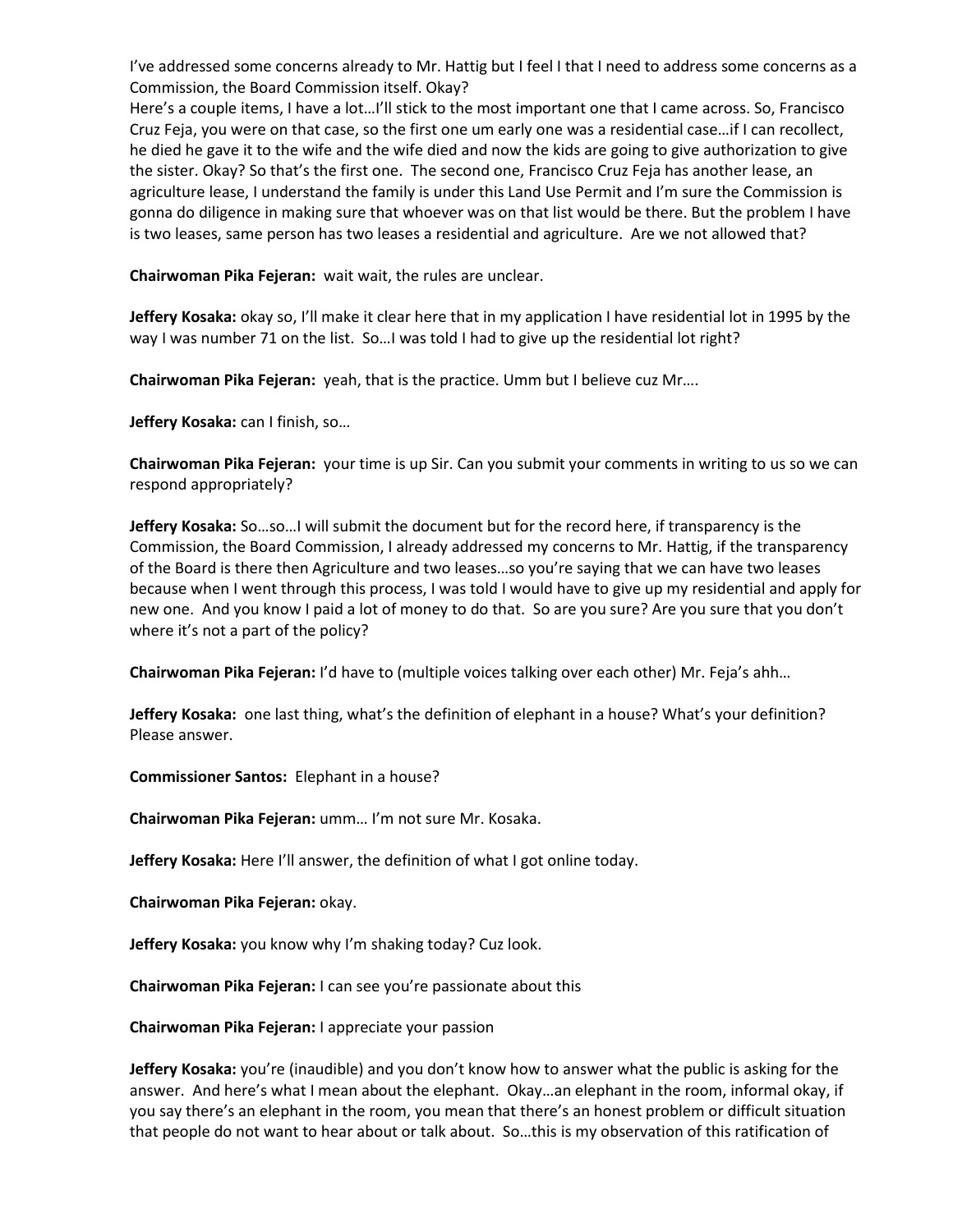leases. December 18 Public Hearing you guys did, you ratified all these leases where you guys checked all of it already. Then today, you said where did these 18 or 22 come from or whatever? So… is it that you checked all the leases? Or didn't? Because, I believe that trying to ratify this thing and I've notice that when your Board members are not answering you push the issue of can I get a motion to approve without having for them to speak for themselves.

So that's all I have today and in the interest of transparency and for the public and for those that have been waiting for so long, like I waited as well… I feel their pain and I'm glad I have my lease and I promise that I will help those that need. And I ask this Board today and Mr. Hattig all the members of this department to please, potfabot…do the right things.

**Commissioner Santos:** We're trying our best.

## **Chairwoman Pika Fejeran:** thank you, yes.

**Jeffery Kosaka:** I know you are and I'm not gonna take away what you guys are doing but again if you're gonna cite something please proof for it because I was denied to have two leases and yet the Francisco Feja families were allowed to not only have two leases but they kept passing and kept cutting that property to the children. If that's the case then, you know, for those who have Land Use Permits, hopefully that that is the case cuz some of those guys there…I don't believe that they were preoccupiers. Pre-occupiers are like if your name is out on that Land Use list and you weren't there when this Land Trust was passed in 95…then you were not a pre-occupier and I ask that you guys vet the qualifications of these individuals because it's very important because when you talk about the elephant in the room, that's what happens…is we do these things and the elephant just keeps getting bigger and bigger and bigger….that's all I have today thank you.

**Chairwoman Pika Fejeran:** Sir, if you could maybe continue your conversation with the Director or submit it in writing so that we can respond appropriately. I don't feel...I don't feel the Commission has been afforded a chance to maybe defend ourselves. But I would like to get you up to understand why decisions were made… when they were made…what we were following… so if we could work together to move forward cuz I…I um know that myself and my Commission members and everybody sitting around this table, we want to do the right thing and we are keeping the beneficiaries best interest in mind and we are doing our best with the information available at the time. Okay?

**Jeffery Kosaka:** and one last thing, if you're unclear of the decision that was discussed at this table today is that…you know…just table it and push it forward. Don't just push it floor and let's go on and approve this stuff but not all the answers are answered and I that's what I observed from the last two times that I was here and throughout that audio is that when decisions not made…you push the issue of pushing it to get approved and I just think that um…if it takes more time…needs more time…then just do that and that's what I consider transparency…making sure that we cover…cross all the T's dot the I's and everybody is not or everybody is doing the right thing in all the levels in this body here. So…that's it.

#### **Chairwoman Pika Fejeran:** thank you

#### **Commissioner Santos:** Mr. Kosaka

#### **Jeffery Kosaka:** yes ma'am.

**Commissioner Santos:** We are different from the other Board members in the past who approve those peoples lease but we're trying to right the wrong doings in the past cuz there's a lot of discrepancies in the past.

#### **Jeffery Kosaka:** understood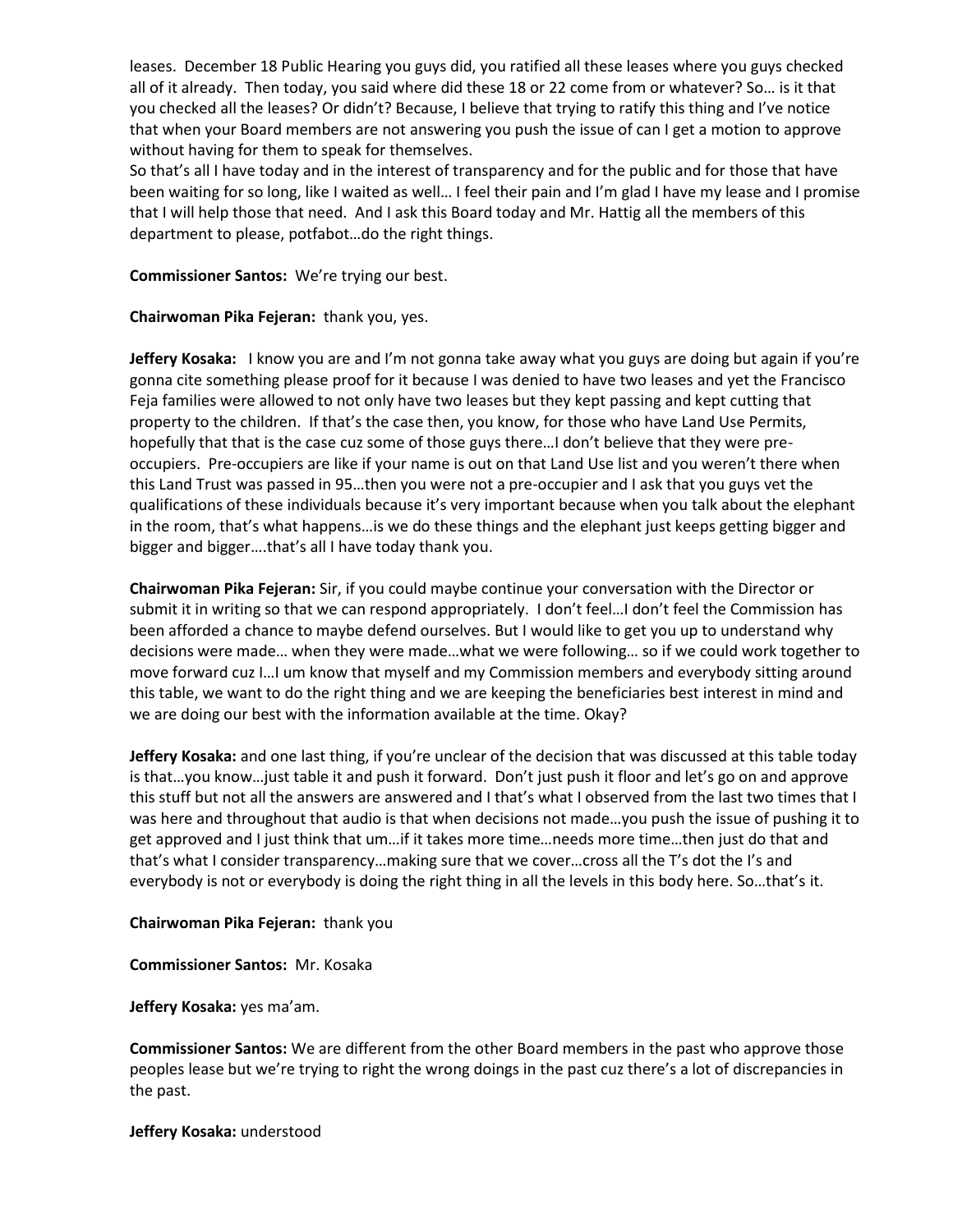**Commissioner Santos:** some people are given three leases which is not right.

**Jeffery Kosaka:** and that's why I brought up the Francisco Feja case because I think if you guys listen to the audio you have the residential lease and then in the end he has another agriculture lease and it was given to the sister and then it was given down to the kids or the brother and that's why…it's like okay so they open the doors for them…then that means open the doors for everybody else.

**Chairwoman Pika Fejeran:** it was a pre-occupier so we could not… kick them off it

## **(Multiple Voices)**

**Jeffery Kosaka:** the take away from that is just that there's two leases the residential lease and agriculture…there's two leases for one person.

**Chairwoman Pika Fejeran:** okay, I have Anjolisha Aguon or do you want to wait 'till your case….

**Anjolisha Aguon:** I mean, do you we have to wait longer? You're still gonna be here or you guys gonna leave?

**Chairwoman Pika Fejeran:** Well I plan to get through this agenda.

**Anjolisha Aguon:** if you plan to get through it then I don't mind waiting here that long but if you're gonna leave a 5 and I don't get to speak on… you know our behalf then I'd like to speak now but if you're gonna wait to all the way down to that…you know…name…then we'll wait.

**Chairwoman Pika Fejeran:** well we tabled some the items. My goal is to get down to you guys.

**Anjolisha Aguon:** okay and you have ahh, he's on that list too right? For the moratorium?

**Chairwoman Pika Fejeran:** yes

**Chairwoman Pika Fejeran:** Tomasa Aguon? Ma'am are you on our agenda?

**Administrative Director Jack Hattig III:** She is on our agenda

**Chairwoman Pika Fejeran:** Felix Muna?

**Administrative Director Jack Hattig III:** that's…she's together…

**Chairwoman Pika Fejeran:** oh…John Cepeda?

**Chairwoman Pika Fejeran:** Please state your name for the record

**John Cepeda:** Ah John Cepeda. Ahh…one of my concerns is I was leasing property over at (inaudible) then they started stealing. I had it transferred to a Hahasu Drive okay…I wanted to get the lease, everybody where I'm at got lease. I'm the only one that don't have a lease because one, I don't wanna get a lease that is still under the Federal Government.

**Chairwoman Pika Fejeran:** oh so yeah…do you know what he's referring to? Who have you been working with over here?

**John Cepeda:** John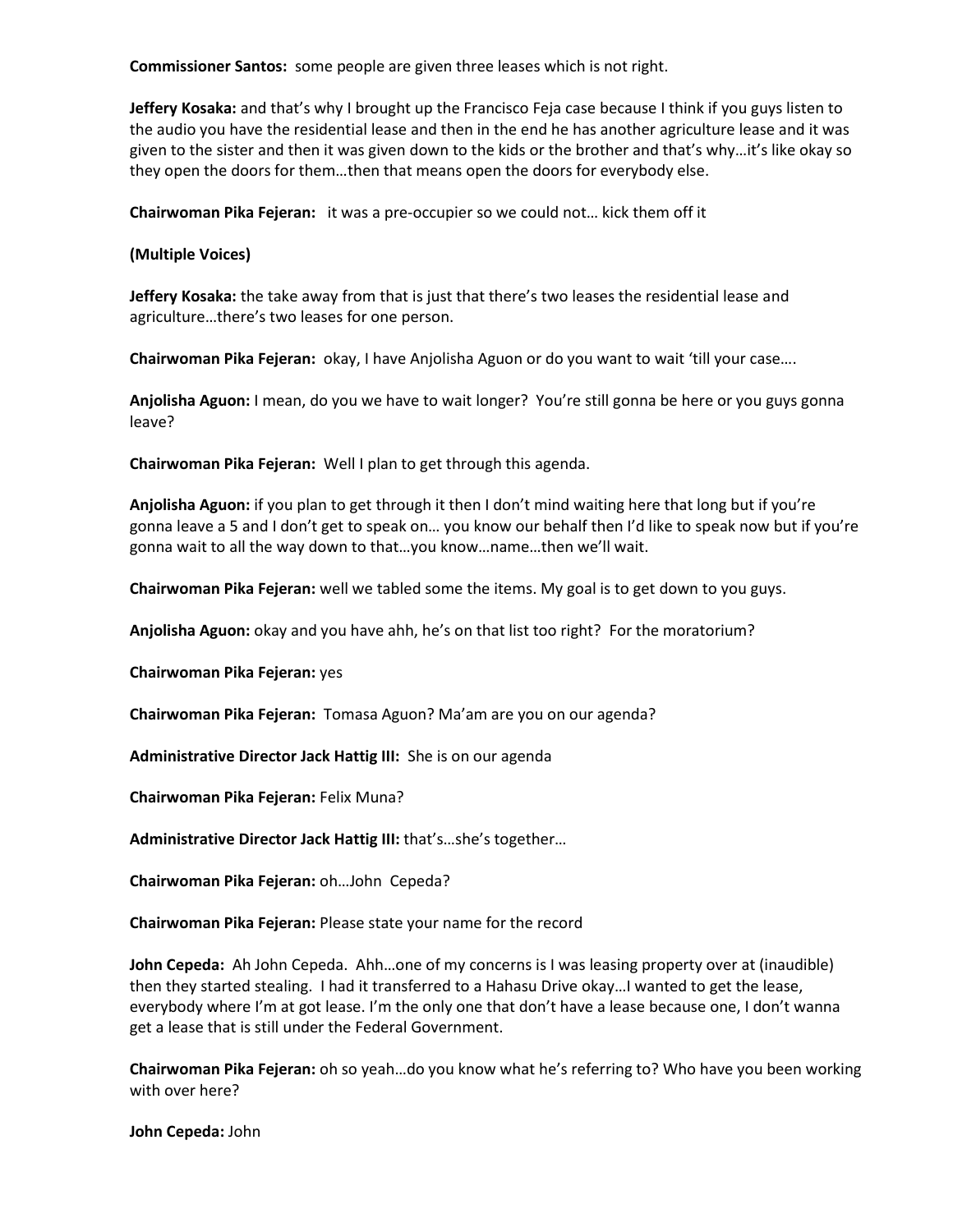**Chairwoman Pika Fejeran:** John. okay.

**Chairwoman Pika Fejeran:** so what does he mean Federal Government?

**Land Agent I John Gumataotao:** He's ah… he's within the area 48, what we call Military reservations which is this area

**Chairwoman Pika Fejeran:** Military reservations, so it's not CLTC property?

**Land Agent I John Gumataotao:** right. So if you…see there's these houses that are in there…these are CHamoru Land Trust occupants but they're occupying military land that wasn't returned to the government.

**Chairwoman Pika Fejeran:** Oh…do they have…

**Land Agent I John Gumataotao:** We try our hardest to ah try an relocate those that are in here first even though they're not ah…even though they're still on government land, we try to relocate them. In Mr. Cepeda's case, he was on the…Batulu side and ah…he's actually here but ah…we can't really issue a lease to this. It's not government land or ah it doesn't belong to CHamoru Land Trust.

**John Cepeda:** But they do, my neighbors do have lease. That I can say, ah I'm the only one that didn't want to get a lease cuz I knew it was still under the federal land. Why am I gonna spend money if it's still under the federal land? Now I'm trying to get a property and ah you know to build.

**Chairwoman Pika Fejeran:** okay. Can we please work with Mr. Cepeda to transfer him to appropriate Land Trust property?

**Land Agent I John Gumataotao:** um…I'm just having his file pulled because the people that he's talking about that have a lease, they do have a lease but it's a portion of type of lease, which is in not a specific defined area, it's just within that…

**Chairwoman Pika Fejeran:** the bigger area?

**Land Agent I John Gumataotao:** yeah. So…

**Chairwoman Pika Fejeran:** okay...

**Land Agent I John Gumataotao:** so is the Board um…requiring us to initiate his application and lease?

**Chairwoman PIka Fejeran:** yeah

**Land Agent I John Gumataotao:** what about the rule of first come first serve? Are we going to consider that or…

**John Cepeda:** Well considering because my application saying 2002 right John but actually I was under the when Borja was the Director here, I was getting processed since '95 but I got transferred from Batulu I'm trying to figure out how did I get processed at 2002. How come it's saying 2002 when I was occupying since '95.

**Chairwoman Pika Fejeran:** okay it looks like there needs to be more work and research done for your case. Um, so can we…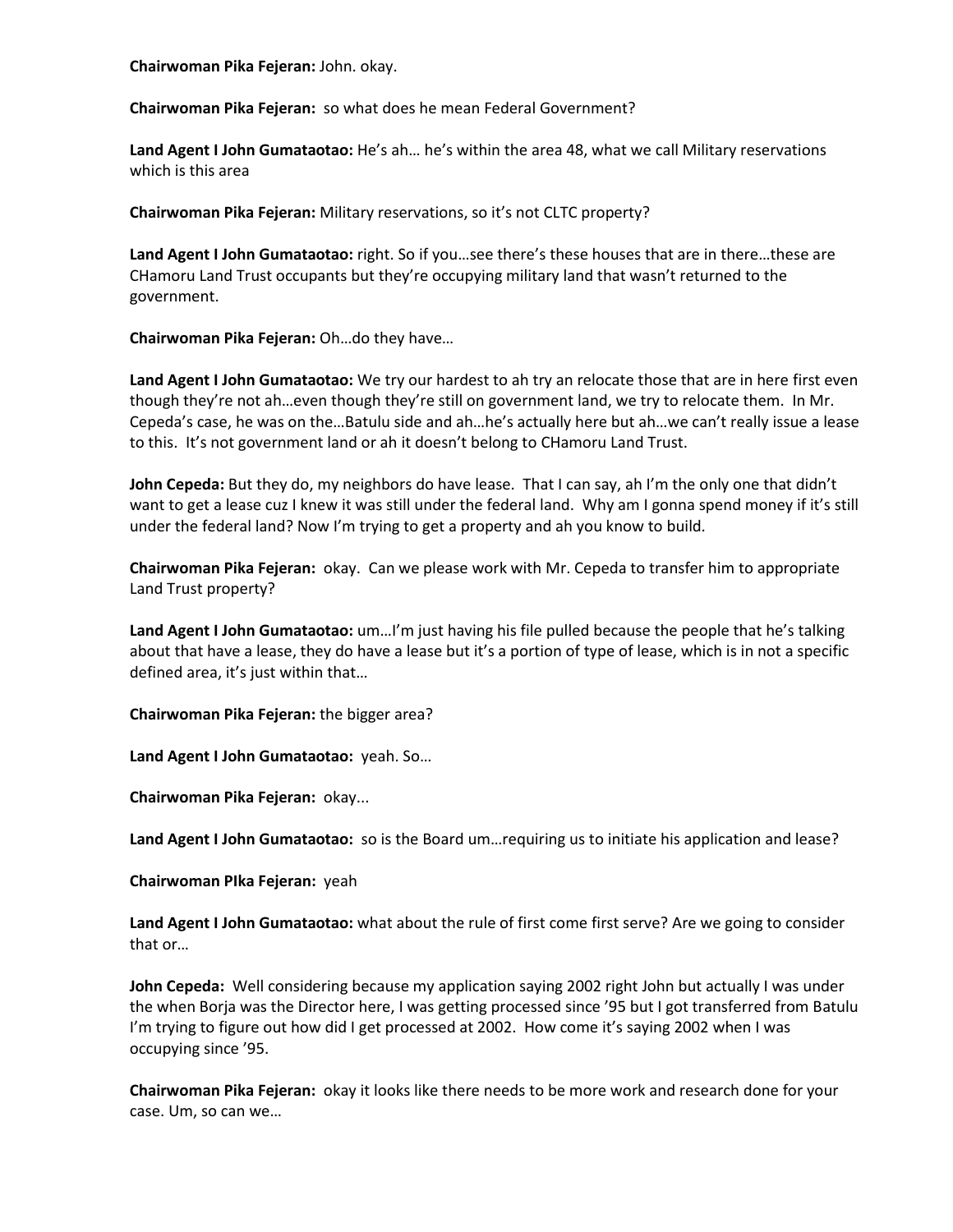**John Cepeda:** because I have, I believe I have records of the water and power stating '95.

**Chairwoman Pika Fejeran:** okay. Bring us what you have so we can add it to your file and they can put all the research together um so work with John.

**Land Agent I John Gumataotao:** yeah. I think um the question that should be posed by Mr. Cepeda is to the Board is if we're going to process him based on the pre-occupancy status right, ah because he does have evidence of CHamoru Land Trust issuing him authorization for power and water but his application date is not 1995, are we going to follow the rule of first come first serve?

**Chairwoman Pika Fejeran:** well let's get all the documentation and then we'll visit it as a Commission with a Staff Report with his file and what we can decide from there.

**John Cepeda:** alright

**Chairwoman Pika Fejeran:** Okay. Alright thank you, thanks for coming Mr. Cepeda

**Chairwoman Pika Fejeran:** Bonnie Herradura? No?

**Chairwoman Pika Fejeran:** Gladys Concepcion?

**Glynis Manley:** Oh yes that's me. My name is Glynis Manley I'm one of the candidate since December 1995

*Note: Glynis introduced herself as Glynis Manley, signed in as Glynis Concepcion*

**Chairwoman Pika Fejeran:** okay

**Glynis Manley:** yeah and I was bypassed like a thousand million times. I feel so frustrated, I'm (inaudible) sorry…

**Commissioner Santos:** I know

**Glynis Manley:** My mom had died she's one of the applicants, my sister passed away she's another applicant. So I just want to know if you'd be able to transfer this to my daughter. Please.

**Commissioner Santos:** yeah. That's right

**Glynis Manley:** I'm tired (inaudible) with this place. I've had it.

**Commissioner Santos:** you were waiting to long.

**Chairwoman Pika Fejeran:** I'm sorry Ms. Concepcion

**Glynis Manley:** Can't take this anymore…it's just to much…

**Commissioner Santos:** So why don't the daughter sign the application or…

**Glynis Manley:** They keep telling me to speak to this damn (inaudible). I even went to the Director si Borja and he told me; I don't know what I'm talking about. Excuse me…I don't know what I'm talking about.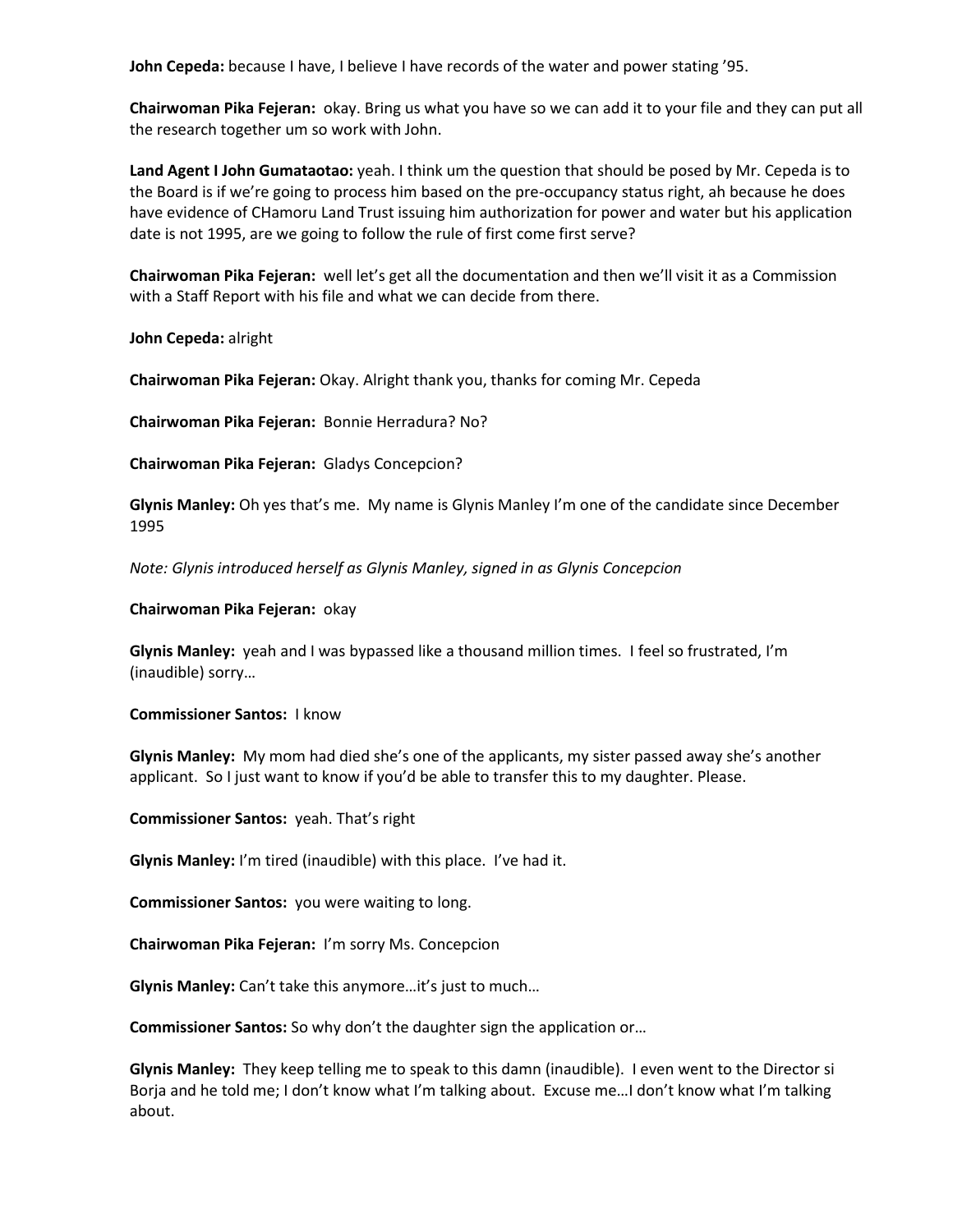**Commissioner Santos:** That's not the way to approach…

**Glynis Manley:** and about the prime land… (inaudible) I don't have a son. People from 1995, you're talking about 2000, the lady that was here she got Barrigada. What happened to the rest of the people from 1995? We were passed thousands of people. John keeps saying you're 400 (inaudible) John, I'm 400 December 400 and you're working on the thousands…what happen to the four five six…you're already on thousand…hello?! I talk to Margarita, John Lorraine who else am I going to talk to?

## **Commissioner Santos:** We don't need this favoritism

**Glynis Manley:** Si John…Jack…ai I'm sorry…now Hita any of chance coming because I'm babysitting my grand. They keep saying come and go to that…, oh, believe me as much as I want to my child is more important you know? People have to make a living, I don't want my kids to lose their job because they have to attend this so called meeting. This is unnecessary really. If people were doing their job, they should be calling us just document it down. You got my number it hasn't changed, a lot of people even the newspaper. That one guy from Agat and oh my god we have the same situation, their numbers didn't change. Ugh… I don't see why nobody called. If you're too busy because you're doing whatever send it to the next line…ugh…oh my goodness I don't understand this government. It's really ridiculous, just like they're saying, sorry to get off track, the Governor is saying we're short, there's no money but they keep getting pay raises. Are you kidding me? How embarrassing is that? The Dededo Mayor, there's trash all over the place and she's worried about the carnival whether they gonna gambling…ugh… are you kidding me? Look at the trash, worry about the area, you're the Mayor there in Dededo, concentrate on that, don't worry about the gambling… Jesus Christ this is really ridiculous. I am really done with this Government, this is really ridiculous.

**Commissioner Santos:** We need to work on her application

**Chairwoman Pika Fejeran:** Ma'am Ms. Concepcion, your…

**Commissioner Santos:** she's priority.

**Chairwoman Pika Fejeran:** you're our priority and I wish, I wish we could just say, here's property now.

**Glynis Manley:** and that's another situation, I'm sorry to cut you off Ms. Pika. I come in and ask, what land is available? Okay, they give me this that okay, what else do you have? That's it only this and that then I'm hearing down the line somebody else getting….okay Barrigada…wow what happen to…how come I wasn't offered that area? I was there before that person 2002 that got that…excuse me… how the hell….Ugh…Jesus Christ.

**Chairwoman Pika Fejeran:** I understand your frustration, it's um…you know some of

**Glynis Manley:** ask John. I talked to John. John hafa John what what…oh yeah this and then…(inaudible) then oh sorry you cannot have that because that one was given to someone else. Then why you offering me if you gave it to someone else? Are you…hafa dai, kao bå'baba ilu-mu? (is there something wrong with your head)? Letche' boy there's something wrong.

**Chairwoman Pika Fejeran:** you know it's obvious that our internal procedures need a lot of work and…

**Glynis Manley:** very much so

**Chairwoman Pika Fejeran:** and…and…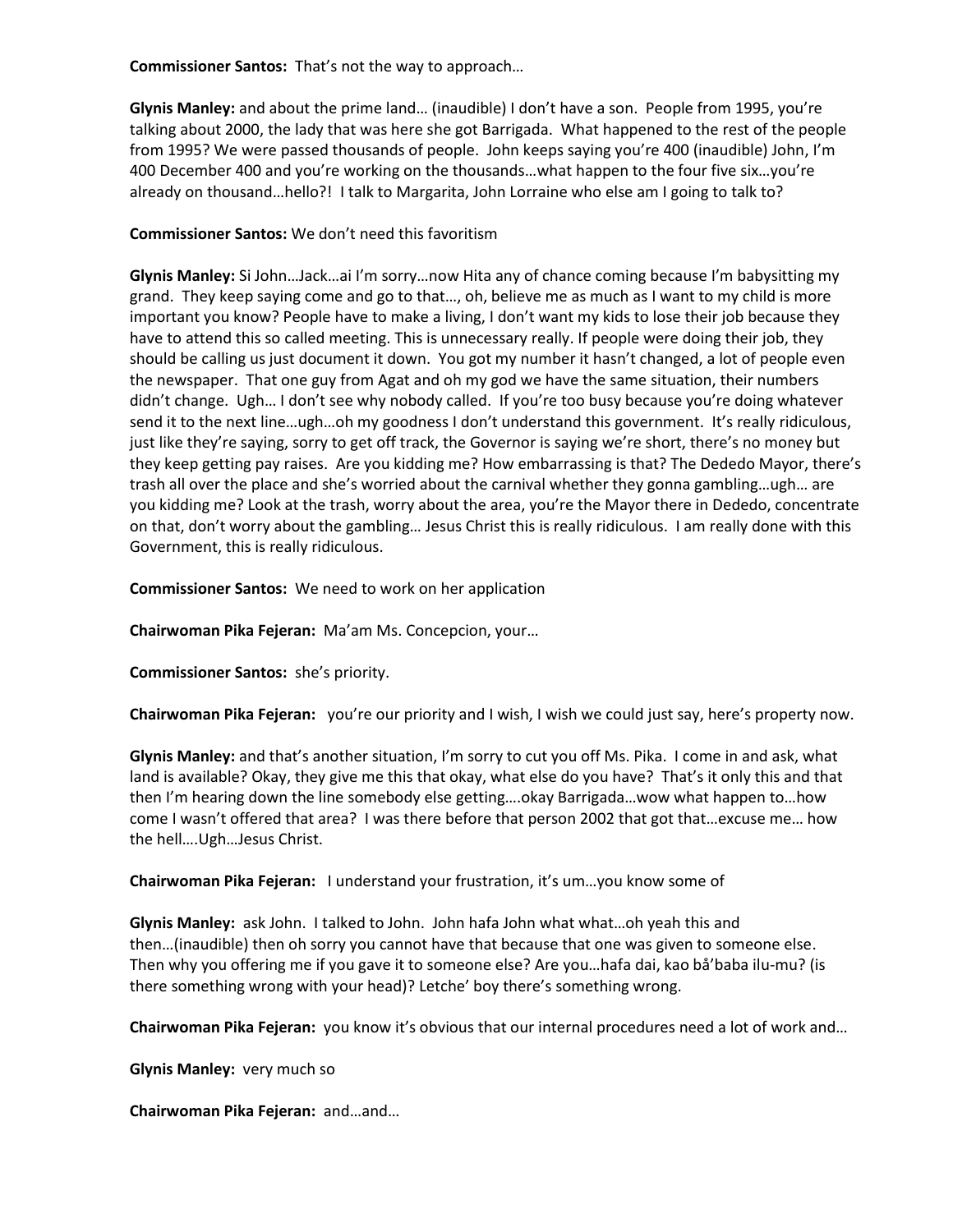**Glynis Manley:** I think I'll go get my granddaughter maybe she can run this….really… it's ridiculous… I don't care what degree you have in the college degree…it's called common sense… just a little common sense come on now….really.

I know I don't have the money probably it's not what you know it's who you know crap…I don't believe in that crap. Okay? I have lots of relatives here if you go down the line surely we're all related somehow probably related to you…know that for sure, even you maybe Hita…I don't know but that's not the point, I don't care, I'm not coming here to know who's my ancestor from your (inaudible) I'm here to find what's you know…what you guys offer. I would rather go and (inaudible) but I can't afford it, either I'm too high or too low not enough, so what the heck? I could imagine what all these people (inaudible) just as bad as mine, maybe worse, I don't know.

**Commissioner Santos:** twenty years to long

**Glynis Manley:** twenty four to be exact auntie, its ridiculous. My mom died, my sister died I'm like what the hell you waiting for me to die again? What? Hafa dai? What is going on?

**Commissioner Santos:** I know

**Chairwoman Pika Fejeran:** I wish… I wish I had a solution

**Glynis Manley:** didn't you just say you gave that guy a land and then now you still gonna have to say you still have to come back after you give them a land you still have to come back. Hafa dai? What is going on? Give me the property…what yeah but you cannot do anything yet wait you have to come back again…okay…(inaudible) you have to come back and do this what again…I have to come back again. Hafa dai…what…what is going on? Either give it to me so I can build something on it and get it over and done with, and pay the lease 99 years right…\$99.00 that's what they said, \$1.00 a year…wow sounds so terrific and wonderful but all this frustration it comes along with….oh my goodness (inaudible) was it written in fine lines so you people forgot to read it? Oh my goodness…

**Chairwoman Pika Fejeran:** Ms. Concepcion I wish I could… I wish I could, I wish I could move

**Commissioner Santos:** That's more than frustration

**Chairwoman Pika Fejeran:** I wish… I understand. I wish that I could waive a magic won

**Glynis Manley:** yeah I know. I wish I could too. That's why people talk to me and I sound rude and you know CHamoru right? Lañya that lady, something wrong with her… excuse me, no I think there's something wrong with you. Because you tell me to do this and that…I'm doing it, and yet, you still…hafa dai?

**Commissioner Santos:** I know…by passed

**Chairwoman Pika Fejeran:** you know, like it was mentioned many times, much of the work the Commission does here…point out we're all basically volunteers, the three of us sitting here. We don't get to work in the office 40 hours a week right? So, but the work that we're doing is to make sure that moving forward, the same issues don't happen.

## **[Multiple voices]**

**Chairwoman Pika Fejeran:** yeah, moving forward and we hope we're optimistic that we can move forward but we need to get our rules fixed so we can move forward and have it (inaudible) So that's what we've been working on.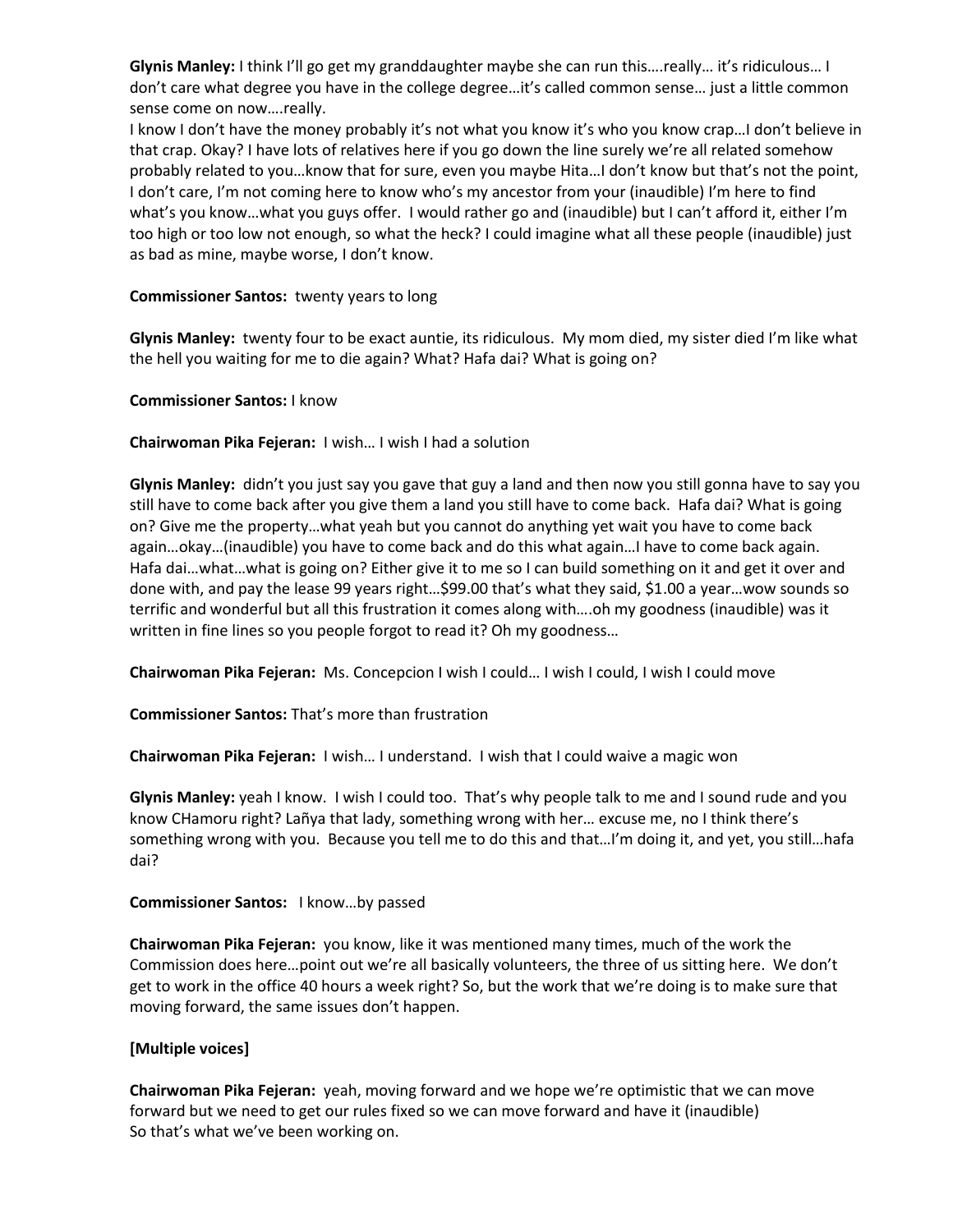**Glynis Manley:** So you guys gonna put it in the hands of the senator?

**Chairwoman Pika Fejeran:** To fix the rules? We have to or else we're gonna keep spinning our wheels and…

**Glynis Manley:** that's ridiculous, I'm sorry. They need to fix themselves right now cuz I think they're having a lot of issues. I'm telling you, they need to fix themselves before then can fix us. Their pockets keep getting bigger, ours keep getting smaller… pay raises keep…oh my god, are you kidding me? Then you're saying the government is broke…umm…excuse me, you just had a pay raise.

**Commissioner Santos:** So what…what are we gonna do.

**Chairwoman Pika Fejeran:** I wish I could tell you more than…than just.

**Glynis Manley:** yeah and also my mom, she's no longer here, she transferred to my sister which passed unfortunately again. So she's trying to transfer to her daughter but her daughter is not here, was but she went off island… you know.

**Chairwoman Pika Fejeran:** Okay…so in that case, you can do an affidavit saying that

## **[Multiple discussion]**

**Chairwoman Pika Fejeran:** she can request that a new beneficiary be assigned.

**Commissioner Santos:** What is the time that the people didn't agree on your application

**Glynis Manley:** a lot of them… a lot of them giving me attitude, I'm sorry to say, but 24 years come on now. Don't even try to ask you up front, you know…what…what's going on? What's the hold up? I met Lorraine because I know Lorraine personally way back before she was even in this company. I said, Lorraine, what's happening with my application, I think it was a dead or something…oh yeah… let me get back to you, blah blah blah…nothing was said. You know the…

**Chairwoman Pika Fejeran:** Well on our website, you can see where you are in line. Um… and

**Glynis Manley:** So that's where it's gonna be at now? I have to look at the website to see where I'm at. I know where I'm at, I'm at December 1995… okay… so what now? (inaudible) they already issued land from 2002. What do you mean where am I at? No, where are we at here?

**Commissioner Santos:** that's right

**Glynis Manley:** I want my lease…please.

**Commissioner Santos:** at least for your daughter.

**Glynis Manley:** Yes exactly. I want it to be transferred to her. And I hope you don't have to go through the same frustration I went through, really.

**Land Agent I John Gumataotao:** Ahh Madame Chair.

**Chairwoman Pika Fejeran:** Yes

**Land Agent I John Gumataotao:** May I?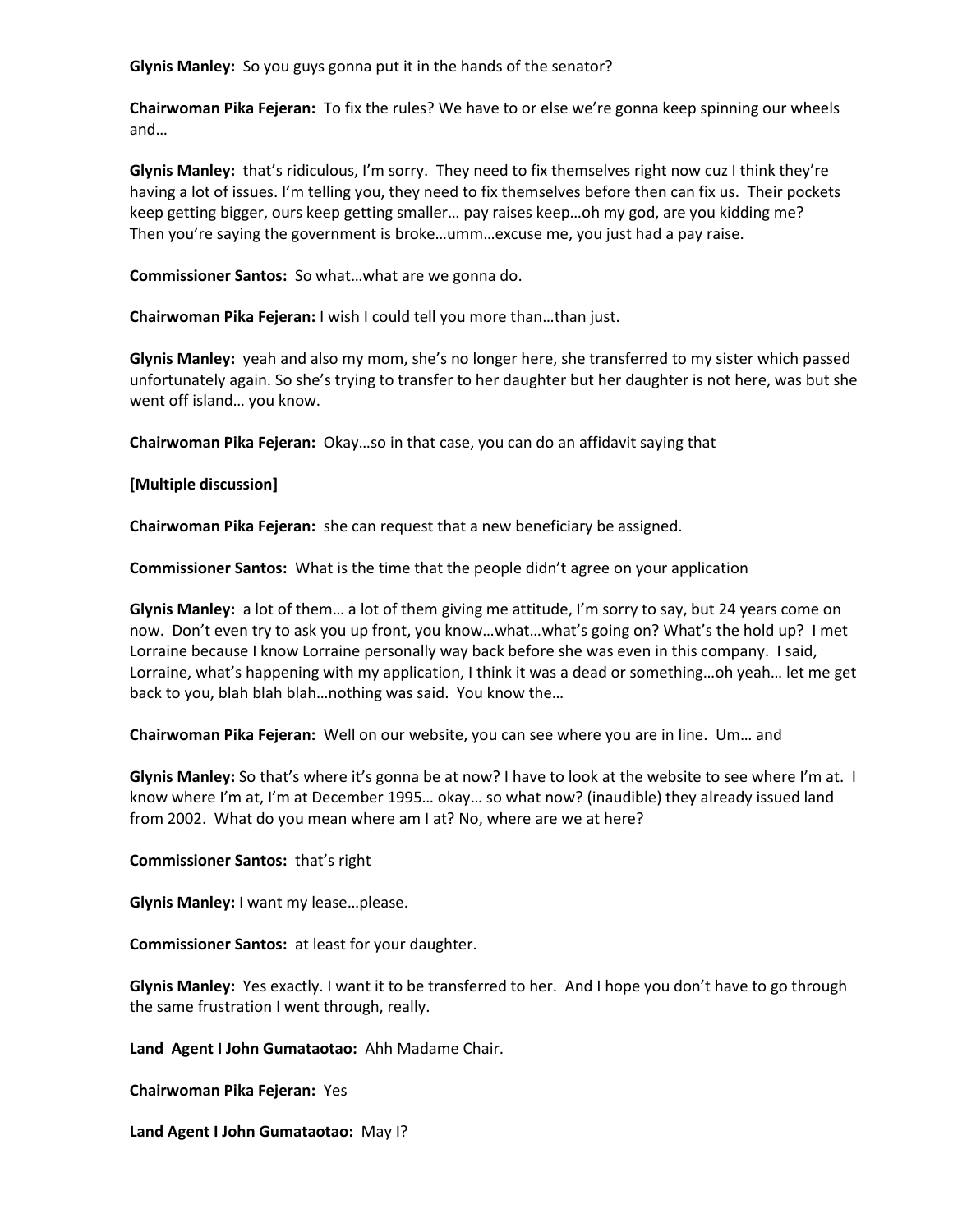## **Chairwoman Pika Fejeran:** Yes sir.

## **Land Agent I John Gumataotato:** ahh regarding

**Glynis Manley:** Yes John…please John because I called you a simple as that. And I wish to god you would have called and I wouldn't have to be so frustrated with you and you know that.

**Land Agent I John Gumataotao:** Yes..ah…regarding Ms. Manley or Ms. Concepcion's, or my statement regarding her place in line, all I said to that was ah… regarding the CHamoru Land Trust's desire to amend the law to allow for certain things to happen, that way, the Trust can go back and put people start putting people into their prospective spots so they could get issued their lease.

**Glynis Manley:** okay but that's kinda to late, when you already got 2000 that were issued a land

**Land Agent I John Gumataotao:** I understand and I explained that if you look at numbers, if the Commission issued three thousand leases and your number four hundred and you didn't get a lease, obviously something happened…either we by passed you or we just didn't issue a lease to you. So, in order for the Trust to get back to property issuing leases numerically, we have to first fix this thing that's preventing us from doing it; which is the switch list because we already had issued leases to those people that switched.

**Glynis Manley:** Yes nai John you mention that… the newspaper mentioned it (inaudible)

**Land Agent I John Gumataotao:** Well no, I am just trying to explain to the Board the reason why, because it kind of sounds rude ah…that I said, yes, you're number four hundred but you're going to be considered number one thousand… when

**Glynis Manley:** Why? Why is that?

**Land Agent I John Gumataotao:** Because the statement you made earlier, it kind of like ahh….it's ahh For me, it doesn't put me in a good.

**Glynis Manley:** I don't understand where you're coming from John, I'm sorry.

**Chairwoman Pika Fejeran:** You know, I can't correct what's been done. All I can tell you is we're working forward

**Glynis Manley:** Yes please.

**Chairwoman Pika Fejeran:** Okay?

**Glynis Manley:** So what am I gonna hear today?

**Commissioner Santos:** So when are we going to entertain her?

**Glynis Manley:** Yes, exactly, cuz this has been like how many times I've been here John?

**Chairwoman Pika Fejeran:** When we're ready to start issuing out leases again.

**Glynis Manley:** When is that? You…every time I talk to him, that's exactly what he told me. When are you gonna issued out land? Tita? Pika? Sorry?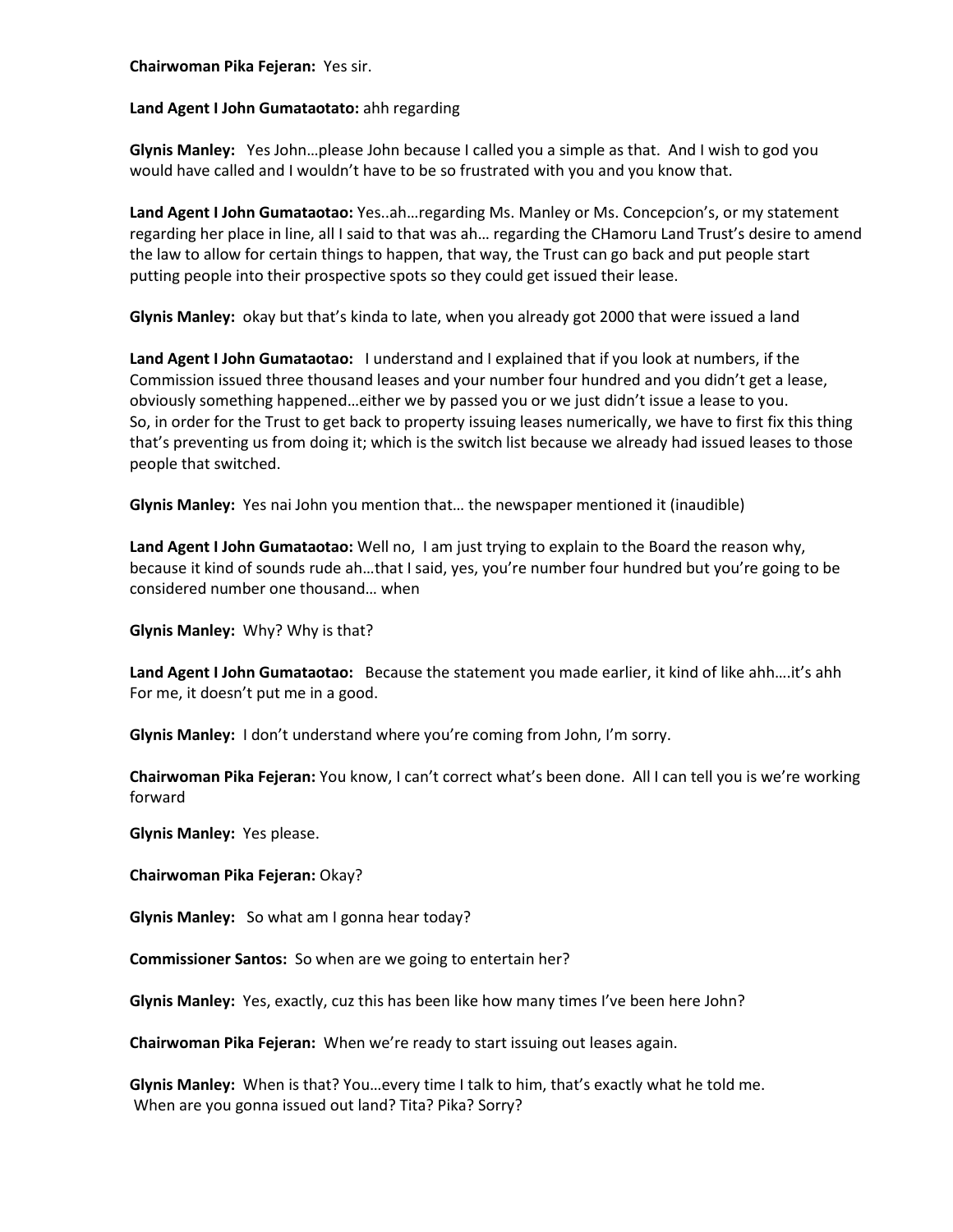#### **Chairwoman Pika Fejeran:** Pika

**Commissioner Santos:** If her daughter don't need the land, she won't come here.

**Chairwoman Pika Fejeran:** I don't have an answer for you.

**Glynis Manley:** What do you mean?

**Chairwoman Pika Fejeran:** I'll be honest…

**Glynis Manley:** So who can help me then?

**Chairwoman Pika Fejeran:** I don't have… I don't have an answer for you.

**Glynis Manley:** So who can help me then Pika? I am tired of coming into this place. I can't take it anymore.

**Commissioner Santos:** She applied since 1995

**Land Agent I John Gumataotao:** Um…even if you want to transfer your application from yourself to your daughter,

**Glynis Manley:** Yes John

**Land Agent I John Gumataotao:** Legally you cannot do that because it's not allowed under law. The only time that you can transfer an application, is you are deceased, then the application right gets transferred. But you cannot to transfer to somebody else. What the Board wants to do is, submit a resolution to the legislature to allow for that to happen. So that way, you can transfer it to your daughter and we could start working forward. But right now…

**Glynis Manley:** But when is this gonna happen nai John? Another 24 years? Excuse me John I can't wait that long.

**Land Agent I John Gumataotao:** I understand and… and…

**Commissioner Santos:** no..no..

**Glynis Manley:** I don't even think I have another five years, to be honest with you if I have to deal with this… hello?!

**Chairwoman Pika Fejeran:** Ms. Concepcion, I'm sorry. We don't. I can tell you though that the Commission and the staff under the new leadership is working feverishly to be able to get to you and the thousands after you that are still waiting. I don't know when that will be.

**Glynis Manley:** So why do you got people that issued two thousand that applied in 2000 they already have land. You still got applicants like myself that haven't been issued. I don't understand you Pika. Sorry, I know it's not your term, you weren't in that office…and blah blah blah whatever happen in previous.

**Chairwoman Pika Fejeran:** What do I do? Do I take it away from (inaudible)

**Glynis Manley:** Yes please do. I won't be hurt. I'm sorry, I won't be hurt. It's only right, right?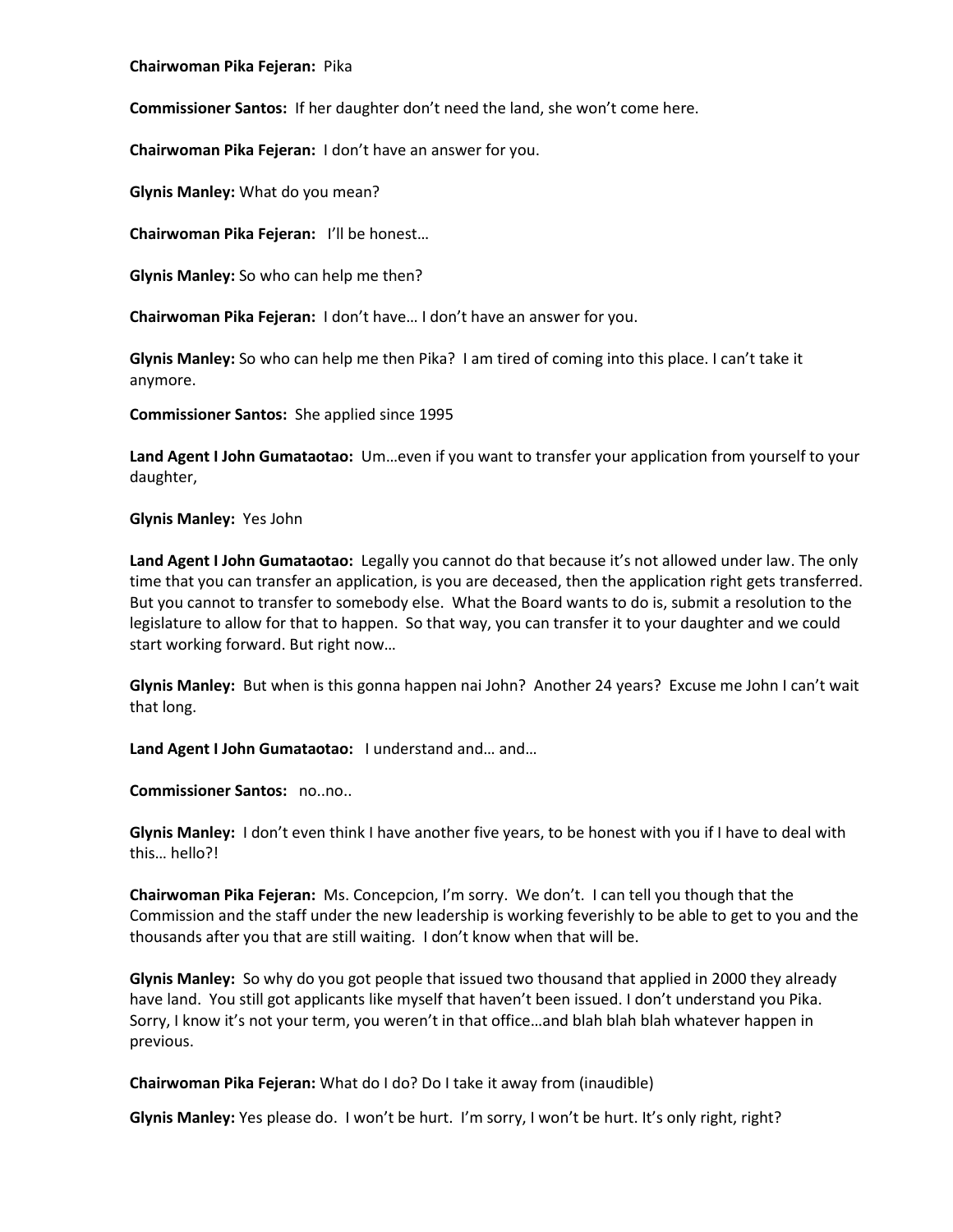**Chairwoman Pika Fejeran:** Thank you for your comments.

**Commissioner Santos:** We understand your sentiments but we tried to help you… if you allow us too.

**Glynis Manley:** So Pika, I just want to know… I need an answer please. I'm tired, I went up to speak with the Director when was that?

**Administrative Director Jack Hattig III:** A couple of days ago.

**Glynis Manley:** Yeah see, I spoken to I think it was Borja… I spoken to Camacho…which he was assistant whatever… yeah…John, Margarita, Lorraine…and I think the other two…I know everybody already here in this office. Honestly…that's ridiculous.

I'm just trying to find someone that will help me. And just stop telling me you're sorry because I don't want to hear sorry…sorry is not going to get me anywhere

**Chairwoman Pika Fejeran:** Okay…thank you for your comments

**Glynis Manley:** K so Pika what do I do know? Keep waiting again.

**Chairwoman Pika Fejeran:** I'm sorry that's…

**Commissioner Santos:** Should the daughter come in and apply?

**Glynis Manley:** No… I want her to…I want her to get my application take over

**Chairwoman Pika Fejeran:** Well in order for that to happen, we have to have the legislature change our rules…we're working on that.

**Glynis Manley:** So then give me agriculture, I don't care… I'll take the agriculture.

**Chairwoman Pika Fejeran:** okay

**Glynis Manley:** Yeah…I'll take the agriculture but she can build on it?

**Commissioner Santos:** Yeah…yeah

**Glynis Manley:** yeah, that's fine. What's the difference between agriculture? Just plant anything on it?

**Chairwoman Pika Fejeran:** You have to meet certain farming requirements.

**Commissioner Santos:** If she don't have a primary home, she could build her home there in agriculture land.

**Glynis Manley:** So I'll take that…cus I don't want to wait anymore. Like I said, I'm done, I'm done waiting.

**Chairwoman Pika Fejeran:** Okay…thank you for your comments

**Glynis Manley:** So with that, where do we go with that John? What now? What's your plans please? I want to do it right here in front of everybody, TV, everybody so that everybody would know. Nothing closed doors, everything's wide open.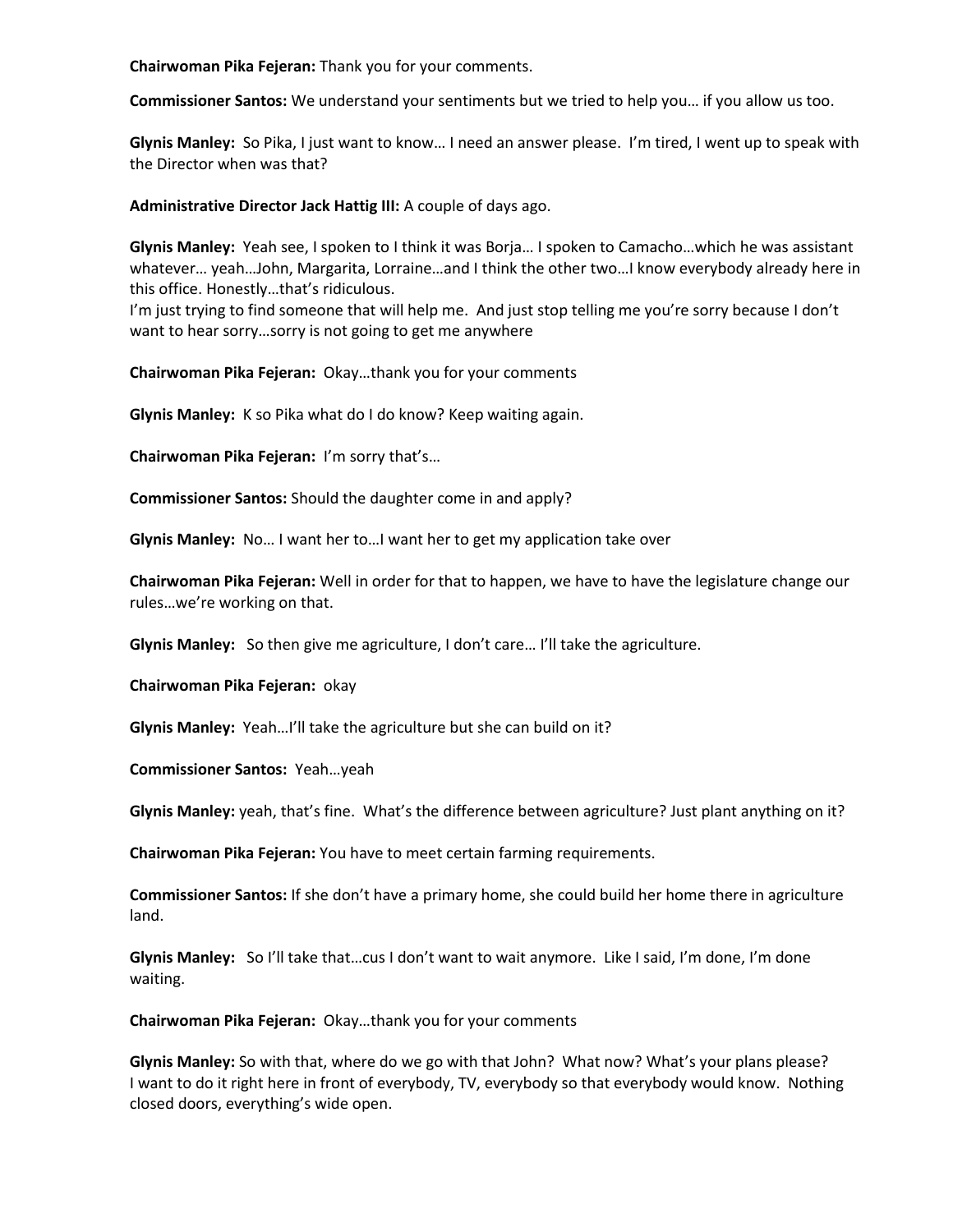**Land Agent I John Gumataotao:** If…if the legislature acts upon the resolution that the Commission plans to or if they decide to submit a resolution to the legislature to allow for certain changes in the Rules and Regulations of the CLTC, we'll be able to start off and start issuing leases but that can't happen unless rules are changed, the regulations is changed in the CLTC.

**Glynis Manley:** Yes nai John but what I'm saying is how come I haven't got a lease period.

**Land Agent II Jhoana Bragg:** Um…can I just say something? Um, my name is Jhoana

**Glynis Manley:** Mmhm…Hi Jhoana

**Land Agent II Jhoana Bragg:** Hi. I've been, I have reviewed your file

**Glynis Manley:** Yes ma'am.

**Land Agent II Jhoana Bragg:** It does indicate in there that there were lots that were offered to you.

**Glynis Manley:** No they showed it to me nen…you know when I ask them…you know…

**Chairwoman Pika Fejeran:** So you've been entertained, we've offered you properties that you declined?

**Glynis Manley:** They didn't offer me Ma'am, they asked me, they said did you want that? Cuz I asked them, cuz they kept trying to tell me visualize, like John…Pika, I'm not good with direction to be honest with you.

**Chairwoman Pika Fejeran:** So we've entertained her application?

**Land Agent II Jhoana Bragg:** We've entertained her and I believe there were lot showings with you, however, in file it indicates that she does not want it. So moving forward, you know due to the moratorium

**Commissioner Santos:** Did you get to choose?

**Glynis Manley:** No…I kept asking but…

**Land Agent II Jhoana Bragg:** Due to the moratorium there was a hold, so those properties that were offered she advised us that she did not want the properties.

**Chairwoman Pika Fejeran:** So you're allowed to decline three times.

**Glynis Manley:** What?

**Commissioner Santos:** Do you remember? Did they give you a chance to choose among three land?

**Chairwoman Pika Fejeran:** I'm sorry Ms. Concepcion, we have many other individuals waiting to be heard here as well. We hear your comments, we feel your frustration and we hope to get to you and everybody else that's waiting, within the next year. But we have to do it right and we have to be methodical about it and follow our rules so that what has happened in the past, doesn't happen again. But I'm very glad to hear that our staff has worked with you and offered you properties but you declined it, if you haven't declined it, you would have a lease. So that make me feel that okay, we didn't just skip over you. It wasn't that we never contacted you, so…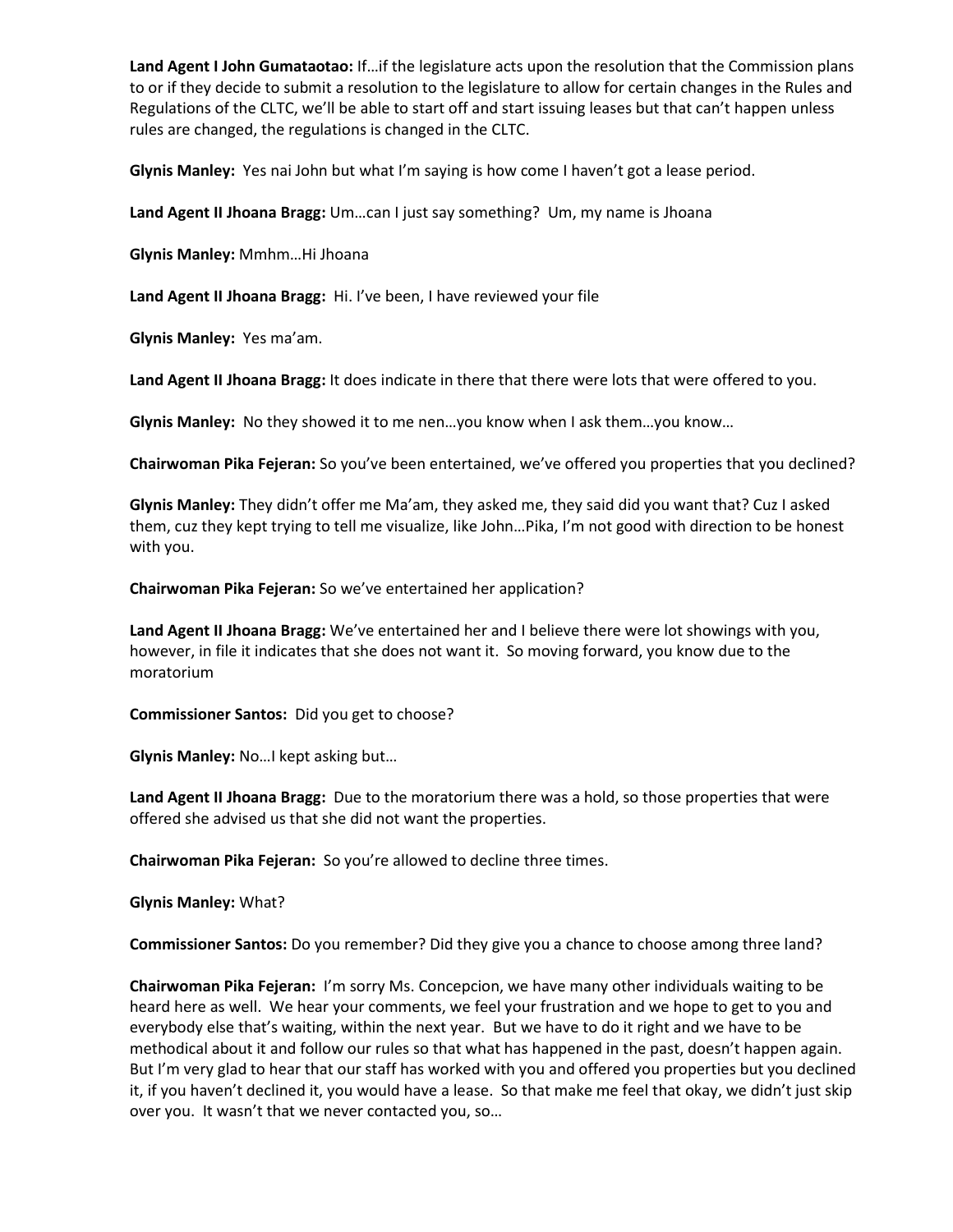**Glynis Manley:** No they didn't contacted me Ma'am, I was the one that always had to go contact them, that's the problem. They give me a number to contact them but when I call them they never answer the phone. That's the problem, that's why I had to keep going you know…one person to another and that's what's so frustrating.

**Chairwoman Pika Fejeran:** Okay, thank you Ms. Concepcion. Can I please move on?

**Glynis Manley:** This is ridiculous…so you said within a year

**Chairwoman Pika Fejeran:** Yes, that is my hope and my goals and my dreams…to start issuing out leases to everybody on the waiting list

**Commissioner Santos:** So she can apply under agriculture?

**Chairwoman Pika Fejeran:** Yes if that….(inaudible)

**Glynis Manley:** Unless the Senators…what is that John you're saying about the…sorry I…

**Land Agent I John Gumataotao:** Unless they ah, the legislature acts to allow for certain changes in the law then…

**Glynis Manley:** And when is this gonna happen John?

**Land Agent I John Gumataotao:** ahh I don't know

**Chairwoman Pika Fejeran:** It's a long process. You know, it's like we're trying to move a bus with our hands, it is a very long process. But I'm hopeful that we can fix our internal processes and actually start making progress.

**Glynis Manley:** I hope so Pika. I hope so.

**Chairwoman Pika Fejeran:** Vicente Concepcion

**Vicente Concepcion:** Yeah…first of all… I talk with John Gumataotao and (inaudible) and when he showed me a property there was nobody assigned to it. If she can't have the property then at least help me on this one.

# **Chairwoman Pika Fejeran:** Okay

**Vicente Concepcion:** I did in inquire a property (inaudible) but somehow you know, we're not the politics and somehow they move my name and gave it to someone else that is off island, staying off island for a year. (inaudible) they do the contract maybe but it's not signed the lease. The lease not signed and I've been waiting for it. I found this thing out like maybe eight months…(Inaudible) So I spoke to Mr. Jack Hattig and he said the only thing that can terminate the contract is you nai Pika. So that's why I'm here.

**Chairwoman Pika Fejeran:** Okay, I'm not familiar with your case but what I would like to do, is place you on an upcoming agenda so that we can look at your file and look at everything that has transpired.

**Administrative Director Jack Hattig III:** Mr. Concepcion is applicant

**Vicente Concepcion:** Yes… a 1995 applicant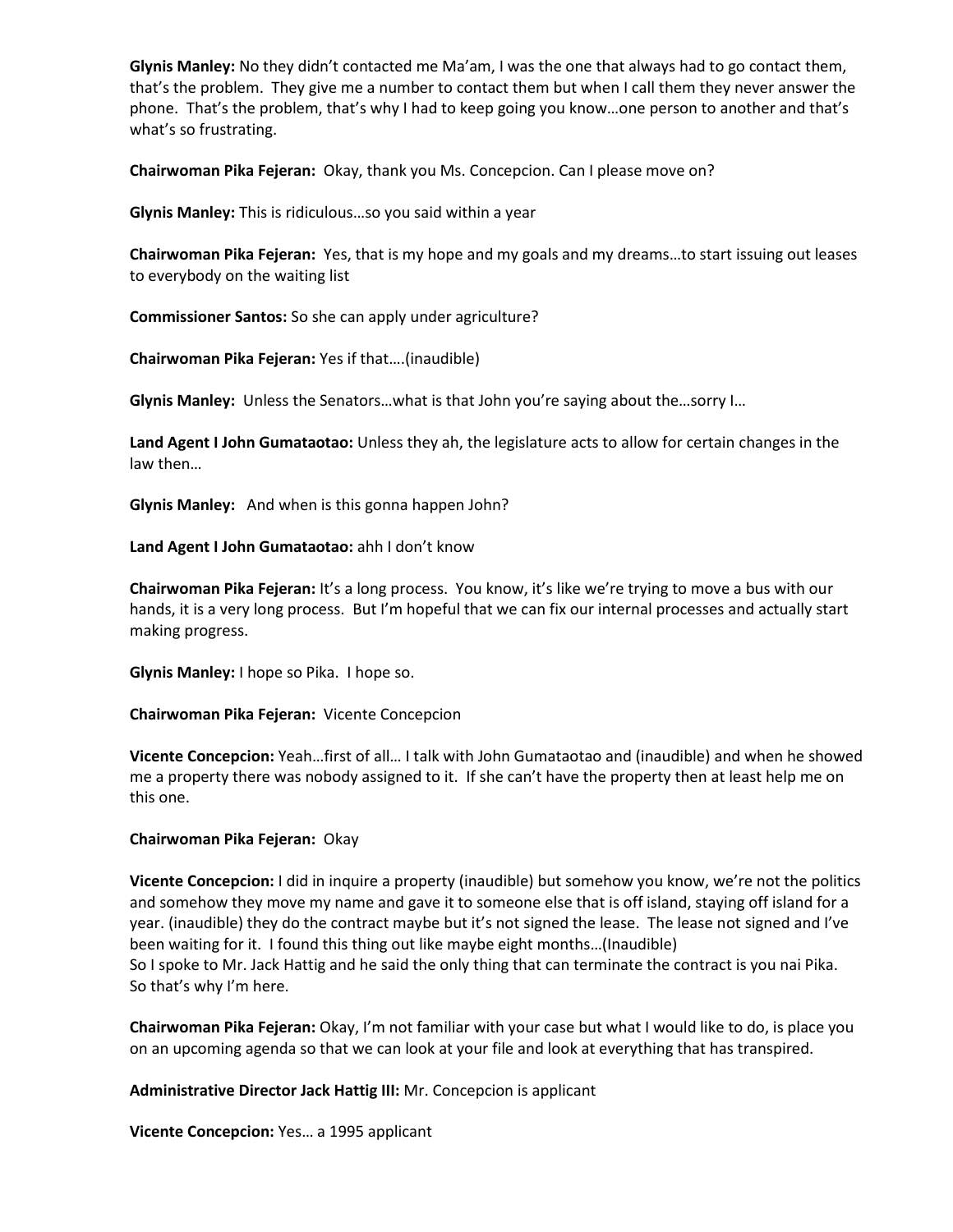**Administrative Director Jack Hattig III:** He's married to Ms. Concepcion who's also an applicant. So just to give you a little back ground. They did speak with me and we are trying to put a staff report together for them and make a suggestion to the Board.

**Commissioner Santos:** You're doing the right thing.

**Chairwoman Pika Fejeran:** Thank you for coming, we'll get you on the agenda so that the Commission can look at all the facts and decide. Thank you

**Chairwoman Pika Fejeran:** Next, Julia SA Quinene

**Chairwoman Pika Fejeran:** Hi Ma'am, thank you so much for waiting.

**Julia Quinene:** Hi everyone. Mine is (inaudible) and I hope it's not as stressful as everybody else. My name is Julia San Agustine Quinene, I was actually called last week to come and attend a meeting because I'm here for a guaranty loan, everything is set but there is always a hold somewhere along the line. I think I almost became a staff of Land Trust because I was here every week. Lorraine was my coach, she was the one training me. At any point, I really want to move forward, my mom she has cancer, she's recovering and everything and she just wants…I just want my mom to have something before the lord takes her and I'm tired of her moving from house to house whenever there's a storm. So we are this far, ready to go and I have been communicating with SBA off island, because it's not here in Guam or even Saipan, the closed down already so it's back and forth….I mean taking off from work, it's a lot of stress… but you know…hey, it's in the hands of the lord so I give it god and just wait on him to guide me through. Um… the problem is, they said I don't have my land surveyed, back in 2000…I mean 1999 somewhere there, there was an issue with family members that they were always constantly coming down to Land Trust, arguing with Land Trust. So they had to do a survey. My brother's house was built under SBA, there was no survey. My brother behind my house, I'm in the corner on (inaudible) street, the house to the right has a house…everybody…I'm in the corner, so why would have… I even spoke with the surveyor and it's on the map but they said it's not recorded. I have all this instrument recorded with Land Management, I was back and forth but they said there's no survey so now it's on hold again with SBA. They have to extend my loan because of Land Trust saying there is no survey. But how is it? I have mohon's (markers) in all my areas…, my brother has, he had his house built, like I said. They're under SBA, I'm the only one, so I don't understand now. I have to get it surveyed over the same area that has marking? Even the Surveyor mentioned to me, Ma'am if that area over there is clean a little, I will mark it but there's a…a…flag there, I will mark it, just call me back and I will mark it. So what do you call that? It's not surveyed then? There was an issue back then that Land Trust had to do it because it was a conflict. I mean…domestic was building up…and Land Trust stepped in to take care of that survey. And like I said, I was there for three days cuz the Surveyor was working on my two brothers that were always constantly having this conflict, So mine's in the front, my brothers in the back and they all have their houses already. Now that I'm moving forward, I'm on hold again.

# **Land Agent I Jessica Dayday:** It's not approved.

# **Chairwoman Pika Fejeran:** It's not an approved map?

**Land Agent I Jessica Dayday:** No…it's… it's…it doesn't have…the Director didn't sign it… no one else signed it, the Surveyor, not even an surveyor and it's not recorded.

**Chairwoman Pika Fejeran:** So is SBA the one that says we need a survey?

**[Multiple discussions]**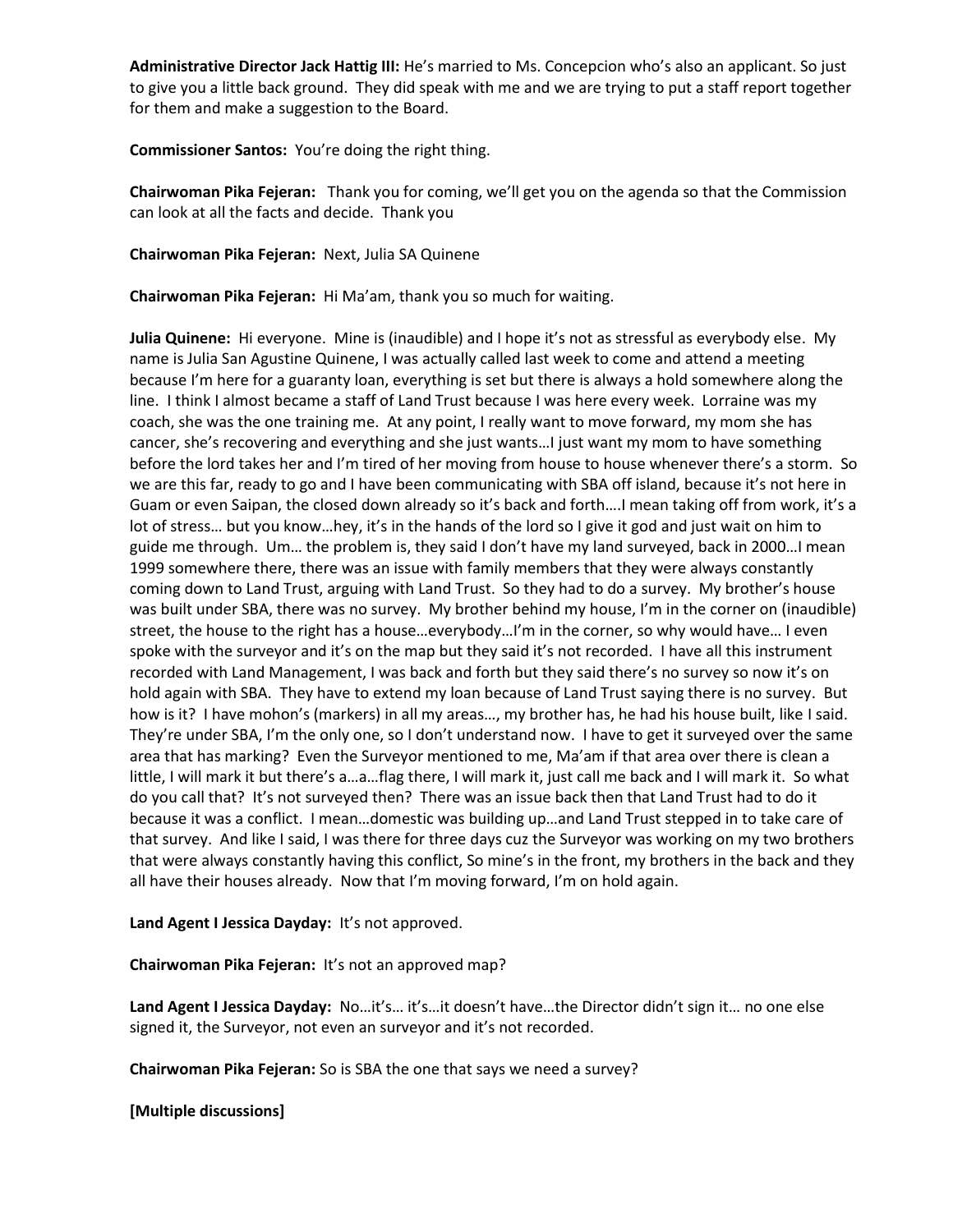**Chairwoman Pika Fejeran:** Does she have a lease?

**Land Agent I Jessica Dayday:** She does. I checked… with the in-house map and all, but her document her number and that was the issue why she kept coming in January from January she kept coming in every week.

**Julia Quinene:** Because my addendum was wrong also, they had to do a second addendum because they gave me a different lot number. It's good thing I did show up. Otherwise, they'll just think it's a…

**Land Agent I Jessica Dayday:** So they change…ah... the instrument number was incorrect, it was somebody else's instrument, so when we looked it up, it was her sibling that one that's next to her and I um… I researched more, that's why I couldn't put her (inaudible) for this meeting because I needed to research more and find that survey map. I even asked her,

**Chairwoman Pika Fejeran:** She has a lease, so why are we holding up the home loan guaranty approval from the Commission?

**Land Agent I Jessica Dayday:** Because I don't have the map, the recorded survey map. It doesn't show that it is surveyed.

**Julia Quinene:** Everybody, like I was saying, all my brothers. The same surveyor did all three when there was a conflict within the family.

**Administrative Director Jack Hattig III:** It's taking a little bit more time Ma'am to…to…get with Survey Division and Records so we can get the survey map. That's the only thing that's holding up.

**Julia Quinene:** And both brothers have the same map I have

**Land Agent I Jessica Dayday:** Yes

**Engineering Tech. II Melvin Javier:** This map has been surveyed by (inaudible) Villaflores but by him only, not by the Director so it's not an approved surveyed map.

**Chairwoman Pika Fejeran:** Okay..okay… so what does that have to do with the home loan guaranty approval? That's my question.

**Julia Quinene:** Yeah…we're ready to go.

**[Multiple discussion]**

**Administrative Director Jack Hattig III:** You mean they can proceed without the survey?

**Chairwoman Pika Fejeran:** Yeah, just waiting for Commission approval.

**Julia Quinene:** My case worker from Texas called up and say, are you still interest? I go, wait a minute what's going on? Ahh, then she goes, well we just need to find out, we need to get a guaranty from your Land Trust and I'm just going step by step.

**Chairwoman Pika Fejeran:** Do you have the um… home loan guaranty document or the loan document.

**Julia Quinene:** Yes, they have a copy also, I gave them a copy of it.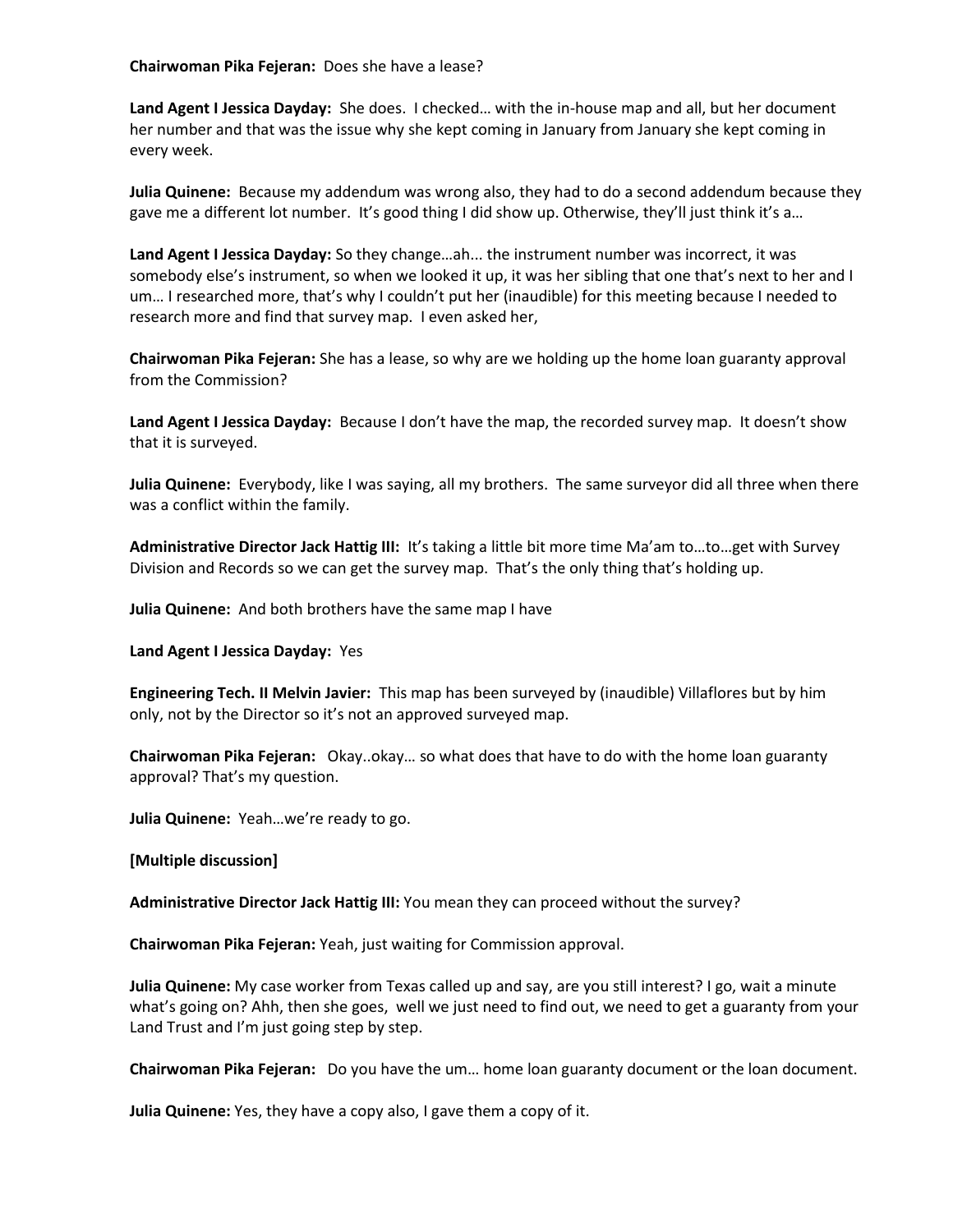**Administrative Director Jack Hattig III:** Okay so, according to the case file, SBA needs the instrument number of the recorded map. It's possibly, a new requirement that SBA is now cracking down on some of the ah…you know, persons that are applying. So we are just trying to comply, our efforts are just to comply with SBA at this point so that's that I can glean from your case right now, is that SBA is requiring this so we're trying to get it… so if you don't have it…

**Julia Quinene:** Because they didn't mention it to me that… that they need it. They just said, they approve everything their just waiting for you to… for Land Trust to just approve, the guaranty.

**Land Agent I Jessica Dayday:** That…that was the issue, that's why they had to correct your instrument number, remember the one, first they said, they couldn't read it

**Julia Quinene:** They couldn't read, yes

**Land Agent I Jessica Dayday:** Yeah, and then they looked it up, Records, looked it up and said it's the incorrect

**Julia Quinene:** Yes, it was incorrect

**Land Agent I Jessica Dayday:** That is the instrument number SBA needs

**Julia Quinene:** But then they… they didn't approve it until I send… I faxed it to them, so then that's when they wrote back and said okay you're good to go.

**Chairwoman Pika Fejeran:** So now, they're just waiting for the Commission's guaranty?

**Julia Quinene:** Just approve… yeah, and so the loan is waiting, just… my check.

**Administrative Director Jack Hattig III:** We could put that before you Ma'am but just to let you know, if there's not a recorded map or not a recorded instrument number, you know…

**Chairwoman Pika Fejeran:** Well if there…ah…if SBA I'll approve it

**Julia Quinene:** I have an instrument number, I have a map a map for the addendum

**Land Agent I Jessica Dayday:** I researched it.

**Julia Quinene:** They have my (inaudible) the damn thing to go… it's just waiting…

**Chairwoman Pika Fejeran:** Can we get her on the next agenda?

**Administrative Director Jack Hattig:** Yes Ma'am

**Chairwoman Pika Fejeran:** And you already have the documents?

**Julia Quinene:** Yes, I have umm… I just need that ah…

**Administrative Director Jack Hattig III:** Okay so, let's work hard to get that map and…and… get it into there so we can put on the next meeting agenda

**Julia Quinene:** And they did extend it, because I told them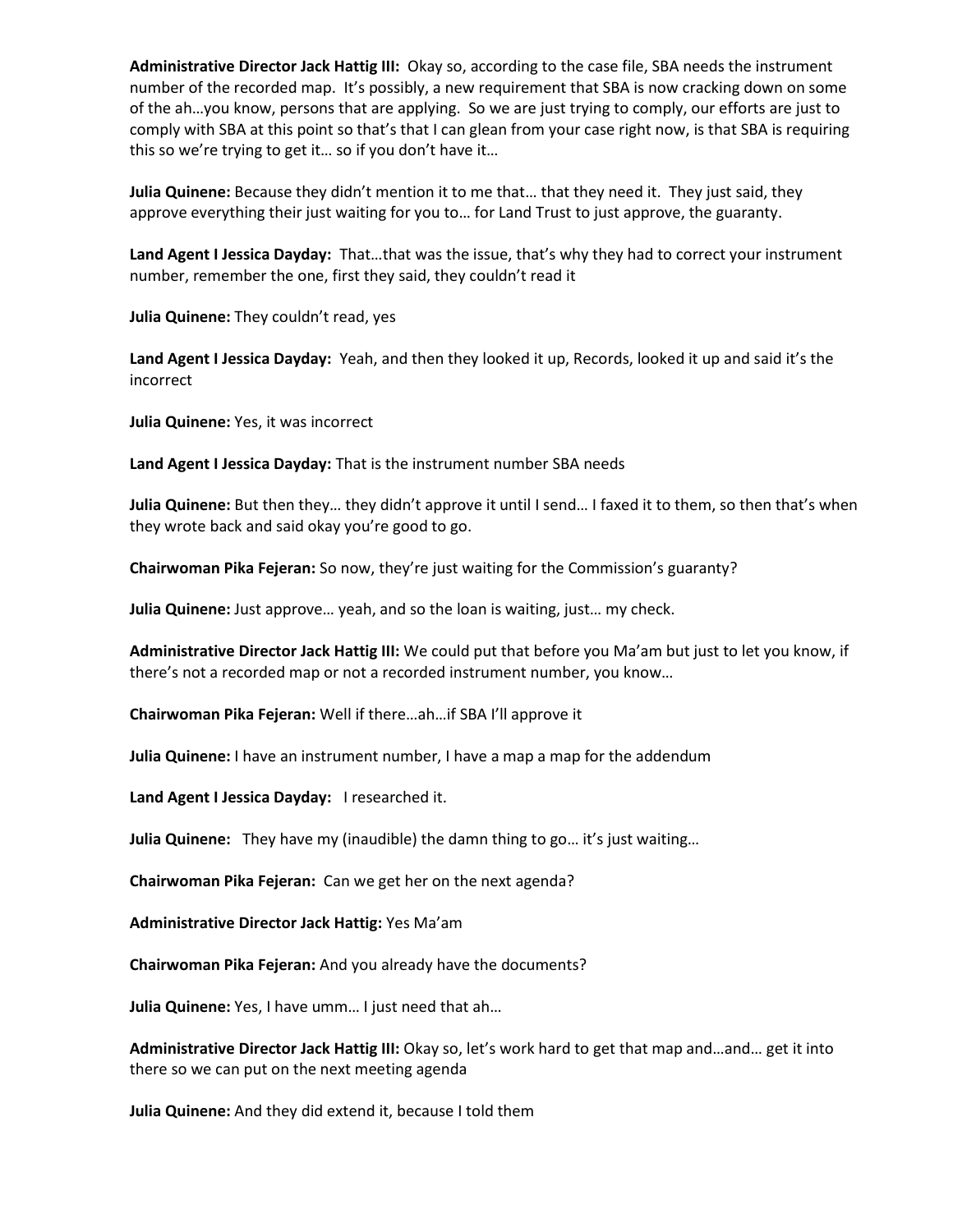**Chairwoman Pika Fejeran:** For how…how much longer? Can you check that cuz, we'll…we'll have to… when's our next meeting?

# Administrative Director Jack Hattig III: May 2<sup>nd</sup>.

**Chairwoman Pika Fejeran:** May 16…

**Administrative Director Jack Hattig III:** Well our next meeting is May 2<sup>nd</sup>.; did you want to take it up on the 2<sup>nd</sup>?

**Julia Quinene:** I did tell her… I did tell her that in May… cuz I was supposed to be squeezed, scheduled for May, the next, when was that Jessica? For the Board you said it was May? You were trying to put me in there.

**Land Agent I Tina Jocson:** May 16.

**Julia Quinene:** May 16… so I did.

**Chairwoman Pika Fejeran:** Okay good.

**Julia Quinene:** I did, I did inform my caseworker and she goes she will extend and she'll be more than happy to extend it.

**Chairwoman Pika Fejeran:** Okay good. So May 16, we'll look at your documents um… you don't have to be here.

**Julia Quinene:** Okay good cuz I took leave.

**Chairwoman Pika Fejeran:** Yeah…no, you were here all day. We've talked to you and it seems like it's just an administrative matter that…(inaudible) so you don't have here.

**Julia Quinene:** Okay…thank you so much, I really appreciate it god bless you guys for a job well done.

**Chairwoman Pika Fejeran:** Awe, thank you Ms. Quinene

**Chairwoman Pika Fejeran:** Carl Quinata? Oh no, he left right. Sandra Quinata? And I have Danny Cruz and Marie Cruz? No… oh…

**Administrative Director Jack Hattig III:** (inaudible)

**Chairwoman Pika Fejeran:** Oh…hi

**Marie Cruz:** I think we're here for the Null and Void list

**Chairwoman Pika Fejeran:** Null and Void? Okay so you're on our agenda

**Marie Cruz:** Yes

**Chairwoman Pika Fejeran:** Thank you. And then I have, ah…Lugene Santos, Rosario Cahill, Cynthia Fejeran, Fred Chargualaf, Emily Sablan, Annie Siguenza and Shirley Gagan who we've already addressed so… okay. Um… going back to New Business, Constituent Matters, is ah… Christianna Jean Sarmiento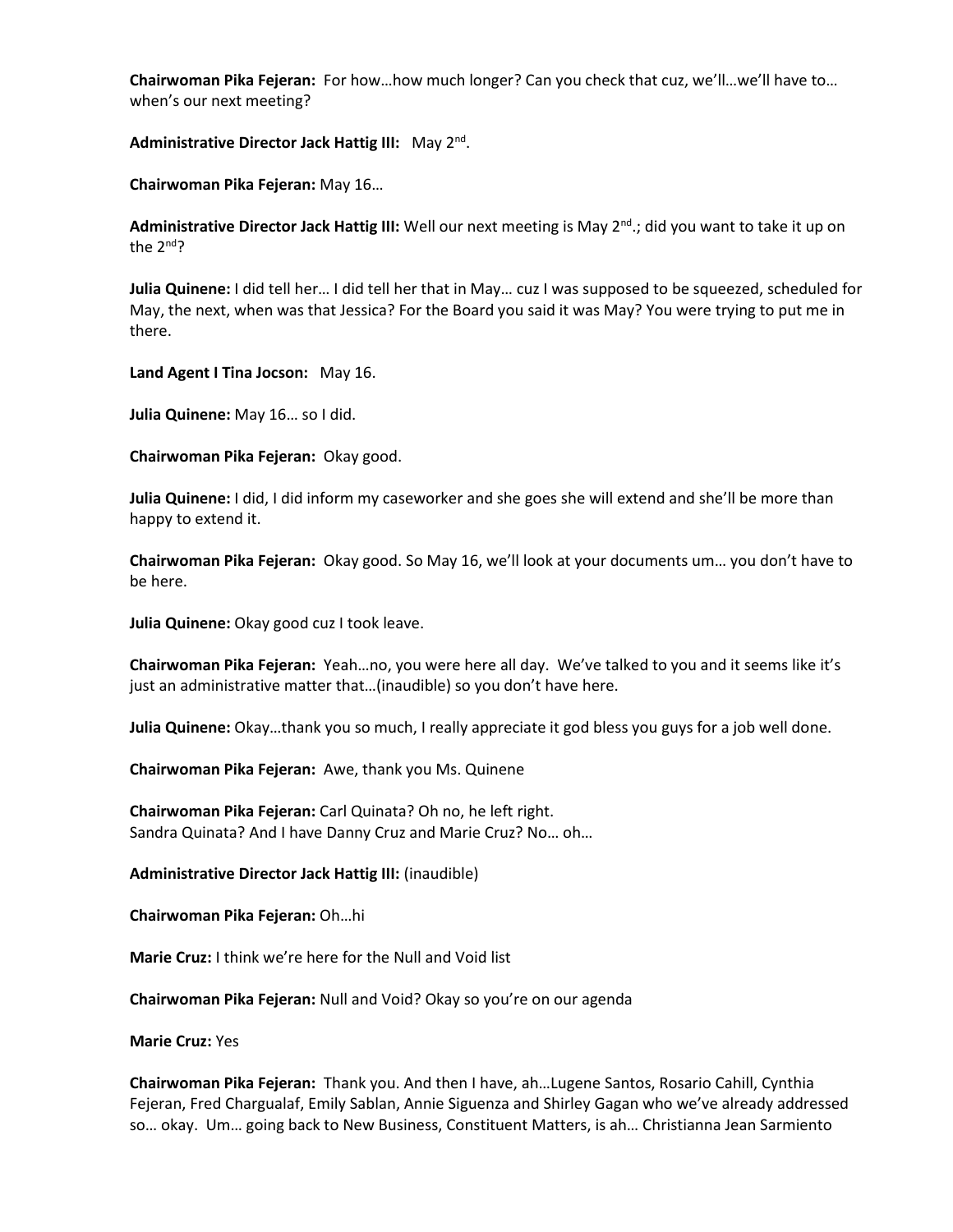Nededog here? No? Okay, I'm gonna table her. Antonio Toves? Buenas, can you just give us a second, we're gonna pull up your um… full disclosure, you're married to my first cousin so I can't rule on any of this. Thank you for your patience Sir. Okay. Antonio Toves…staff report. Okay you have a lease, a residential lease, Track 10316, Block 1, Lot 12R5 and you're requesting issuance of lease… oh, based on pre-occupant status and issuance of the authorization for utilities.

**Antonio Toves:** If I have the lease, I don't need the authorization for utilities though.

**Chairwoman Pika Fejeran:** You do actually.

**Antonio Toves:** Oh

**Chairwoman Pika Fejeran:** Yeah you do. So you're living on the property?

**Antonio Toves:** Yes, well currently as of right now, there's no power.

**Chairwoman Pika Fejeran:** Oh okay… so you were a pre-occupier when power was… can I get his file please? Antonio James Toves. Okay, I do see that you're a 2001 applicant, but you were claiming preoccupying and what is that based on?

**Antonio Toves:** Um…well an acre (inaudible) from 95 basically when I was young, that's where I live…'76.

**Chairwoman Pika Fejeran:** Oh, your parents…

**Antonio Toves:** Yeah

**Chairwoman Pika Fejeran:** Your parents occupied the property

**Antonio Toves:** Yes, my parents and my grandparents. The (inaudible) can see there, it's half tin it's half cement but the typhoon structure my dad built that in '74.

**Chairwoman Pika Fejeran:** Oh okay

**Antonio Toves:** And my grandfather had that land since I think the 1950's when it was under the Arruendo.

**Chairwoman Pika Fejeran:** Okay, so it was under the Arruendo program? And what prompted you to come in to apply since you've already been occupying?

**Antonio Toves:** Cus um… right now we need a lease to get power and water to be hooked back up

**Chairwoman Pika Fejeran:** Okay

**Antonio Toves:** Plus, I also wanted to start um…like developing it

**Chairwoman Pika Fejeran:** Okay…okay and I do see a Mayor's Certification that you've been a preoccupier. Even back in 2001, we issued you an authorization for utilities but you were never issued a lease. Is that right?

**Antonio Toves:** Cuz um…Joe (s/b John) Gumataotao and Mr. Mafnas, I was trying to get it so I could build they gave me a permit or a paper to get a building permit and they told me not to worry about the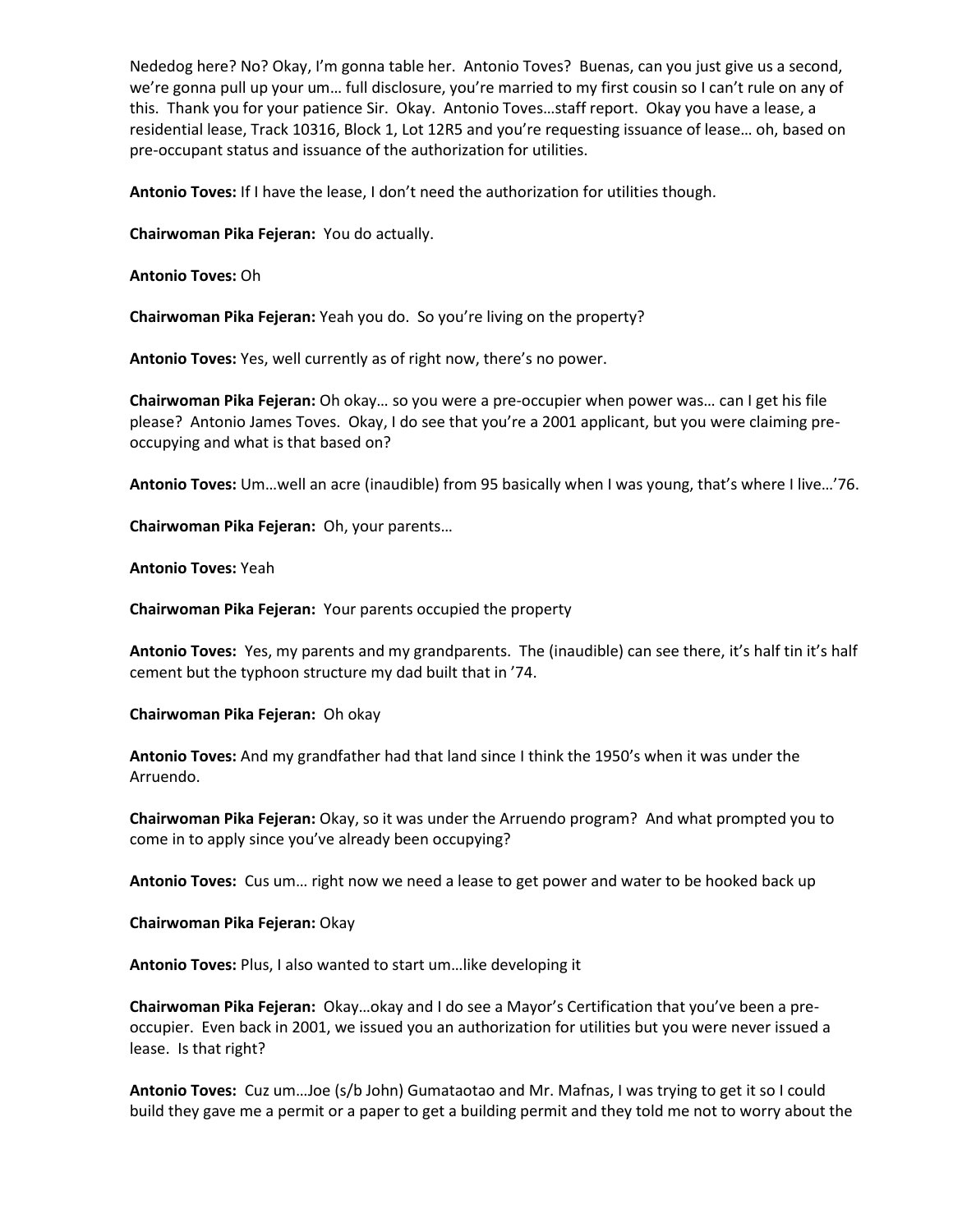lease right now just get the land surveyed and then they'll give me a lease. But then I found out that you guys were giving leases based on pre…

## **Administrative Director Jack Hattig III:** Subject to survey

**Chairwoman Pika Fejeran:** What is umm…I see that there's a Cease and Desist order

**Antonio Toves:** That was… that's irrelevant cuz I have a 2012 permit to get a building permit and to apply for water and power from Mr. Mafnas

**Chairwoman Pika Fejeran:** Oh

**Antonio Toves:** 2000…what does it say?

**Administrative Director Jack Hattig III:** 2003

**Antonio Toves:** 2003, that's after Pongsona, I think I was building and then… because I had a storage outside, separate and they said I had to have only one structure. So I talked to Joe (s/b John) Gumataotao and he told me to put a 2x4 to connect it and therefore, it'll be one structure.

**Chairwoman Pika Fejeran:** Okay, so in your file, I do see you're a pre-occupier from your parents before you…right. And utilities were authorize since 2001 for you, but now we know that GPA and GWA are very strict and now they have to require a lease. Now that they require a lease, you need a lease from us, okay…

I have no questions

**Commissioner Duenas:** Motion to approve issuance of a lease for Antonio James Toves for T10316, B1, L12-R5 Dededo subject to survey for half acre on property and issuance of Utility Authorization for power and water.

**Antonio Toves:** I have a question about that

**Commissioner Santos:** I second it

**Chairwoman Pika Fejeran:** Motion made, second it

**Antonio Toves:** The red part shows more than half an acre right?

**Chairwoman Pika Fejeran:** Uhha

**Antonio Toves:** And I was reading in here in that thing, (inaudible) about the lot size, why would I make it half of that now?

**Chairwoman Pika Fejeran:** Well we handle pre-occupiers differently. But the law says, if you're a preoccupier, the CLTC has to give you a lease for your property.

**Antonio Toves:** Okay. Is there any way I could make that agricultural so I could use the whole lot? Well that's what I wanted to do, that's a reason why I wanted a lease so I could start farming.

**Land Agent II Jhoana Brag:** This is just a masterplan and um… it was based on not necessarily indicating that Mr. Toves has an acre, but if we created a one acre, it was supposed to be for a given lessee. But in this situation, if you go through the masterplan and there is no name to it then it's basically saying that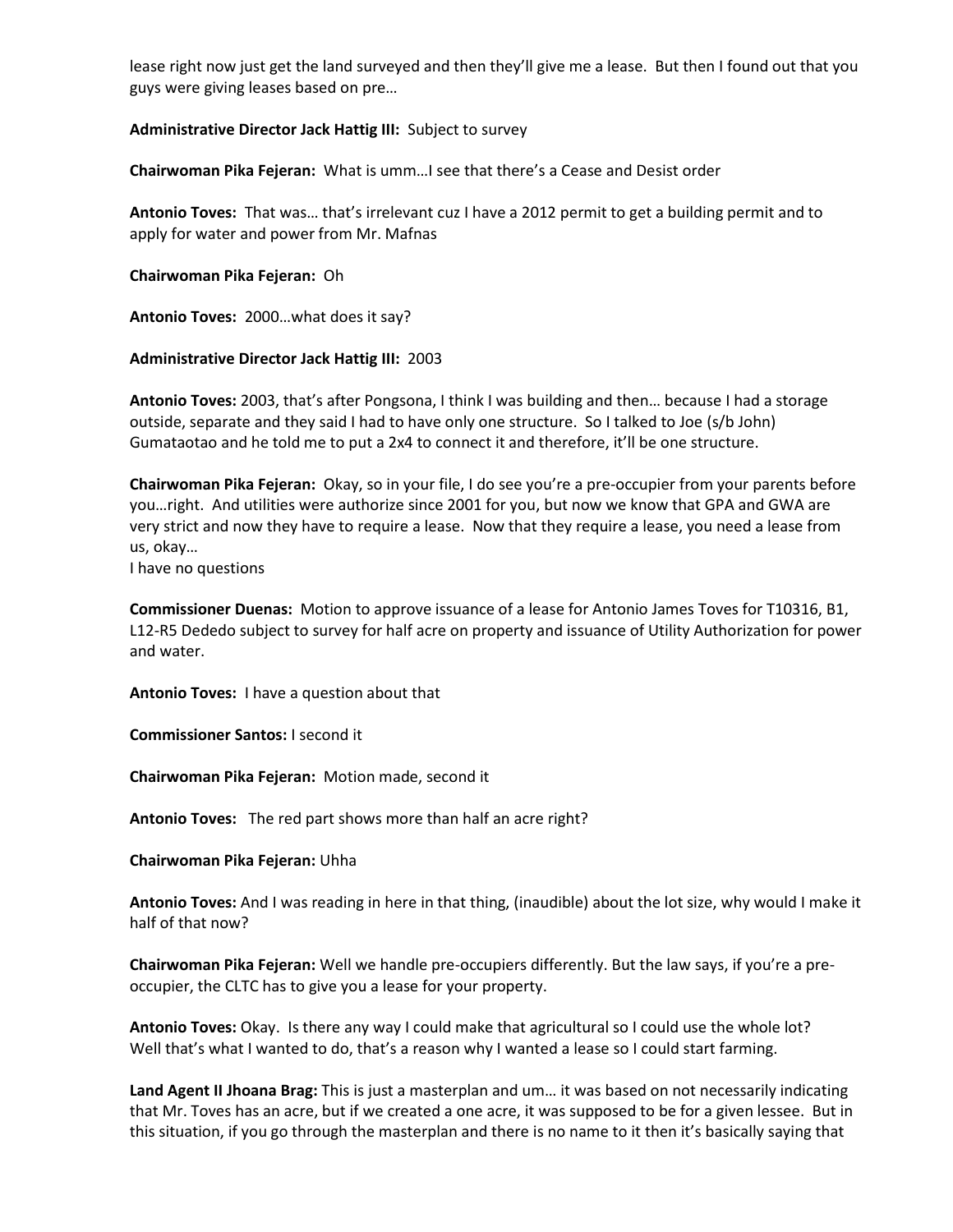we need to find out who that lessee is and overtime we've changes happen because actually they're not supposed to be on a one acre. So that's why, it's proposed that we're going to cut this lot up for a half acre to my understanding, based on his file.

**Chairwoman Pika Fejeran:** Ah…what does the file say? Does it say anything in terms of what was (inaudible) property was?

**Antonio Toves:** It was actually bigger than that, but you see the house down? Down to the red spot? Her house is actually on the road where you could see now and then she moved up, they moved her up. But originally, that property was occupied by my family all the way up to the red spot. The next lot on the right use to be my family which is Castro but now it's my family Aldon

**Land Agent I John Gumataotao:** I think Mr. Toves is using the father or grandfather's LUP?

**Antonio Toves:** My grandfather

**Land Agent I John Gumataotao:** Right so his father was the one that was living there and Mr. Toves' application…or he's claiming the father's LUP that's fine, but

**Antonio Toves:** Actually where the neighbor built down…that's where my dad's house was. Where my ranch currently is, was my grandfather's land.

**Land Agent I John Gumataotao:** Well at the end of the day, your grandfather was farming on the land in 1994 or even earlier than that, then he would have been noted as pre-occupier for this LUP and if he was to apply, he wouldn't qualify because he's from the Northern Mariana's. So he qualifies because his mother is from Guam. So when I start to look at his file, he has a residential application and we don't

**Antonio Toves:** See that's another thing though, Mr. Jose, I mean Joe Gumataotao,

#### **Land Agent I John Gumataotao:** John

**Antonio Toves:** The old man the one I dealt with before, he told me that I would be given agricultural and I was asking him why would I do that, right? Because it's going to be hard to maintain a farm and I was young when he was telling me this. He said, don't worry about it boy, all you gotta do is plant donne' (hot pepper) and there's benefits to getting agricultural water and stuff….so I was under the impression that it wasn't agricultural lot anyways.

**Land Agent I John Gumataotao:** So he has a residential application and under the rules we can only give a half acre if there's no sewer, if there's sewer then it can go down to a quarter acre. Because he has a residential application, and he's situated on this lot, we have to scheme the lot to allow the half acre for him, the remaining acreage can be issued to another applicant. With him changing his application type from residential to agriculture, it's not allowed under law. So he's kind of like stuck in a, like a pickle because…

**Antonio Toves:** Okay…so how is that possible then? (inaudible)

**Commissioner Duenas:** Can we know how that would work if we cut it down to a…

**Antonio Toves:** Yeah, can we have an idea of how that might look?

**[Multiple conversation]**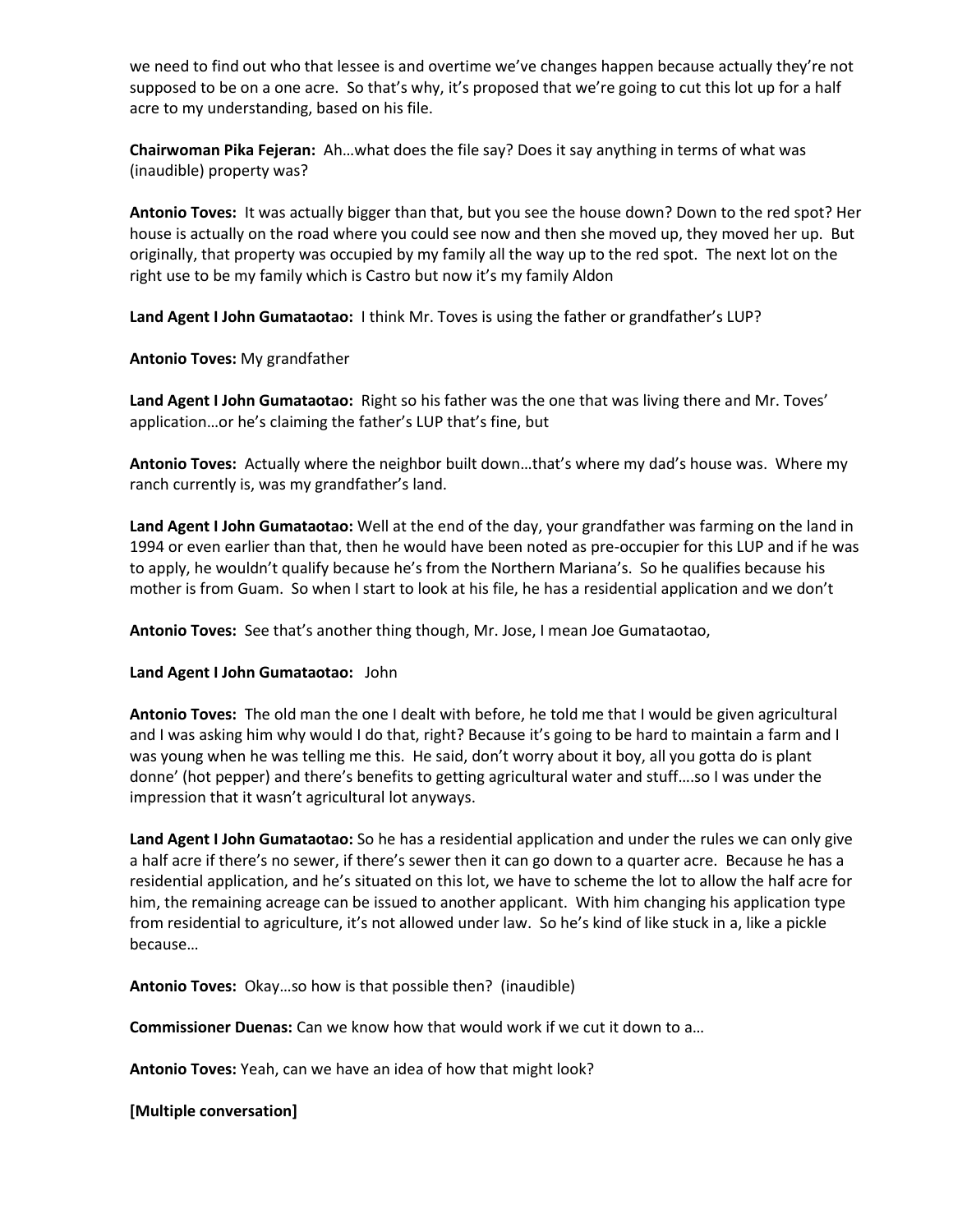**Land Agent II Jhoana Bragg:** Well we have to first GPS your area sir, to identify where you are actually occupying and from there, we take what our findings are to survey division and they will be the one to

**Antonio Toves:** So it's actually something similar to that

**Land Agent II Jhoana Bragg:** Yeah

**Antonio Toves:** Okay that's fine, which is where most of the fruit trees are anyway cuz I have a lot of fruit trees there planted.

**Chairwoman Pika Fejeran:** Okay, thank you for your question and clarification so a motion was made and second it for the approval of a lease to Antonio James Toves. The lot to be re-schemed to a half acre for the portion that he's occupying right…and this will be a residential lease. But with the understanding that it's being awarded because of your pre-occupying status because your application. Okay…any further discussion?

**Chairwoman Pika Fejeran:** All those in favor?

**Commissioners:** Aye

**Chairwoman Pika Fejeran:** Okay, Ayes have it. Thank you for your patience

**[Multiple conversation]**

**Land Agent I Johna Gumataotao:** Could I just um…just to confirm, Mr. Toves although the Board did approve issuance of the lease, the Board still needs to approve the authorization to scheme the lot… so if we look at time table wise, maybe by June perhaps… June or July.

**Chairwoman Pika Fejeran:** Wait did our motion include scheming and the utility authorization. Oh no no the utility authorization

**Administrative Director Jack Hattig:** I believe the motion was for scheming also

**Administrative Director Jack Hattig:** No? Okay…

**Chairwoman Pika Fejeran:** I think we need another motion, a follow on motion.

# **[Multiple discussion]**

**Land Agent I John Gumataotao:** May be if you reword it to allow first, the scheming of the property and then the issuance of the lease because by the time the lease is prepared the survey scheme should have been done already and that would be the first step.

**Commissioner Duenas:** So just a motion to scheme

**Land Agent I John Gumataotao:** Scheme and then issuance of the lease

**Chairwoman Pika Fejeran:** Did the motion not include the motion not include the half acre description.

**Legal Counsel Nick Toft:** It did include the half acre description, but you want them to scheme it first so that (inaudible)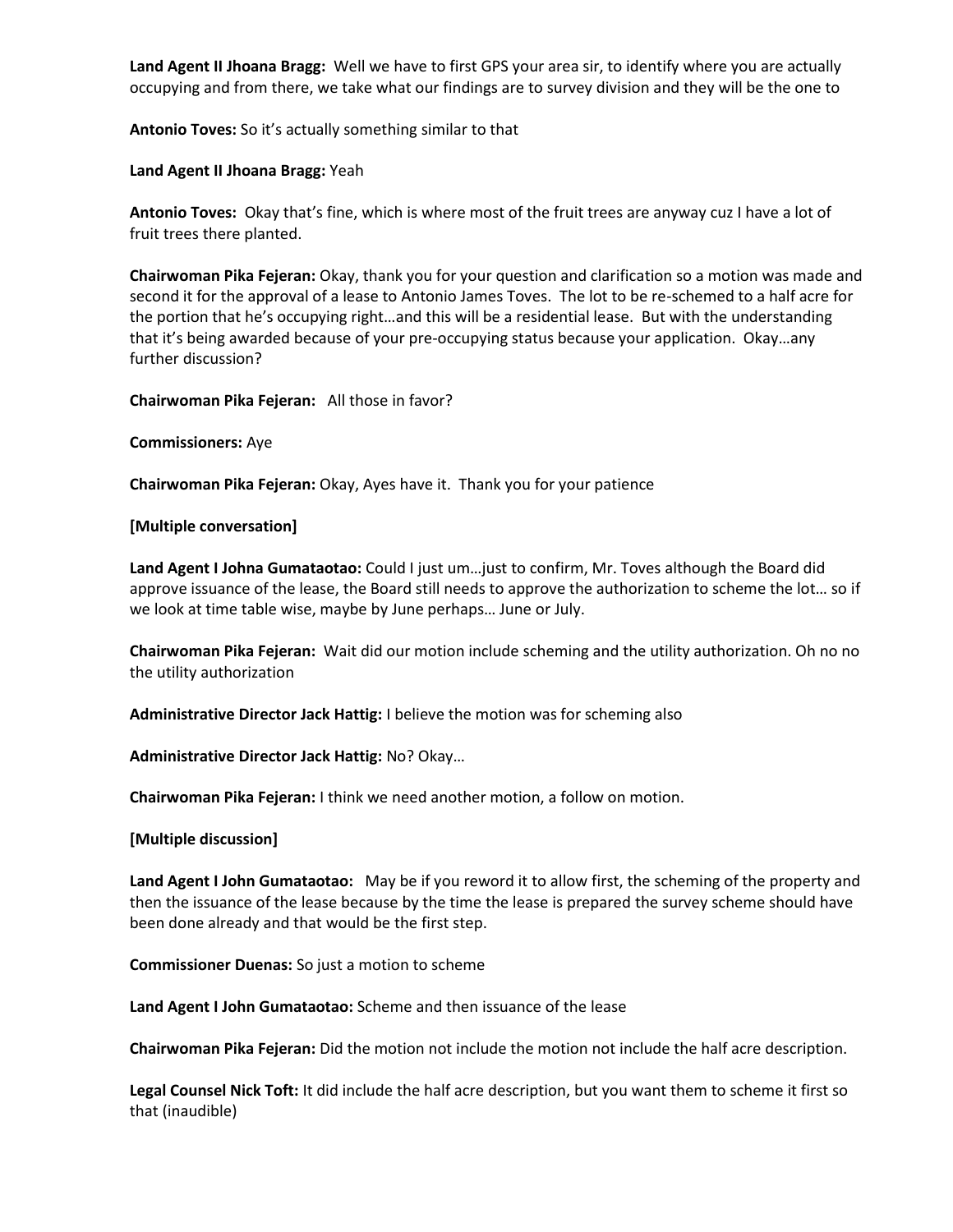**Commissioner Duenas:** Motion to approve um to scheme half acre. Is that sufficient?

**Administrative Director Jack Hattig III:** Once acre lot to a half acre

**Commissioner Duenas:** Oh, I'm sorry. The one acre lot to a half acre? Okay. Motion to approve for scheme from one acre to half acre lot.

**Chairwoman Pika Fejeran:** Motion made

**Commissioner Santos:** I second it

**Chairwoman Pika Fejeran:** Ah further discussion,

**Chairwoman Pika Fejeran:** All those in favor?

**Commissioners:** Aye

**Chairwoman Pika Fejeran:** Okay, Ayes have it. Okay, sorry so once again has to be schemed

**Land Agent I John Gumataotao:** Once the scheme is signed by the Director then we'll prepare the lease for you and then call you without having to go through the Board

**Administrative Director Jack Hattig III:** I'm going to initiate the request for Land Management to do the scheme

**Land Agent I John Gumataotao:** I would say towards the end of May first weeks of June would be safe

**Antonio Toves:** Okay. Thank you.

**Chairwoman Pika Fejeran:** Okay moving on there's…under New Business 1,B, I believe we've tabled because we granted approval authority to the Administrative Director right.

**Administrative Director Jack Hattig III:** Yes.

**Chairwoman Pika Fejeran:** C. Other Request, Felix Muna and Tomasa Aguon Hafa adai, if you could join us up here please.

**Tomasa Aguon:** Good afternoon Madame Chair, Commission Members um I'm not sure…

**Chairwoman Pika Fejeran:** I reviewed your staff report, let's see…you're asking to be recognized as the original pre-occupier for Lot 15 Block 8 Tract 18113, Mangilao this is for approximately half acre portion.

**Tomasa Aguon:** Yeah, I guess that's the last Commission hearing that I presented my case that we did occupy that property finally we finished building a house and we were farming on the land since '89 or 1996 then we finally applied for utilities and ah under the Land Use Permit which under the Arruendo program but now that my nephew claims that he owns that property, he was the pre-occupier which is so incorrect.

**Chairwoman Pika Fejeran:** Can I get the lease files please?

**Tomasa Aguon:** I am requesting the Commission that that land be returned to us based on the Premoratorium that we were the prior occupiers under the land use, Land Use Permit program number 615.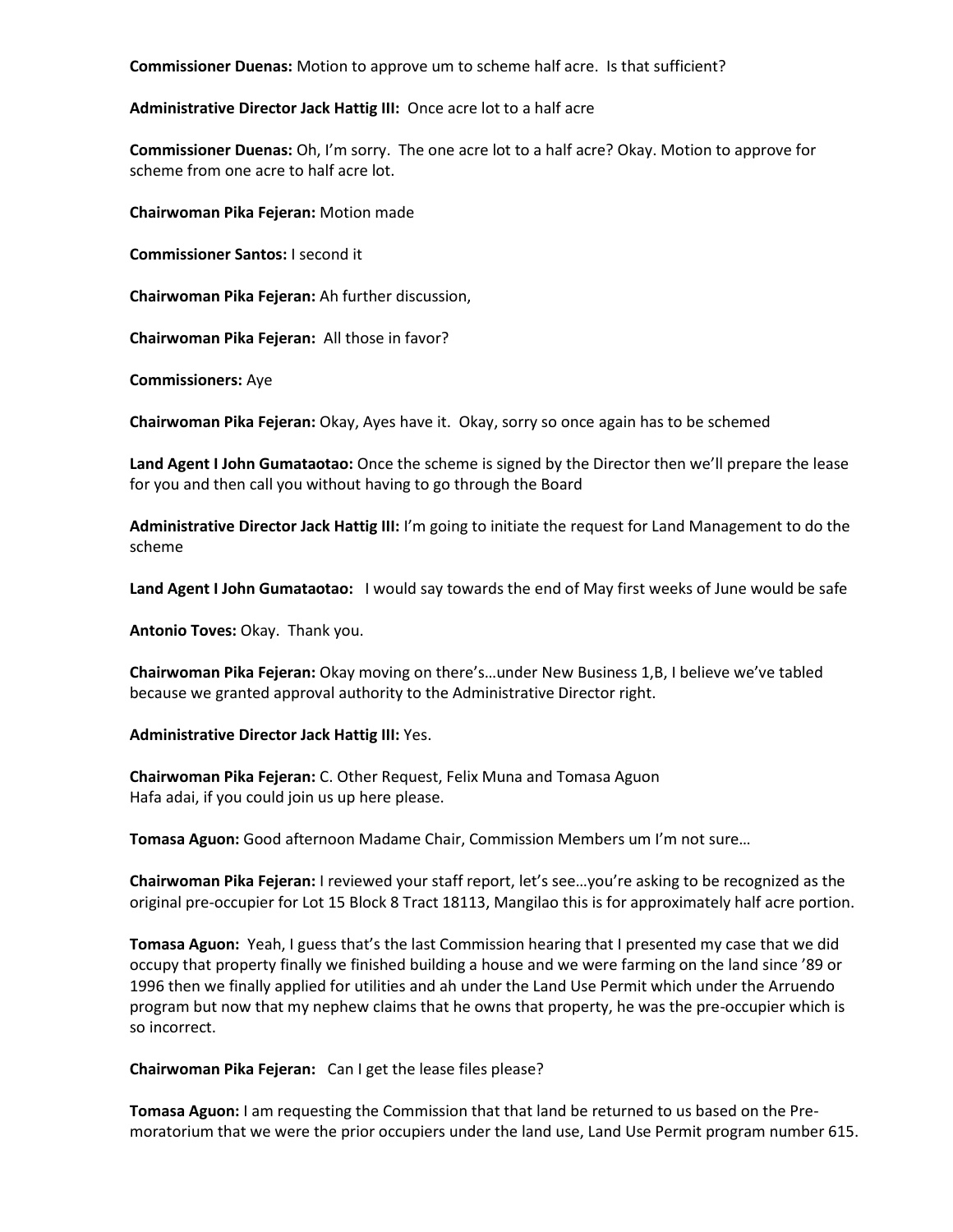## **Chairwoman Pika Fejeran:** Sir, you're Mr. Felix Muna?

#### **Felix Muna:** Yes

**Chairwoman Pika Fejeran:** So you had a Land Use Permit 615A, that's what it looks like in your file. Do we have the Land Use Permit listing? Oh, here.

So…L5402, Lot 5402. So I know that the lot numbers have changed right with our…and I see in the file a history of utility bills on Kenny's Lane.

## **Tomasa Aguon:** Yes

**Chairwoman Pika Fejeran:** Okay this is the same property that didn't have access, easement access that had to go through the courts with Gregory Aguon

**Administrative Director Jack Hattig:** The easement is open, or is going to be open from what I understand, in the process of being open.

**Tomasa Aguon:** But that should have been done since day one when the Land Trust took over all the Arruendo program. They should have identified that before allowing people to start living there or trying to claim the property. But…my request from the Commission is to have that land returned to us which is rightfully ours.

**Chairwoman Pika Fejeran:** Let me… let me… so you're not residing there?

**Tomasa Aguon:** No Ma'am not right now because like I said.

**Anjolisha Aguon:** We're residing there

**Unknown family member:** We're staying there.

**Tomasa Aguon:** You don't have the floor, you weren't even born when we got that lease from the Government

**Unknown family member:** We stayed there since '93 are you serious?

#### **[Families argue]**

**Chairwoman Pika Fejeran:** Okay hold on…time out…No no no no no no no….no no no no no no I'm sorry…no…no..no…

**Tomasa Aguon:** I didn't come here to argue with you people cuz you know what?

**Unknown family member:** Then give us back the money dude that you owe us

**[Families argue]**

#### **Chairwoman Pika Fejeran: Hold on…hold on. Hold on a second**

**Tomasa Aguon:** Excuse me. Excuse me Madam Chair can you remove these people? That's why I am here to request

**[Families continue to argue]**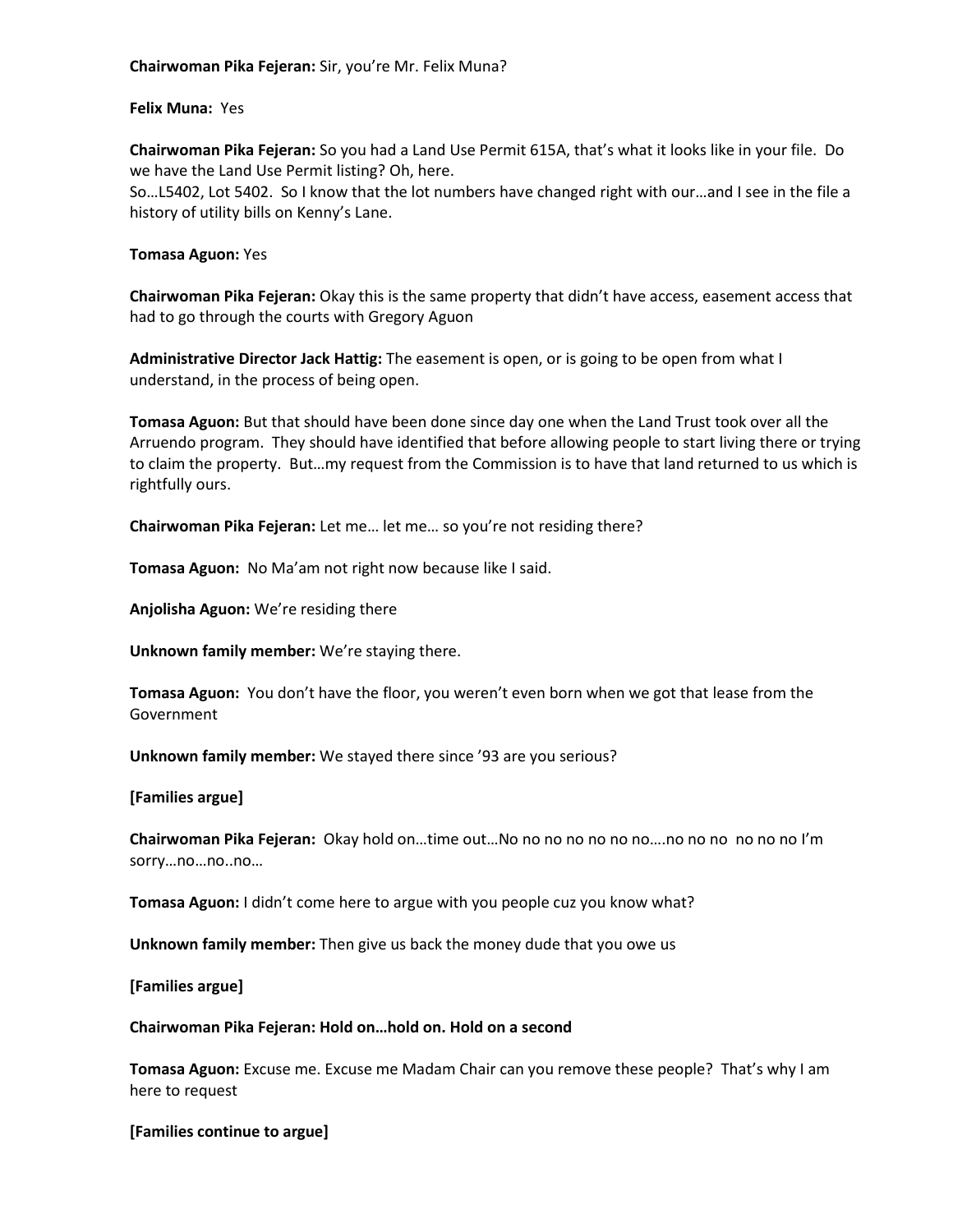**Chairwoman Pika Fejeran: Hold on a second!** No no no! I cannot have this arguing in this room right now. No no no.

**Tomasa Aguon:** You people have some respect for the family, my blood runs through Greg's children's veins. Have some respect for the older people. You people weren't even born there when the Governor gave us the Land Use Permit.

We were gone off island temporary Ma'am, when we returned my brother was so sick and since Ms. Florence is here, she approached me that day I visited okay? And she said, oh Auntie Tomi, I hope you don't mind we just pulled our bus and parked it, I hope you don't mind we park our bus.

**Ms. Florence:** Bus? That's not our bus.

**Tomasa Aguon:** Florence wait…excuse me I have the floor here, this is my

**Ms. Florence:** No that's not our bus

**Tomasa Aguon:** No no no Florence don't lie.

**[Families argue]**

**Chairwoman Pika Fejeran:** Hold on a second. I cannot, I cannot deal with family squabbles okay.

**Tomasa Aguon:** I understand Ma'am.

**Chairwoman Pika Fejeran:** Can everybody just hold on your comments, we're going to look at the files that we have before us

**Tomasa Aguon:** You see now they're so ungrateful. I allow them to park their yellow bus because they got evicted from somewhere, I don't know where. Out of the kindness of my heart I did not evict a single person that was living there. When I left the island, they all came and started sprouting houses there, including a yellow bus that had a canopy for cooking and whatever. Then little by little, they're like beavers, they start taking peoples materials extending building something and then they have the audacity to say that they own that property and they have the audacity to even number the house 312A which I went to Public Works there's no such number of a structure. It was never registered, you know why? Because they didn't get a building permit like I did. I allow them to live there for so long, I did not chase them because when I came back, my brother was already sick, he wasn't even talking. Thanks to the children they never pursued his medical checkups and stuff like that to get something out of the Government. I took him and he started receiving retirement check, here the kids racing into Pagat to see who's gonna take dad to pick up his check and cash it.

**Chairwoman Pika Fejeran:** Okay that is beside the point. I really don't want to. I just want to point out that I'm sorry that you were attacked like that, that it happened okay.

**Tomasa Aguon:** That's why Madam Chair I did not, I never approached them, back there. The last time I visited Greg, was when they burned the shack in the front that had my personal belongings in it. That was the first and last time. I did not mention property back then okay.

**Chairwoman Pika Fejeran:** Let's just wheel it back in a little bit, let me make the Commission clear on what has transpired and what is the documents that we're looking at.

So you were a pre-occupier, I see and actually Mr. Muna in his file, he has a Land Use Permit since 1988 on the property, in '91 you built a home which was completed in '92 you had power and water installed in '94 before the Land Trust was actually implemented, um Mr. Muna you were forced to relocate off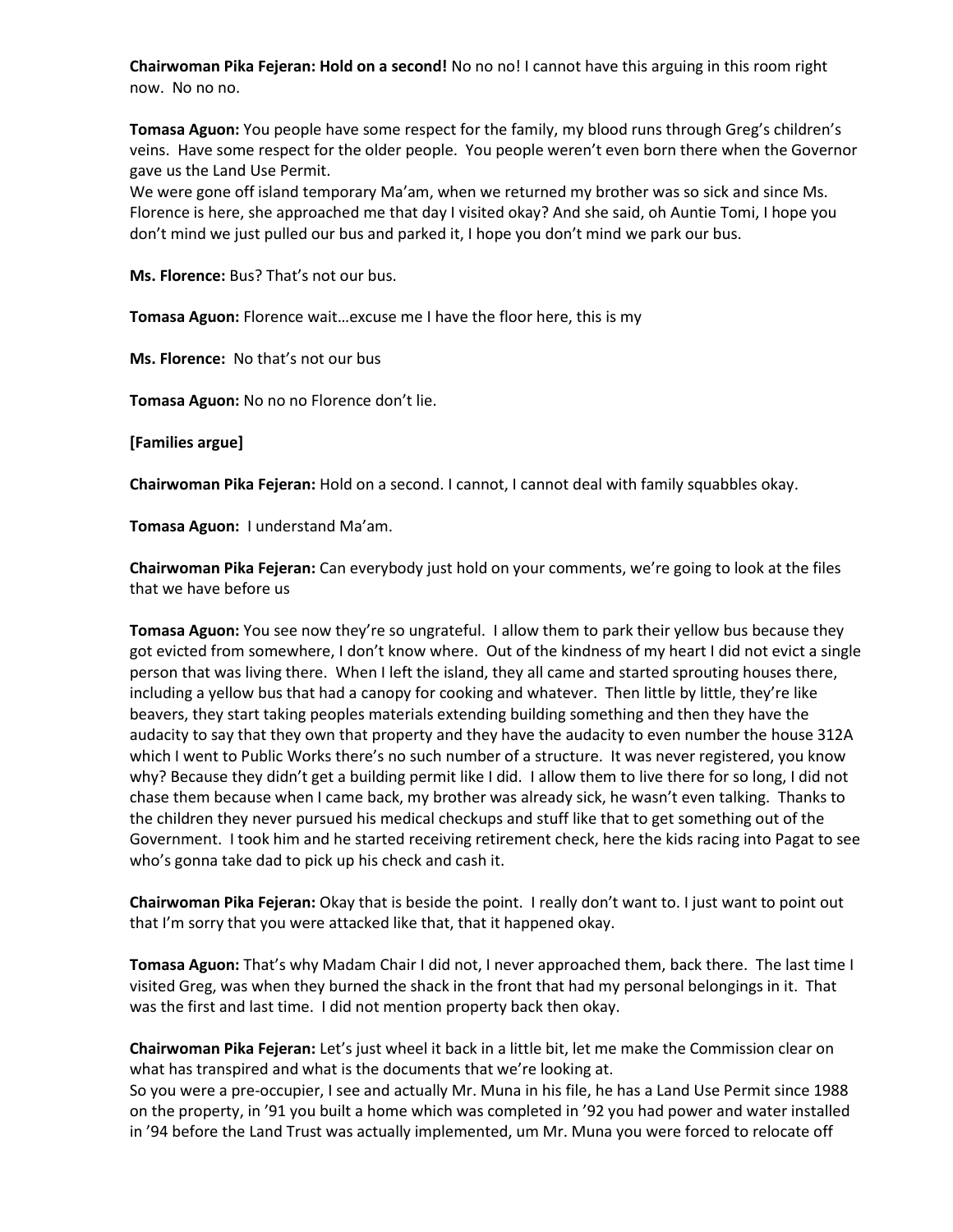island for health issues and you authorize your brother in law, Ignacio Aguon to occupy the property, property temporarily. I'm guessing there was no documentation of the temporary nature of this.

**Tomasa Aguon:** We did a…I did a Special Power of Attorney because I was working at Public Defender at the time, before we moved. But I did not record it with Land Management.

#### **Chairwoman Pika Fejeran:** Do you have a copy of this?

**Tomasa Aguon:** No Ma'am, it got lost in the waste and I don't know, the weather we've been having it probably got damaged. I gave my brother Special Power of Attorney because at the time, my brother in law, Vicente Pangelinan in the front was mentioning something like, they were going to sale those lots to the people that were living there, so I did not want to lose out on the sale, so I gave my brother Special Power of Attorney to handle that…right.

## **Chairwoman Pika Fejeran:** Okay.

**Tomasa Aguon:** So I guess whatever was gonna happen didn't materialized, so when we left the island, all of his children started moving in there and now they're claiming that it's theirs.

**Chairwoman Pika Fejeran:** Well it shows that Mayor's Verification resident since '97. Okay after Mr. Muna's Land Use Permit and all the evidence that shows that you guys were the pre-occupying individuals. Um, I…where are you residing now and what are you?

**Tomasa Aguon:** Right now ma'am, I've been renting all this time because ever since we've returned, I did not have the nerve to evict my brother who was very sick. I tried to talk to the children when I visited there, but they were all running and locking themselves in their little shack. I couldn't get across anybody to find out what's going on with my brother. I took it upon myself to him, okay. And when I did help him, I allowed them to stay until my brother passed away and that there's a yellow bus that is still there, somewhere there in the back that's been hauled over there because my nephew got evicted somewhere so he moved his family over there, which I allowed them, I never knew that they were going to do this number to me. Out of the kindness of my heart, I allowed them to live in that area but now they're turning around and trying to say that I never owned that property. I mean come on, get real.

**Chairwoman Pika Fejeran:** Well I'm looking at Gregory Aguon's file and it doesn't look like there was any claim prior to us working with Gregory Aguon.

**Tomasa Aguon:** I think because he took it upon himself Ma'am and you know what? He's been chasing out the siblings that were living in that main house.

**Chairwoman Pika Fejeran:** So Gregory Aguon is your nephew?

**Tomasa Aguon:** Yes, his dad is my brother that one that passed away there in that house.

**Chairwoman Pika Fejeran:** What's your brother's name?

**Tomasa Aguon:** Ignacio

**Chairwoman Pika Fejeran:** Ignacio… and Gregory is his son?

**Tomasa Aguon:** He has a lot of children but most of them moved out because of Gregory, he wanted to claim the whole thing to himself and not even think about his brothers and sisters. So I'm here before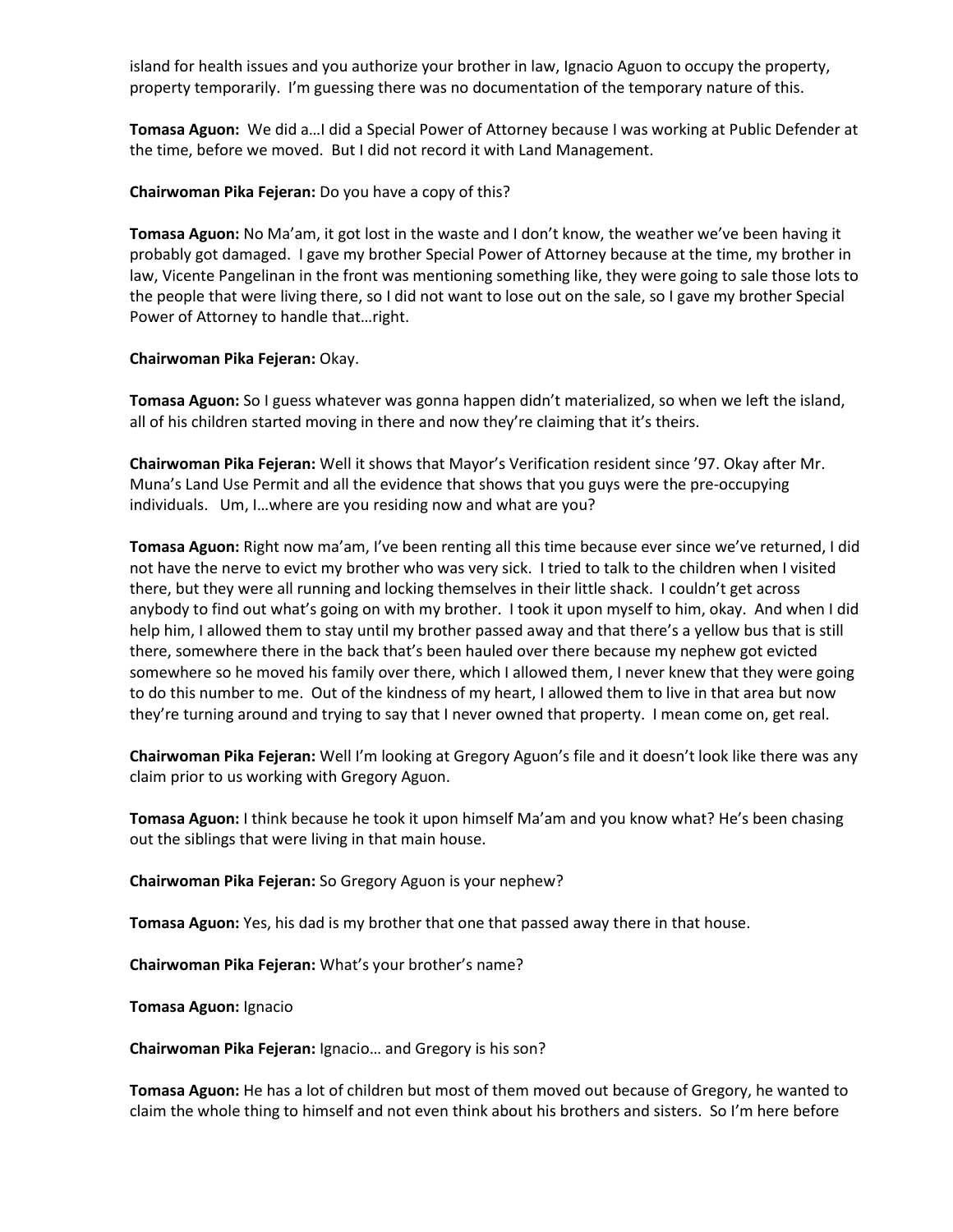the Commission to request that I be recognized on Mr. Muna or me and Mr. Muna be recognized as preoccupiers of that property and hopefully the lease will be given…awarded to us.

**Chairwoman Pika Fejeran:** Legal Counsel, what do we do in this case?

**Chairwoman Pika Fejeran:** The evidence shows that Mr. Muna before us is the pre-occupier

**Legal Counsel Toft:** I see the evidence, the issue I have with it is that, the one piece of law that we have that applies is 6.4 (a), under the Public Law 23-38, and that says that we're not allowed to serve eviction notices to individuals who presently reside and have continuously resided on CHamoru homelands prior to July 12, 1995, and who qualify under the Act.

The problem is, the reading of that would imply that we are not allowed to evict Gregory Aguon because at the time of July 12, 1995, he's the occupier of that land.

## **Chairwoman Pika Fejeran:** Ohhh

**Tomasa Aguon:** Actually, can I correct you sir? July 12, 1995, the Land Trust didn't start 'til December of 1995, correct?

**Legal Counsel Toft:** Could be (inaudible)

**Tomasa Aguon:** So all the Arruendo…all the Arruendo lots under the Land Use Permit program were converted to Land Trust property, no longer Arruendo program. I have a copy of that public law because it allowed Mr. Benavente to own a 133,000 square meters of property to do a…some kind of farming. As a matter of fact.

**Chairwoman Pika Fejeran:** That was no on Land Trust

**Legal Counsel Toft:** (inaudible) that was on Department of Agriculture not CHamoru Land Trust

**Tomasa Aguon:** Well yeah, he was awarded under public law. Okay? And in that there's a provision in that public law that the pre-occupiers under the Land Use Permit program would not be evicted. We were there in 1988. He even built his fence close, his fence is about this much towards the wall of my house because I don't know who allowed that to be built like that but it didn't bother me…you know, I'll let it go. But now that there's a public law issued, not to because of the presence of Ms. Benavente not to evict the people that had held Land Use Permits prior to him getting, prior to the issuance of this public law. I got my permit in 1988, the public law was 1990 so why would you consider Gregory Aguon be the occupier of that property?

**Legal Counsel Toft:** You were not on island in 1995, July 12?

**Tomasa Aguon:** No sir, we returned in March 1996

**Legal Counsel Toft:** That's the difficulty that we're having

**Tomasa Aguon:** So what is my recourse now? With all these paper works and law and this and that and….

**Legal Counsel Toft:** The recourse is that the Commission does not have the ability to serve and eviction notice to Gregory Aguon.

**Tomasa Aguon:** I'm not saying evict him, I request the Commission to either relocate them to somewhere else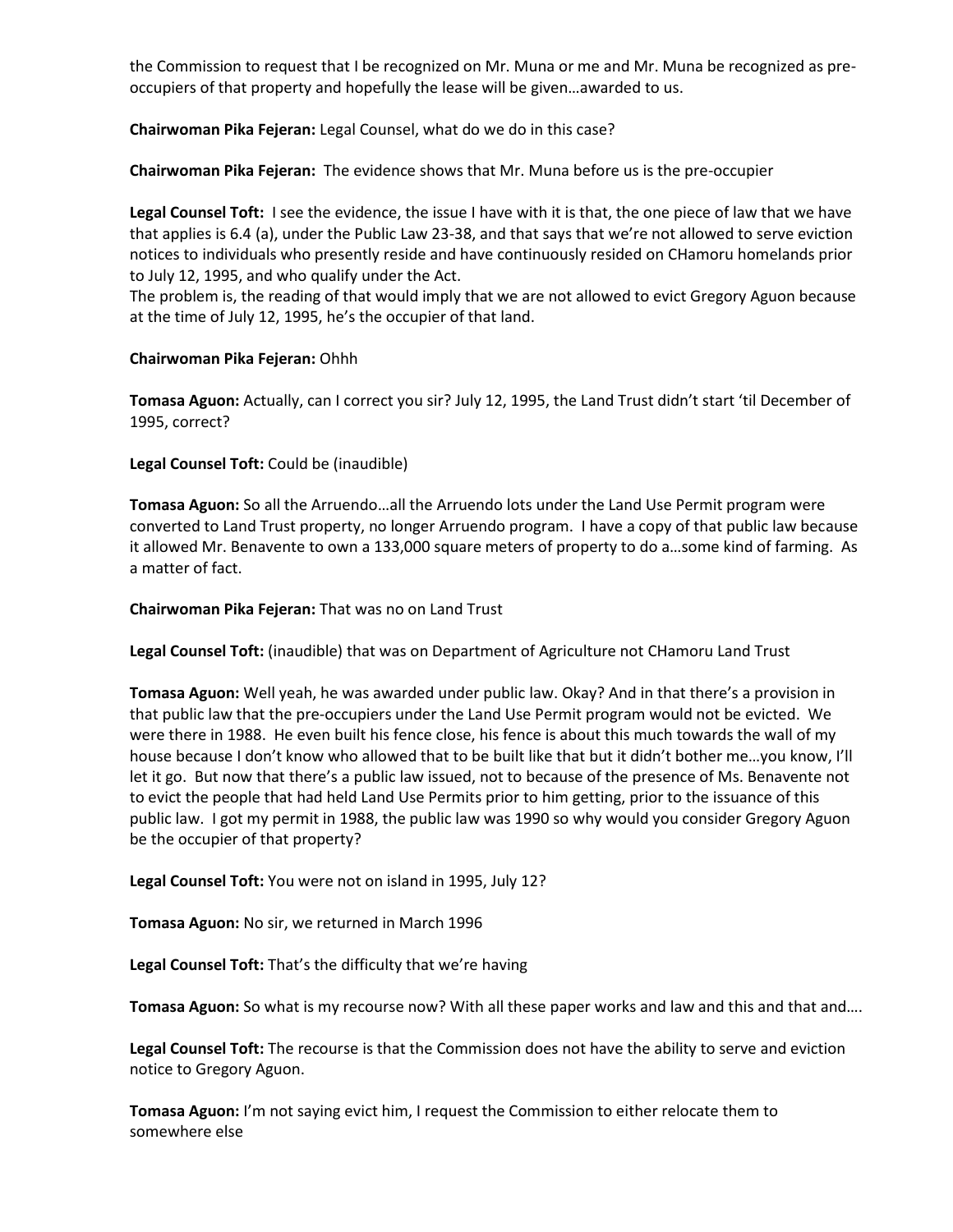# **[Multiple discussion]**

**Anjolisha Aguon:** Ms…Madame Chair

**Chairwoman Pika Fejeran:** That would be an eviction, to move them.

**Tomasa Aguon**: Well can I return to my land then? Because I know for a fact, drama is gonna continue. I have evidence of the drama that's been going on. They even burn to the ground, that small shack that use to belong with my nephew Junior with my stuff inside. And then they have the nerve to come back and salvage whatever they can sell without asking my permission.

**Chairwoman Pika Fejean:** Ms. Tomasa Aguon, um, the legal counsel has pointed out the 6.4 (a) and it says that the Commission shall not serve eviction notices to individuals who presently reside and have continuously resided on CHamoru homelands prior to July 12, 1995, and who qualify under the Act.

**Commissioner Santos:** That's the Arruendo

**Chairwoman Pika Fejeran:** Mhmm. Well if we did

**Tomasa Aguon:** When I was occupying way before July

**Chairwoman Pika Fejeran:** Right but you weren't occupying at that point in time. I understand you… But in recognition that you did, that Mr. Muna has a Land Use Permit and had been a pre-occupier on that property prior to this cut off. I think we can work with you to find another property that's suitable.

**Tomasa Aguon:** So I can't return to my own property based on a Land Use Permit?

**Chairwoman Pika Fejeran:** From our reading of the land, it's…the law states, it gives the date. It gives the date of July 12, 1995. If you had been there and left in August 1995 then we would be in a different situation but because you were off island and I know it's just…

# **Legal Counsel Toft:** Arbitrary

**Chairwoman Pika Fejeran:** Arbitrary right because it was your land, you built the house, you moved off, you have the kindness in your heart, you let your family move in…unfortunately, it's…

**Tomasa Aguon:** It's so unfortunate Madame Chairman and um… I don't think I'm gonna stop until

**Commissioner Santos:** You're renting right now?

**Tomasa Aguon:** I have been renting. I've been allowing my nephew, all my nephews, the last one that moved out was my nephew Edward cuz there was always conflict back there, in that area. Only Gregory is left and Bernice. My sister right now, okay? I don't know if you've seen the news, they arrested the Pagat Terrorist the other day, the one that has been damaging my sister and the kid's property, human life and part of my nephew's family in the back, they're a part of it, cuz they're constantly calling out my niece to fight and they even threaten they're gonna burn the house with the people inside. I have photos of comments on Facebook from Greg's daughter in law. I have those things. Those are threats already Madam Chairman, you people should not allow people that are constantly breaking the law causing havoc, causing chaos, threating people especially my 79 year old sister that's living in the front. She's not afraid to die, she said. She has gulf club, I go oh yeah? That gulf club is not gonna save you, if they like something and throw it in your shack and burn you down. I fear for her life, my niece on the side she can fend for herself. My sister there, and these people are and these people are constantly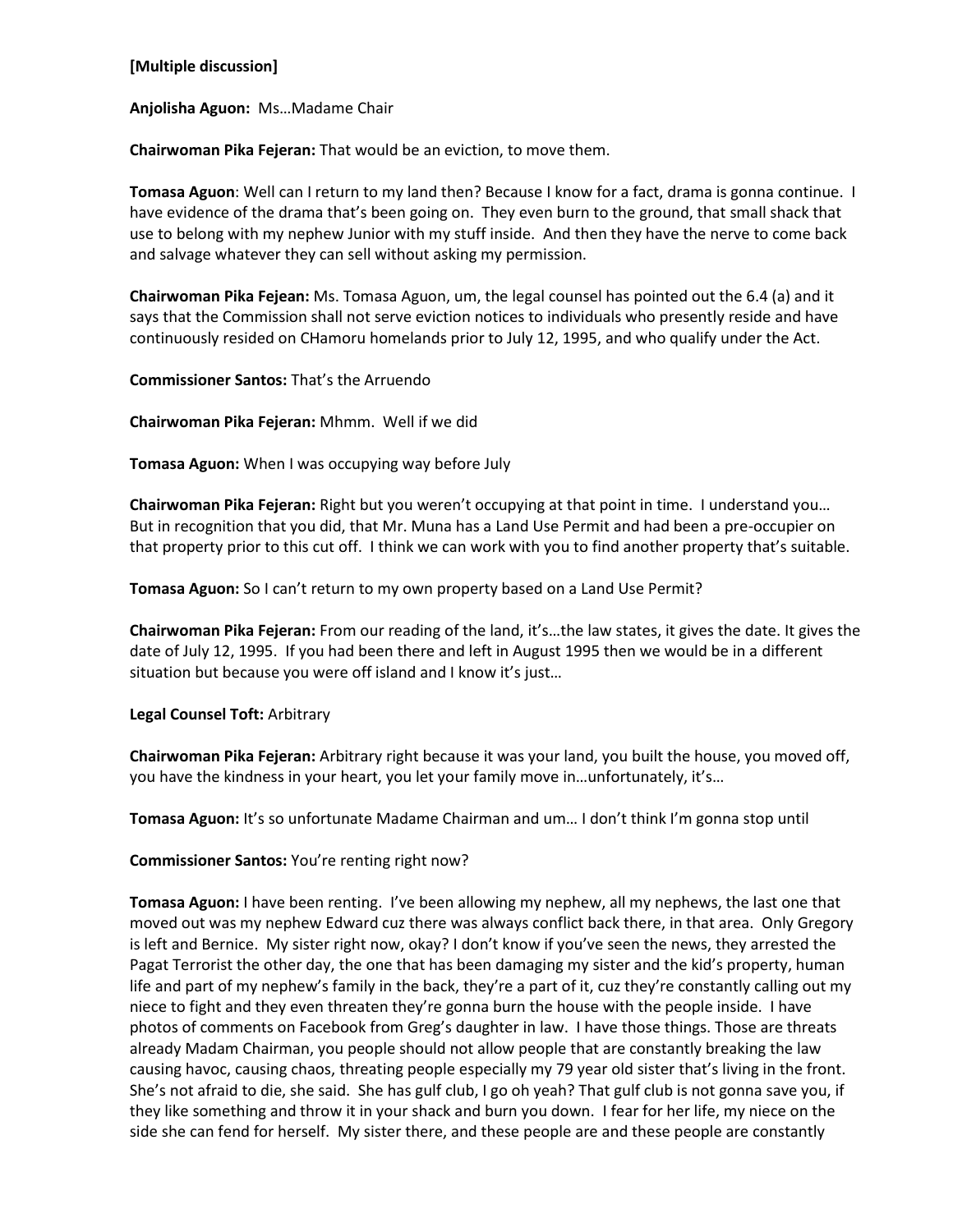going there asking, Auntie (name in audible) can you this? Auntie (name in audible) can you that? Stop bothering my sister cuz she's got her own problems. She's been grieving for all her kids and her lost husband, I mean this is too much Madame Chair. And it's gonna continue, the problems are going to continue over there until somebody gets very hurt. I mean if they conduct themselves like civilized people, that house right now; I don't know how they're using the bathroom, there's no running water. It's been 11 years since no water, no power. The pedal stole, it was standing real straight, no typhoon no earthquake made it crooked, it's crooked now because one of the macho men there when there was no power started kicking until it got crooked. They're bashing broken cars there, come on now Madame Chair. I mean you know…

**Chairwoman Pika Fejeran:** Ms. Aguon and Mr. Muna we feel that we can't entertain your request to evict, based on…

**Tomasa Aguon:** No, I am not asking you for eviction.

**Commissioner Santos:** You never complain this to the public safety?

**Tomasa Aguon:** Already they got arrested. My sister calls them the Pagat Terrorist, they come to her property and threaten them. My niece's husband's arm is broken, thanks to that terrorist. They broke all the windows in the…I mean for what reason?

**Chairwoman Pika Fejeran:** Well I'll be honest, to see the outburst by that young gentleman in here, I almost don't doubt that.

**Tomasa Aguon:** That's not my nephew Greg's son.

**Anjolisha Aguon:** Yeah, that's not.

**Tomasa Aguon:** Florence has kids from a prior relationship.

**Chairwoman Pika Fejeran:** I don't know who he was. I am just saying, there's a lot of anger and it feels like violence.

**Tomasa Aguon:** You know why they were angry, because my sister decided to close the road. (inaudible) I'll find a way to go in and out without making a scene and even the Facebook threat that something is gonna go down and a F words…especially family. Family is supposed to stick together, protect each other, love each other but this family, I don't think they're family because they treat everybody else like a bunch of…

My sister, she also has been diagnosed with cancer, she's sick that's why we hang out at her place every Saturday to be with her. She doesn't want to undergo treatment, she doesn't need all that drama from the back to come up to her property.

**Chairwoman Pika Fejeran:** Well I hope she will use the proper authorities to…

**Tomasa Aguon:** It's been done already. But I don't see her, she's not happy there with all that drama going on.

So what is my recourse Madam Chairman?

**Chairwoman Pika Fejeran:** Um...to work with the Commission to find another property that's suitable for you. Recognizing your status as a pre-occupier, um

**Tomasa Aguon:** Well what is the time frame, if I may ask?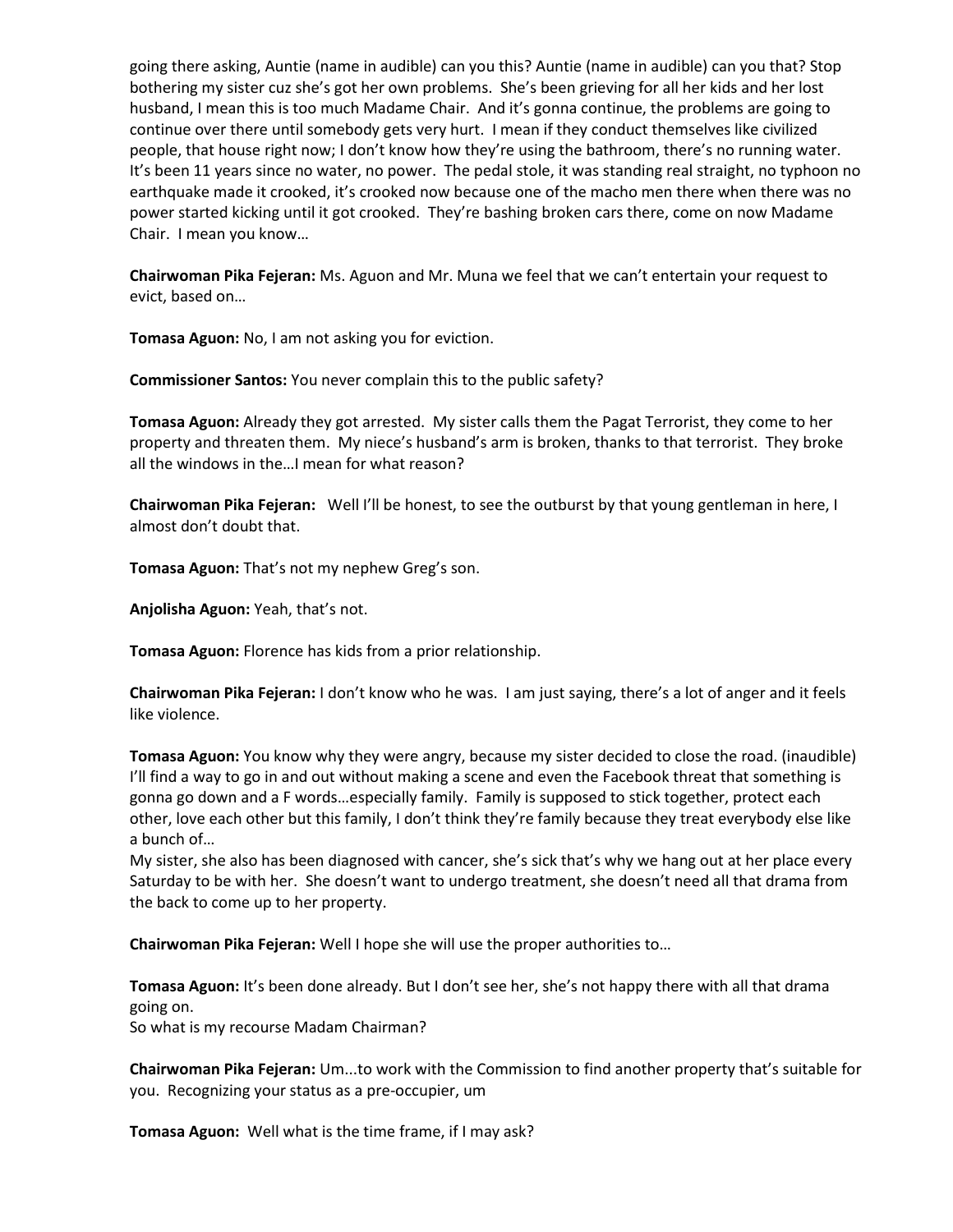**Chairwoman Pika Fejeran:** We could start…start working right away. I'm sorry Ms. Aguon.

**Tomasa Aguon:** No…it's just too much already. I'm ashamed to even call him my nephew… the way he treats people. You know what, I'm afraid somebody's life is gonna be lost, either their life or… my niece has to go to the Governor, she met with the Maga Haga the day before her State of The Island address because nobody was doing anything, nobody was getting arrested. I don't know how many bodily injuries those people caused already and they're still letting him run loose. I mean come on now. Pretty soon somebody's life is gonna be taken and very unfortunate, especially it's Karisma, it's Holy Week and then we have all this cussing and profanity and all that disrespectfulness. Hi Mr. Hattig, (inaudible). How soon can we put together…

## **Administrative Director Jack Hattig III:** inaudible

**Chairwoman Pika Fejeran:** Okay, can I…sorry. There's been a development, if you can step forward Ms. Aguon, Anjolisha.

**Anjolisha Aguon:** I'm um. Oh that's alright I don't need to sit.

**Administrative Director Jack Hattig III:** Oh no no, for the record, we would like to have your comments recorded.

**Anjolisha Aguon:** Oh okay okay. I'm Gregory daughter in law, that's why no one knows me but I speak on behalf for him anyways so my father in law doesn't mind relocating so if she wants it, it's not a problem for us. We aint the problem there, my husband is not a drunkee, we have kids, we don't harbor any terrorist or whatever they call them in Pagat. Yes, we do reside there, but we do not harbor anyone in our house for any reason to damage anyone's property and we don't mind walking through the jungle, you know that. I've been here constantly, fighting for that road.

**Chairwoman Pika Fejeran:** yeah, so your…it looks like you're not the only family living there?

**Anjolisha Aguon:** No. We are the only one that is trying to get lease though, everyone else there are just…they're really just there. But we're the only ones fighting for you know not fighting but waiting for the lease. We were on hold for… you have it there.

**Chairwoman Pika Fejeran:** Well that definitely simplifies things. Ms. Tomasa Aguon did you hear

**Tomasa Aguon:** Yes I did.

**Anjolisha Aguon:** And we were honestly…

**Chairwoman Pika Fejeran:** So they are willing to move out and..

**[Multiple discussion]**

**Tomasa Aguon:** I don't know her but….

**Anjolisha Aguon:** (inaudible) see my husband is Eric, Eric Aguon he's one of Greg's sons and yeah,

**Tomasa Aguon:** I only know Garrett

**Anjolisha Aguon:** Yeah and he's not a drunkee, he does not drink. I understand everyone else drinks back there and that's their habit but for my husband, he tries to better himself every day for our family.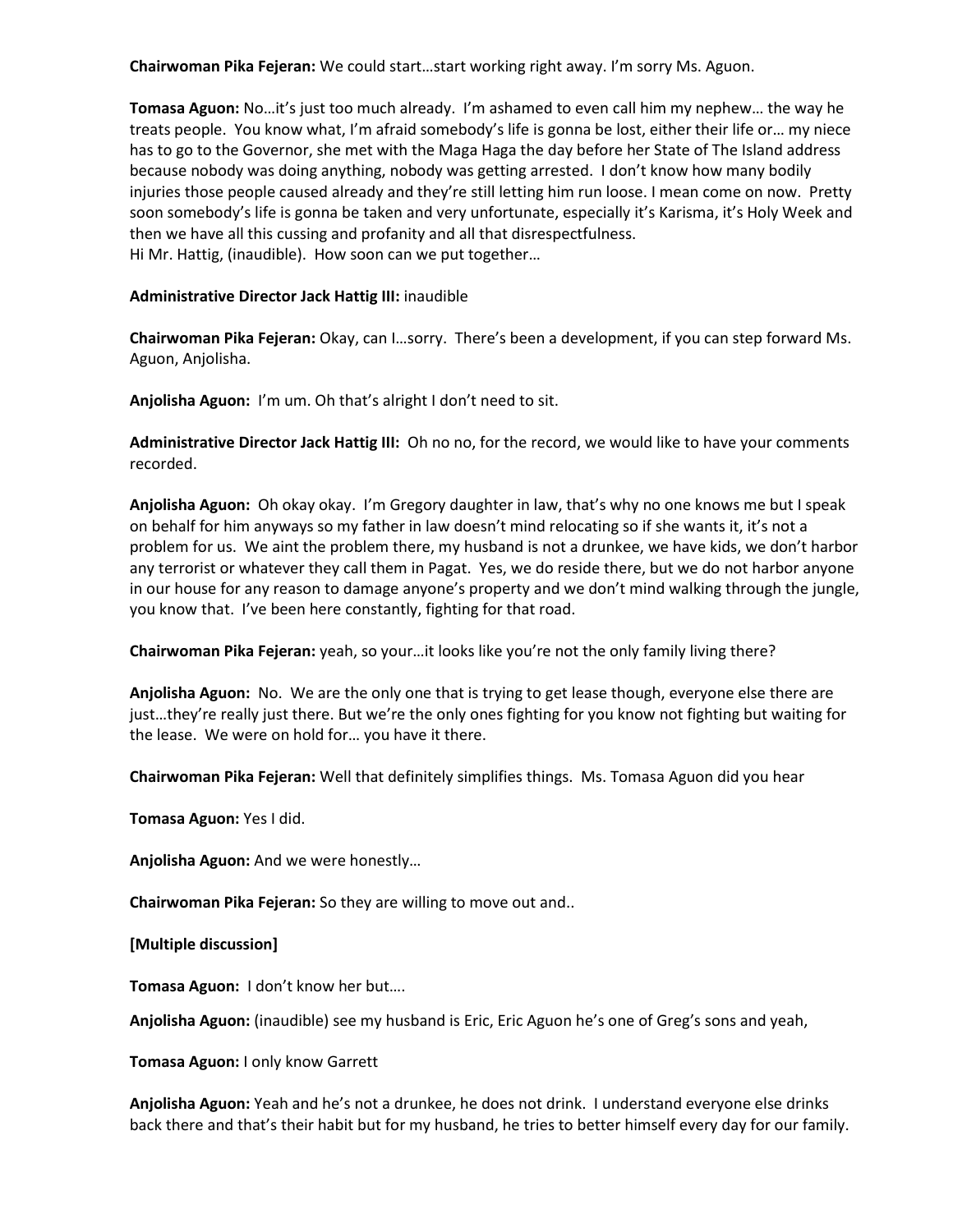As you can see, I am here every Board meeting to try every way for DPW, for CHamoru Land Trust to come out and help us in any way. Because my family is walking through the jungle, my mother in law recently had an open heart and you know that, but there's so much she can say too she can't really even. But my father in law told me to speak up on behalf for him and if it is…if it does go down to him having to be relocated, he doesn't mind, just as long as we go to an area that is able for us to get power and water you know, something that we don't have to go through and you know if you guys can just give us sometime where you know review our (inaudible) something.

**Chairwoman Pika Fejeran:** Okay, I think.

**Administrative Director Jack Hattig III:** I got the message by the way. I'm sorry I didn't respond but I

**Anjolisha Aguon:** Yeah yeah… you did okay.

**Administrative Director Jack Hattig III:** Come in tomorrow and we can start the process.

**Anjolisha Aguon:** But you know to make it more convenient for everyone, I just wanted it to be out there you know, that we're not as bad as everyone thinks you know with people thinking we're harboring anyone, you know like hiding people in the houses or whatever. Which really what I wouldn't intend to do and when the SWAT team came to our house, they looked in our house, when we're sleeping still. Knock the door down and look inside, when we're sleeping so where could you be hiding in our house? You know what I mean? There gonna find a way to get in there and get out but he was just always on his feet that's why they couldn't catch him, he was always running.

But we could come in tomorrow and I'll bring my father in law too, but he doesn't really need to come because he did a Special Power of Attorney for me to speak on his behalf.

## **Administrative Director Jack Hattig III:** (inaudible)

**Anjolisha Aguon:** Oh you guys have one.

**Administrative Director Jack Hattig III:** Oh okay great.

**Anjolisha Aguon:** I gave one to Lorraine.

**Chairwoman Pika Fejeran:** Okay, I think that simplifies things.

**Anjolisha Aguon:** And what about the lease? Are we gonna have it subjected to a different area or because it has a big X on it?

**Chairwoman Pika Fejeran:** We're just gonna let it stay on the X and once a property has been identified for you then it will be brought to the Commission for approval again.

**Administrative Director Jack Hattig III:** the property that you can look at then move forward.

**Anjolisha Aguon:** Okay so we have to come back again and get another approval for…

**Chairwoman Pika Fejeran:** you will…I mean if you go through the process they'll just present the lease to us

**Anjolisha Aguon:** And they will be able to authorize us…like I mean for the power and water and stuff or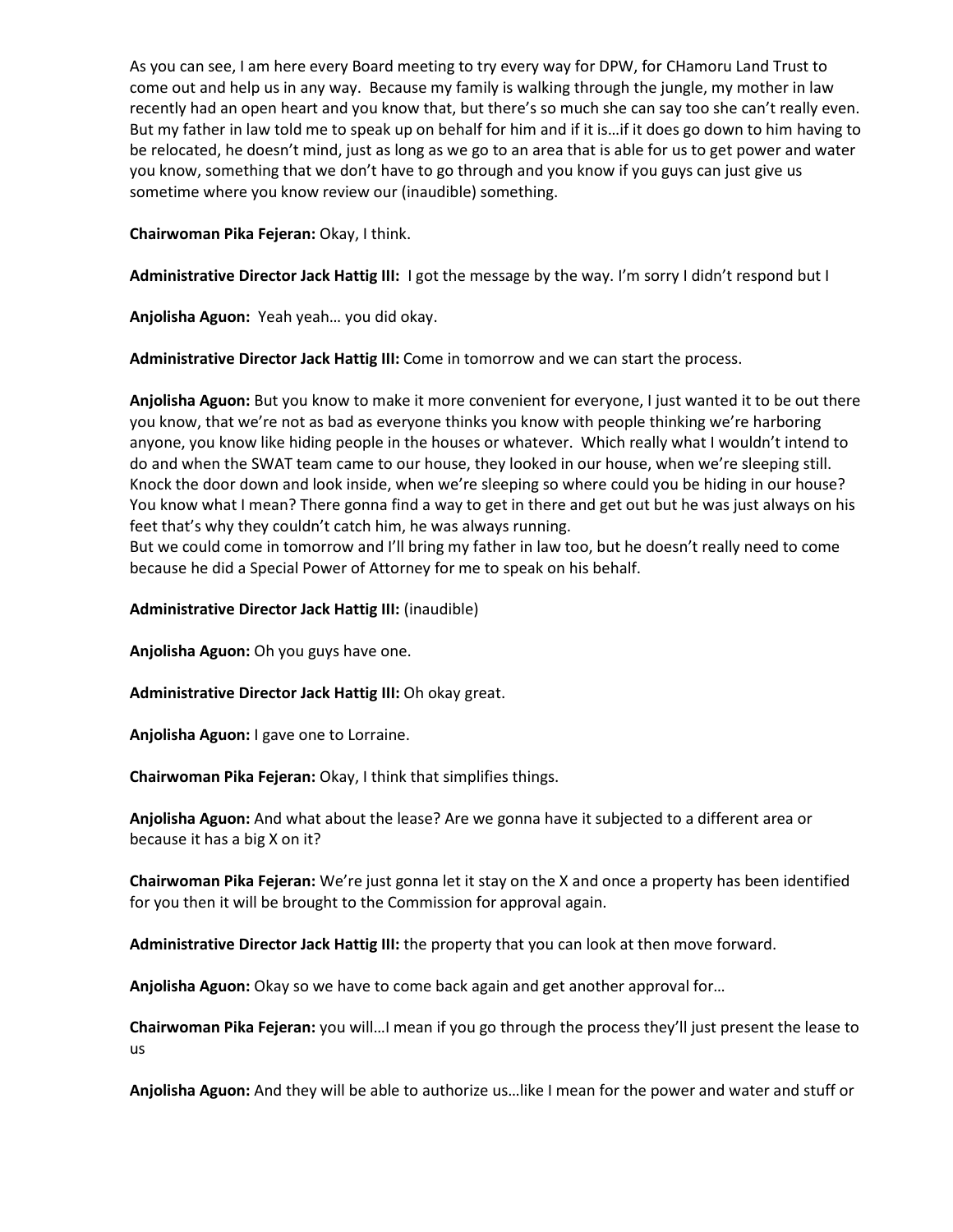**Chairwoman Pika Fejeran:** Once the lease is approved. You don't have to come before us for a lease approval unless…

**Anjolisha Aguon:** It goes to the Governor right?

**Chairwoman Pika Fejeran:** It does come to us but you don't have to present. As long as you satisfied all the requirements asked of you by the staff then there should be no issues.

**Anjolisha Aguon:** Oh so the lease the paper you have there from my father in law, what, what is that? That's just gonna go? What or?

**Administrative Director Jack Hattig III:** Because the property description on that lease is not going to be the same as the one… so we have to let that lease go and then we'll create a new lease based on your pre-occupier status.

**Anjolisha Aguon:** Okay so we'll be here first thing in the morning as soon as I'm done you know with my (inaudible).

**Chairwoman Pika Fejeran:** Okay thank you.

**Anjolisha Aguon:** Thank you

**Chairwoman Pika Fejeran:** Thank you Ms. Aguon both Ms. Aguons. So you'll also be a..working with Director Hattig to

**Tomasa Aguon:** So am I gonna come in tomorrow or (inaudible)

**Administrative Director Jack Hattig III:** You can still… well I'm gonna meet with her and then I can also meet with you so if you (inaudible)

**Tomasa Aguon:** (inaudible)

**Chairwoman Pika Fejeran:** I think as soon as we can move… as soon as we find another property for Gregory Aguon.

**Anjolisha Aguon:** And so do you know how long the ample time is? Like what? Maybe a year six months? What?

**Chairwoman Pika Fejeran:** No no no….I think it's a matter of finding the property

**Anjolisha Aguon:** No like have to put something up

**Chairwoman Pika Fejeran:** Oh…

**Anjolisha Aguon:** That's what I'm asking

**Chairwoman Pika Fejeran:** Oh if there's power and water, you have a year. One year...one year right? Three years.

**Anjolisha Aguon:** No what I'm asking is how long to get out of where we're at to that area?

**Chairwoman Pika Fejeran:** Oh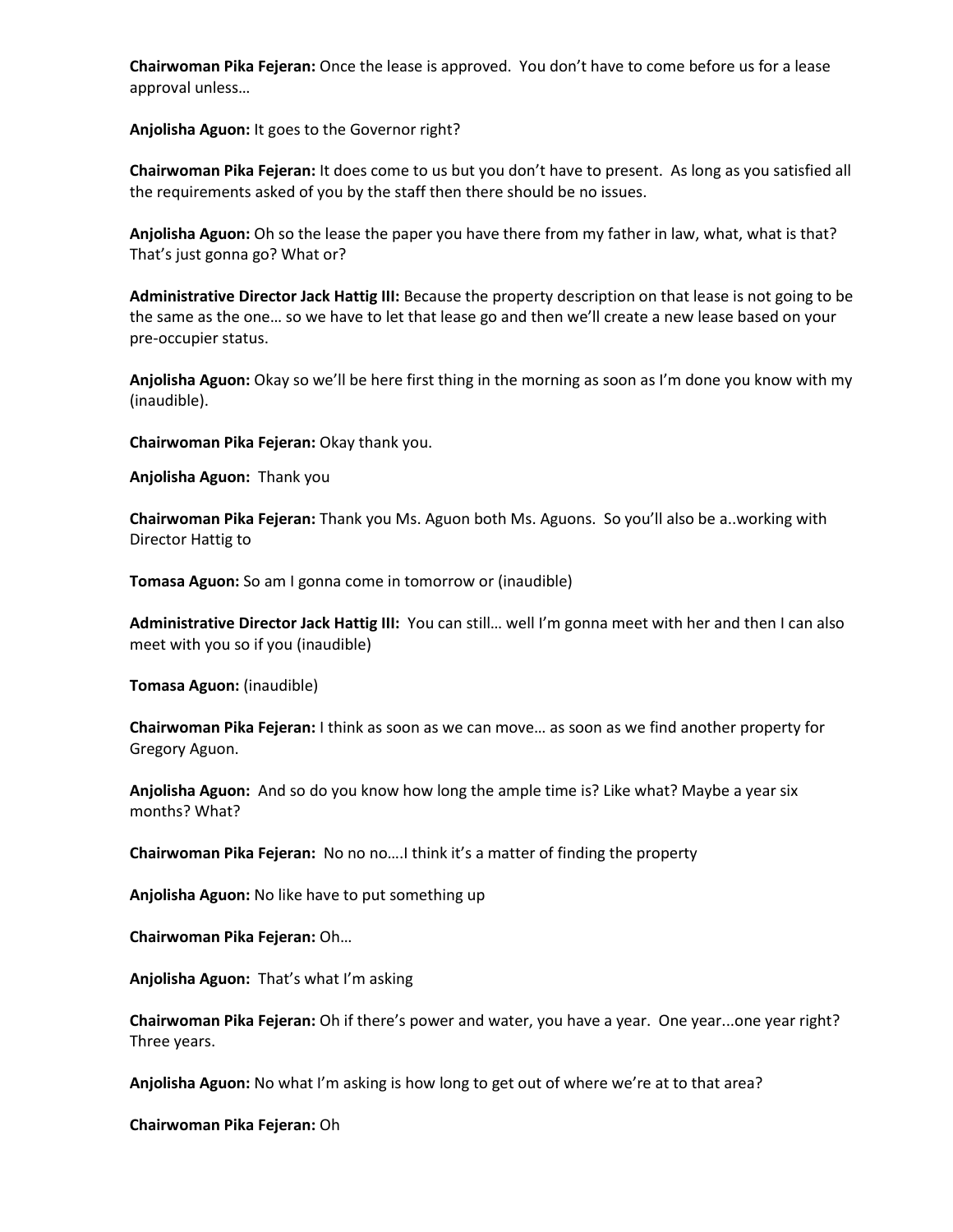#### **Administrative Director Jack Hattig III**: Oh

**Commissioner Santos:** As soon they find that property.

**Administrative Director Jack Hattig III:** We can we can we can work with you, I mean ah to satisfy that. See, they don't want to move into another lot

## **[Multiple Discussion]**

**Administrative Director Jack Hattig III:** Let's identify, would it be amicable for us to work with them in the mean time ma'am?

**Tomasa Aguon:** I'm willing to work.

**Administrative Director Jack Hattig III:** Okay, let's identify a property first and then we'll move to the next step after that. That way you can accomplish the relocation.

**Anjolisha Aguon:** And if we could get some help because you know it's not easy to re…you know…do it all.

**Administrative Director Jack Hattig III:** What the agency can provide or what the agency can help you with, we will try. We'll contact the mayor and we'll you know reach out to other agencies and we'll be able to assist.

So let's talk tomorrow.

**Anjolisha Aguon:** I will see you tomorrow for confirmation.

**Administrative Director Hattig III:** Yes. Yes. Sure.

**Chairwoman Pika Fejeran:** Thank you.

**[Multiple discussions]**

**Chairwoman Pika Fejeran:** Austin's taking over

**[Multiple discussion]**

**Chairwoman Pika Fejeran:** Clint could you come forward, we're gonna look at your lease now. Your lease, the lease that was drafted but then X'd out was for Lot 8, Block 3REM Tract 100C in the Municipality of Dededo. The original applicant is Jesus Delgado Materne, he's a December  $2^{nd}$ . applicant; that's your father?

#### **Clint Materne:** Yes

**Chairwoman Pika Fejeran:** Um okay, he passed away um at that time you were a minor so you couldn't take over his application rights but your mother was granted the rights until you became of age.

**Clint Materne:** Yes, correct.

**Chairwoman Pika Fejeran:** Okay so that transferring is allowed by law is that right?

**Legal Counsel Toft:** Yes, under 5.8 the Board has the discretion to designate a successor in this case.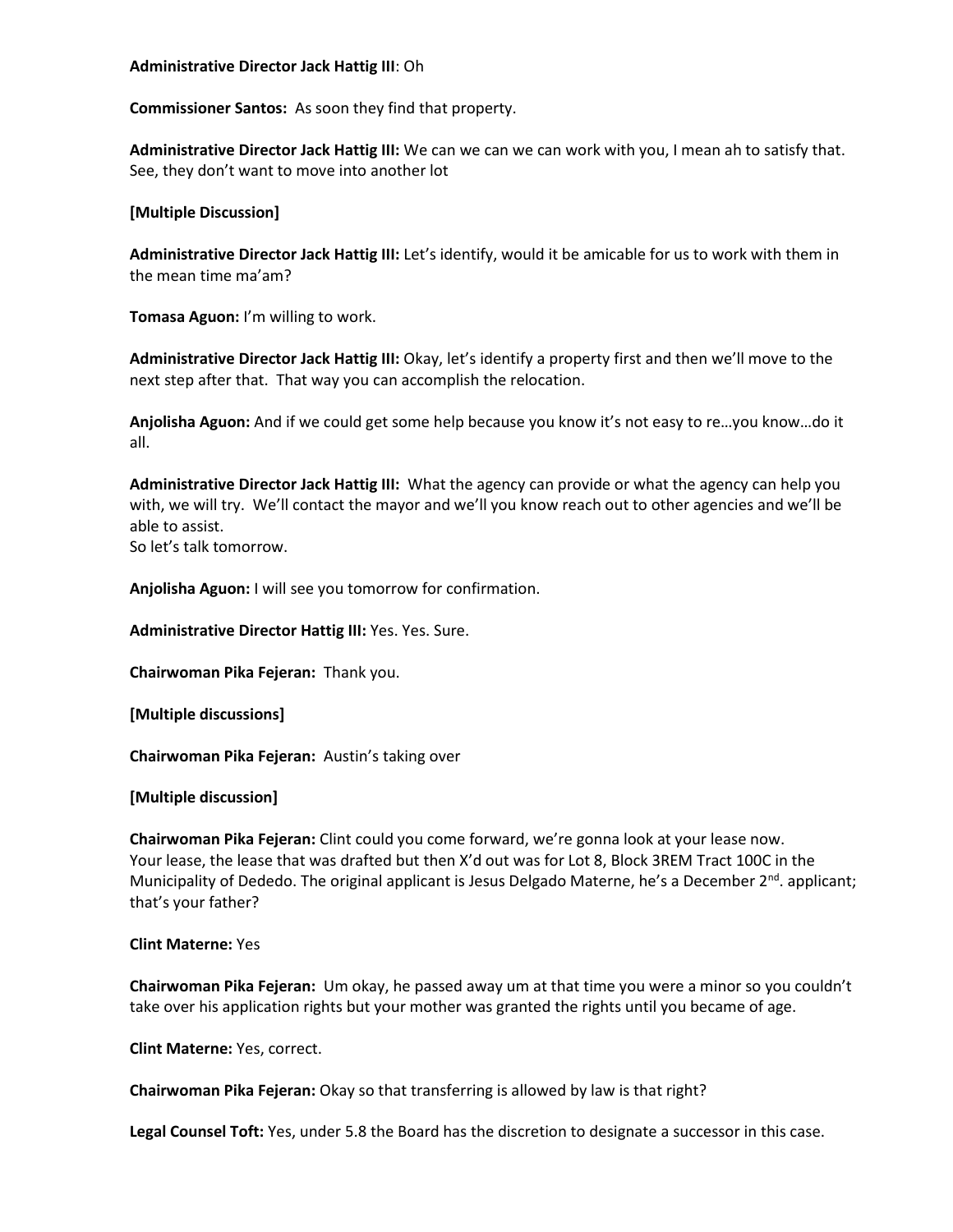**Chairwoman Pika Fejeran:** Okay. So it doesn't show that it was ever approved by any officials. I guess we'll see your files but um, does the Commission want to approve that designation or I guess it's moved because he's of age now and he was the beneficiary.

**Legal Counsel Toft:** I would have the Board approve it, just to be on the safe side.

**Commissioner Duenas:** Motion to designate Clint Shawn Toves Materne as the beneficiary to Jesus Delgado Materne

**Chairwoman Pika Fejeran:** Motion made

**Commissioner Duenas:** I'm sorry for Lot 8, Block 3REM Tract 100C Municipality of Dededo

**Commissioner Santos:** I second it.

**Chairwoman Pika Fejeran:** Motion made and second it. Further discussion?

**Administrative Director Jack Hattig III:** If I could Ma'am, I'm sorry. Excuse me, is there any new information to this case that needs to be provided before.

**Clint Materne:** Don't I get a lease?

**Chairwoman Pika Fejeran:** We're working towards that

**Clint Materne:** I just want to put out to you that I was being entertained since 2013, I've had two different case workers, I've already selected or I got to view a lot in which I turned down then I kind of ran out of money cuz I have the money to start building and stuff then um.. it surfaced again about let's say a year ago and started saving up again then I was assigned to another case worker in which where we came to an agreement to the Dededo lot. So I already got as far as obtaining signatures, letter from the Governor signed the documents waiving my choice for the first property to the second property. And all I needed from my understanding was obtaining the surveyor contract to be sent to you guys. Everything happened like days before Barrigada Heights so… then when I come in, I call and their like, oh we can't release any information which I understand. So I finally came in and that's when I was told to be at this meeting.

**Commissioner Duenas:** Uh ha…

**Clint Materne:** So I requested for more information and the information I got from Mr. ahhh….Gumataotao? Was a oh a it's a transfer issue. I was like, how could be a transfer issue if you were entertaining me since 2013? You know what I mean?

**Legal Cousel Toft:** But at the time, the transfer issue wasn't seen as issues, it should have been.

**Clint Materne:** So you know, he was quite surprised too and I was surprised. So it was like, who's Jesus Delgado? Where is he? I said oh man, he died since '99. Moving forward, what's gonna happen now? What do I have to do? You know, I'm ready man… I'm at that age where, I'm gonna have kids, I'm ready to do something. What's entitled to me, I want it now.

**Commissioner Duenas:** Do you remember signing this lease though? Back in…

**Chairwoman Pika Fejeran:** April last year, yeah?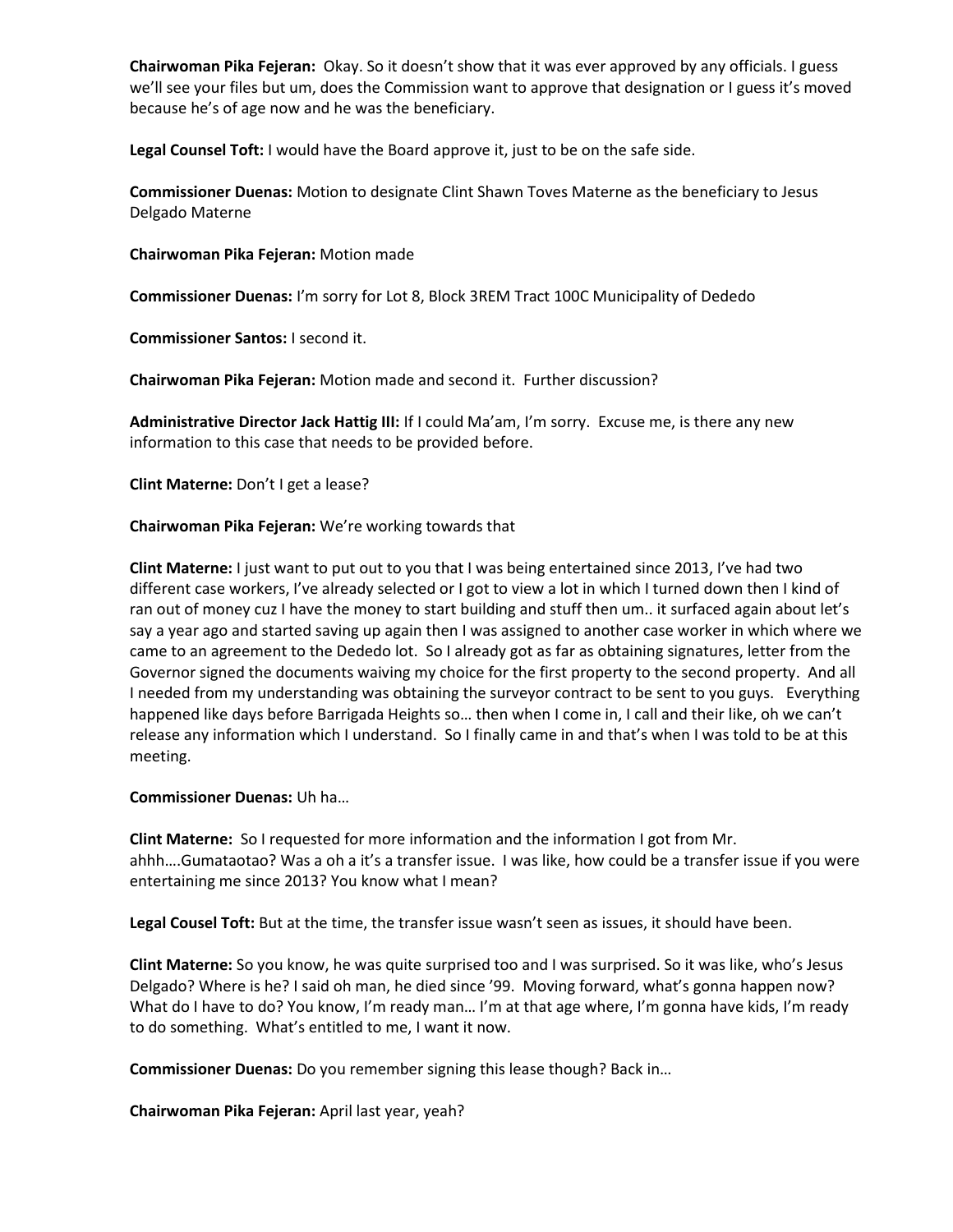**Clint Materne:** Yeah yeah cuz we got the Governor's ahh.

## **Commissioner Duenas:** Okay

**Clint Materne:** I have another question, can we request to have the applicants to review those documents? Only because um… I've had copies but unfortunately, I'll be quite honest, I can't find em. You know, I like documentation. I like proof. I was denied reviewing those documents because there was a so called X or a check mark, I understand. I just want to move forward with this. Thank you guys for everything.

**Chairwoman Pika Fejeran:** Okay, the first motion was that was made was to approve the transfer of beneficiary rights to Clint Materne.

**Commissioner Duenas:** (inaudible) the only reason why I'm asking is because he already signed a lease for the property so the question is are we doing it for the property or for the application

**Chairwoman Pika Fejeran:** Both… we're gonna do both.

**Legal Counsel Toft:** We're gonna do both

**Chairwoman Pika Fejeran:** Cuz back when the transfer happened, there was no approval at that time.

**Commissioner Duenas:** So I should have made my motion to…

**Legal Counsel Toft:** Not yet, do the transfer one first then we'll get to the…

**Commissioner Duenas:** For the lot or the application

**Legal Counsel Toft:** The application

**Commissioner Duenas:** Okay so I have (inaudible) because I did it for the lot

**Clint Materne:** Before we do all that, can you just give me like a status before we start acting on the motion because I'm not, like majority of us… I'm not seasoned with the verbiage being used so I just want to know what the status would be after this. Where do I go? What's gonna happen?

**Chairwoman Pika Fejeran:** No problem

**Commissioner Duenas:** Sure

**Chairwoman Pika Fejeran**: Well go ahead…

**Legal Counsel Toft:** So right now, um after you (inaudible) the rights to the lot or to the application went to your mother because you were not of age yet and it takes a Board decision to transfer it to you after you become of age so that's we're…

**Clint Materne:** Which never happened

**Legal Counsel Toft:** Which never happened so that's why we're going back doing that and then after that, we'll do the lot itself.

**Clinte Materne:** Okay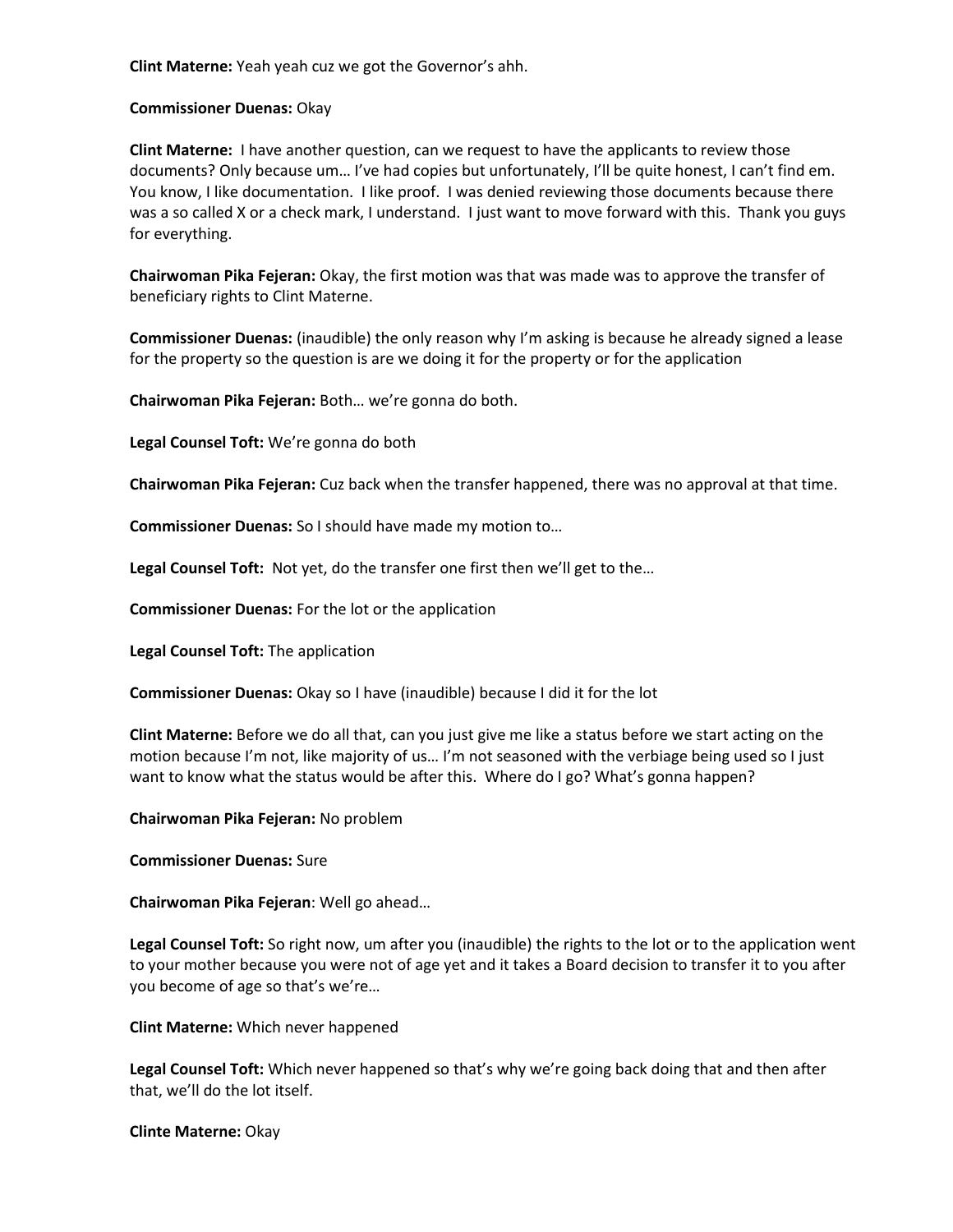**Chairwoman Pika Fejeran:** So that was the first motion?

**Commissioner Duenas:** Yes

**Chairwoman Pika Fejeran:** Okay. Go ahead. You have to restate it.

**Commissioner Duenas:** Yeah, let's restate it. Um... motion to designate Clint Shawn Toves Materne as the benefactor to Jesus Delgado Materne's application.

**Chairwoman Pika Fejeran:** Okay motion made

**Commissioner Santos:** I second it

**Chairwoman Pika Fejeran:** Seconded by Tan Amanda. All those in favor?

**Commissioners:** Aye

**Chairwoman Pika Fejeran:** Okay, so the transfer is good so now that the transfer is approved, now we're looking at this red mark lease. So now that we're looking at the lease, the Commission can decide to approve the lease or not.

**Commissioner Duenas:** Motion to approve Lot 8, Block 3REM, Tract 100C, Municipality of Dededo to Clint Shawn Toves Materne.

**Chairowman Pika Fejeran:** Motion made

**Commissioner Santos:** I second it

**Chairwoman Pika Fejeran:** Seconded by Tan Amanda. Further discussion?

**Commissioners:** None

**Chairwoman Pika Fejeran:** Okay, all those in favor?

**Commissioners:** Aye

**Chairwoman Pika Fejeran:** Okay, ayes have it.

**Clint Materne:** Alright!

**Chairwoman Pika Fejeran:** So your lease is approved oh and it is subject to survey

**Commissioner Santos:** Is that agriculture or residential

**Clint Materne:** It's residential

**Commissioner Duenas:** Oh sorry, should I amend my motion?

**Clint Materne:** (inaudible) can I start going there and clearing by hand?

**[Multiple Conversation]**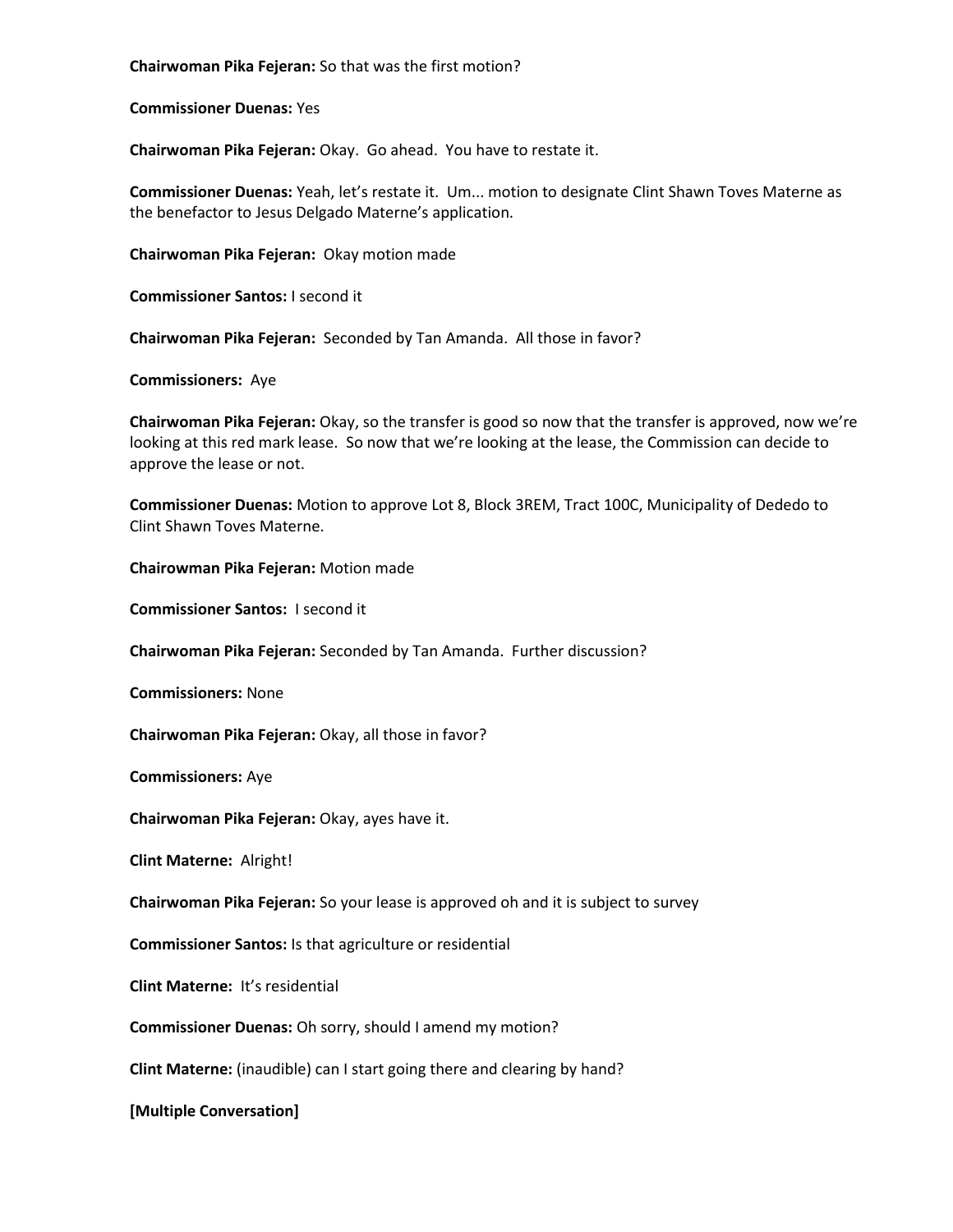**Chairwoman Pika Fejeran:** Yeah, let's sign the lease…yeah sign the lease, get it surveyed. Let's just make sure everything is all on the up and up.

**Commissioner Santos:** Are you on (inaudible) road?

**Land Agent II Jhoana Bragg:** Right behind Payless

**Clint Materne:** I'm not, Ma'am I'm from Toto I don't know anything else outside…I saw it though. I saw it, I even walked through the jungle so I like it.

**Chairwoman Pika Fejeran:** And you know Guam Housing Corporation can also provide you with home loan. So if you go and apply with them and they'll give you a loan because the other banks won't want to approve loans for our properties.

**Clint Materne:** Sir, I'll be working with you or…or…

**John Gumataotao:** You want to work with me

**Clint Materne:** You just kind of seemed overwhelmed.

**John Gumataotao:** I can do it.

**Clint Materne:** Thank you

**Chairwoman Pika Fejeran:** Thank you Clint for your patience. Okay one more done. Thank you everybody for waiting. So now we're looking at…we're moving into our Switch and Transfer Leases. Can I just know who's in the room? Do we have a list of who's here? I know Mr. Celestial…

#### **[Multiple conversation]**

**Commissioner Duenas:** Brian Ross Evangelista Mendiola

**Legal Counsel Toft:** Start from the top of the list

**Commissioner Duenas:** Oh shit. Sorry.

**Chairwoman Pika Fejeran:** It's okay.

**Commissioner Duenas:** Tina Respecio DeSablan

**Tina Respecio DeSablan:** Present

**Chairwoman Pika Fejeran:** Present, okay Ms. DeSablan

**Legal Counsel Toft:** Chelsea Nicole Tudela Eay.

**Unknown voice:** Nope

**Legal Counsel Toft:** I know Glenn's issue but maybe… I (inaudible) okay um… Bernadette R. P. Aldon

**Land Agent I Lorraine Nededog:** Bertha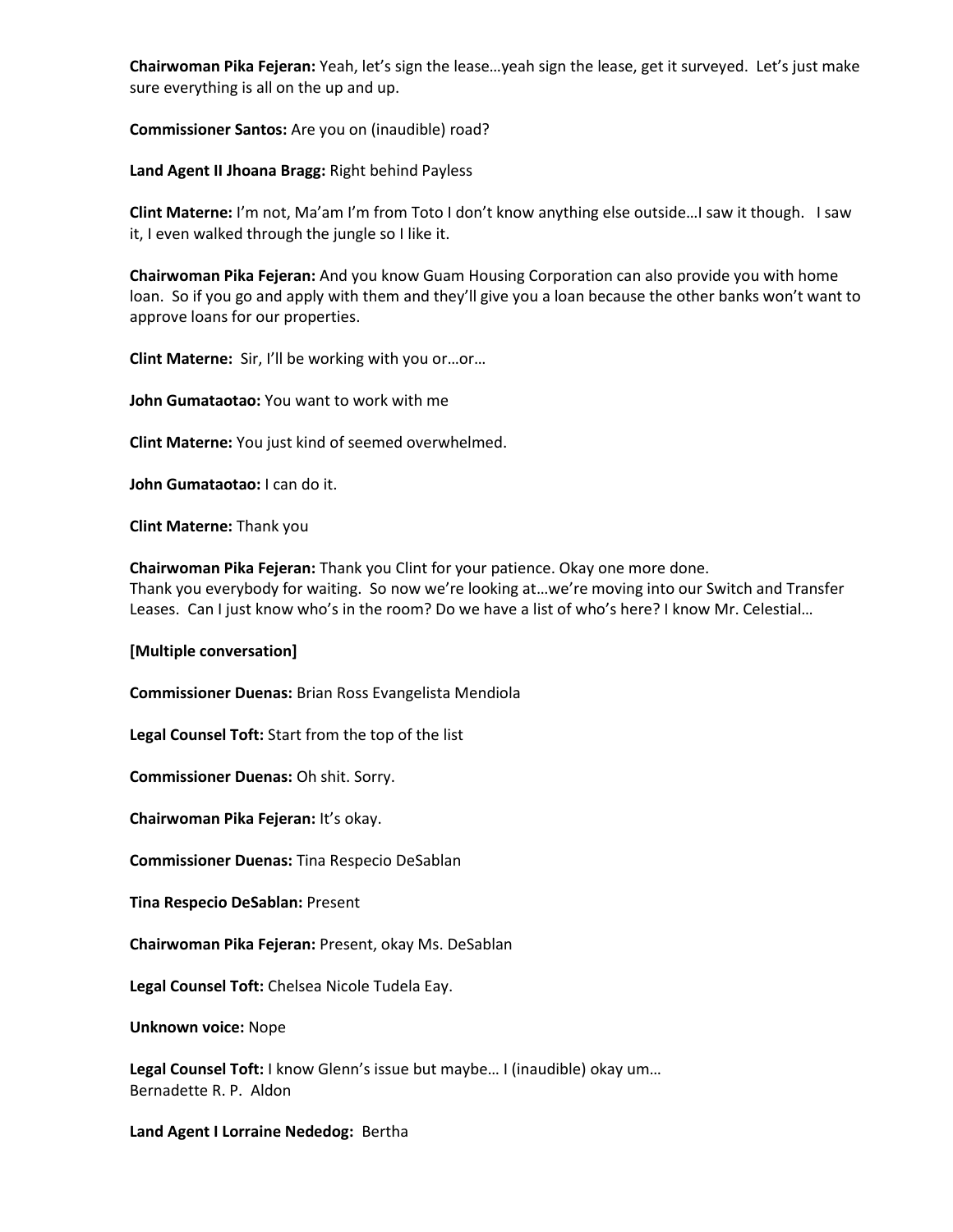**Legal Counsel Toft:** Okay we have Bertha Benavente Aldon. Okay I'm not sure if that's same or different application (inaudible) but anyway…Robert Manauleg Celestial

**Robert Celestial:** Here

**Legal Counsel Toft:** And Yvonne Borja Flores and then Brian Ross Evangelista Mendiola

**Brian Mendiola:** Here

**Legal Counsel Toft:** I think that's it

**Administrative Director Jack Hattig III:** Oh Tina…I checked marked ah Tina DeSablan

**Legal Counsel Toft:** Oh yeah, Tina Respecio DeSablan

**Chairwoman Pika Fejeran:** Where is that?

**Legal Counsel Toft:** That's…the first page.

**Chairwoman Pika Fejeran:** First page. Okay, we'll start with Ms. Aldon…with an A. Hafa Adai, Ma'am. Ms. Bernadette R.P. Aldon, that's you?

**Bertha Aldon:** It's Bertha

**Legal Counsel Toft:** There is a Bernadette R.P. Aldon

**Chairwoman Pika Fejeran:** So who's Bernadette R.P. Aldon

**Legal Counsel Toft:** That's someone who is entirely different

**Bertha Aldon:** That's my sister in law.

**Legal Counsel Toft:** Oh okay.

**Administrative Director Jack Hattig III:** Oh okay

**Chairwoman Pika Fejeran:** Okay so I don't have Bertha?

**Legal Counsel Toft:** So Bertha was on the back page of the 28 red X

**Administrative Director Jack Hattig III:** Sorry, I got you mistaken for the other person.

**Bertha Aldon:** (inaudible) I think they're having my lot, my place

**Chairwoman Pika Fejeran:** Yeah, I think it was mistaken identity

**Bertha Adlon:** Yeah

**Chairwoman Pika Fejeran:** Dispensa (excuse).

**Administrative Director Jack Hattig III:** Sorry about that.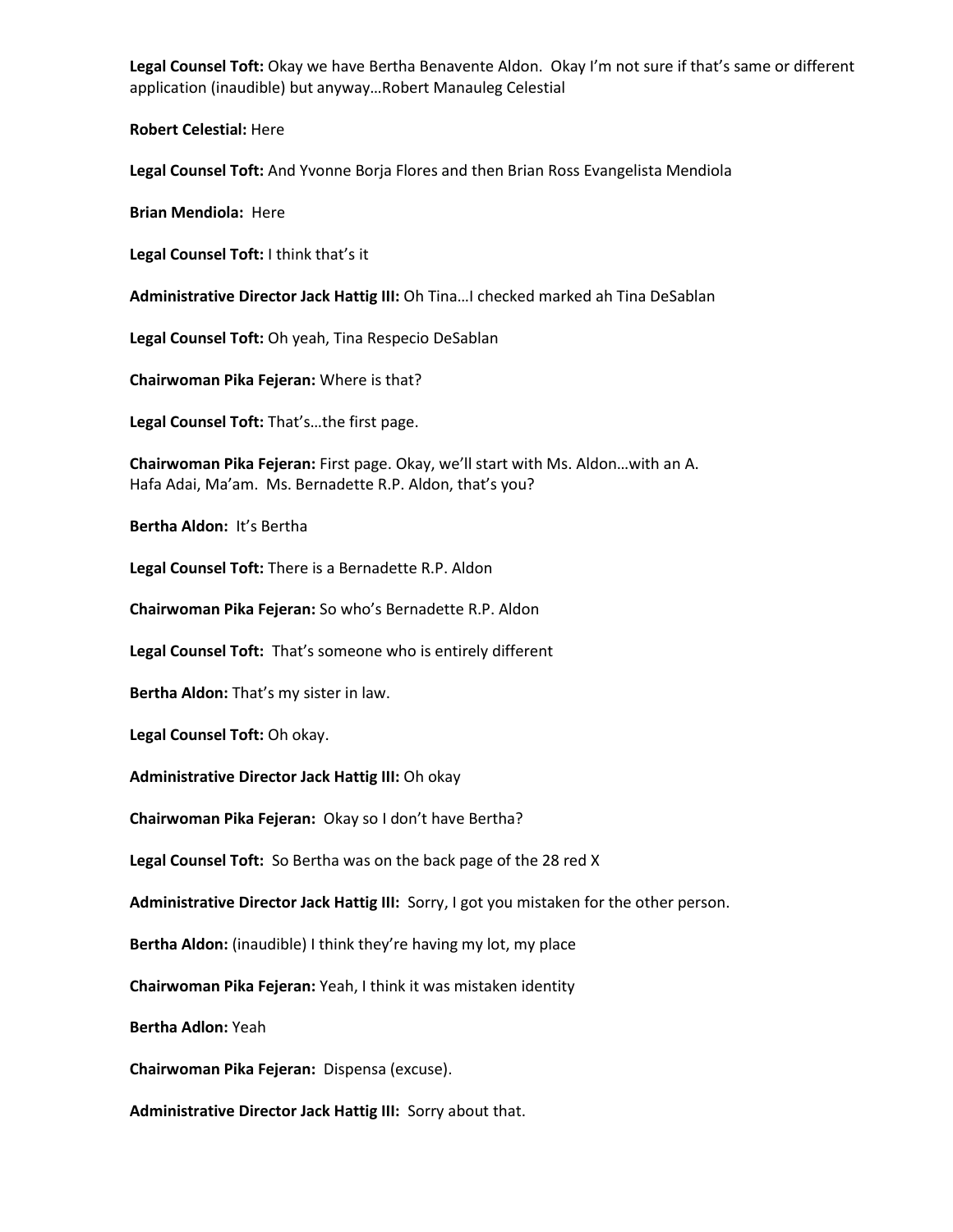**Chairwoman Pika Ferjan:** Okay Ms. Bertha Benavente Aldon so we'll look at this. Bertha… that's you, Bertha Benavente Aldon.

## **Bertha Aldon:** Yes

**Chairwoman Pika Fejeran:** Okay can we get her file please? So this is on Lot 4, Block 19, Tract 10316 in Dededo it was surveyed, the original applicant was a Norman Castro Aldon a December  $2^{nd}$ . applicant, residential, priority I and then in 2014 there was request to transfer the application to you?

## **Bertha Aldon:** Yes

**Chairwoman Pika Fejeran:** Okay. So the rules say you can only transfer an application if um…if the applicant has died. So he wasn't, he didn't die at that point.

**Bertha Aldon:** He's my spouse, my husband at the time.

**Chairwoman Pika Fejeran:** Yeah, okay. I see, so this is one of the… she's not on our 102s because she didn't have a lease. She's not (inaudible) a lease.

**Legal Counsel Toft:** Right okay. So just a reversion back to

**Chairwoman Pika Fejeran:** Right. Yeah.

**Legal Counsel Toft:** Not until the legislature passes the proposed….

**Chairwoman Pika Fejeran:** Okay. So is Norman still your husband?

**Bertha Aldon:** Yes. He didn't come because he works.

**Chairwoman Pika Fejeran:** Awe… that's okay. So the way Legal Counsel just described it, the transfer that he did to you while he's still living is um not allowed by the law so in that case um we would revert I mean, the transfer wasn't… isn't approved.

**Bertha Aldon:** (inaudible) I have a Special Power of Attorney. I guess this is for like his behalf to me right, at the time but then you guys don't

**Chairwoman Pika Fejeran:** Yes… we can't honor that so the lease that we're looking at issuing would have to be under your husband's name.

**Land Agent II Jhoana Bragg:** We would have to verify why it was transferred because

**Bertha Aldon:** Yeah because he's actually born here but his own parents were not born here that's why.

**Chairwoman Pika Fejeran:** Oh that's the reason for the transfer.

**Administrative Director Jack Hattig III:** That's the reason why

**Chairwoman Pika Fejeran:** I see.

**Bertha Aldon:** It was in 2007 when they did call us, that's when they found out. Because we applied in '95 and they called us in 2007 and then from there, that's when they told us we had you know… do a power of attorney and to put the application under my name because he wasn't eligible, so since there…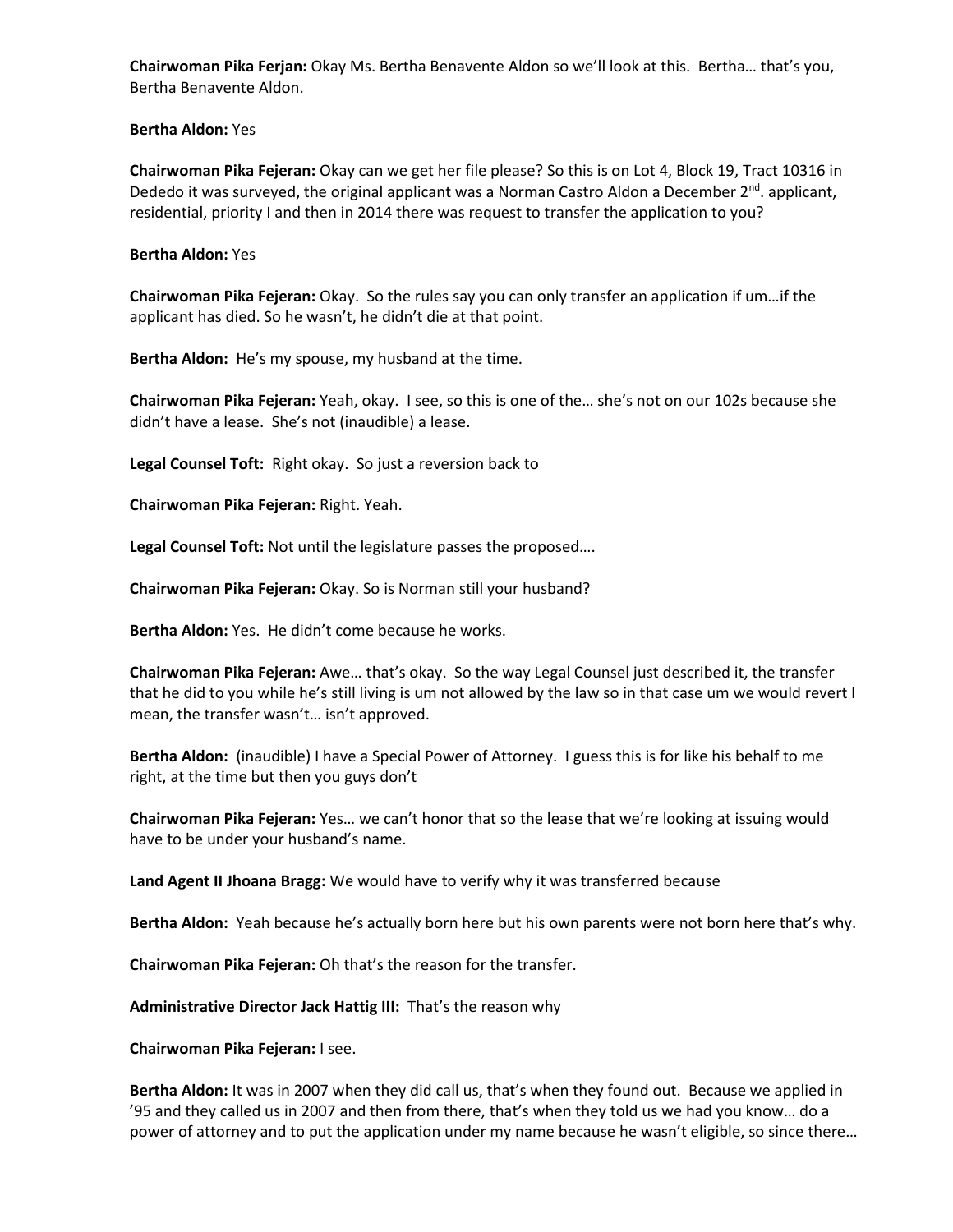**Chairwoman Pika Fejeran:** How do we do that?

**Administrative Director Hattig III:** Is there an emergency a…

**Chairwoman Pika Fejeran:** He's unqualified

**Administrative Director Hattig III:** inaudible

**Chairwoman Pika Fejeran:** He's unqualified standing in line. What are our….

**[Multiple discussion]**

**Legal Counsel Toft:** (inaudible) I think they just have to kind of sit and wait until the legislature acts

**Bertha Aldon:** Because they told me to apply so they can transfer it. That's what I did and they transfer the application.

**Chairwoman Pika Fejeran:** So it's an issue of qualification for the act. I don't think… the Commission can't approve an unqualified individual giving up their place in line for a qualified individual.

**Bertha Aldon:** Even if he's my husband, he's still… because when we first apply, it said, who's the head of household and it was my husband. Since there… in the end, we found out that he… you know, he's not eligible.

**Legal Counsel Toft:** inaudible

**Chairwoman Pika Fejeran:** But if he's unqualified, he never should have made it on our list.

**Legal Counsel Toft:** inaudible

**Bertha Aldon:** They did gave us a lot, we paid survey and everything.

**Chairwoman Pika Fejeran:** When were you married?

**Bertha Aldon:** Since '86

**Chairwoman Pika Fejeran:** Okay so you were married at that time.

**Bertha Aldon:** So they called us to pick up our lease, but with everything they put us on hold before everything started um…

**Chairwoman Pika Fejeran:** So it looks like there's a MARC a… your husband did go to the Micronesia Area of Research Center to research the family name.

**Bertha Aldon:** Yes… yes…

**Chairwoman Pika Fejeran:** and they said the documentation should be sufficient to verify his family claimed that they lived here.

**Bertha Aldon:** At the time it was (inaudible) that was doing our case at the time so that's what made us do these paper.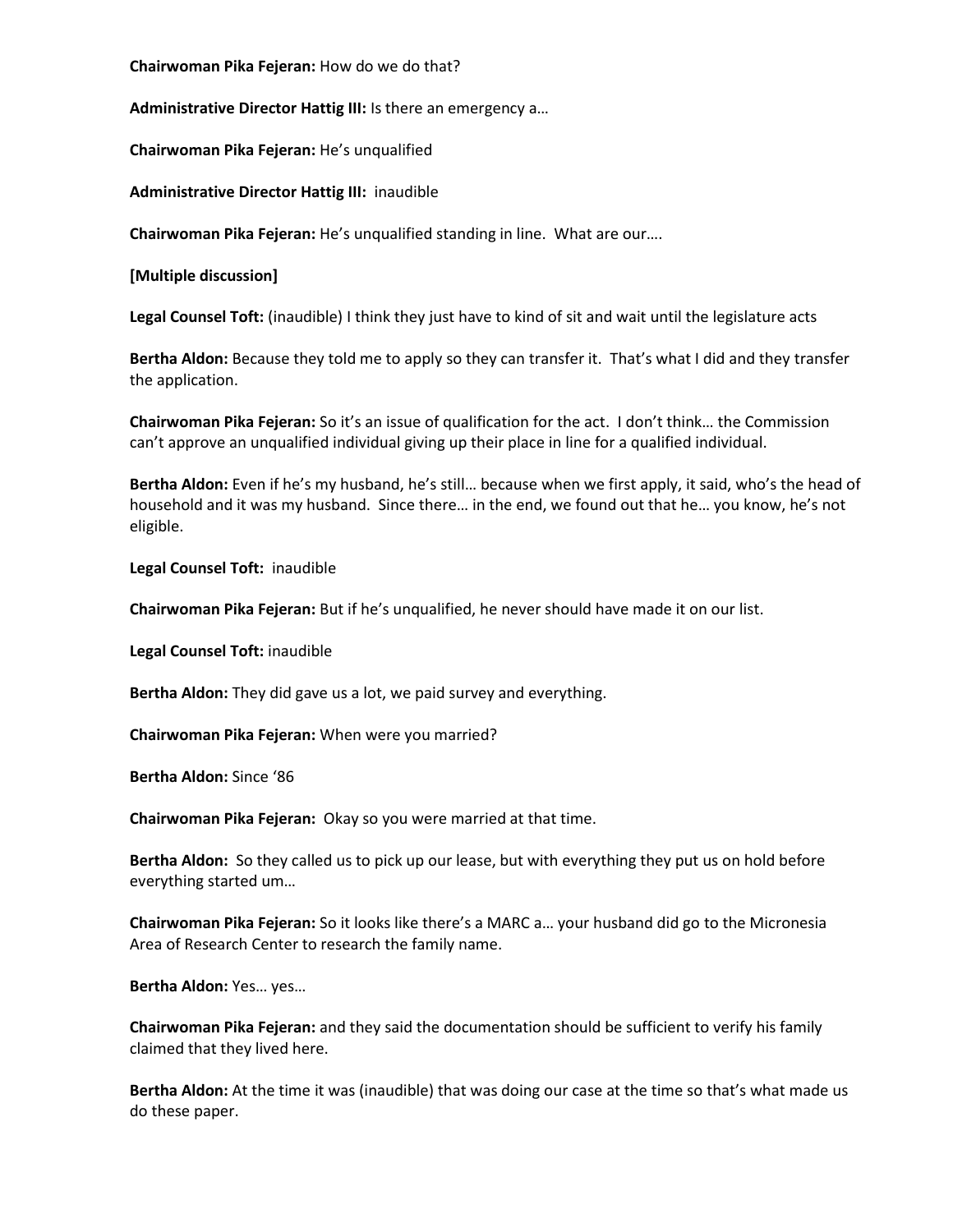**Land Agent II Jhoana Bragg:** What we've done in the past Chairwoman is we've done a family tree so what we could do (inaudible) so we can start off with what has been submitted and then do the final recommendation if in fact you know… she is or he is eligible.

**Chairwoman Pika Fejeran:** You may also find based on the letter that's in here that he is that he may be qualified. Okay…okay because right now Ms. Aldon, right now the Commission cannot approve your lease because starting at the way beginning when your husband applied, it was determined he was unquailed which is why he transferred it to you.

**Bertha Aldon:** Because they told us you know…

**Chairwoman Pika Fejeran:** But they told you that you could… I think what the staff has to do is they have to do more research to determine whether or not your husband is in fact unqualified.

**Bertha Aldon:** Like I said, he was born here, his parents are not they're from Saipan.

**Chairwoman Pika Fejeran:** But you had to be residing on Guam… right, that's the law prior to 1950. Were his parents living on Guam in 1950?

**Bertha Aldon:** Yeah they were here.

**Chairwoman Pika Fejeran:** So then we'll just have to have the staff make a new research and determination and to present to the Board if he's qualified. Because right now, we can't…

**Bertha Aldon:** Even if they have it there.

**Chairwoman Pika Fejeran:** It doesn't look that was considered, I think they just said, oh we don't we're not to sure here just give it to your wife, it'll be faster. That was what was said.

**Legal Counsel Toft:** That's what it looks like.

**Chairwoman Pika Fejeran:** They didn't…. from what I can see they didn't really consider.

**Bertha Aldon:** Even if they do a research, I know that he won't be qualified. Like I said, his ancestors are not from here.

**Chairwoman Pika Fejeran:** But if his parents were living on Guam in 1950, that's the Organic Act.

**Bertha Aldon:** I don't think they were here.

**Land Agent II Jhoana Bragg:** What about his grandparents? Because it could go back as far as the grandparents, if the grandparents were on Guam.

**Bertha Aldon:** I mean you guys can check that or…

**Land Agent II Jhoana Bragg:** We'll look at all the paperwork and then your husband may have to go back to MARC to just do the research on the grandparents.

**Chairwoman Pika Fejeran:** We'll so if your, if your… let's say your husband was qualified then we would say okay the transfer that he did from himself to you, that's not allowed so we say the transfer never happened but we can still award the lease to your husband. Right. But because he's unqualified, we can't do that at this point or the initial determination that we're looking at that says he's unqualified.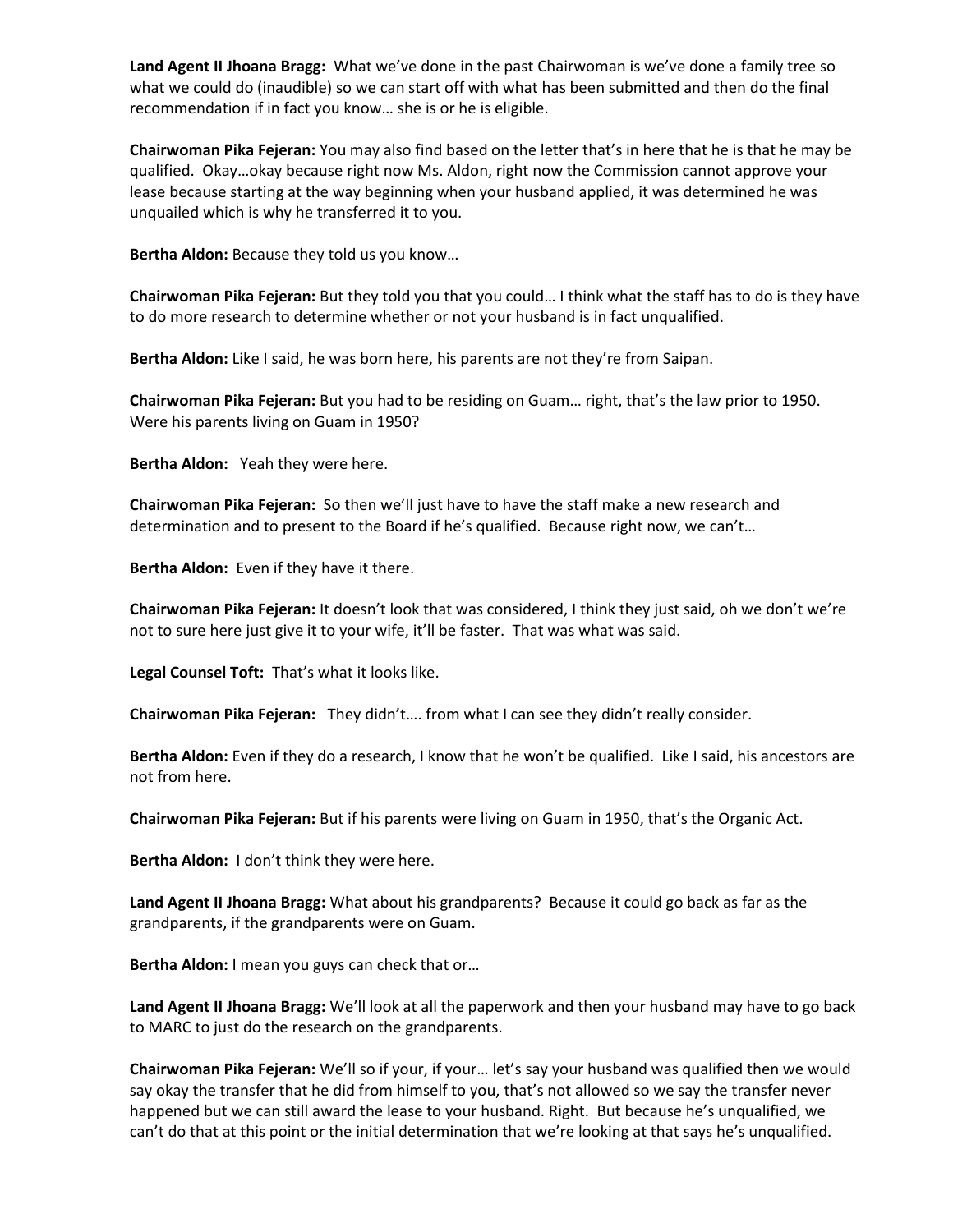So first we have to figure out, is he qualified or not and then go from there. Because if we do find out that he is qualified, maybe based on grandparents um then the lease that we are looking at would have to be in his name because he is not allowed to transfer to you.

**Bertha Aldon:** So where does this leave me with my lot that I'm in right now?

**Chairwoman Pika Fejeran:** I think, for now it's reserved, we're not gonna give it away to anybody.

**Bertha Aldon:** (inaudible) because authorization for water (inaudible)

**Chairwoman Pika Fejeran:** Are you occupying already?

**Bertha Aldon:** Yes

**Chairwoman Pika Fejeran:** Oh…you're occupying? Are you… how long have you been living there?

**Bertha Aldon:** We came there since

**Chairwoman Pika Fejeran:** 2014

**Bertha Aldon:** Yeah…'13

**Chairwoman Pika Fejeran:** '13? Because the lease is…

**Bertha Aldon:** Because I keep asking… I mean they did give me a letter for water but they don't honor because I don't have my lease.

**Administrative Director Jack Hattig III:** Can I ask a question? The lease was issued already but it was X'd out?

**Chairwoman Pika Fejeran:** It was X'd out right? Was it?

**Legal Counsel Toft:** Yup

**Administrative Director Jack Hattig III:** Okay. That answers my question.

**Commissioner Santos:** Under her name?

**Chairwoman Pika Fejeran:** Yeah

**Land Agent II Jhoana Bragg:** Okay so in this situation, it probably might find others in displaced, could we I mean um our legal counsel possibly draft something (inaudible) they are residing there, however, due to the um nature…situation we're not saying for them to move out because we're still hopefully waiting for the legislature to move forward. Could we just acknowledged that they are the residence until such time that we can umm move forward.

**Administrative Director Jack Hattig III:** In order to get utilities? Is that what you're angling?

**Land Agent II Jhoana Bragg:** Yeah…something like that

**Legal Counsel Toft:** Would have to talk to GPA GWA's counsel on that to see what they would accept.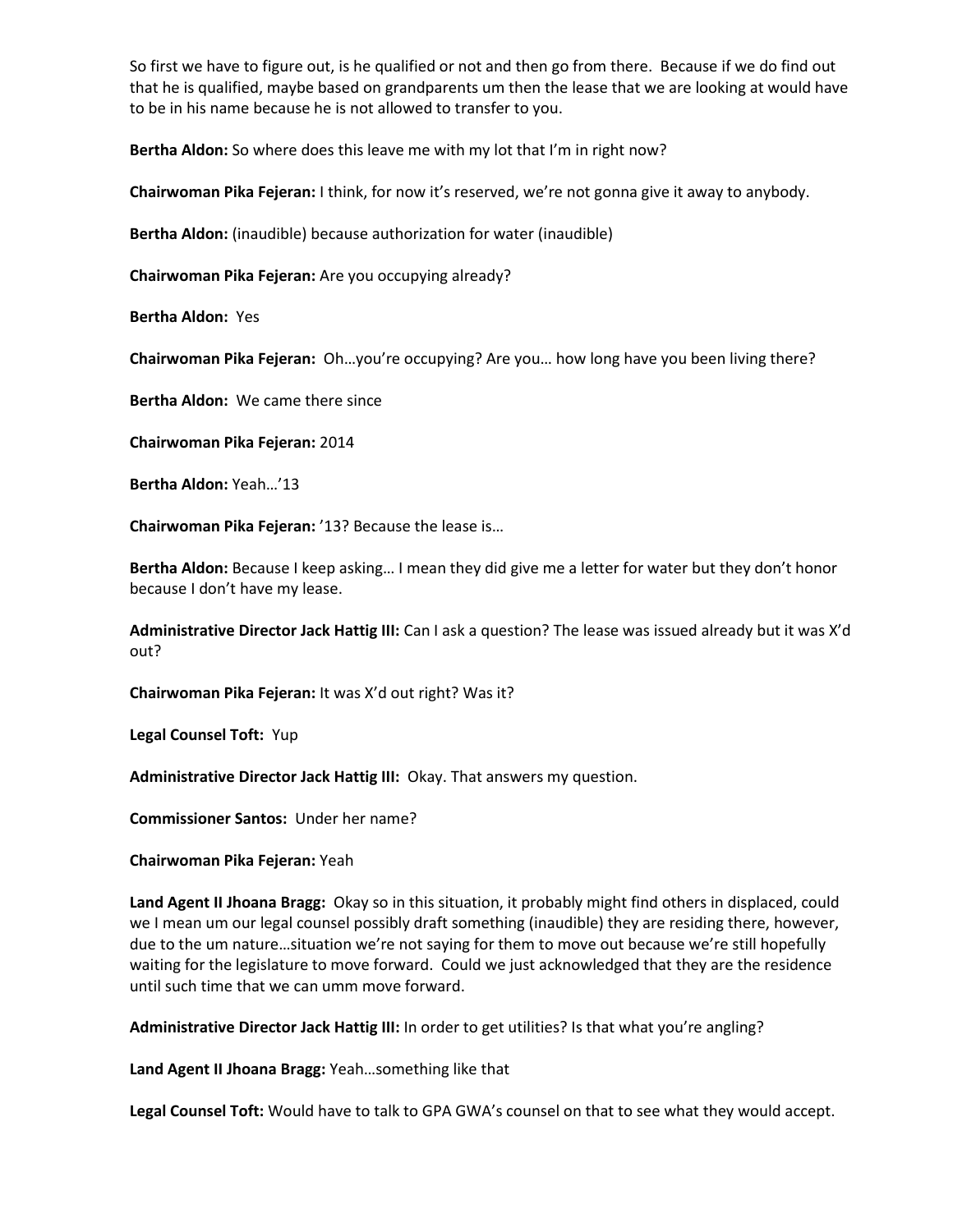**Chairwoman Pika Fejeran:** Okay. Some kind of interim thing to help her out.

**Administrative Director Jack Hattig III:** Okay you want to initiate that conversation

**Legal Counsel Toft:** Yeah

**[Multiple conversation]**

**Chairwoman Pika Fejeran:** Yeah, the property was surveyed and everything.

**Bertha Aldon:** Yeah, and like I said, they called us to come and pick up our own lease and then they told us that it's on hold because of what they're going through.

**Commissioner Duenas:** I'm sorry, what year is that again that you switched with your husband?

**Bertha Aldon:** Ah… 2007

**Chairwoman Pika Fejeran:** Here it says 2014

**Bertha Aldon:** That's when I came in and follow up again on my application

**Commissioner Duenas** Ah… okay.

**Chairwoman Pika Fejeran:** Okay Ms. Aldon, two things, our legal counsel is gonna talk with the legal counsel from GWA GPA to see if there is anything that we can give to them to allow you to hook up your water um absence the lease right. And then the staff is going to be doing more research on your husband's family history to see if he qualifies.

**Bertha Aldon:** Now if they find out he's not qualified…

**Chairwoman Pika Fejeran:** Then we'll have to revisit it.

**Bertha Aldon:** We have to redo everything?

**Chairwoman Pika Fejeran:** We'll have to revisit the whole situation

**Bertha Aldon:** inaudible

**Chairwoman Pika Fejeran:** But we're gonna try to get your water hook up.

**Administrative Director Hattig III:** (inaudible) if you can make an appointment with us so that we can meet and your husband as well so he has the opportunity to come in, I'd like to meet with him.

**Bertha Aldon:** Alright. You guys are open tomorrow?

**Administrative Director Jack Hattig III:** Yes we're open

**Chairwoman Pika Fejeran:** Okay and now to our 102… okay first person going alphabetically. Who's the first person alphabetically?

**Administrative Director Jack Hattig III:** Is it Celestial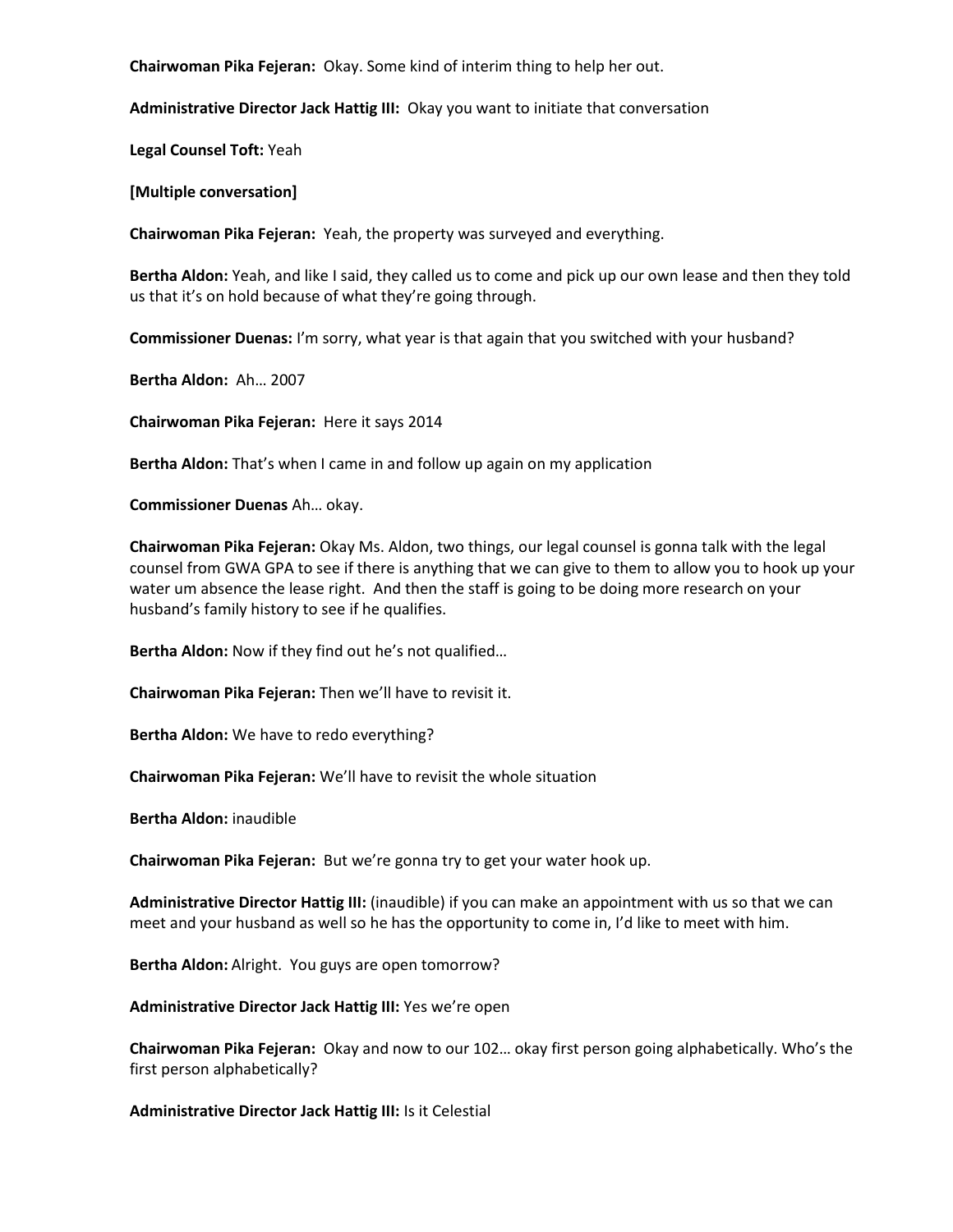**Chairwoman Pika Fejeran:** Okay Mr. Robert Namauleg Celestial and Yvonne Borja Flores. Mr. Celestial. What's the date and time? Full disclosure I think I share ah ancestors.

**Robert Celestial:** She's my second cousin

**Chairwoman Pika Fejeran:** Yeah, there you go. So you have a lease that was signed in 2011.

**Robert Celestial:** Yes

**Chairwoman Pika Fejeran:** Um and you received a lease because you were allowed to take your sister's place in line who is or your cousin's place in line Ms. Yvonne MG Blas, that's your cousin?

**Robert Celestial:** Yes that's correct

**Chairwoman Pika Fejeran:** She's a December 2nd applicant. There was a notarized request and they were approved in 2008 and after that you were awarded a lease.

**Robert Celestial:** in 2011

**Chairwoman Pika Fejeran:** in 2011. You had it surveyed, you are not occupying and I haven't had the opportunity to go check it out but I saw in ah… online

**Robert Celestial: PDN**

**Chairwoman Pika Fejeran:** Yeah, I saw it online so that was very…

**Robert Celestial:** So you saw my ducks?

**Chairwoman Pika Fejeran:** Yeah the nganga (ducks) I applaud what you have done with the property. Really really applaud.

**Robert Celestial:** Oh thank you.

**Chairwoman Pika Fejeran:** Um… so now the Commission is going to be reviewing, as we know the leases that were issued um… as the result of the switch of applicants has been considered null and void by the Attorney General right. Ah so what… ah…last year, we felt like we needed the legislature's approval to just go ahead and ratify all of these leases… legislature has not done anything yet but they still have these people in the gray zone… no man's land so um, I wanted to bring it to the Commission again and reengage with legal counsel to see what our… what the Commission can do at this point. I mean our intent you know, we reviewed all of these knowing that switches were approved at the time by the staff and the Director and Deputy Director at the time. Um…for at least the last 23 years 20 years or something. Um…

**Legal Counsel Toft:** Is Yvonne Blas still alive?

**Robert Celestial:** She passed away in 2016.

**Legal Counsel Toft:** Is this file? Is there information (inaudible) application?

**Chairwoman Pika Fejeran:** On his application?

**Legal Counsel Toft:** On her application?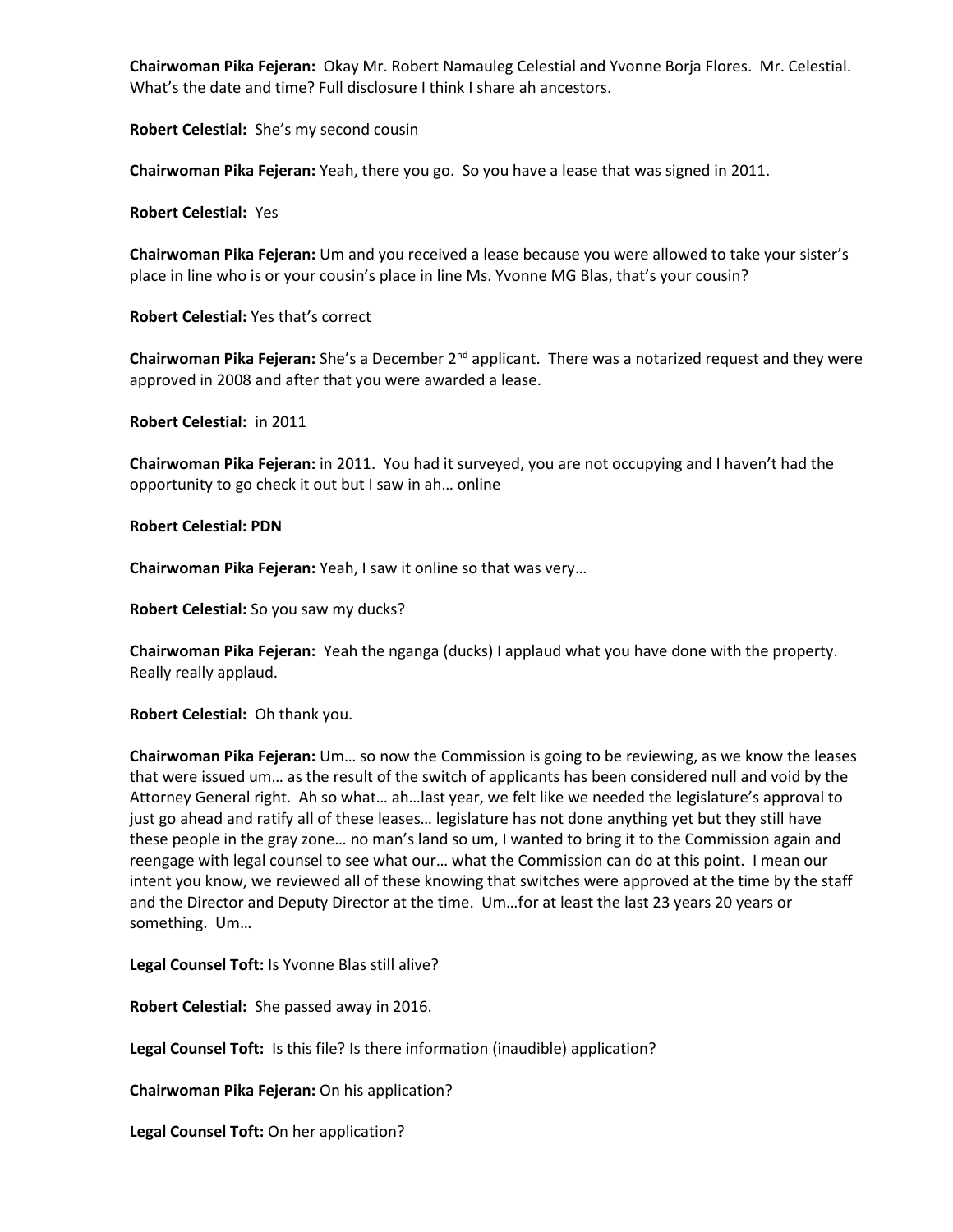## **Chairwoman Pika Fejeran:** Oh mean the cousin?

**Legal Counsel Toft:** Right

**Chairwoman Pika Fejeran:** So there's two Yvonnes kind of confusing, right?

**Legal Counsel Toft:** That's all it is. I mean if there is a declaration that these transfers are null and void that the rights would revert back to the original applicant but the original applicant has passed away and there could be a transfer of application rights in there but (inaudible) so depending on whether or not she designated a successor to application rights.

**Administrative Director Jack Hattig III:** Are you looking at Mr. Celestial's file? You need Ms. Flores' file is that…

**[Multiple response]**

**Administrative Director Jack Hattig III:** Oh… merged… in audible

**Legal Counsel Toft:** Well if there's no beneficiary that's also fine. Um… is there a separate form for designated…ah because if we do have a situation where there's no designation of beneficiary um under 5.8 subsection 1, the Commission can designate a successor, right, which would short cut the problem.

**Chairwoman Pika Fejeran:** yeah… is the… did you say the original applicant's, all of her documents are in Mr. Celestial's file? Or if it was a switch, maybe she still has a file we could look at.

**Land Agent II Jhoana Bragg:** Oh yes

**Legal Counsel Toft:** Can you check to see if she has a file

**Administrative Director Jack Hattig III:** Can you have Yvonne Blas' file pulled?

**Commissioner Duenas:** (inaudible) is listed a beneficiary or should (inaudible)

**Chairwoman Pika Fejeran:** Okay it looks like we have some kind of potential work around.

**Legal Counsel Toft:** Well that maybe… if there is form

**Land Agent II Jhoana Bragg:** Look at the database

**Administrative Director Jack Hattig III:** I know records is closed unfortunately. We're gonna look on the database.

**Chairwoman Pika Fejeran:** So hold on, am I hearing correctly from legal counsel that if the original applicant has passed away.

**Legal Counsel Toft:** Yes. So if the original applicant has passed away because the transfer was declared void that the rights to the application would belong back to the original applicant and under 5.8 after death of the applicant 5.8 determines all that in a sense whether if there's a successor designated that if not then the Board has the discretion to designate a successor.

**Chairwoman Pika Fejeran:** Okay. And then if the Board does designate him as the successor then we would reissue a lease for that property.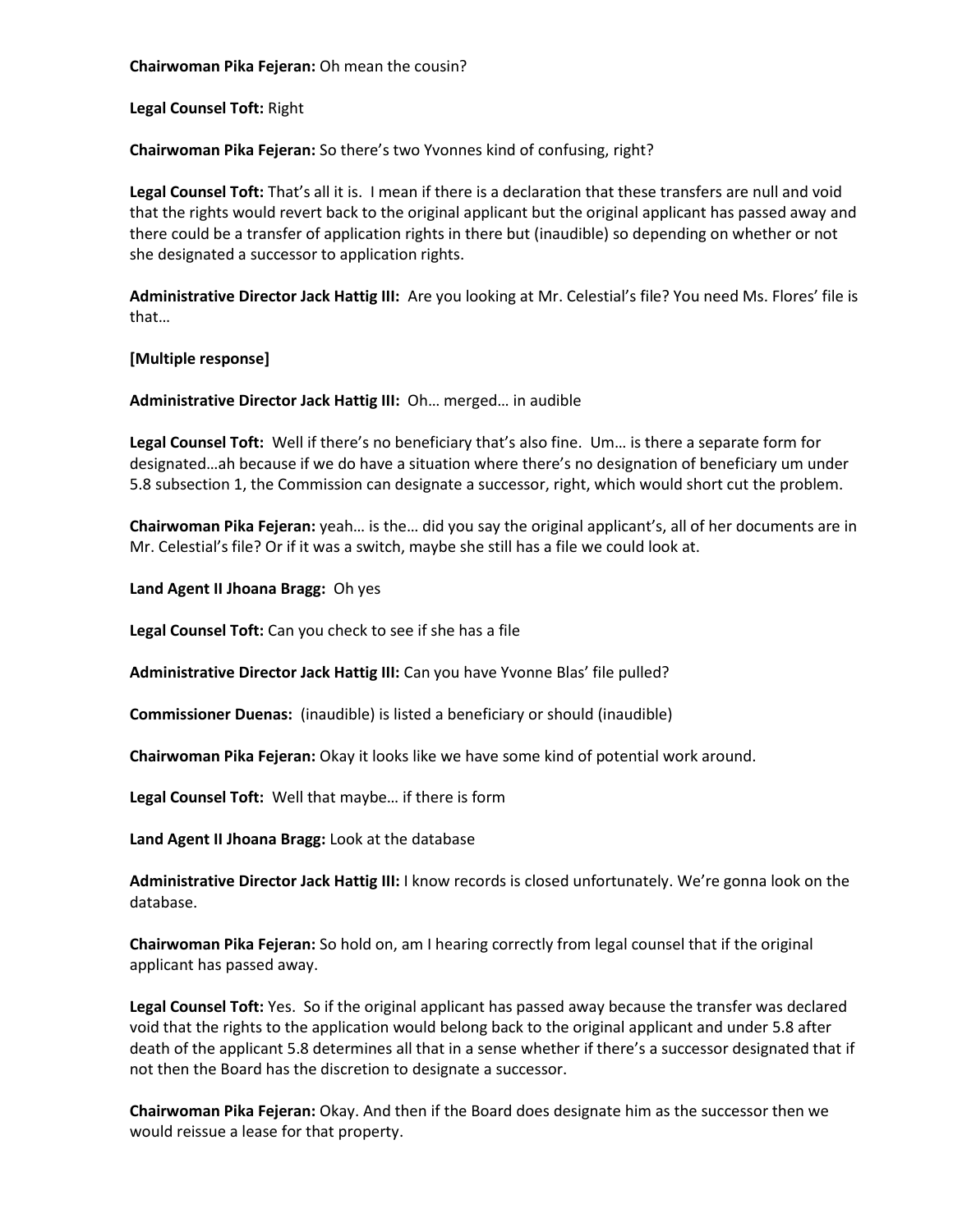**Legal Counsel Toft:** A new lease

**Chairwoman Pika Fejeran:** Yes

**Legal Counsel Toft:** If there is a different successor, we would probably need to bring them in here and discuss with them as to whether or not… I guess see what the situation is I guess with that person.

**Chairwoman Pika Fejeran:** Right if they really push the rights to the application.

**Robert Celestial:** The rights to the application but not the property?

**Legal Counsel Toft:** Correct

**Chairwoman Pika Fejeran:** I mean really, this is why we wanted to just tell the legislature to do it and then amend our rules so that we have this…

**Robert Celestial:** If her successor is her husband which is a good friend of mine also, but he passed away too…

**Legal Counsel Toft:** If that's the case, then the Board has the discretion to designate the (inaudible)

**Chairwoman Pika Fejeran**: Okay

**Land Agent II Jhoana Bragg:** Okay so there is a designated benefactor, there's actually two which she ah…it looks like she named her grandchildren.

**Administrative Director Jack Hattig III:** Is the document in the file? We would have to figure that out.

**Land Agent II Jhoana Casem Bragg:** It should be, there's two listed names.

**Administrative Director Jack Hattig III:** Okay, first thing tomorrow, we can pull it and then find out. Okay.

**Chairwoman Pika Fejeran:** Do you know the grandchildren?

**Robert Celestial:** Yes I know the grandchildren

**Chairwoman Pika Fejeran:** Okay

**Robert Celestial:** Well I don't think they're here, they're in the states.

**Chairwoman Pika Fejeran:** Okay. Well if it is them, Mr. Celestial can you talk to them?

**Legal Counsel Toft:** And see if they will relinquish their beneficiary rights

**Robert Celestial:** I don't think will because they even ask me when the mom passed away and we were at the rosary and they asked about the switching dates, how could they umm…benefit from that meaning is it still good and even asked a question did we switch properties and had to clarify that the property was transferred and it was just time and date and so I know they'd be interested in getting a lease.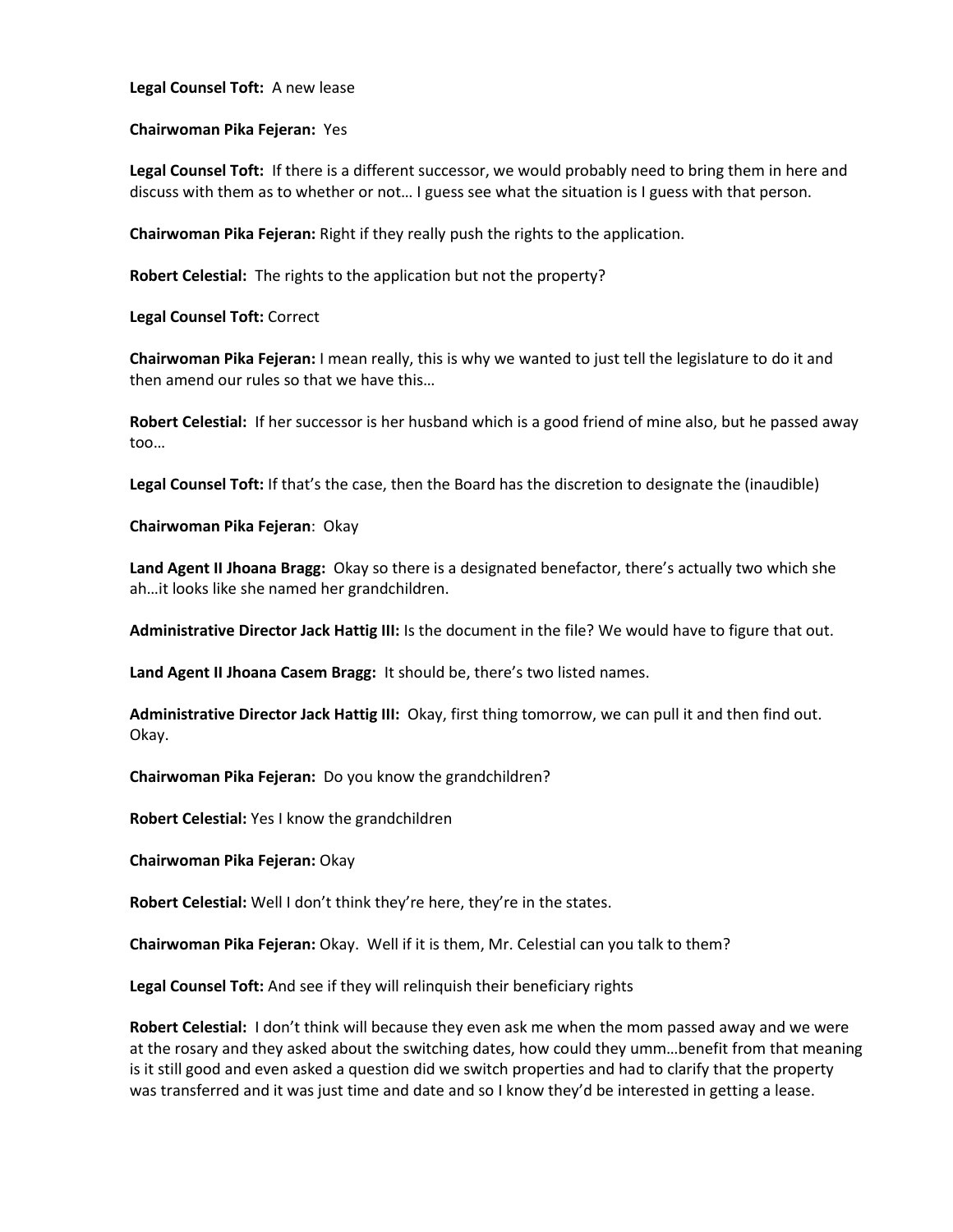**Chairwoman Pika Fejeran:** Can the Commission still issue a lease, understanding that it's null and void and he's occupying the property?

**Legal Counsel Toft:** You mean issue a new lease?

**Chairwoman Pika Fejeran:** What was your original application…

**Robert Celestial:** 2001

**Chairwoman Pika Fejeran:** Where were you in '95?

**Robert Celestial:** '95, I was in San Diego, my wife was still active duty. We're both retired from the Military.

**Legal Counsel Toft:** Because 5.7 requires us to go down the list that I don't think we can jump until we have some sort of power from the legislature under different rules and reg. But under the current ones, no.

**Chairwoman Pika Fejeran:** Oh man.

**Robert Celestial:** It is what it is. Do we need to go to the legislature?

**Legal Counsel Toft:** We might, I mean those that we can resolve somehow without going to the legislature, I think we should. Those that we can't, I think that we should put together and explanations for each and every applicant that is having an issue and go to the legislature and say, hey these are the situations that we're dealing with. These aren't you know…people out skipping the line for no reason and see if that works better than just a bare bone sending a 102 and saying, fix… So we're not able to do anything at the moment.

**Robert Celestial:** I would like to make a request, if the Director could try to contact the kids instead of me.

**Administrative Director Jack Hattig III:** Yes Absolutely

**Chairwoman Pika Fejeran:** Okay.

**Robert Celestial:** I think coming from you would be a lot easier because I don't want to miscommunicate and they might think something else. You know communication is very delicate and so coming from the Director would help… (inaudible) because if I explain it to them and they get something different from him then it just… you know.

**Chairwoman Pika Fejeran:** So you're okay with the Director pursuing that option, to have them relinquish?

**Robert Celestial:** Right. I mean if not, then just notify them at least that they do have a lease that they could…. you see what I'm saying…

**Legal Counsel Toft:** Technically they don't have a lease, they have application rights.

**Robert Celestial:** At least let them know they have the application rights and at the time I felt bad because they really needed property and that's why they moved back to the states. I'm not sure if one of them are here, I think Glen is still here but I'm not sure what name is on the list. But I think one of them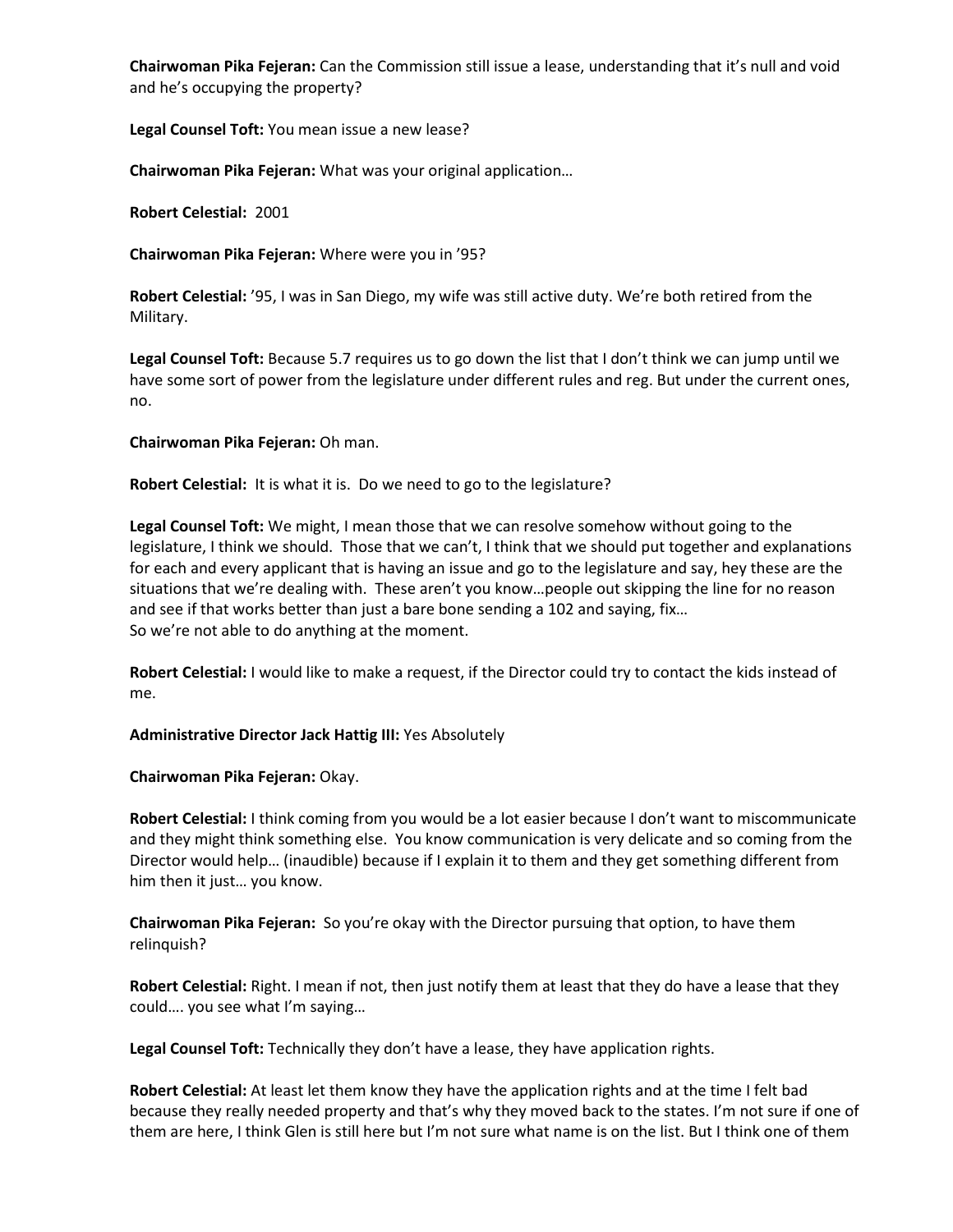would benefit from a least know that they have an opportunity to you know…receive it as a beneficiary and if they do want to relinquish then that will give a benefit to me…but a… I think we'd both be blessed. So I'll be in limbo 'til…is there a resolution going to the legislature.

**Legal Counsel Toft:** We had sent one and the hopes is that it was going to be acted upon before the ending of the last legislative session but it wasn't so we'd have to revisit the issue with them.

**Robert Celestial:** Alright…thank you

**Administrative Director Jack Hattig III:** Just for the record, I believe the legislature has set the date of April 29<sup>th</sup> as the informational briefing for this so I just wanted to let the Commission know that's based on the email I guess that was sent. So the public announcement hasn't been made yet, but I just want to let the Commission know that I did receive email from Senator Terlaje that she was gonna schedule one for April 29<sup>th</sup>, which gives us about 10 days to prepare what we need to do.

**Robert Celestial:** Okay. Thank you

**Administrative Director Jack Hattig III:** Thank you, Sir.

**Chairwoman Pika Fejeran:** Okay next on the list… sorry who was the next one there

**Administrative Director Jack Hattig III:** Tina Respecio DeSablan

**Chairwoman Pika Fejeran:** Hi Ms. Tina, thank you for your patience.

**Tina De Sablan:** Hello

**Chairwoman Pika Fejeran:** Okay…so…oh yeah, so she is on page 2 midway down. Tina Respecio DeSablan. This one actually relinquishment via application, oh I remember receiving your letter. So it was a transfer of application rights, the original CLTC applicant was Ronald S. DeSablan?

**Tina De Sablan:** Yes, my husband.

**Chairwoman Pika Fejeran:** Your husband okay, and in 2014…2008? 2014 maybe?

**Tina De Sablan:** What are you referring?

**Chairwoman Pika Fejeran:** Sorry, the transfer was requested?

**Tina De Sablan:** Well I got the lease in 2003

**Chairwoman Pika Fejeran:** Oh…okay it looks like we have a lot of bad info here. So did he just transfer it to you?

**Tina De Sablan:** Well like in my letter, you know, we have four kids so we thought it would be best for me to stay home and he would stand inline. So he applied in his name and ah… we weren't told. We got the lease under my name in 2003.

**Chairwoman Pika Fejeran:** You got the lease under your name? That's why. Oh yeah, you did. Oh it's because he stood in line for you but you were the one really in…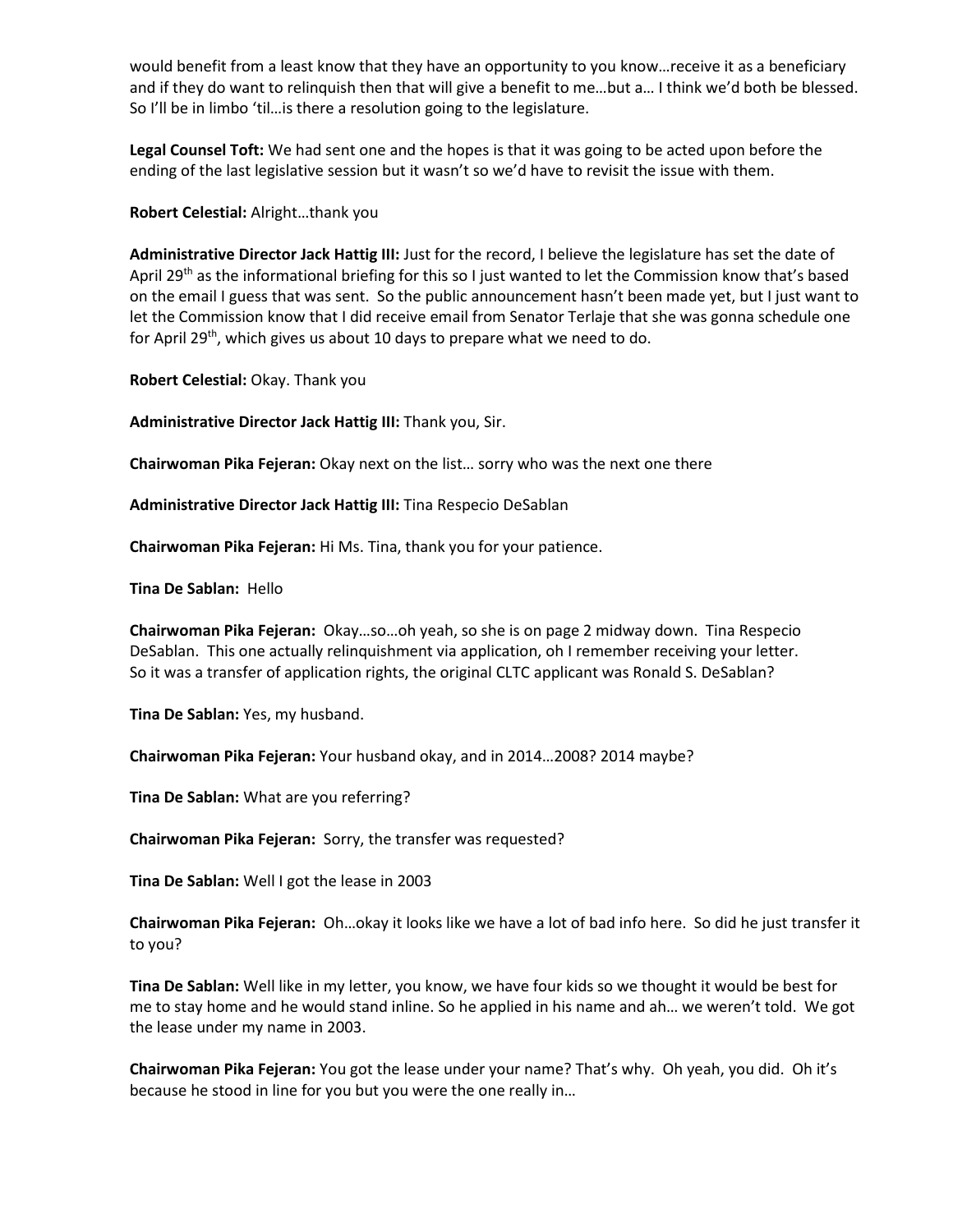**Tina De Sablan:** In my (inaudible) yes.

**Commissioner Duenas:** Is he still alive?

**Tina De Sablan:** Yes.

**Legal Counsel Toft:** So in this situation, if the so the application would revert to him, the lease… I think the Board can vote whether or not to have the lease revert to him and then after that time if you want the lease's name to be under Tina De Sablan, under 7.5 you can transfer it because that lease would have been active for over seven years.

**Chairwoman Pika Fejeran:** Okay.

**Legal Counsel Toft:** So we would have to have yeah… action one would be a reversion of the lease to his name, action two would be a transfer with all the forms filled out to her.

**Chairwoman Pika Fejeran:** Okay. So we can revert the lease although it was null and void?

**Legal Counsel Toft:** The transfer of the application rights is what was null and void.

**Chairwoman Pika Fejeran:** I think they were leases too.

**Legal Counsel Toft:** Let me try and find it.

**Chairwoman Pika Fejeran:** Are you currently residing on the property?

**Tina De Sablan:** Not yet…but we planted stuff on there, we fenced it we have our containers already set to go. (inaudible) we also have (inaudible) trees.

**Chairwoman Pika Fejeran:** He was a December 5th applicant, if we do like what we were gonna do, we revert application rights, goes back to her husband.

**Legal Counsel Toft:** And then we can…

**Chairwoman Pika Fejeran:** We can award him that lease for that property.

**Legal Counsel Toft:** Correct… Correct.

**Chairwoman Pika Fejeran:** Would he accept the lease and hold it under his name? Because if…. we wouldn't be able to back date it for the seven years so that he can transfer it to you within the law. But if he's the lease holder.

**Tina De Sablan:** Well I'm the lease holder because my name is on it, is it not?

**Legal Counsel Toft:** Currently yes, but they were all declared null and void.

**Chairwoman Pika Fejeran:** It's almost like it doesn't exist.

**Legal Counsel Toft:** Yeah.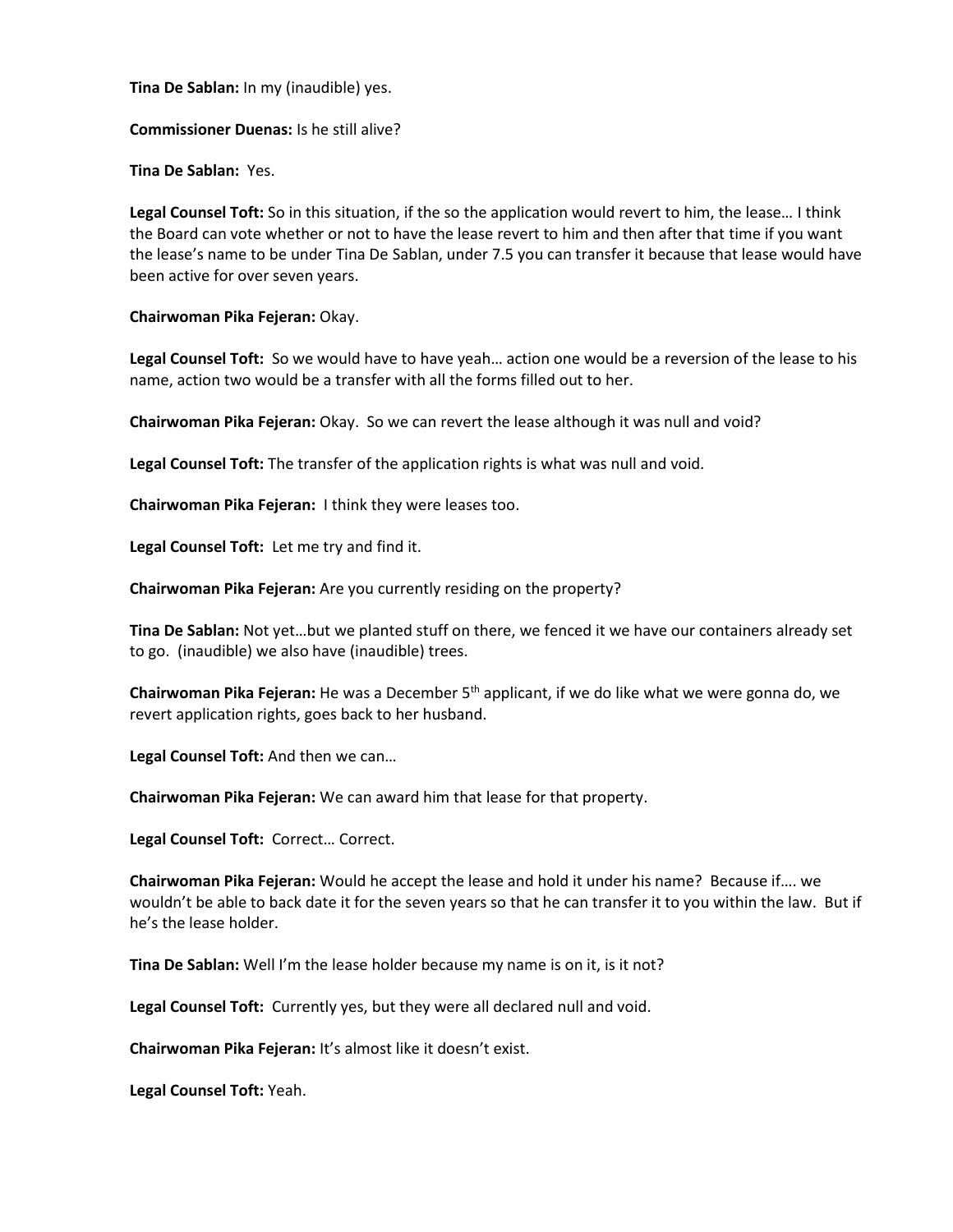**Tina De Sablan:** So can they do that?

**Legal Counsel Toft:** Yeah

**Chairwoman Pika Fejeran:** So what we do is ah… we would

**Legal Counsel Toft:** It would be a new lease issued under his name base on his original application

**Tina De Sablan:** And we could do that all right here?

**Chairwoman Pika Fejeran:** Yes

**Tina De Sablan:** Or go to the legislature?

**Chairwoman Pika Fejeran:** No

**Tina De Sablan:** He would do that?

**[all laughing]**

**Chairwoman Pika Fejeran:** okay so I think we need a motion but you don't have a power of attorney for him right? So he would have to come in and I guess agree.

**Legal Counsel Toft:** I don't think he has to agree, the Board can just make a motion on it's own.

**Chairwoman Pika Fejeran:** And sign the lease showing he agrees with it

**Legal Counsel:** Yeah. I suppose he would definitely have the option to sign or not sign the lease. That would be his half of the equation.

**Chairwoman Pika Fejeran:** Okay

**Commissioner Duenas:** So the first step would be to, make a motion to revert the application.

**Legal Counsel Toft:** It's already reverted

**Chairwoman Pika Fejeran:** Legally he's still the one standing in line.

**Legal Counsel Toft:** Yeah with a December 1995 application

**Commissioner Duenas:** So the motion would be to approve the lease for that lot to him.

**Legal Counsel Toft:** To Ronald S. De Sablan

**Commissioner Duenas:** Okay… Motion to approve lease for Mr. Ronald S. De Sablan for a portion of Lot 10171 in Dededo containing an area of not more than one acre.

**Chairwoman Pika Fejeran:** A motion has been made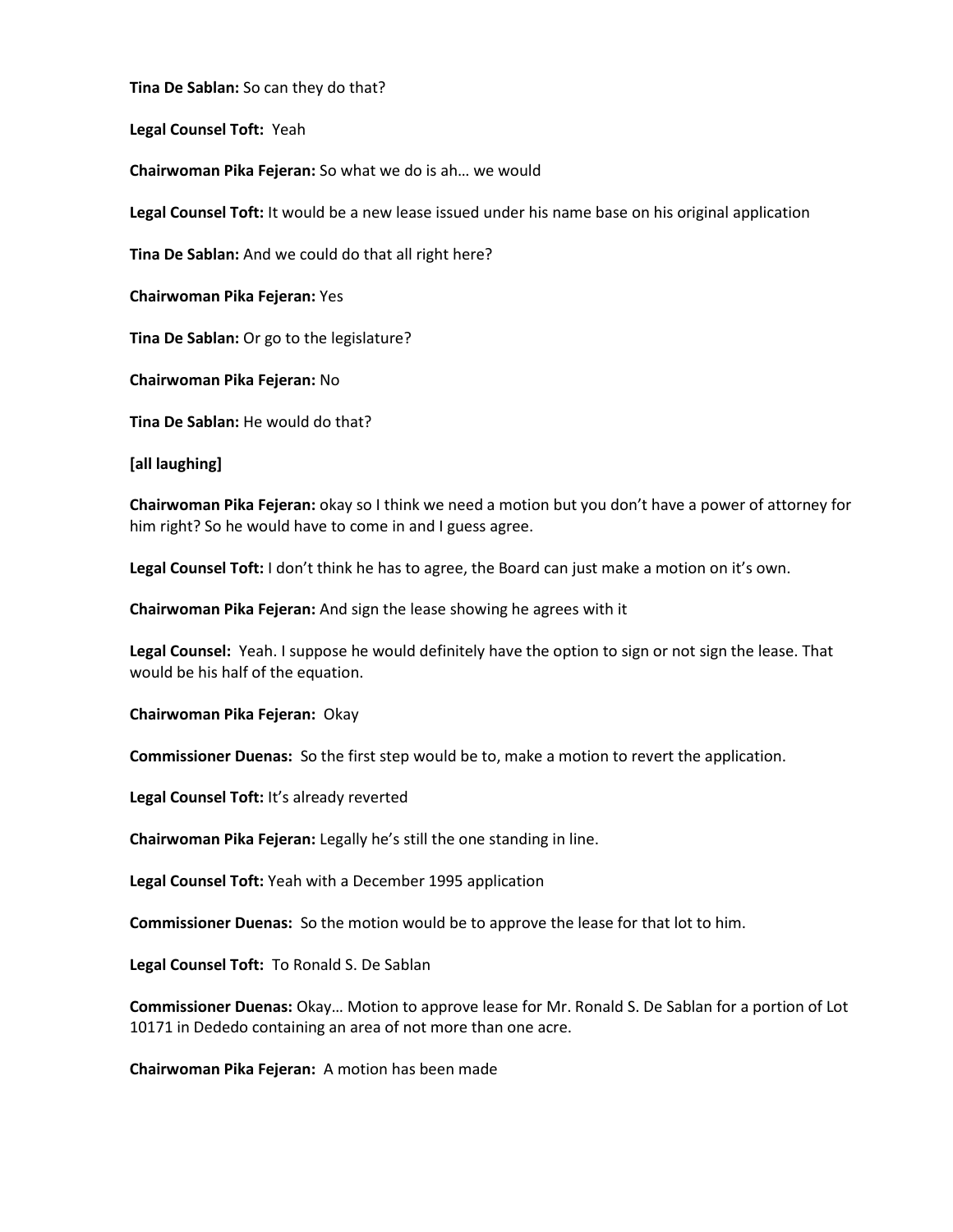**Commissioner Santos:** I second it.

**Chairwoman Pika Fejeran:** Seconded by Tan Amanda. Further discussion?

**Commissioners:** None

**Chairwoman Pika Fejeran:** All those in favor

**Commissioners:** Aye

**Chairwoman Pika Fejeran:** Ayes have it. Okay Ms. De Sablan, thank you for your patience. I'm glad it was your husband. Unfortunately, Mr. Celestial is not as fortunate but I'm glad we can do this.

**Administrative Director Jack Hattig III:** Once the lease is drawn up (inaudible)

**Chairwoman Pika Fejeran:** Okay finally, Hafa Adai Sir.

**Administrative Director Jack Hattig III:** Oh do you want to go in alphabetical order still because we have Chelsea Eay.

**Chairwoman Pika Fejeran:** Oh no, can we just… yeah… thank you… can I have… hi Buenas.

**Unknown:** Hafa Adai

**Chairwoman Pika Fejeran:** You are so good… I hope you get ice cream after this.

**Administrative Director Jack Hattig III:** Or Chucke E Cheeses

**Chairwoman Pika Fejeran:** Sorry Sir can I have your name

**Brian Mendiola:** My name is Brian Mendiola. Brian Ross Evangelista Mendiola

**Chairwoman Pika Fejeran:** Ah here we go, Brian Ross. Okay so this…

**Legal Counsel Toft:** Is Diana Muna Duenas still alive?

**Brian Mendiola:** Yes

**Chairwoman Pika Fejeran:** Diana Muna Duenas, who was the original original?

**Legal Counsel Toft:** That who it is

**Chairwoman Pika Fejeran:** Diana?

**Legal Counsel Toft:** Yes

**Chairwoman Pika Fejeran:** What's her relation to you?

**Brian Mendiola:** She's related to my father in law, so she's like an auntie.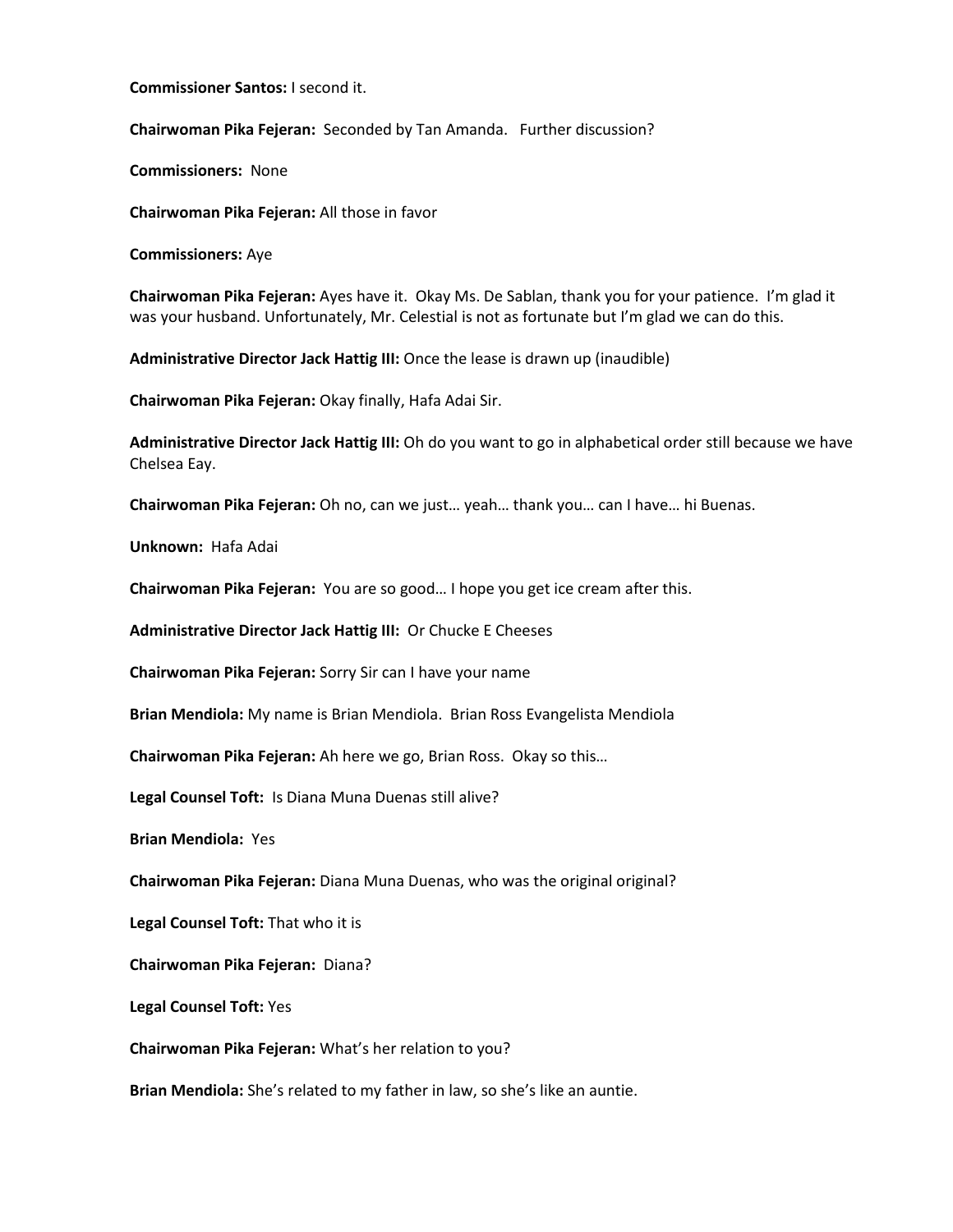**Chairwoman Pika Fejeran:** It looks like she relinquished her rights first to Michael Manibusan Ramos

**Brian Mendiola:** That's my father in law

**Chairwoman Pika Fejeran:** oh that's your father in law and then he was found to be ineligible that's what the notes say, so what is that about?

**Brian Mendiola:** I think he already owned a property

**Chairwoman Pika Fejeran:** Okay, so owned property so we couldn't award him a residential lease so he passed down his application rights? Yes?

**Brian Mendiola:** I'm not sure

**Land Agent I Lorraine Nededog:** It was the application rights.

**Brian Mendiola:** I'm still kind of new to all this process so I was just asking along the way and just following what everyone was telling me to do.

**Legal Counsel Toft:** Are you living on the property?

**Brian Mendiola:** Yes, I actually just built my house, so last year we moved in.

**Chairwoman Pika Fejeran:** Yeey… congratulations. Okay…okay so Michael Manibusan Ramos was the beneficiary but you said she's still living? Ms. Diana?

**Brian Mendiola:** Yes

**Chairwoman Pika Fejeran:** Okay so then, would it…

**Legal Counsel Toft:** We might be able to send both, his and Robert Celestial as far… I'm hoping the legislature moves on this one cuz I don't see it as a way to transfer it back… even if we transferred it back to Diana and she wanted to transfer because that original lease would be void or starting a new lease now (inaudible) 7 years before (inaudible)

**Chairwoman Pika Fejeran:** So how is it different for? Oh because the new lease is gonna be held on the husband's name, that was the difference.

**Land Agent II Jhoana Bragg:** Earlier when (inaudible) the original applicant is going to transfer then um…

**Legal Counsel Toft:** I really felt that but then Chairwoman pointed out that the AG's opinion would say the lease itself is null and void and not subject to the Commissions power to correct. So earlier, I thought of trying to work the lease is (inaudible) it's not… so this maybe one where he's kind of sitting in limbo for a while the legislature moves on it.

## **Chairwoman Pika Fejeran:** Okay.

**Brian Mendiola:** I just want to know, if things didn't work out what would happen to um…cuz I'm in a hole right now, 30 years under a mortgage payment.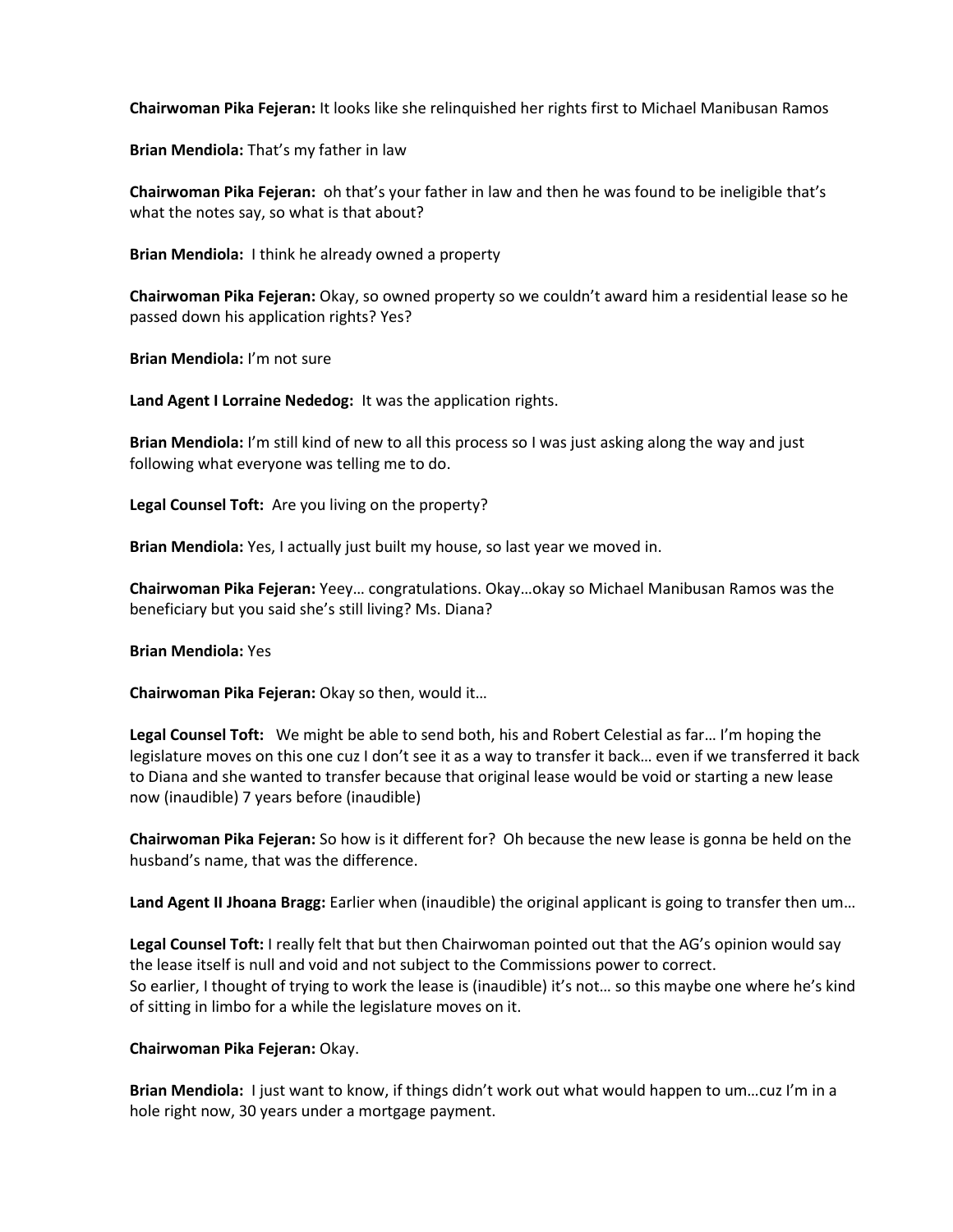**Legal Counsel Toft:** Worse comes to worse, the Commission would have to buy your house in order to (inaudible)

**Brian Mendiola:** Is the…um what is the amount based on?

**Legal Counsel Toft:** Appraised value

**Land Agent Supervisor Matt Leon Guerrero:** Fair Market Value, The Relocation Act, would be the Fair Market Value not the balance of the loan it's whatever the value of the structure is today.

**Brian Mendiola:** What about for out of pocket expenses?

**Land Agent Supervisor Matt Leon Guerrero:** It's just the evaluation of the improvement, the structure itself.

**Brian Mendiola:** So I'd have to get a second appraisal?

**Legal Counsel Toft:** Well we're hoping it doesn't come to that um, I think if we can get some of these resolved so that it's less intimidating than the number of the amount of outstanding leases and we can come to the legislature with enough (inaudible) stories why this is and what we're dealing and not a massive of hard cases here (inaudible)

**Brian Mendiola:** Okay cuz, I kind of like where I'm at, we're pretty much established. I put a lot of time and money and actions and it's just hard to let it go.

**Chairwoman Pika Fejeran:** And we don't want to push you out of there, we want to keep you there. Um, unfortunately we can't do anything, it's gonna take legislature to hear it. Or we ask legislation to give us a onetime authority to make these kinds of decisions ourselves and then we can do it.

**Legal Counsel Toft:** That's something we can bring up with the Senator.

**Chairwoman Pika Fejeran:** Yeah, that way they're not doing it (inaudible) I'm sorry Brian, I know you waited all day.

**Brian Mendiola:** It's okay, I'm glad to least get an inside as to what's going on. Being in the gray area, you can't hardly see.

**Chairwoman Pika Fejeran:** I'm sorry you gotta stay there, but we're working hard to make sure you're not kicked off your property. You've done what we intend, we hope all of our Residential Lessees do. Build a home for themselves and do well for their families. Okay thank you for understanding. Thanks for coming, I know this was long.

**Brian Mendiola:** At least I didn't walk away empty handed.

**Chairwoman Pika Fejeran:** Is there someone… Mr. Eay?

**Administrative Director Jack Hattig III:** The daughter is actually not present, so we can…

**Legal Counsel Toft:** Yeah…

**Chairwoman Pika Fejeran:** Table for... Okay so, we were able to approve the one because it was her husband.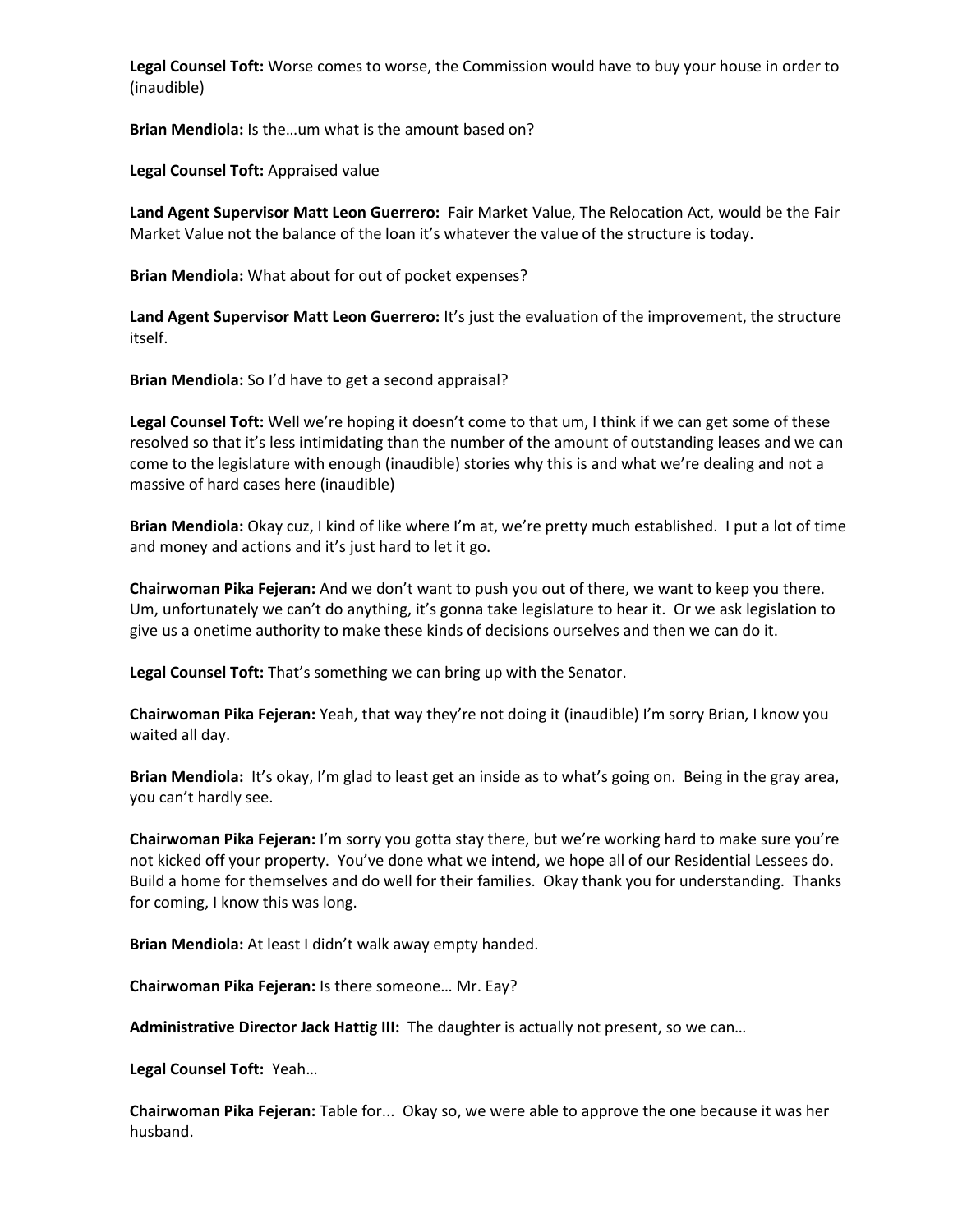**Unknown:** A hundred more to go

**[laughing]**

**Commissioner Duenas:** We made so much progress though. It went from 102 to 101.

**Administrative Director Jack Hattig III:** That one means a lot Madam Chair, it means a lot… thank you so much.

**Chairwoman Pika Fejeran:** It does.

**Commissioner Duenas:** Absolutely

**Chairwoman Pika Fejeran:** Okay so my question is, can we… I mean we have the relationship with the transferor and the transferee so the only way we'd be able to do it ourselves is if the original transferor or the original applicant is dead?

**Legal Counsel Toft:** Right or either has the person listed as their beneficiary or ineligible or deceased person.

**Administrative Director Jack Hattig III:** This helps us narrow it down for you Ma'am.

**Legal Counsel Toft:** There's a couple that says spouse here and they may have the same situation as the (inaudible)

**Chairwoman Pika Fejeran:** Okay so maybe we reach out to them and say, we have a work around that we can work with you.

**Administrative Director Jack Hattig III:** As soon as we get those identified and I have your blessing to identify them and contact them and see if we can bring them before the Board to have the same thing happen as Ms. De Sablan.

**Chairwoman Pika Fejeran:** Yes. Um my, two of my questions that came up when I was looking at this um… for the leases that were issued after a transfer of application rights to a beneficiary who then intern transferred those rights to another, can we act on those? Because it's not like they got an application, it was, they were designated a beneficiary, they said, I don't want it give it somebody else. Do we have to lock those in with these ones where they were actually applicants switching or transferring in their lifetime?

**Legal Counsel Toft:** Depends whether the original transfer was valid or not. If it was based off of a death, then yes if it's not then no. So in that last case, it's under that same setting but technically it wasn't two beneficiaries so much, it was…

**Chairwoman Pika Fejeran:** Okay so if a death of an applicant,

**Legal Counsel Toft:** Causes a situation, where the transfer of rights and then…

**Chairwoman Pika Fejeran:** And then the named beneficiary declines and says give it to somebody else

**Legal Counsel Toft:** Or the (inaudible) leaves it open then the Board can assess the situation and make a decision.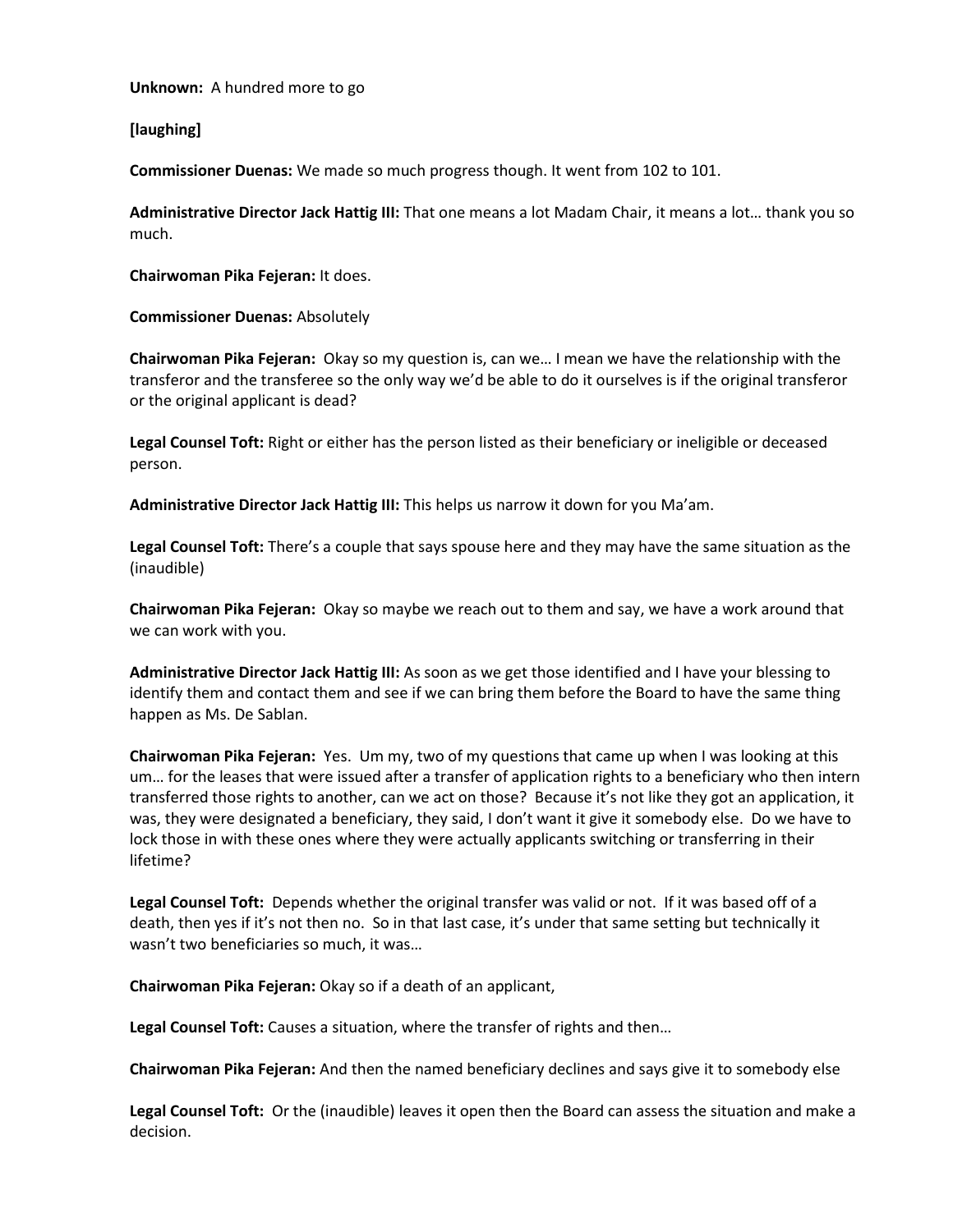**Chairwoman Pika Fejeran:** In those instances. Okay so in the death of original…

**Legal Counsel Toft:** But if the original applicant has not died, then the rights remain

**Land Agent II Jhoana Bragg:** Okay so I have an example, so we have like a Mr. Benny Unsiog Sablan, original applicant is his brother and the beneficiary was the wife, however, the wife said, I am moving off island um so I want to give it to my brother in law, so in this situation we placed it under this category because by law, there's nothing there that says, the original benefactor can transfer it to another person. So that's why we listed him in that category parse.

## **Chairwoman Pika Fejeran:** Oh Okay

**Land Agent II Jhoana Bragg:** Because by law the original benefactor um still alive but because they say for whatever reason, I want to turn it down. So I..I…I think in that situation um…it's okay to move forward because the original benefactor did the relinquishment, they had it notarized before us and it was approved. But again, that was the original benefactor that wrote us the letter for whatever reason they wanted to transfer it to another to take over their beneficiary rights as an original benefactor.

**Land Agent II Glenn Eay:** We just had a case earlier, Edward Sandlin who an applicant who's deceased, beneficiary was James Sandlin, who has already a lease so he transferred his beneficiary rights to his daughter Victoria…

**Chairwoman Pika Fejeran:** Right, it just never came to the, that's why we were looking at it today so the Commission could offer approval so if we today identify the ones that fall in those categories, can the Commission approve those transfer of beneficiary right and then approve the issuance of a lease for those?

**Legal Counsel Toft:** No because it depends if the original person is alive or not.

**Chairwoman Pika Fejeran:** (inaudible) the original applicant is dead

**Legal Counsel Toft:** If (inaudible) deceased, yeah.

**Land Agent II Glenn Eay:** So the beneficiary is alive, it's James Sandlin and because he has a lease already, he passed

**Legal Counsel Toft:** Right, yeah, the Commission can act upon that

**Administrative Director Jack Hattig III:** That's one of the (inaudible) that we put, is the original applicant deceased? We put yes then we can further cata… that's what we've done…

**Chairwoman Pika Fejeran:** Okay so can you…

**Land Agent Supervisor Matt Leon Guerrero:** If your saying that, I know a person who's on that list who came to me saying that, father a piece of property his daughter was the benefactor came in and did that switch, passed away a week after that individual got a lease and she's on the list but the original applicant is deceased, so should we just remove her from that list then? Her name is Mary Gagacao or something like that… and I know that because they came in and they saw me and then her father passed away right after we approved that switch and the individual gets the lease

**Chairwoman Pika Fejeran:** She would have been the benefactor anyway?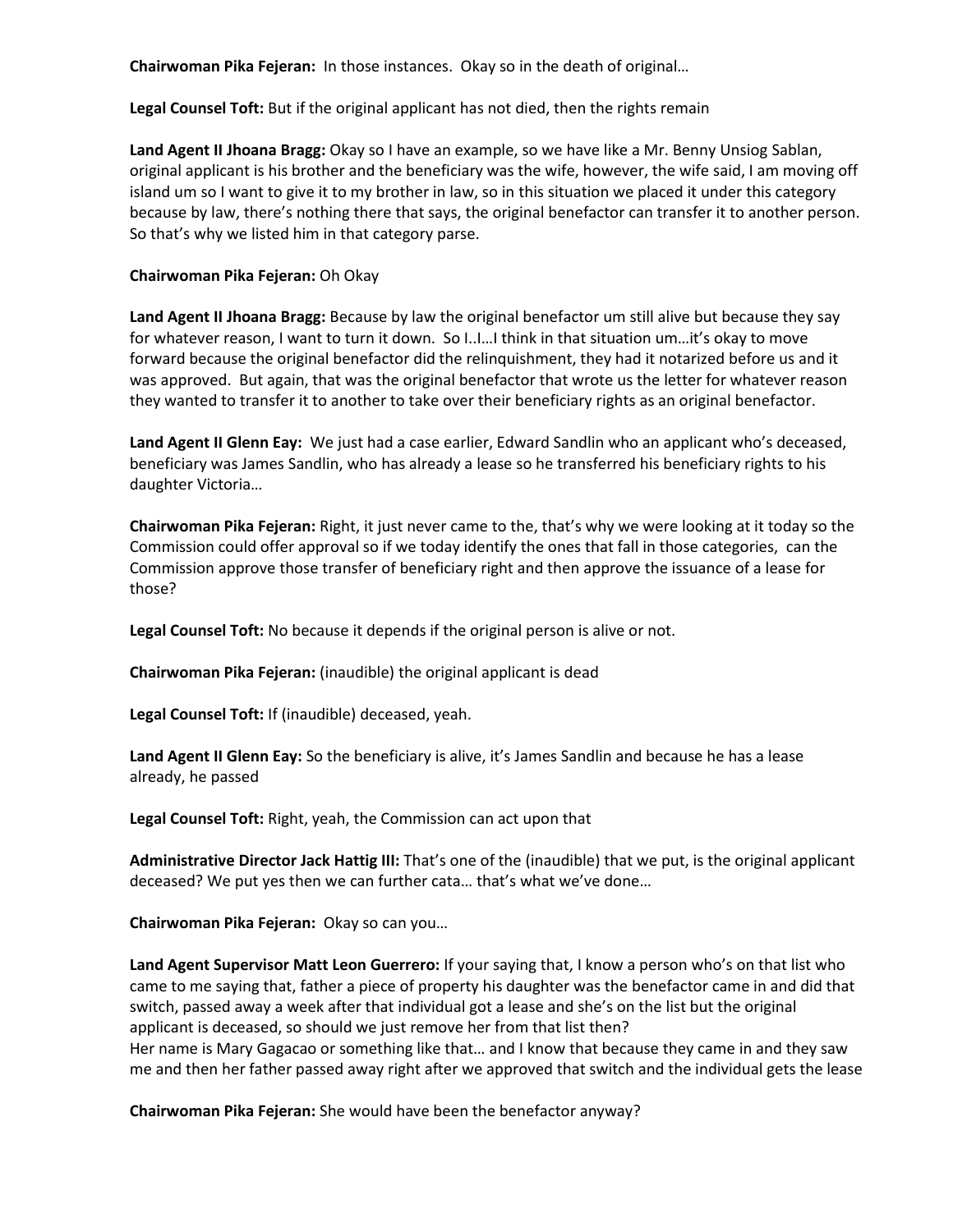**Land Agent Supervisor Matt Leon Guerrero:** She was the benefactor but because the daughter came in and said I want to give it to my daughter. She has a lease, I believe so do we need to go back and reissue the lease.

**Chairwoman Pika Fejeran:** No, I think we can just say this was erroneously identified as a

**Legal Counsel Toft:** Inaudible

**Land Agent Supervisor Matt Leon Guerrero:** So she could be removed from that…so we're down to 100 now.

**[multiple discussion]**

**Chairwoman Pika Fejeran:** I think we can get rid of 3 & 8, wait I'm sorry 8 & 3, so leases that were issued after transfer of application rights to beneficiary who then in turn transferred those rights to another.

**Legal Counsel Toft:** (inaudible) some of those are alive, so case by case

**Chairwoman Pika Fejeran:** oh some of them are alive okay.

**Land Agent II Jhoana Bragg:** And there's one in here, um…Allen Michael Mateo original beneficiary is alive, however transferred it to the stepson, so therefore, it's not applicable by law. So that's why the original benefactor took his beneficiary rights and said, I want to transfer it to my stepson. So he wouldn't be one of the 5.8s because all of the other ones that we may find are under the 5.8 original, deceased, benefactor in place, benefactor doesn't want it gives it to…

**Legal Counsel Toft:** And the ones with the beneficiary that is not designated, it just needs to come to the Board so that the Board can make the decision on the record...(inaudible)

**Chairwoman Pika Fejeran:** Right…yeah…

**Legal Counsel Toft:** We just had one Aurelia Cruz, deceased (inaudible) and the Director back in 2012 signed off on it, the lease (inaudible) had to come back to the Board to acknowledge her or designated her as the benefactor (inaudible) those types of cases.

**Chairwoman Pika Fejeran:** Okay so then what is the staff gonna do moving forward because I would like to address and take care of the ones that we can, so we just have to find out who's the original.

**Legal Counsel Toft:** Actually, if we could find who is deceased among the original

**Administrative Director Jack Hattig III:** Right. That'll be the first step, I recommend that will be the first thing we do.

**Chairwoman Pika Fejeran:** Okay. And then my question also is, this one kind of scares me, leases that were issued after a transfer of application rights in which the original applicant did not qualify under the Act. To me that sounds like somebody was standing in line not qualified under the Act but then still was able to give his application to somebody.

**Administrative Director Jack Hattig III:** Yeah Ms. Aldon

**Chairwoman Pika Fejeran:** Yeah that one is….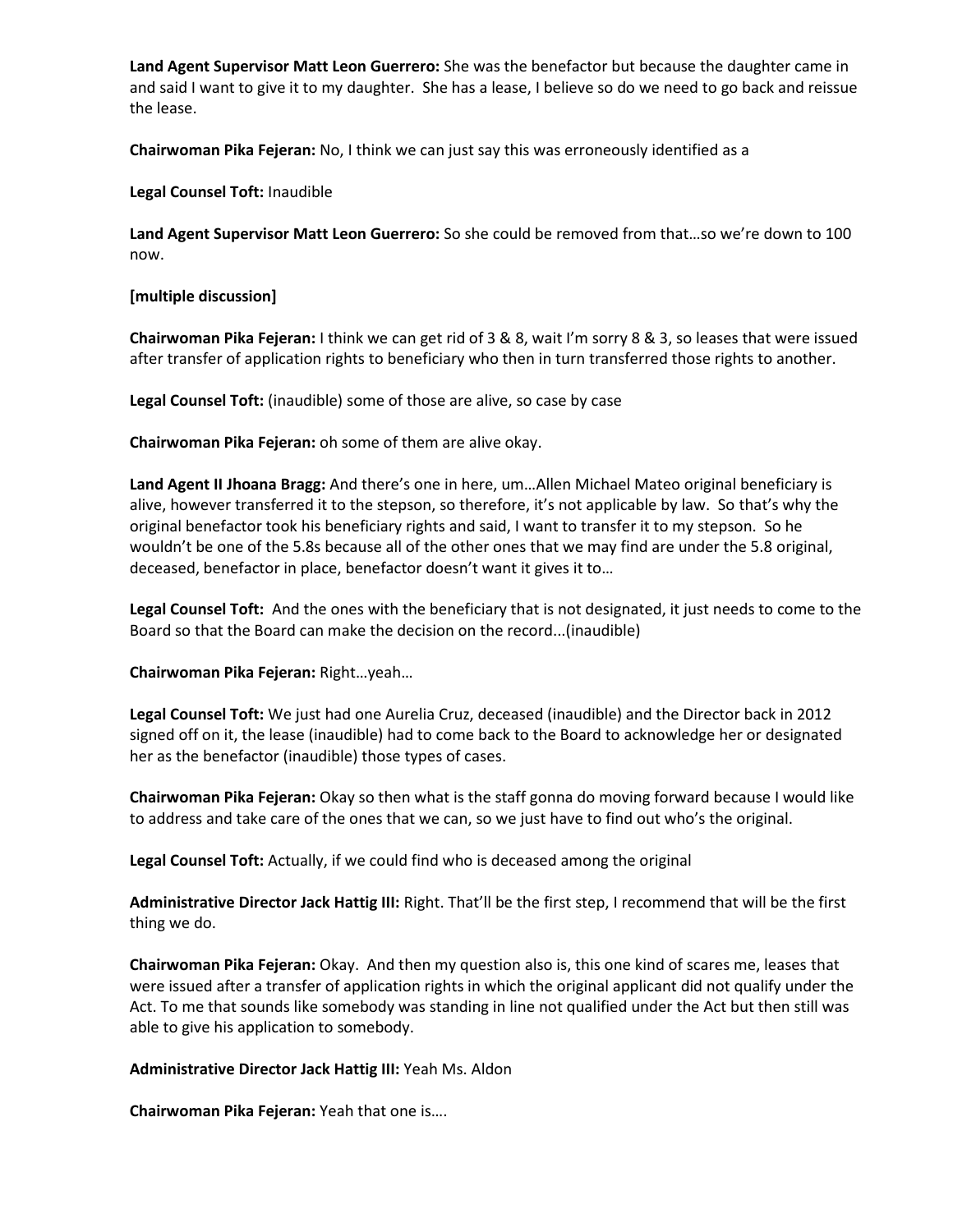**Legal Counsel Toft:** That's one that we're gonna have to wait and see what the legislature says on that.

**Chairwoman Pika Fejeran:** Okay. So let's get this put on our next agenda.

Administrative Director Jack Hattig III: Do you want it on the May 2<sup>nd</sup> or do you want it for the May 16<sup>th</sup>. cuz the May 2<sup>nd</sup>. supposed to be the Administrative Matters (inaudible)

**Chairwoman Pika Fejeran:** Yeah we'll see. I think I'll talk to the a… Therese because if no public hearing is (inaudible) gone out then maybe I'll ask her to pause on this until we have more time to flush out the ones that we can get to.

**Administrative Director Jack Hattig III:** Thank you Madame Chair, appreciate it.

**Chairwoman Pika Fejeran:** Okay… I'm exhausted. I'm sure everybody else is too…um I just want to address under Administrative Matters, the Media Policy, the Commission has never set in the open format media policy, the Director and I have been talking over the last couple of weeks, there were a couple of instances where representations made to the media were not in line with what was discussed here at the Commission level. Okay, so I asked the Director to forward….well first I asked him to get all his talking points approved so he understands and I understand that the representation he's making is in line with us. Um, that wasn't followed unfortunately, um but and so because of that, I asked him to forward all media inquiries to the Commission to handle. So I just wanted to put that out to the Commission, if we want to formalize that um really to be honest…I don't think at this point we have anything interesting to share with the media. I think the more we talk to the medial when major decisions haven't been made, the more we get people riled up and upset. I mean, this today, was the most attended meeting and I want to say it's because of all the media attention and Director, I understand your eagerness and your passion and your eagerness to be transparent with the media and the public but that… I think it can really harm what the Commission is doing and how careful we've been. Over the last year, you know we've been very very careful and deliberate with our messaging and I don't want something to be misrepresented out there that gets our beneficiaries upset but then I also don't want to deal with media inquiries because I know they're hitting you left and right. I know I get paid cents on the hours that I work for the Commission but I also… I was very upset. As you know, I had a very candid conversation with you and I'm just concern how do we move forward because I can't… we have to control our messaging, right? And then I think as our Administrative Director, you gotta understand that all of your messaging has to mirror our messaging in what we are saying and what we've discussed at the commission level, regardless if you and I had an offline conversation when yes we're in agreement but if the Commission hasn't had the opportunity, I think it's irresponsible to let that out to the public. So, I guess the policy right now, if you get a media inquiry forward it to the Commission and maybe when you forward it to the Commission, draft up your response so that the Commission can approve it rather than us starting from scratch, that will be very helpful. And think Director again, I'm just gonna chalk it up to growing pains you know where you're really coming into your role and we're learning how to work with you and I don't fall cheap, I think it's just part of growing pains but I just want to be very clear that moving forward, any media inquiries you forward to the Commission with your response so you can have approval at the Commission level.

**Administrative Director Jack Hattig III:** Yes Ma'am.

**Chairwoman Pika Fejeran:** Okay. Thank you. Okay um…

**Administrative Direcotr Jack Hattig III:** Did you still want me to give you a brief update with the situation of the hatchery?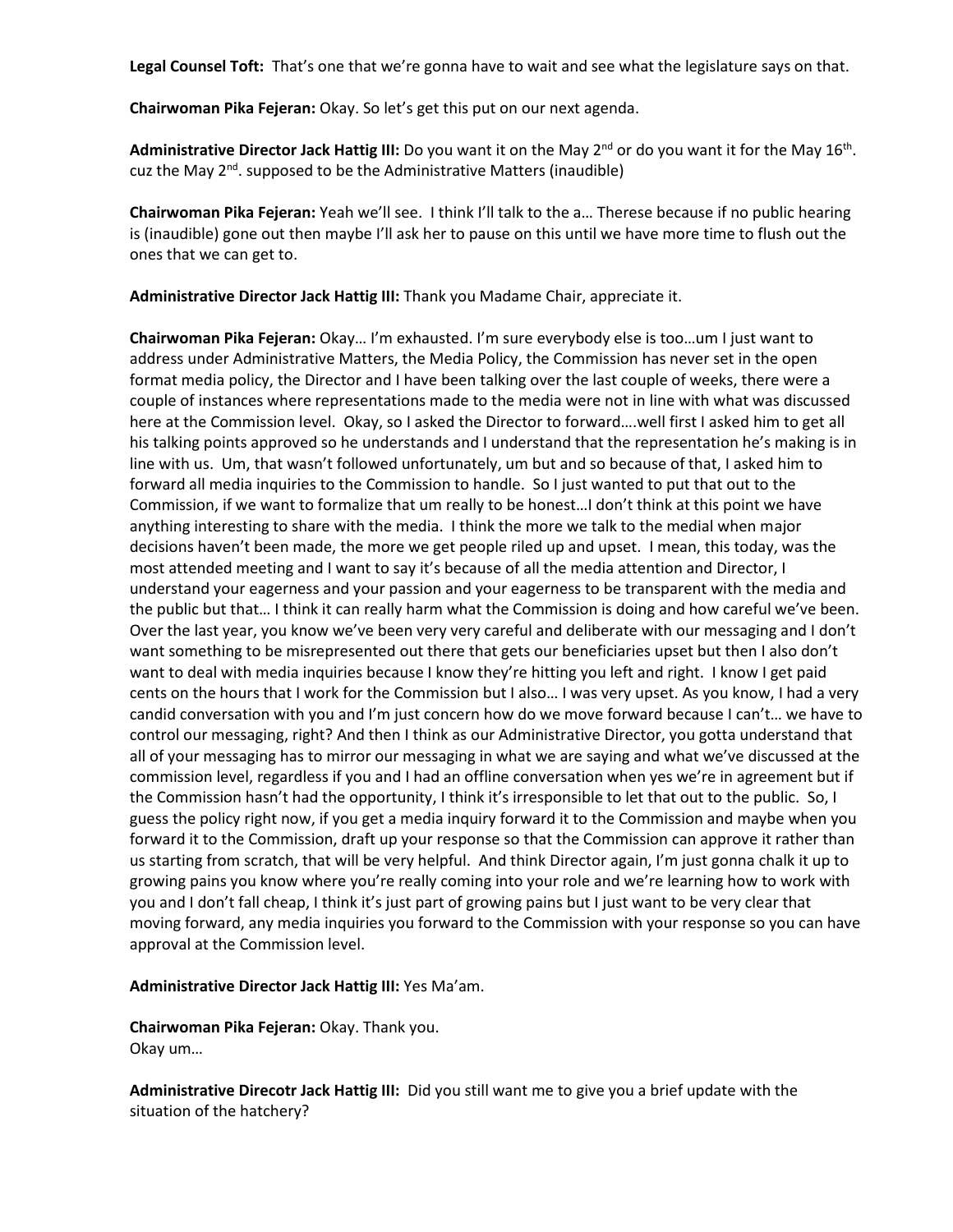**Chairwoman Pika Fejeran:** Oh yeah. So the hatchery, did you dig up the last time we looked at this?

**Amdministrative Director Jack Hattig III:** I tried to within the time frame because I got everything so late this week because of the Legislative Review Committee so I haven't had an opportunity yet to find what was. I'm still…

**Chairwoman Pika Fejeran:** I think we had a resolution saying that if this bill is gonna go forward then these are our requirements.

**Administrative Director Jack Hattig III:** Okay that helps. That helps a lot.

**Chairwoman Pika Fejeran:** And I think we will stand by that.

**Administrative Director Jack Hattig III:** The only update that I have is that I have received confirmation that the University is not going to sell the property and that comes straight from the UOG President.

**Chairwoman Pika Fejeran:** Sell what property?

**Administrative Director Jack Hattig III:** The… remember in my email I said that I found out that when we went to the Legislative Review Committee that UOG might have intended to sell that property once we get the bounder….

**Chairwoman Pika Fejeran:** After we transferred it?

**Administrative Director Jack Hattig III:** Yeah see I indicated that would undercut any proposal that they sent us because they sent it to us before hand. But I had confirmed with GEDA and through the President of UOG that the intent is not to sell the property they want to enter into a Memorandum of Agreement with operators of the facility to operate the facility. But they needed the boundary to be a whole in order for them to go forward. So I was wondering if we could…. If we're not going to respond with Bill 76…

**Chairwoman Pika Fejeran:** I think we can reach back to the last response we had to the last Bill.

#### **Administrative Director Jack Hattig III:** Okay

**Chairwoman Pika Fejeran:** Right…is the Commission I mean it's the same issue presented, the UOG's building is within CHamoru Land Trust property so they're asking for it to be transferred and I think we had some requirements if we were to agree to the transfer, so I would just…. I don't know if we want to revisit it now or let's go with what we decided back then, our position hasn't changed.

**Administrative Director Jack Hattig III:** Did you get a chance to review the request memo cuz I'm not sure if and I'll check if it's different from what our requirements are but while it's under consideration, let me verify these and I'll give you an update.

**Chairwoman Pika Fejeran:** Yeah, let us know and if the legislature is really pushing for this and if you find what they're proposing is different from what we looked at back then, tell them look the Commission hasn't met on this and I also know that Senator Therese Terlaje said that she wouldn't act on anything without Commission input.

#### **Administrative Director Jack Hattig III:** Okay

**Land Agent I Tina Jocson:** So are we tabling that discussion for a later time or…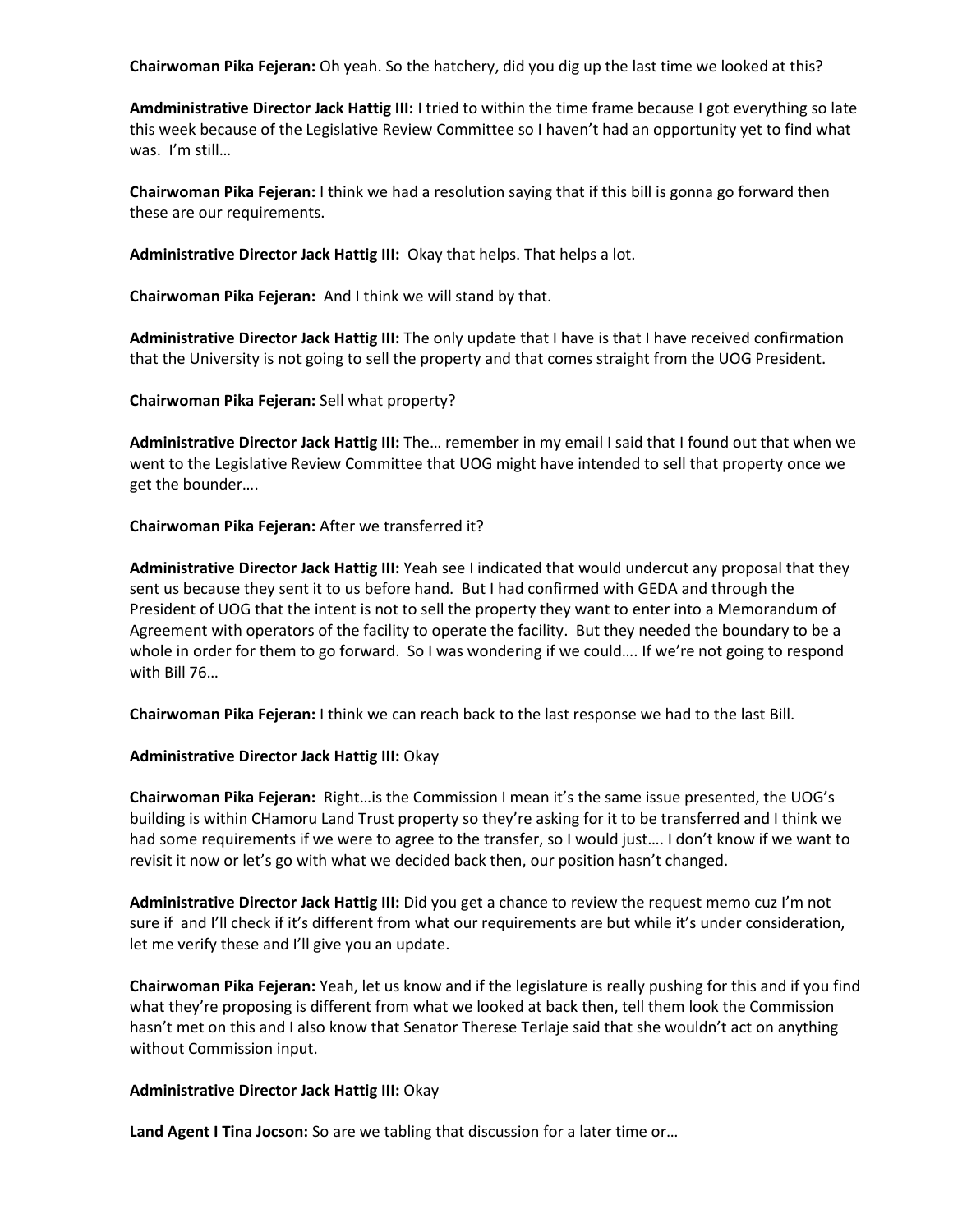## **Administrative Director Jack Hattig III:** No no tabling.

**Chairwoman Pika Fejeran:** No we'll just say that we'll use the decisions from previous unless what is being proposed today is different than what was proposed back then.

**Administrative Director Jack Hattig III:** Can I request that we table the budget ma'am?

**Chairwoman Pika Fejeran:** Yes, let's move that to May 2<sup>nd</sup>. I really don't want to get to that. And then can May  $2^{nd}$  also be when we talk to GEDA, bring GEDA here and we can work through each of the properties and the information they need from us.

**Administrative Director Jack Hattig III:** And then I did send in my report that I need your help oh, the motion to engage… Yeah I just wanted to work with you on the exact wordings on that.

# **Chairwoman Pika Fejeran:** Okay

**Legal Counsel Toft:** On the issue of this Cannabis Cultivation, I have a draft of the AG's opinion on it, it hasn't been updated yet, until the (inaudible) new law and the most important parts really aren't changed as far as the (inaudible) federal law still prevents it and the (inaudible) and anybody (inaudible) subject to federal prosecution including Government officials…so at this time I would hold firm from the last Director's memorandum saying (inaudible)

**Administrative Director Jack Hattig III:** Would you like to reissue that directive or

**Legal Counsel Toft:** I think just hold on to that and I can ask the AG if they're going to revise it to update with the new law… (inaudible)

**Chairwoman Pika Fejeran:** Guam Housing Corporation MOU, is there any change or anything?

**Administrative Director Jack Hattig III:** That was subject to the legal review as far as the I know we talked about it at the last meeting but I recommended if the Commission had approved the MOU in the past and nothing has changed except for they want to move forward in the invitation for design. They're not going to move forward unless we have it signed.

**Legal Counsel Toft:** I'll check on that.

**Chairwoman Pika Fejeran:** I think it was the subleases. You'll check on that so we'll just table that for… Let's do that May 2<sup>nd</sup>.

Chairwoman Pika Fejeran: May 2<sup>nd</sup>. also if we could revisit the switched or transferred leases.

**Administrative Director Jack Hattig III:** And that will be under Old Business this time.

**Chairwoman Pika Fejeran:** Yeah. Thank you guys.

**Administrative Director Jack Hattig III:** Just an update on the two thousand some odd leases that were Ratified, the Ratified list, we're working on getting each of them to be consummated, the leases, one of them was Cynthia Borja so we were able to get that and so we're going to continue to get that done um pursuant to the Boards approval already because I want to report on that. Eventually how many have we been doing every month or every week that way you guys can also be appraised of that situation.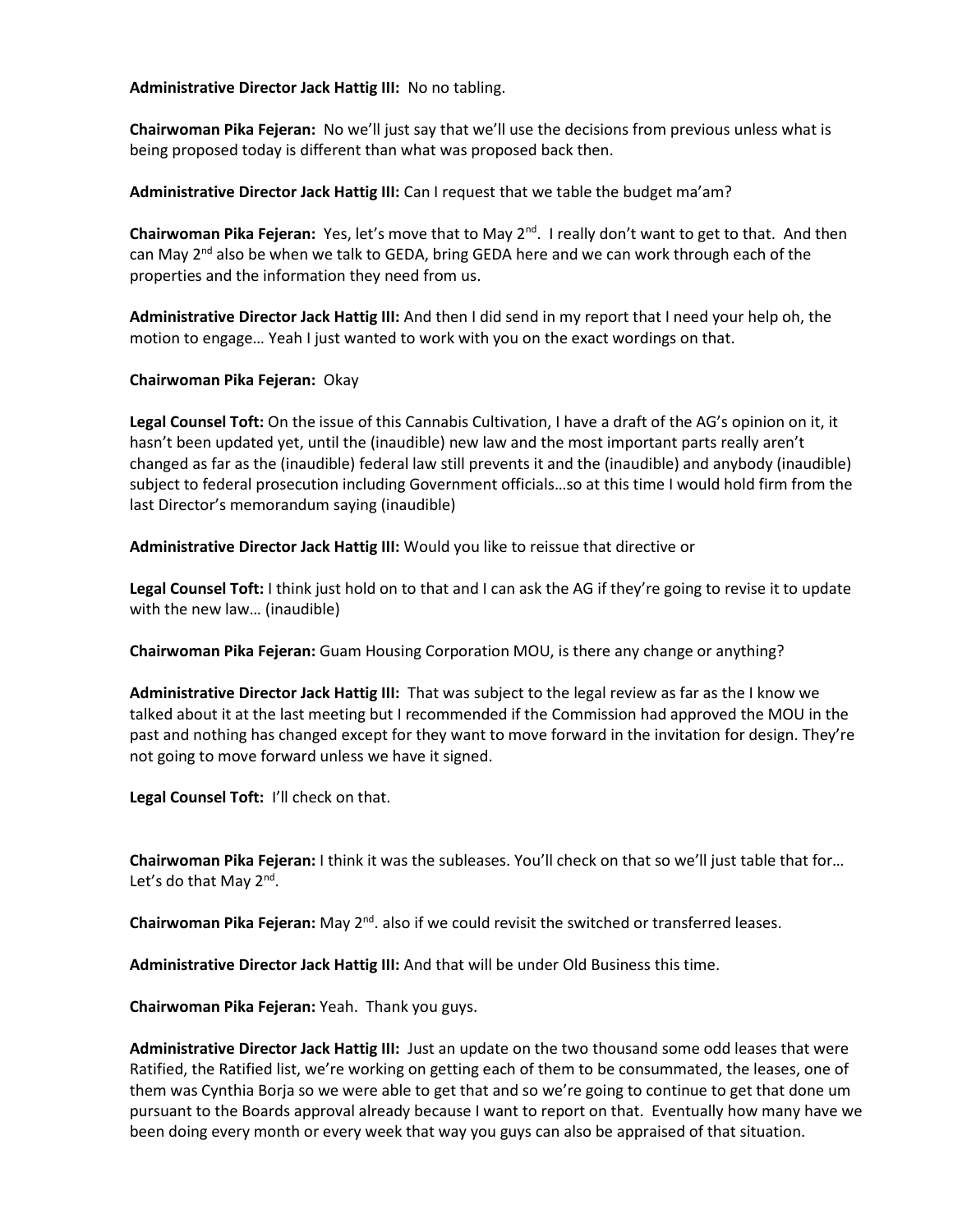**Chairwoman Pika Fejeran:** Yeah, okay. Another thing I want to have on May 2<sup>nd</sup>. is the properties that were transferred from the Land for the Landless, the ones that are ready to be leases out, can we look at that and can we start the process for issuing leases, using our current Rules and Regs.

**Administrative Director Jack Hattig III:** Okay got it. Yes. I have the list. I have the transfer documentation so I can provide that in the packet, that's a rather big list though, so I'll talk to the Chair you know to see what we could do to share it electronically maybe.

**Chairwoman Pika Fejeran:** Which one?

**Administrative Director Jack Hattig III:** Because the list for the Land for the Landless is quite lengthy, it has all the lots in it. It actually identifies each lot and the map so in Dededo in Ija different parts. So it's really thick document so I'm not sure if you want it to be provided for everybody or…

**Chairwoman Pika Fejeran:** I don't think so, maybe one map or one or two maps or however many villages it's in then we can identify how many lots are available.

**Administrative Director Jack Hattig III:** We can do it by Municipality.

**Chairwoman Pika Fejeran:** Yeah do it by Municipality and map whatever is available and then we can go through our Rules and Regs and set the process for reaching out to those on the waiting list so we could start issuing leases.

**Administrative Director Jack Hattig III:** Okay. Yes

**Chairwoman Pika Fejeran:** So that's May 2nd also

**Administrative Director Jack Hattig III:** Yes

**Chairwoman Pika Fejeran:** Any other Commissioner comments

**Commissioner Duenas:** Just a quick question, I'm seeing that the next meeting is at 4PM is that a typo?

**Administrative Director Jack Hattig III:** Only because that was the schedule of work session for commercial leasing.

**Chairwoman Pika Fejeran:** Oh it's a work session.

**Administrative Director Jack Hattig III:** Remember you had requested one for May, the first one so 1:00 p.m. would be the work session, and then 4pm would be the meeting… you can let me know if you want to scale it back a little bit and we can start it earlier and end the Commercial Leasing Work Session earlier if you want. Depending on the items for discussion.

**Chairwoman Pika Fejeran:** Why don't we do that, we'll have the work session for the first hour where we go with GEDA. We'll talk to GEDA and they'll propose their ideas and then or wait can we just do the whole thing in the meeting.

**Administrative Director Jack Hattig III:** Sure you don't need a work session then, if we're…

**Chairwoman Pika Fejeran:** Yeah let's just do it in the meeting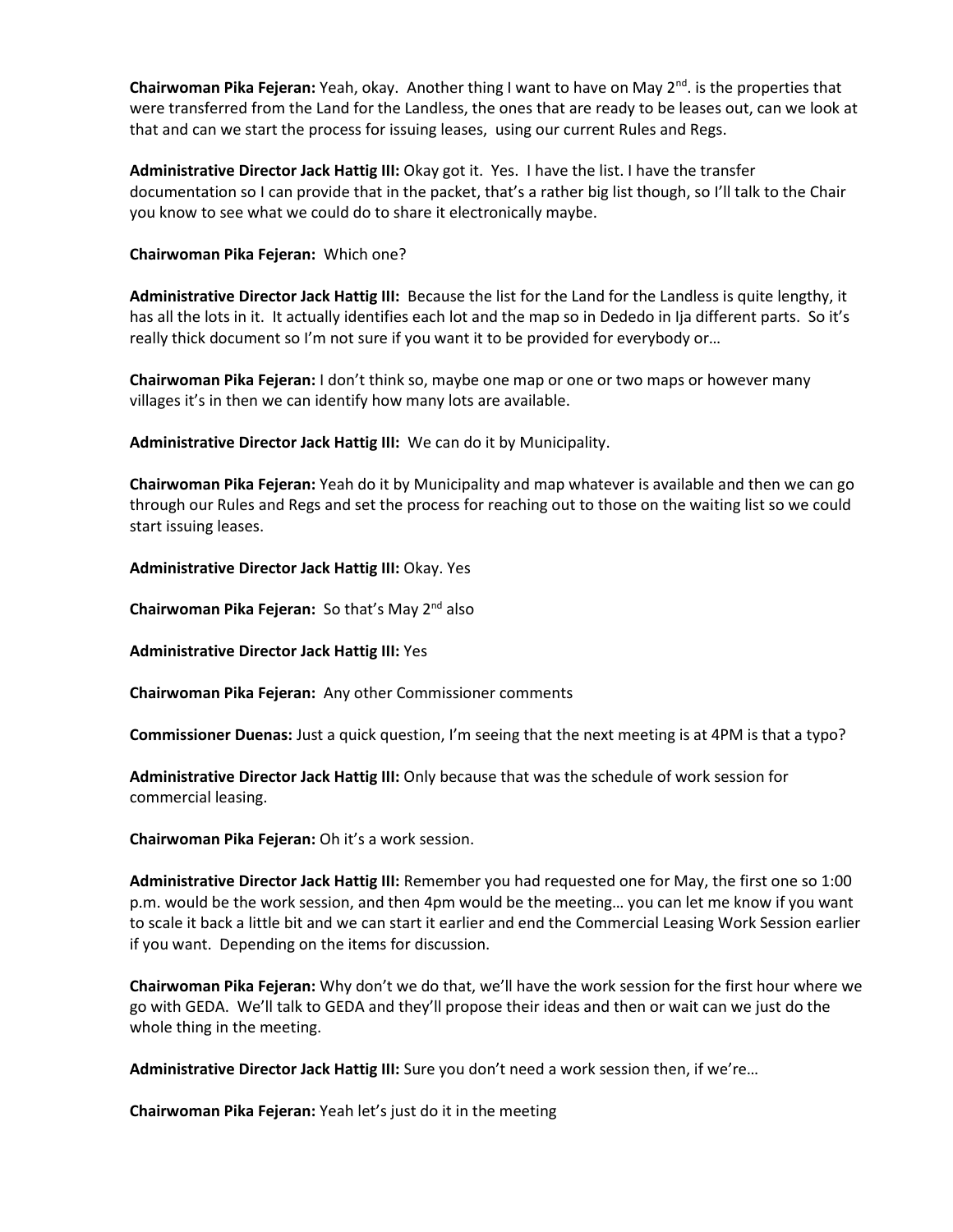**Administrative Director Jack Hattig III:** Got it. So we'll amend that to make it 1PM Commissioner Duenas, we'll make sure that changes to 1PM.

**Chairwoman Pika Fejeran:** Thank you, any other… motions to adjourn.

**Commissioner Duenas:** Motion to adjourn

**Chairwoman Pika Fejeran:** Thank you, we're adjourned

**Meeting Adjourned: 6:49 p.m.**